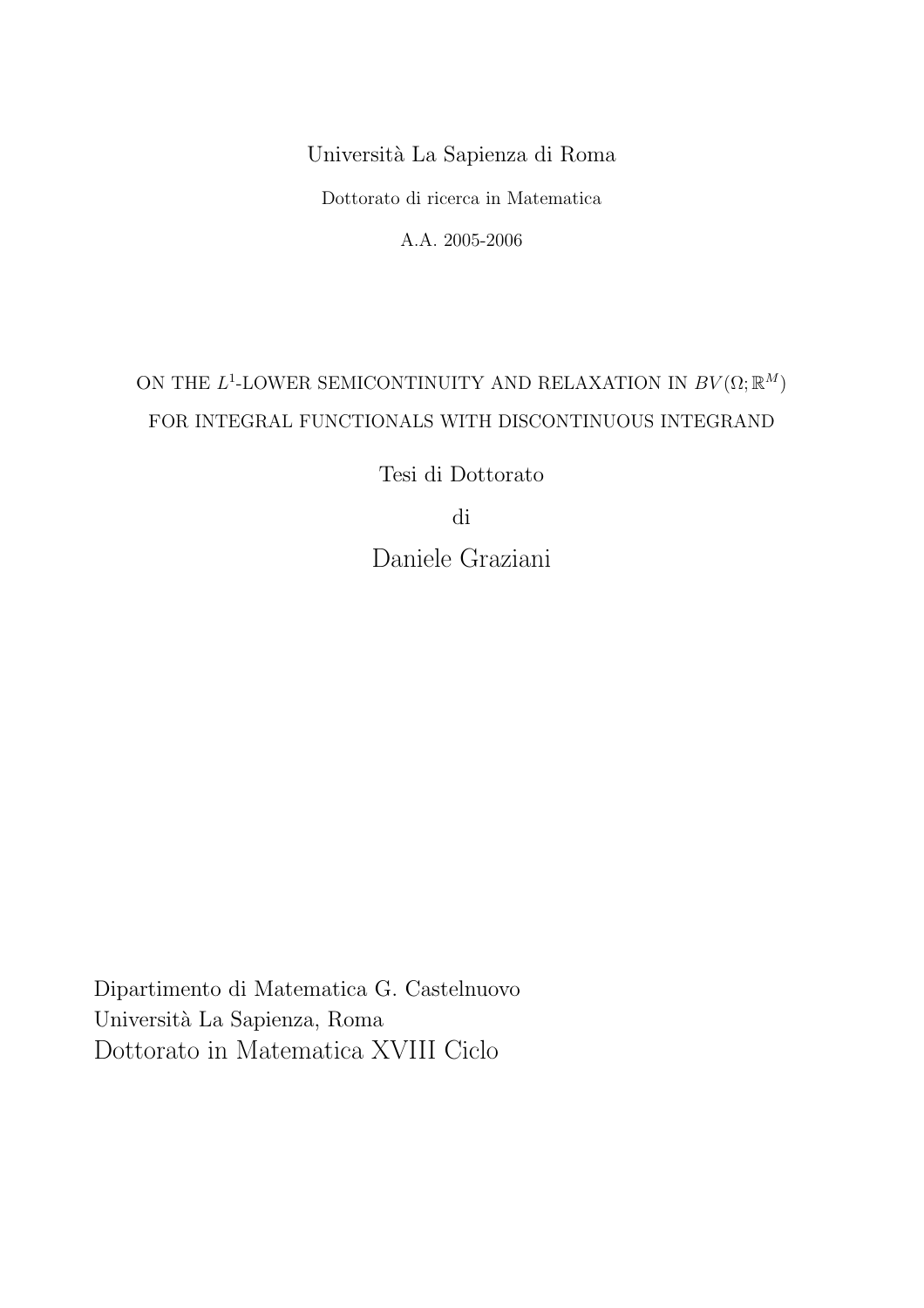# **Contents**

| Introduction<br>3 |                      |                                                                                                       |    |  |  |
|-------------------|----------------------|-------------------------------------------------------------------------------------------------------|----|--|--|
|                   | <b>Notation</b><br>8 |                                                                                                       |    |  |  |
| $\mathbf{1}$      |                      | Preliminaries                                                                                         |    |  |  |
|                   | 1.1                  |                                                                                                       | 10 |  |  |
|                   | 1.2                  |                                                                                                       | 15 |  |  |
|                   | 1.3                  |                                                                                                       | 19 |  |  |
|                   | 1.4                  |                                                                                                       | 20 |  |  |
|                   | 1.5                  |                                                                                                       | 22 |  |  |
|                   | 1.6                  |                                                                                                       | 23 |  |  |
| $\overline{2}$    |                      | Classical and recent theory                                                                           | 25 |  |  |
|                   | 2.1                  | The scalar case $\ldots \ldots \ldots \ldots \ldots \ldots \ldots \ldots \ldots \ldots \ldots \ldots$ | 25 |  |  |
|                   |                      | 2.1.1                                                                                                 | 32 |  |  |
|                   |                      | Lower semicontinuity and summability conditions $\ldots \ldots \ldots \ldots$<br>2.1.2                | 33 |  |  |
|                   | 2.2                  |                                                                                                       | 36 |  |  |
| 3                 | The scalar case      |                                                                                                       |    |  |  |
|                   | 3.1                  |                                                                                                       | 40 |  |  |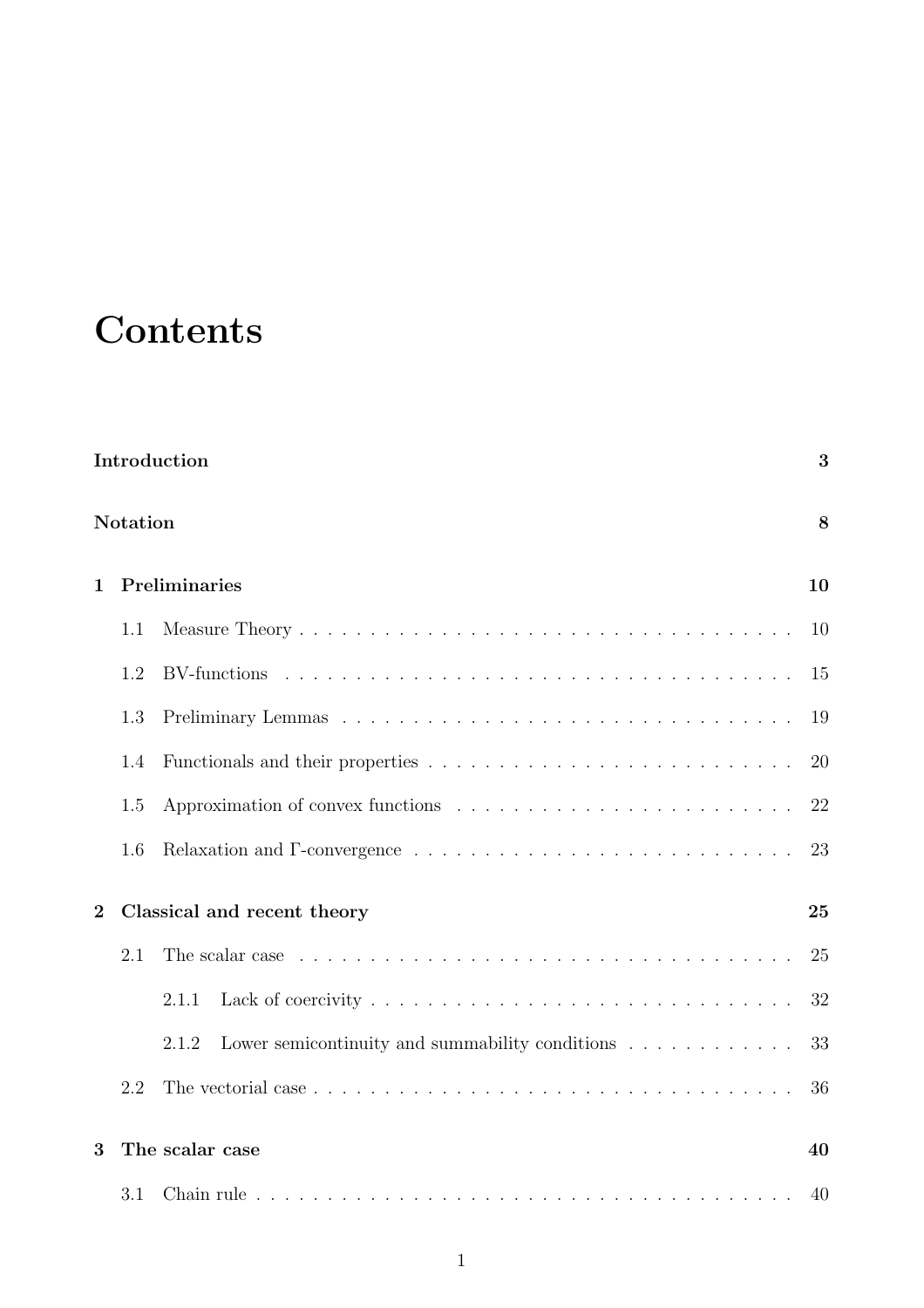|                | 3.3                |                |    |  |  |  |
|----------------|--------------------|----------------|----|--|--|--|
|                |                    | 3.3.1          |    |  |  |  |
|                |                    |                |    |  |  |  |
|                |                    |                |    |  |  |  |
| $\overline{4}$ |                    | Vectorial case | 61 |  |  |  |
|                | 4.1                |                |    |  |  |  |
|                |                    | 4.1.1          |    |  |  |  |
|                |                    |                |    |  |  |  |
|                |                    |                |    |  |  |  |
|                | 4.3                |                |    |  |  |  |
|                | Bibliography<br>84 |                |    |  |  |  |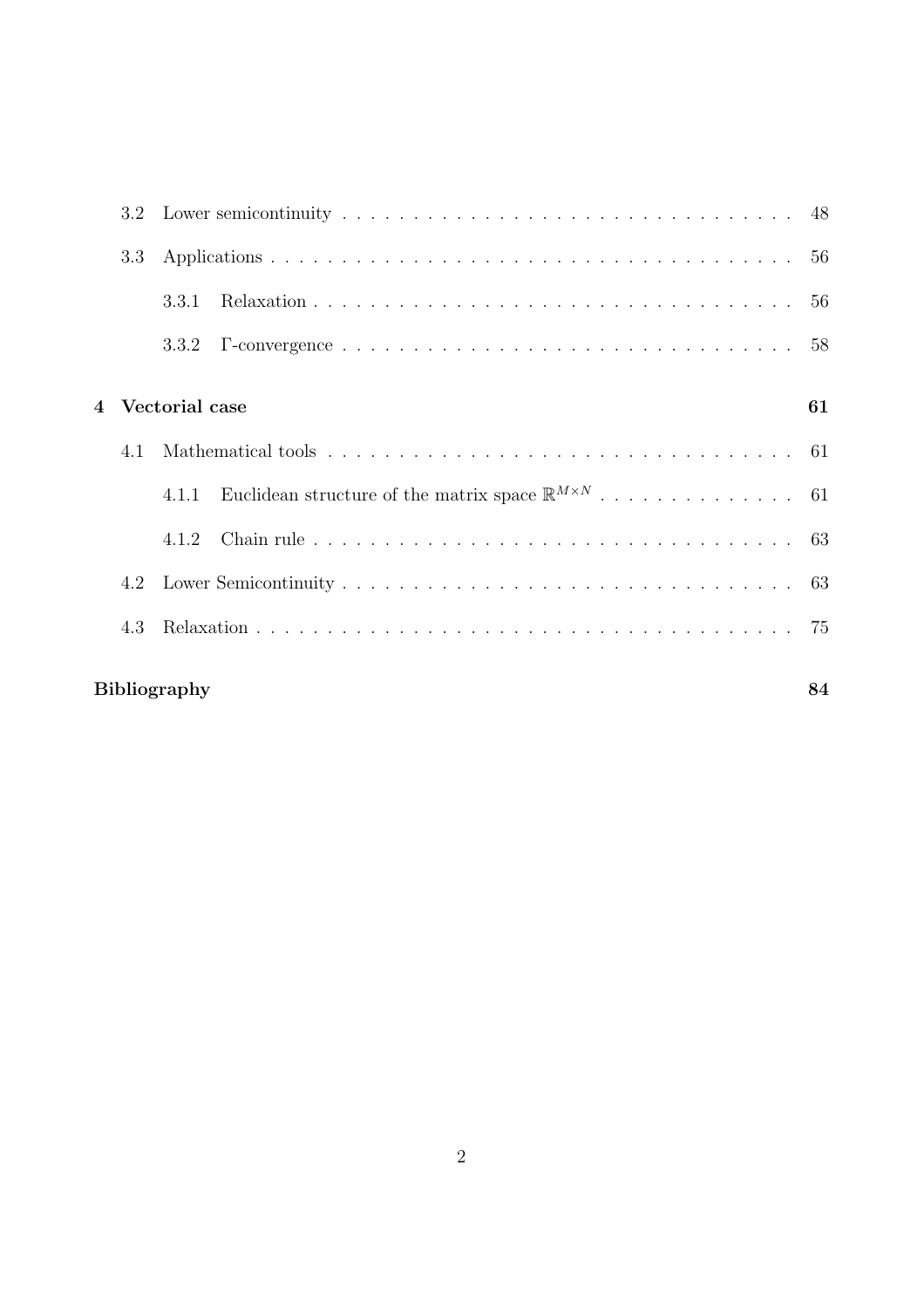# Introduction

The  $L^1$ -lower semicontinuity of the classical functional of the calculus of variations

(1) 
$$
F(u, \Omega) = \int_{\Omega} f(x, u, \nabla u) dx
$$

where  $\Omega$  is an open bounded subset of  $\mathbb{R}^N$  and  $u \in W^{1,1}(\Omega;\mathbb{R}^M)$  with  $M, N \geq 1$ , has been deeply investigated in the last years, with the aim of providing the minimal assumptions on the integrand f, that guarantee its  $L^1$ -lower semicontinuity on  $W^{1,1}(\Omega;\mathbb{R}^M)$ , and of finding an integral representation for its relaxed functional on the space  $BV(\Omega;\mathbb{R}^M)$ .

The starting point of the studies on this subject, in the scalar case  $(M = 1)$ , is the celebrated result due to Serrin. In [45] the author proves that the functional (1) is lower semicontinuous with respect the  $L^1$ -topology by assuming that f is continuous in all its variables, convex in the last variable and by assuming on the integrand one of the following conditions: f is coercive; f is strictly convex in the gradient variable; the derivatives  $f_x(x, s, \xi)$ ,  $f_{\xi}(x, s, \xi)$ ,  $f_{x\xi}(x, s, \xi)$  exist and are continuous (for further improvements see, among others, also [18, 20, 23, 33, 36, 37])

A natural extension of the functional F in (1) to the larger space  $BV(\Omega)$  is given by the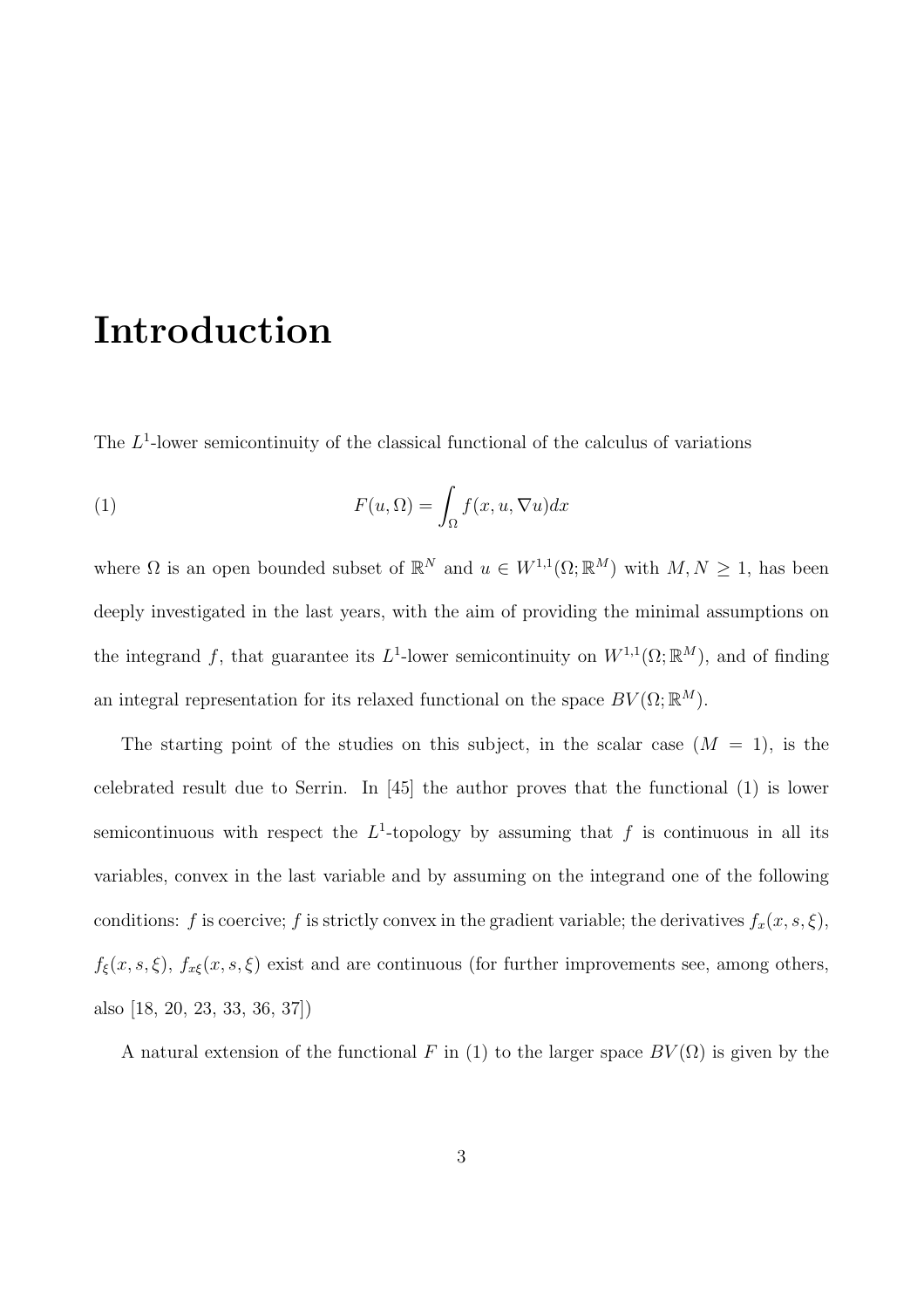functional

$$
\mathcal{F}(u,\Omega)=\int_{\Omega}f(x,u,\nabla u)dx+\int_{\Omega}f^{\infty}(x,\tilde{u},\frac{D^cu}{|D^c(u)|})d|D^cu|+\int_{J_u\cap\Omega}\Big[\int_{u^-}^{u^+}f^{\infty}(x,s,\nu_u)ds\Big]d\mathcal{H}^{N-1}
$$

(for the precise definition of this functional see Section 1.4). Indeed, in [13] it is proved, by assuming continuity and coerciveness on the integrand f, that  $\mathcal F$  coincides with the relaxed functional of F on  $BV(\Omega)$ . Also for this functional there exist several  $L^1$ -lower semicontinuity results in the literature. Among others we recall [6, 17, 19, 29, 32] and the reference therein. In particular, in [19], the authors prove an  $L^1$ -lower semicontinuity result for the functional  $\mathcal{F}$ , by assuming, in the spirit of [36], a  $W^{1,1}$ -dependance of the integrand in the variable x. Moreover, in that paper no continuity with respect to x is considered and this lack of regularity is compensated by assuming, on the contrary, the continuity with respect to s.

In the first part of this thesis we are interested in a similar problem. Roughly speaking, in the same hypothesis of  $W^{1,1}$  dependance on x as in [19], we prove an  $L^1$ -lower semicontinuity result for the functional  $\mathcal{F}$ , by weakening the regularity assumptions with respect to s, but assuming continuity with respect to  $x$ .

In this direction, after Serrin's theorem, many authors extended his result by assuming weaker conditions. We recall, for instance, a classical result due to De Giorgi, Buttazzo and Dal Maso (see [23]), where they proved that for autonomous functionals the continuity of s is not necessary in order to obtain the  $L^1$ -lower semicontinuity of the functional F. A similar result for the functional  $\mathcal F$  was proven by De Cicco in [17]. In this last paper, the lower semicontinuity is stated with respect to the weak<sup>\*</sup> convergence of  $BV(\Omega)$ , instead of the  $L^1$ -convergence. This result was then extended to non autonomous functionals in [16].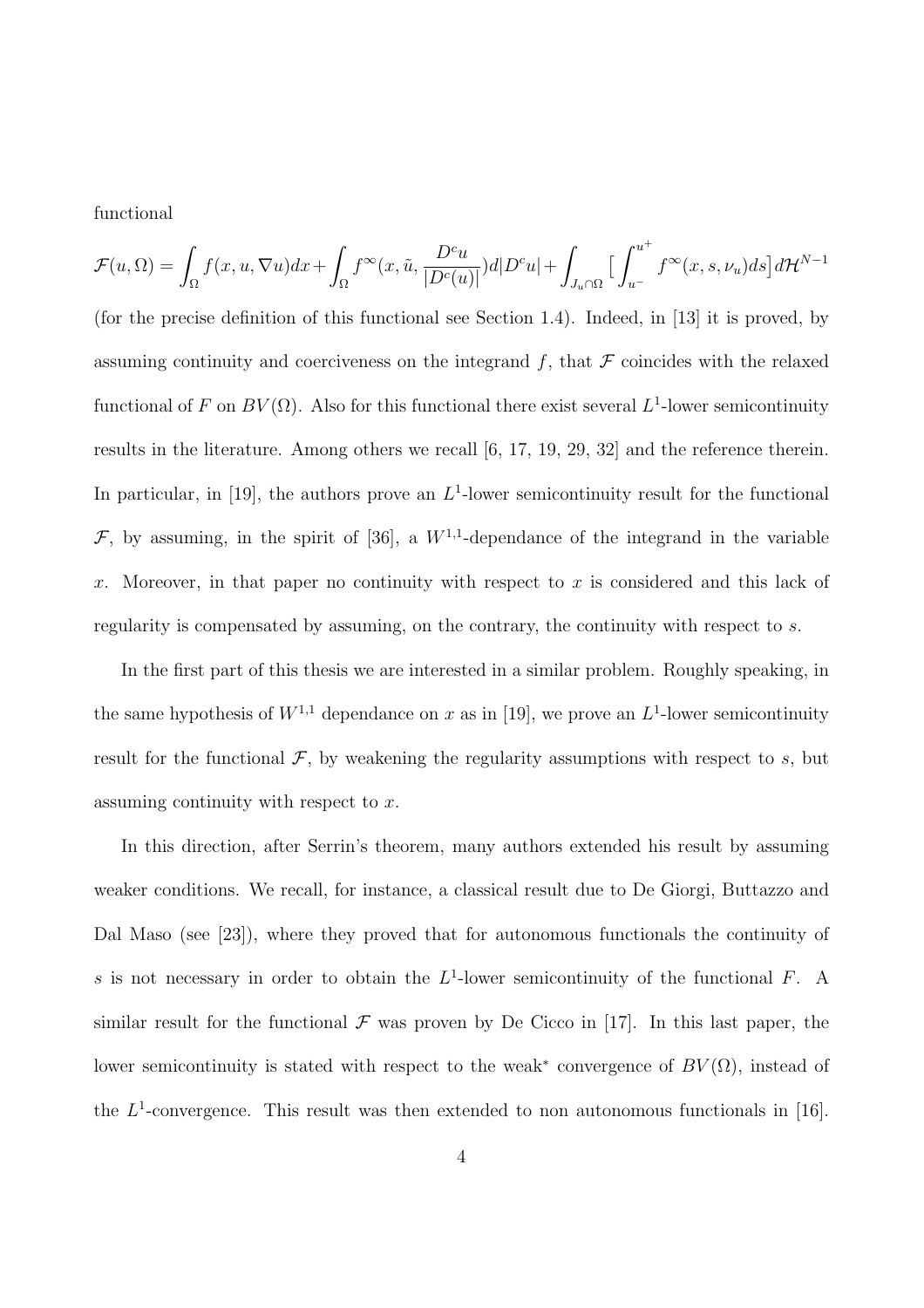Here, we generalize both the results of De Giorgi, Buttazzo and Dal Maso and of De Cicco, by proving the lower semicontinuity with respect to the  $L^1$ -convergence of the functional  $\mathcal F$ on the space  $BV(\Omega)$  (see Theorem 3.4). Since we admit also a dependance of the integrand f on the spatial variable (see hypothesis  $(3.10)$ ), our result can be compared also with the lower semicontinuity theorem of Fonseca and Leoni (see [29]), where they assume a lower semicontinuous dependance of the integrand f in  $(x, s)$  together with a strong uniformity condition with respect to the other variables (see [33] for the consequence of this assumption). Moreover, we generalize also the lower semicontinuity result of Fusco, Giannetti and Verde (see [32]), where they assume the continuity of f in all its variables. Finally our result is an extension of the lower semicontinuity theorem of De Cicco and Leoni (see [20]), since they deal only with the space  $W^{1,1}(\Omega)$ .

The main tools for the proof of the lower semicontinuity theorem are a new chain rule formula (see Theorem 3.1) and an approximation result for convex functions due to De Giorgi.

Moreover, as a consequence of the lower semicontinuity theorem we obtained also a relaxation formula; more precisely, if we denote by  $\overline{F}$  the relaxed functional of F in BV (i.e. the greatest lower semicontinuous functional not greater than F), we prove that  $\overline{F}(u, \Omega) =$  $\mathcal{F}(u, \Omega)$  for every  $u \in BV(\Omega)$  (similar result were obtained, among others, in [4, 5, 6, 13, 29]).

This last result has been the key tool in order to prove a Γ-convergence theorem for a sequence of functionals whose integrals pointwise converge. It generalizes an analogous theorem proven in  $[13]$ , since here no continuity with respect to s and no coerciveness condition are required.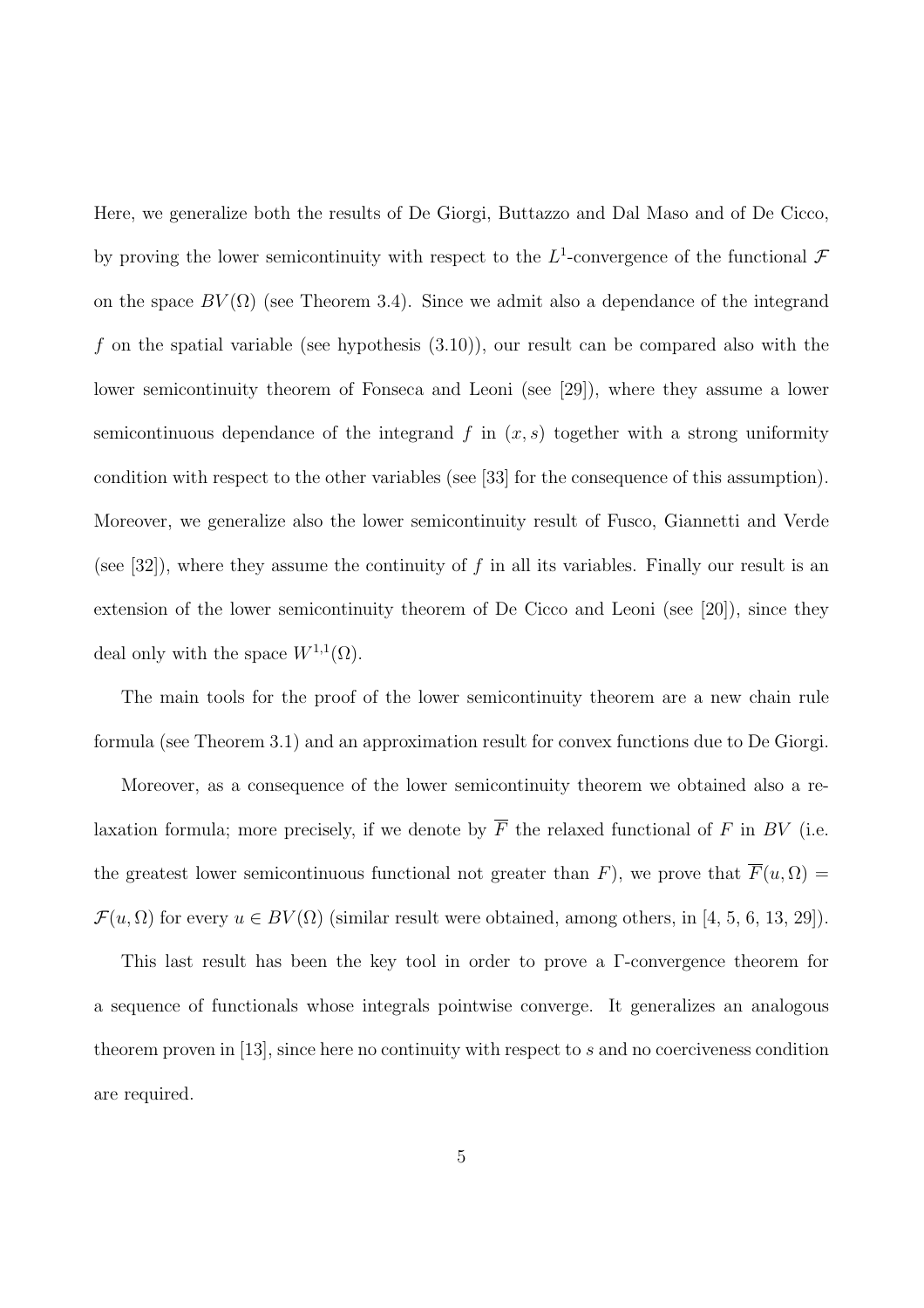In the second part of the thesis we focus our attention on the vectorial case  $(M > 1)$ , where the situation is much more delicate. In [29], when the integrand  $f$  does not depend on s, Fonseca and Leoni, by assuming the continuity (uniform with respect to  $\xi$ ) with respect to x and the quasiconvexity with respect to the variable  $\xi$  of the integrand f proved the following relaxation formula

$$
(2)\ \ \overline{F}(u,\Omega)=\int_{\Omega}f(x,\nabla u)dx+\int_{\Omega}f^{\infty}(x,\frac{D^cu}{|D^c(u)|})d|D^cu|+\int_{J_u\cap\Omega}f^{\infty}(x,(u^+-u^-)\otimes \nu_u)d\mathcal{H}^{N-1}
$$

(for the precise definition of this functional see Section 1.4). When  $f$  depends also on  $s$ , the integral representation formula on the jump set  $J_u \cap \Omega$  is rather complicated. (see Theorem 1.10 of [29]). Therefore we have chosen to restrict ourselves to integrands of the form  $f = f(x, \xi)$ . In the same spirit of [4, 5], we assume that, with respect to x, f is an  $H^{N-1}$ -a.e. approximately continuous function, belonging to  $W^{1,1}(\Omega)$  and it is convex with respect to the variable  $\xi$ . Under these conditions we state our two  $L^1$ -lower semicontinuity results: the first one holds in the space  $BV(\Omega;\mathbb{R}^M)$  along sequences equibounded with respect to  $L^{\infty}$ - norm; the second one holds along sequences equibounded with respect to  $L^{\frac{N}{N-1}}$ -norm, but by assuming an extra summability condition on the weak gradient of  $f$  (see hypothesis  $(4.25)$  of Theorem 3.2).

We remark that, even if the convexity assumption is not natural in the vectorial setting, it could be the first step in order to attack the general case of the quasiconvex integrand or at least the polyconvex case. Moreover the convexity permits to use again the techniques of the scalar case. Indeed the main tools of the proof of the lower semicontinuity theorem still are a chain rule formula due to De Cicco, Fusco and Verde (see Theorem 2.1 of [19]) and the approximation result for convex functions due to De Giorgi.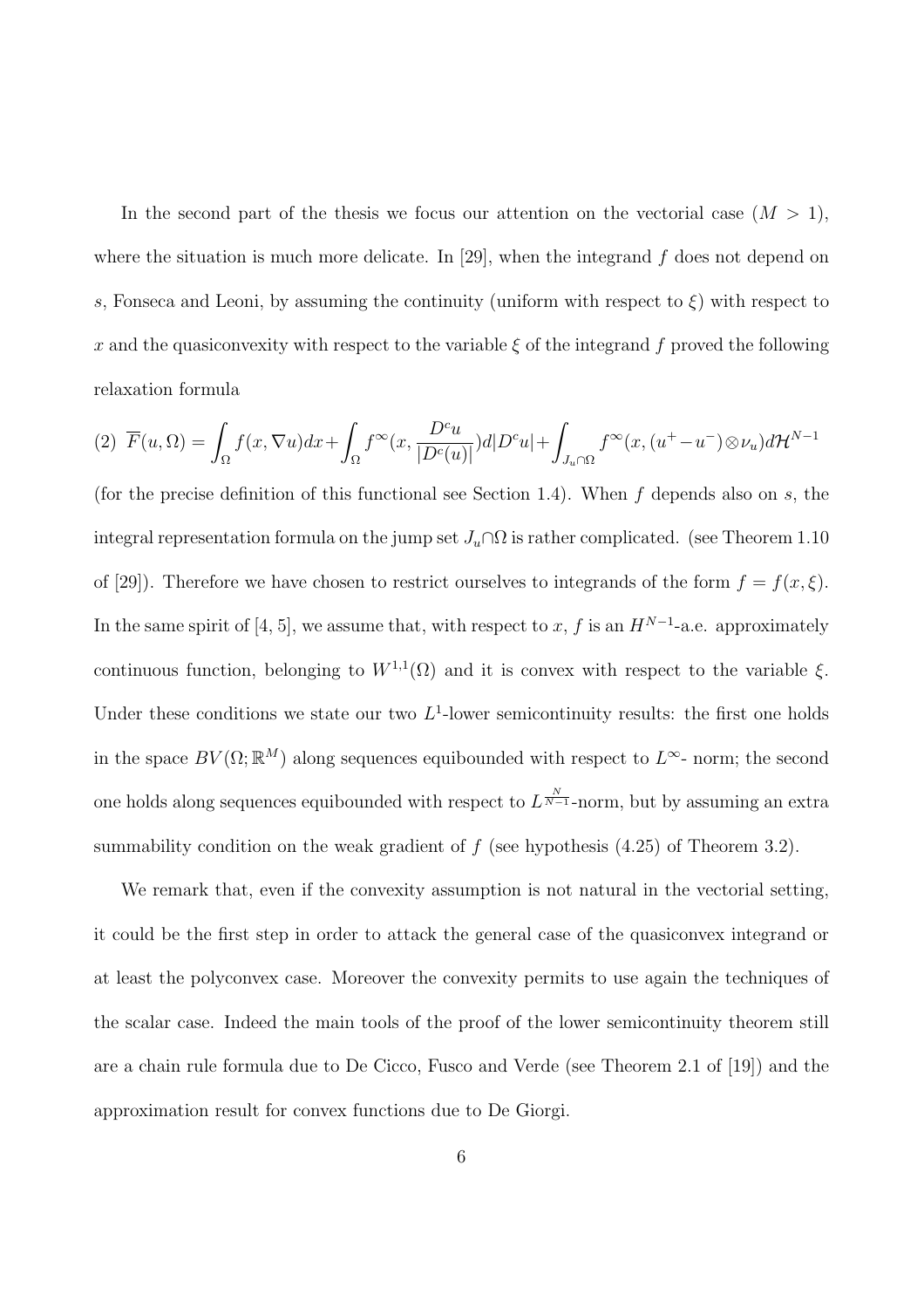The thesis is organized as follows: Chapter 1 is devoted to notations and preliminaries. In Chapter 2 we present the main problems which will be discussed in the following of the thesis. In Chapter 3 we consider the scalar case and state the lower semicontinuity theorem, the relaxation formula and the  $\Gamma$ -convergence result. Finally, in Chapter 4 we address  $L^1$ -lower semicontinuity and relaxation results in the vectorial case.

#### Acknowledgments:

I would like to thank Micol Amar for suggesting me this research work and for her inexhaustible patience.

I am also deeply grateful to Virginia De Cicco for his precious advices and for many useful discussions.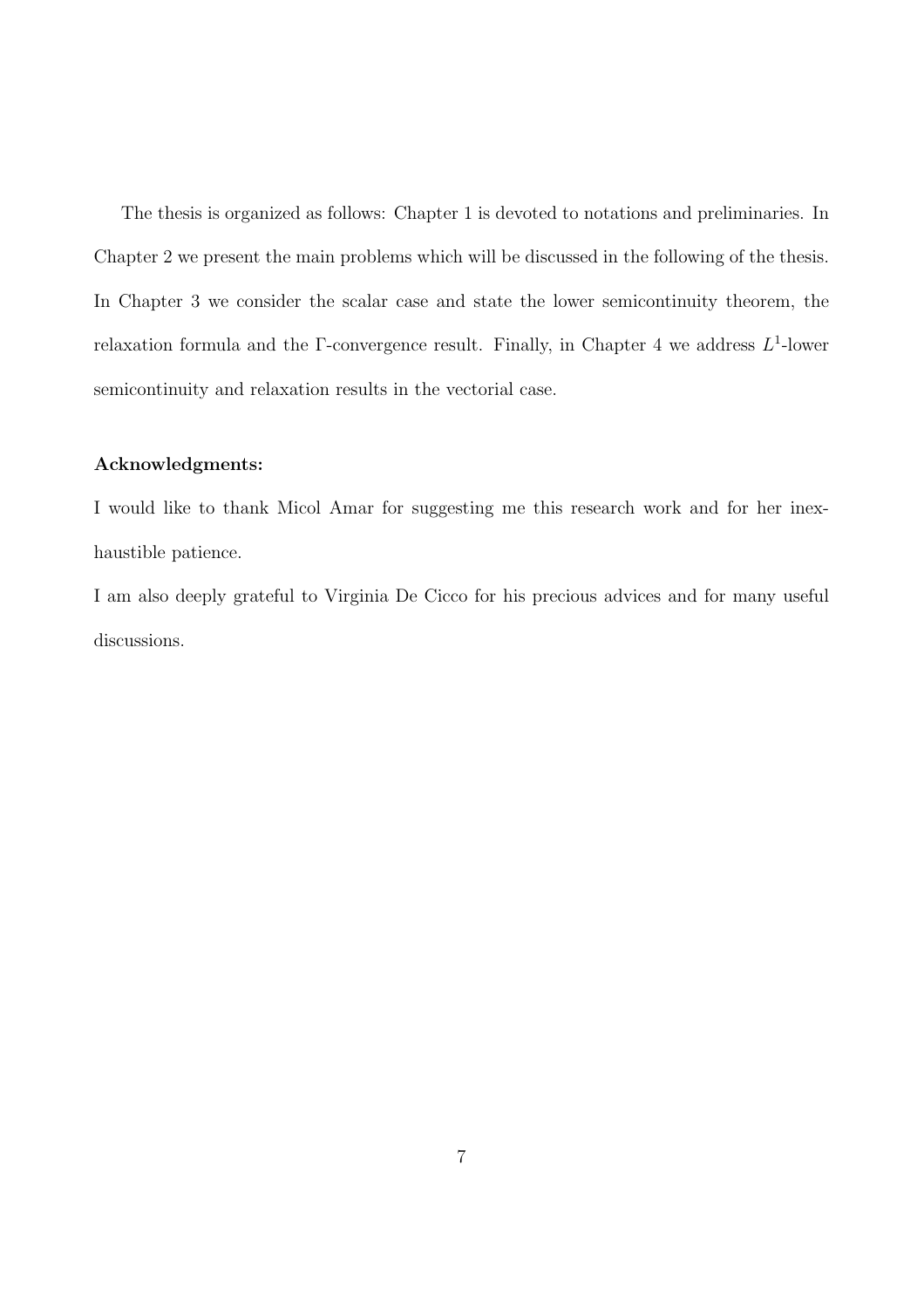# Notation

Throughout the thesis  $d, M, N \geq 1$  are fixed integers.  $\Omega$  will be an open bounded set of  $\mathbb{R}^N$ . If  $x, y$  belong to the space  $\mathbb{R}^d$  we denote by  $\langle x, y \rangle_{\mathbb{R}^d}$  or simply  $\langle x, y \rangle$  the canonical scalar product between x and y, and by  $||x||_{\mathbb{R}^d}$  or |x| the norm of  $\mathbb{R}^d$ . The absolute value of a real number r is denoted by |r|. If  $\rho > 0$  and  $x \in \mathbb{R}^N$ , we set  $B_\rho(x) = \{y \in \mathbb{R}^N : ||y - x||_{\mathbb{R}^N} < \rho\}$ , and  $\mathcal{S}^{N-1} = \{y \in \mathbb{R}^N : ||y||_{\mathbb{R}^N} = 1\}$ . For any set  $F \subset \mathbb{R}^N$ , we indicate by  $\chi_F$  its characteristic function.

We denote by  $\mathcal{A}(\Omega)$  the family of all open bounded subsets A of  $\Omega$  and by  $\mathbb{B}(\Omega)$  the  $\sigma$ algebra of all Borel subsets of  $\Omega$ . We denote by  $\mathcal{M}(X;\mathbb{R}^N)$  the space of the all  $\mathbb{R}^N$ -valued finite Radon measures.

Let  $\mathcal{L}^N$  and  $\mathcal{H}^{N-1}$  be the Lebesgue and the Hausdorff measure of dimension  $(N-1)$  on  $\mathbb{R}^N$ , respectively.

If  $1 \leq p \leq +\infty$ , we denote by  $L^p(\Omega;\mathbb{R}^M)$  the vectorial space of all M-tuples  $f_1, ..., f_M$  of real function in  $L^p(\Omega)$ . The space  $L^p(\Omega;\mathbb{R}^M)$  becomes a Banach space if it is endowed with the norm

$$
||u||_p := \left(\int_{\Omega} |u(x)|^p dx\right)^{\frac{1}{p}}, \quad \text{when } 1 \le p < +\infty
$$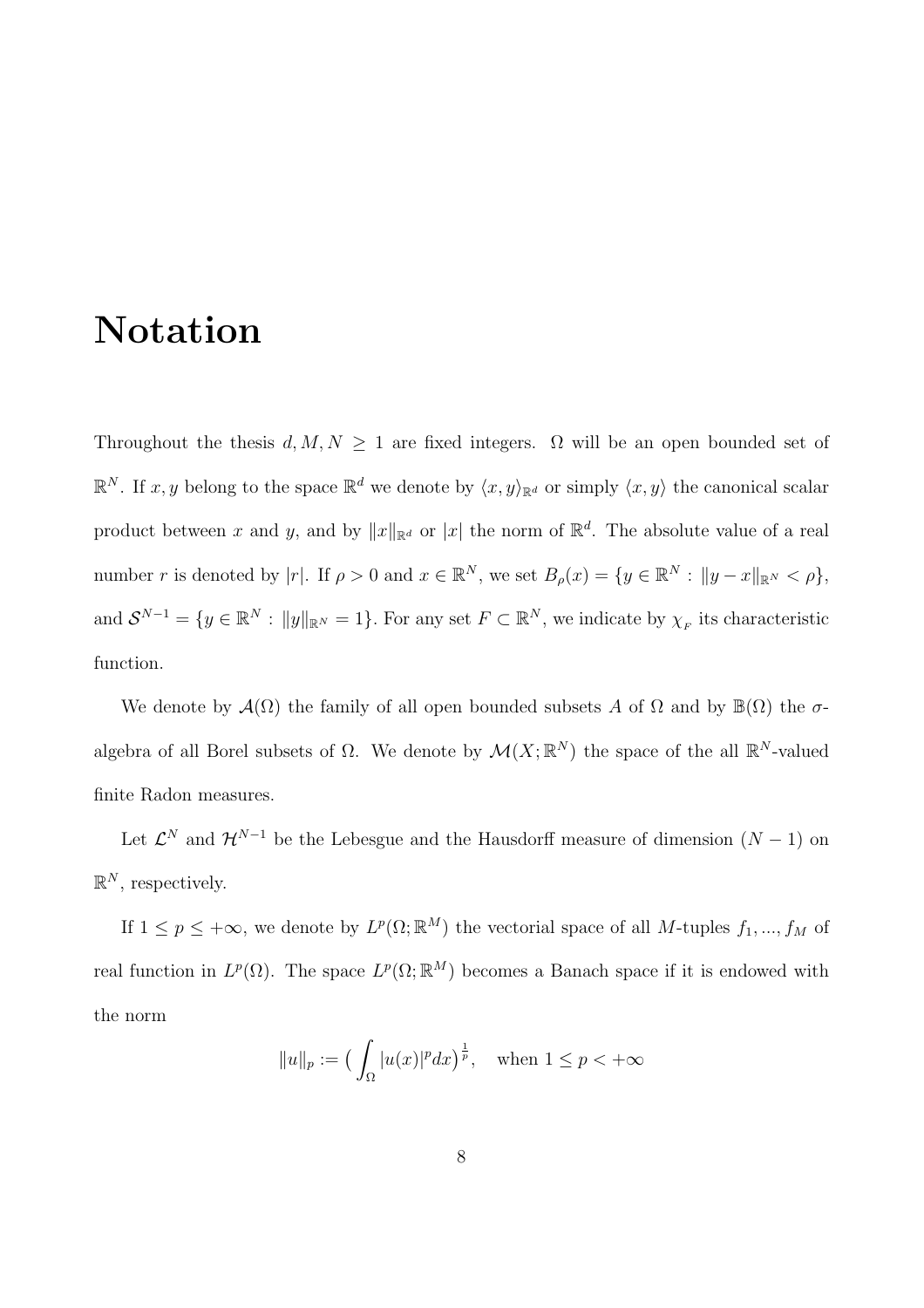and

$$
||u||_{\infty} := \operatorname{esssup} |u(x)|
$$
, when  $p = +\infty$ .

Analogously, we say that  $u \in W^{1,p}(\Omega;\mathbb{R}^M)$  if u belongs to  $L^p(\Omega;\mathbb{R}^M)$  together with its distributional derivatives  $\frac{\partial u^i}{\partial x_j}$ ,  $1 \le i \le M$ ,  $1 \le j \le N$ . The  $M \times N$  matrix of these derivatives will be denoted by  $\nabla u$ .

We indicate by  $C_0^k(\Omega)$ ,  $k = 0, ..., \infty$  the space of all  $C^k$ -functions with compact support in  $Ω$ . Finally we denote by  $\mathcal{D}'(Ω)$  the space of distributions defined on  $Ω$ .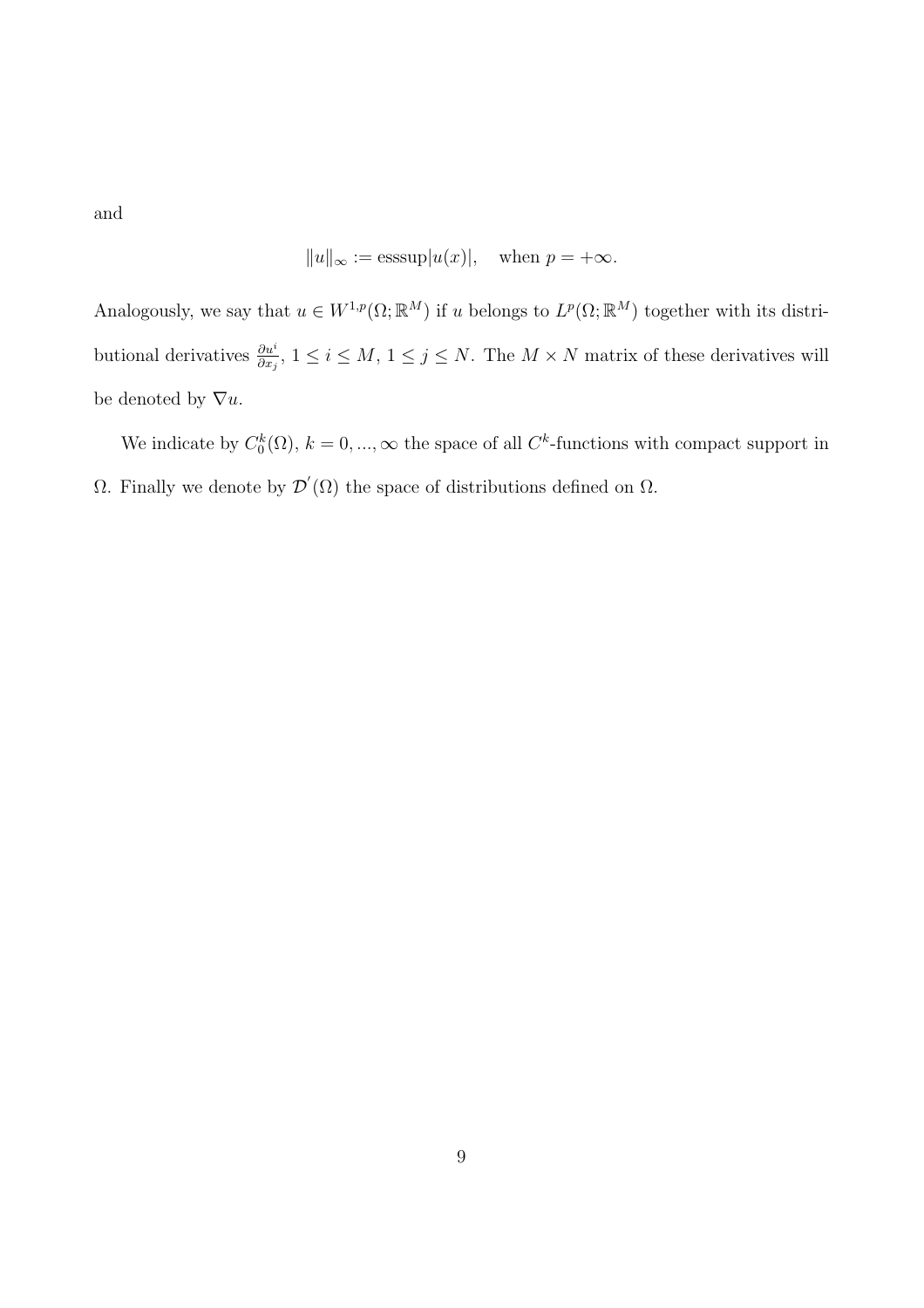# Chapter 1 Preliminaries

This chapter is devoted to preliminary results which will be useful in the sequel.

## 1.1 Measure Theory

We start by classical definitions and theorems of measure theory. For a general survey on measures we refer, among others, to [9].

**Definition 1.1** Let  $(X, \Sigma)$  be a measure space and  $\mu : \Sigma \to [0, \infty)$ . We say that  $\mu$  is a positive measure if  $\mu(\emptyset) = 0$  and for any sequence  $\{E_n\}$  of pairwise disjoints elements of  $\Sigma$ 

$$
\mu(\bigcup_{n=0}^{\infty} E_n) = \sum_{n=0}^{\infty} \mu(E_n).
$$

We say that  $\mu$  is finite if  $\mu(X) < +\infty$  and that  $\mu$  is  $\sigma$ -finite if X is the union of increasing sequence of sets with finite measures.

**Definition 1.2** Let  $(X, \Sigma)$  be a measure space and let  $N \in \mathbb{N}$ ,  $N \geq 1$ .

(i) We say that  $\mu : \Sigma \to \mathbb{R}^N$  is a measure, if  $\mu(\emptyset) = 0$  and for any sequence  $\{E_n\}$  of pairwise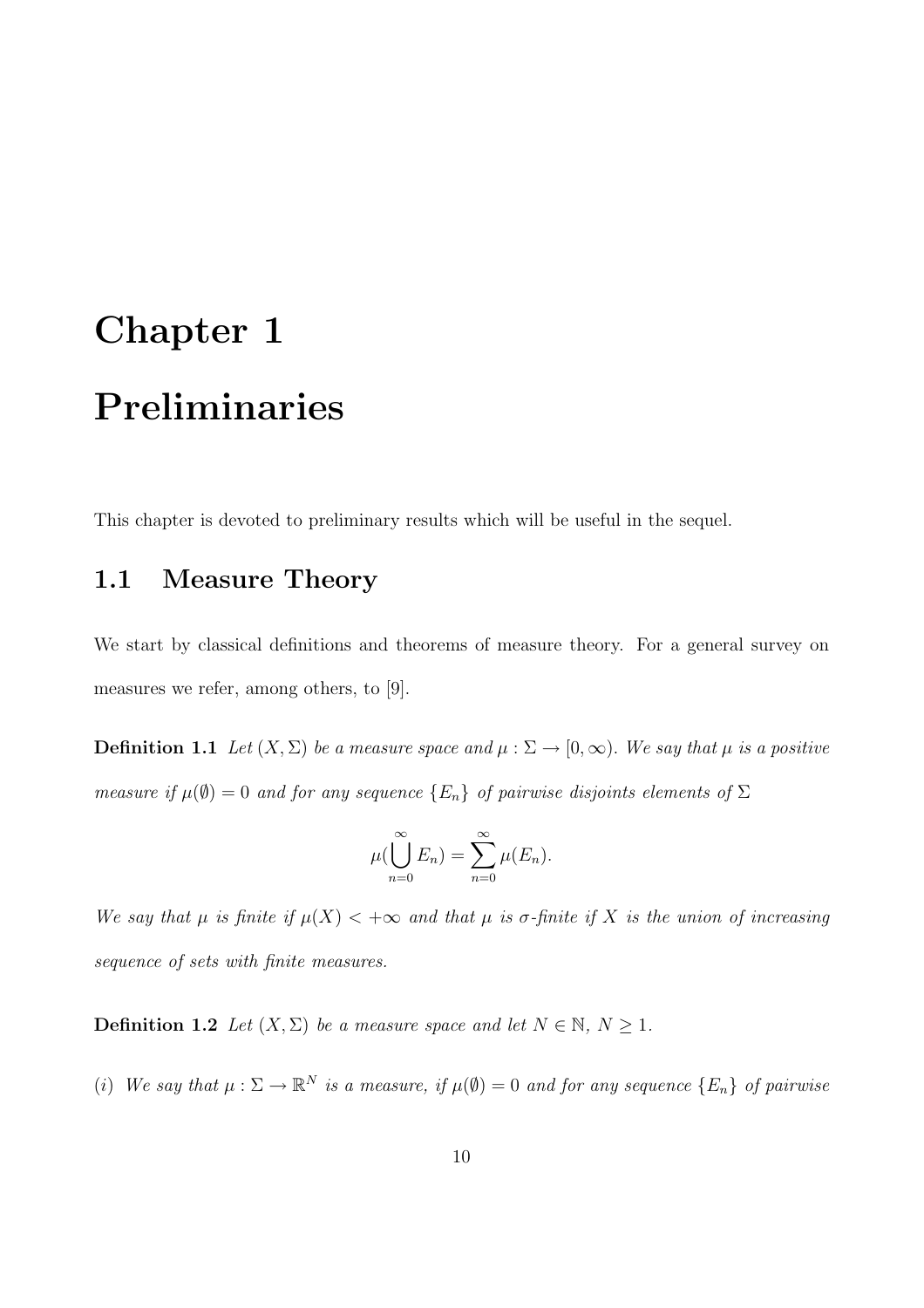disjoints elements of the  $\sigma$ -algebra  $\Sigma$ 

$$
\mu(\bigcup_{n=0}^{\infty} E_n) = \sum_{n=0}^{\infty} \mu(E_n).
$$

If  $N = 1$  we say that  $\mu$  is a real measure, if  $N > 1$  we say that  $\mu$  is a vector measure.

(ii) If  $\mu$  is a measure, we define its total variation  $|\mu|$  as follows

$$
\forall E \in \Sigma \quad |\mu|(E) := \sup \{ \sum_{n=0}^{\infty} |\mu(E_n)| : \ E_n \in \Sigma \text{ pairwise disjoint} s, \ E = \bigcup_{n=0}^{\infty} E_n \}.
$$

(iii) We say that  $\mu$  is finite is  $|\mu|(X) < +\infty$ .

It can be proven that the total variation  $|\mu|$  is a positive measure, more precisely, it is the smallest positive measure such that  $|\mu|(E) \geq |\mu(E)|$  for every  $E \in \Sigma$ . Clearly, if  $\mu$  is a positive measure, then  $|\mu| = \mu$ .

We recall the well known definition of absolute continuous and singular measures.

**Definition 1.3** (i) Let  $\mu$  be a positive measure and  $\nu$  be a vector measure on the measure space  $(X, \Sigma)$ . We say that  $\nu$  is absolutely continuous with respect to  $\mu$ , and write  $\nu << \mu$ , if for every  $E \in \Sigma$  the following implication holds

$$
\mu(E) = 0 \Rightarrow |\nu|(E) = 0.
$$

(ii) If  $\mu$ ,  $\nu$  are positive measures, we say that they are mutually singular measures and write  $\nu\bot\mu$ , if there exist E, F such that  $\mu(E) = 0$ ,  $\nu(F) = 0$  and  $\mu(G) = \mu(G \cap F)$ ,  $\nu(G) =$  $\nu(G \cap E)$  for every  $G \in \Sigma$ . If  $\mu$  and  $\nu$  are real or vector valued, we say that they are mutually singular if  $|\mu|$  and  $|\nu|$  are so.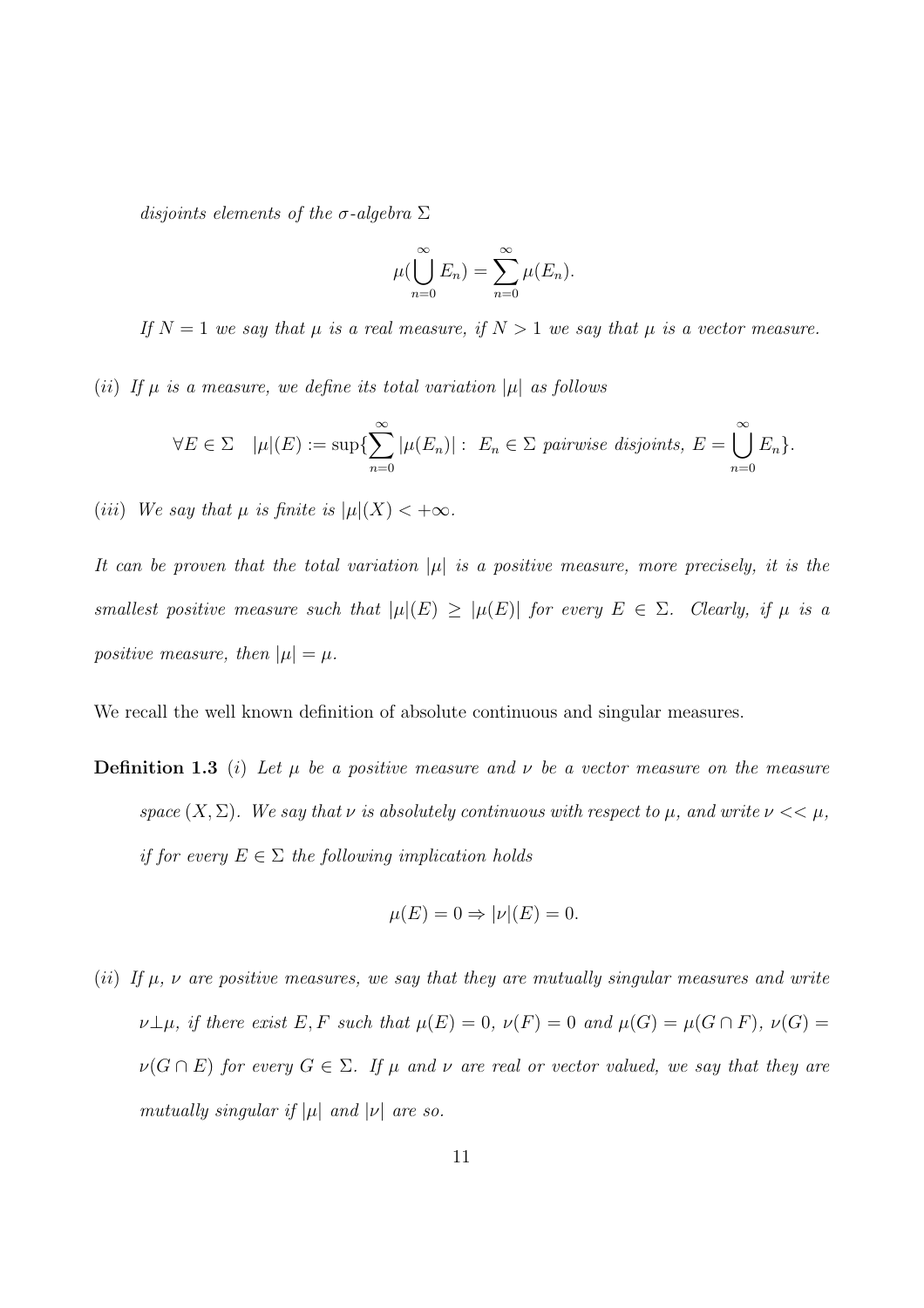We recall the following classical on a decomposition of a measures.

**Theorem 1.1** Let  $\mu$  be a positive  $\sigma$ -finite measure and  $\nu$  an  $\mathbb{R}^N$ -valued measure  $(N \geq 1)$ . Then there exists a unique pair of vector measures  $\nu^a$  and  $\nu^s$  such that  $\nu^a \ll \mu$  and  $\nu =$  $\nu^a + \nu^s$ . Moreover there exists a unique function  $f \in L^1(X; \mathbb{R}^N)$  such that  $\nu^a = f\mu$ , i.e.  $\nu^{a}(E) = \int_{E} f d\mu$  for every  $E \in \Sigma$ . The function f will be called the Radon-Nikodym derivative of v with respect  $\mu$  and will be denoted by  $\frac{\nu}{\tau}$  $\mu$ .

**Remark 1.1** We note that, since each real or vector measure is absolutely continuous with respect to its total variation, then from Theorem 1.1 it follows that there exists a unique  $f \in L^1(X; \mathbb{R}^N)$  such that  $|f| = 1$  and  $f = \frac{\mu}{h}$  $|\mu|$ .

The next result can be found in [38].

**Lemma 1.1** Let  $(X, \Sigma)$  be a measurable space. Let  $\mu_0$ ,  $\mu_1$ , and  $\mu_2$  be a  $\sigma$ -finite positive measures on  $(X, \Sigma)$  such that

$$
\mu_2<<\mu_1 \quad and \quad \mu_1<<\mu_0.
$$

Then

(*i*)  $\mu_2 \ll \mu_0$ ;

(ii) 
$$
\frac{d\mu_2}{d\mu_0} = \frac{d\mu_2}{d\mu_1} \frac{d\mu_1}{d\mu_0} \mu_0
$$
-a.e, where  $\frac{\mu_i}{\mu_j}$  denotes the Radon-Nikodym derivative of  $\mu_i$  with respect  $\mu_j$ 

For later use we recall the classical Lusin's Theorem.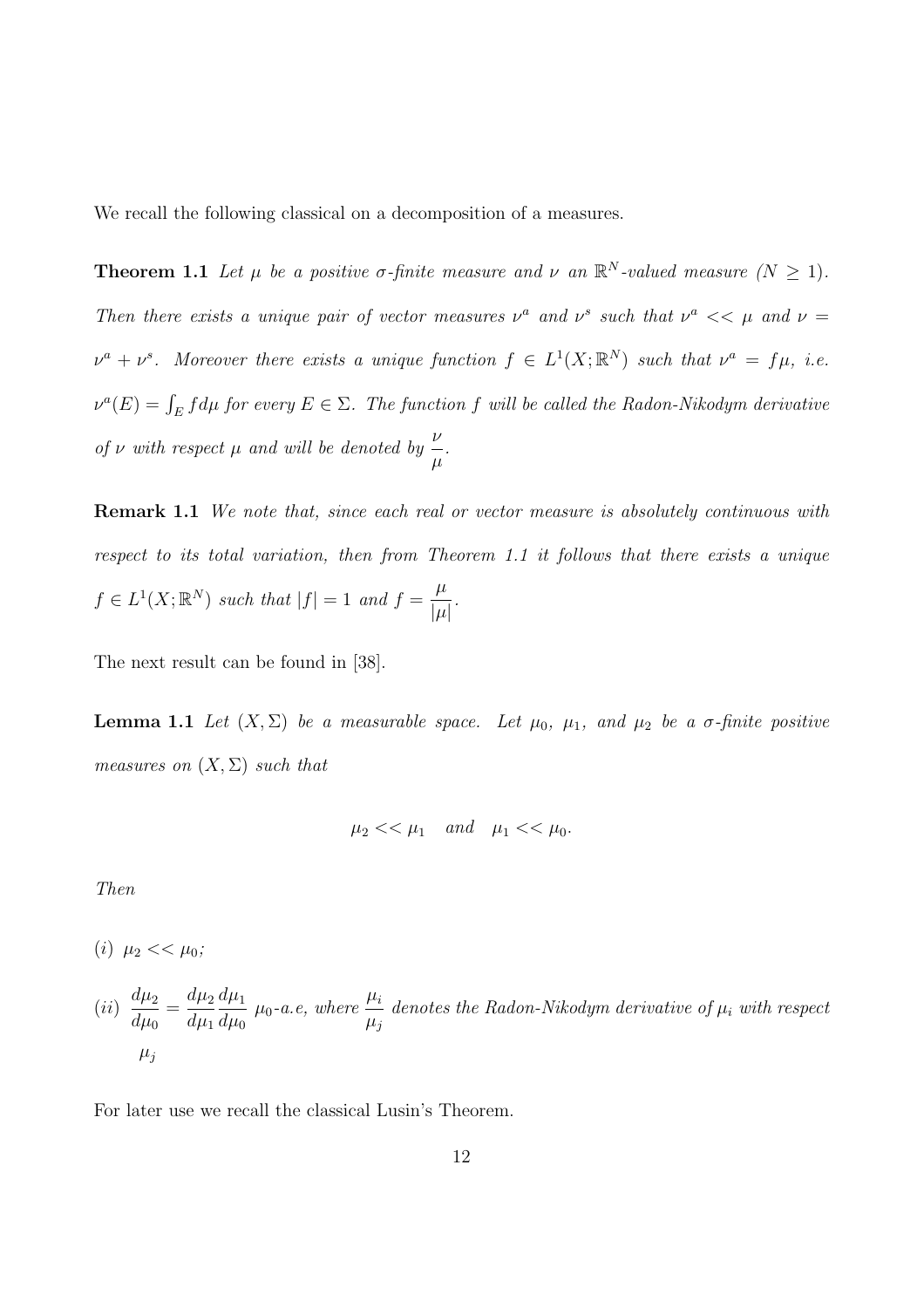**Lemma 1.2** Let  $\mu$  be a measure on a locally compact Hausdorff space X and  $A \subset X$  a  $\mu$ measurable set. Suppose f is a complex measurable function on X,  $\mu(A) < +\infty$ ,  $f(x) = 0$  if  $x \notin A$ , and  $\varepsilon > 0$ . Then there exists a function  $g \in C_c(X)$  such that

$$
\mu(\{x : f(x) \neq g(x)\}) < \varepsilon.
$$

Furthermore, g can be chosen such that

$$
\sup_{x \in X} |g(x)| \le \sup_{x \in X} |f(x)|.
$$

An important class of measures is the class of Radon measures.

**Definition 1.4** Let X be a locally compact and separable metric space and  $\mathbb{B}(X)$  be the Borel σ-algebra of X. Consider the measure space  $(X, \mathbb{B}(X))$ .

- (i) A positive measure on  $(X, \mathbb{B}(X))$  is a Borel measure.
- (ii) A positive measure on each compact subset  $K$  of  $X$  will be called a positive Radon measure. If  $\mu$  is an  $\mathbb{R}^N$ -valued measure defined on all the Borel subset of X s.t.  $|\mu|$  is a Radon measure and  $|\mu|(X) < +\infty$ , we say that  $\mu$  is an  $\mathbb{R}^N$ -valued finite Radon measure. We denote by  $\mathcal{M}(X;\mathbb{R}^N)$  the space of the all  $\mathbb{R}^N$ -valued finite Radon measures.

Finally we recall the notion of weak<sup>∗</sup> convergence and strict convergence for Radon measures. We denote by  $C_0(X)$  the completion, with respect of the usual norm  $\|\varphi\|_{\infty} :=$ sup  $\sup_{x\in X} |\varphi(x)|$ , of the space  $C_c(X)$  of real continuous functions with compact support defined in  $X$ .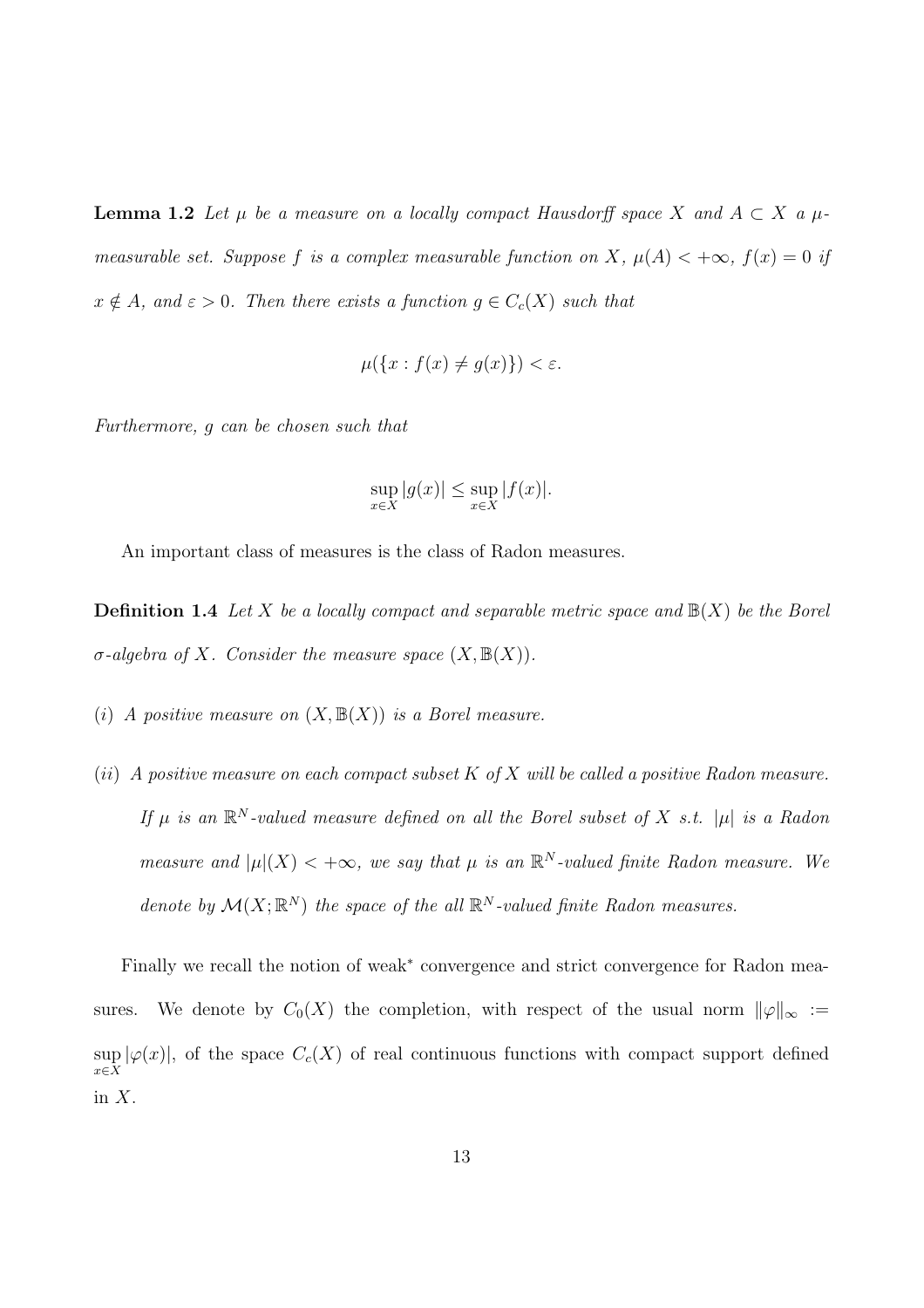**Definition 1.5** Let  $\mu$  and  $\{\mu_n\}$  be  $\mathbb{R}^N$ -valued finite Radon measures.

(i) We say that  $\{\mu_n\}$  weakly<sup>\*</sup> converges to  $\mu$  (and write  $\mu_n \stackrel{*}{\rightharpoonup} \mu$ ) if

$$
\lim_{n \to \infty} \int_X \varphi d\mu_n = \int_X \varphi d\mu
$$

for every  $\varphi \in C_0(X)$ ;

(ii) We say that  $\{\mu_n\}$  strictly converges to  $\mu$  if  $\mu_n \stackrel{*}{\rightharpoonup} \mu$  and

$$
|\mu_n|(X) \to |\mu|(X).
$$

We conclude this section by recalling the classical lower semicontinuity and continuity theorems due to Reshetnyak (see [9] for a modern proof).

**Theorem 1.2** Let  $f : \Omega \times \mathbb{R}^N \to [0, +\infty)$  be a lower semicontinuous function, convex and positively 1-homogenous in the second variable. Then, for every sequence of measures  $\{\mu_n\} \subset$  $\mathcal{M}(\Omega;\mathbb{R}^N)$  weakly<sup>\*</sup> converging to  $\mu \in \mathcal{M}(\Omega;\mathbb{R}^N)$  we have

$$
\liminf_{n \to \infty} \int_{\Omega} f(x, \frac{\mu_n}{|\mu_n|}) d|\mu_n| \ge \int_{\Omega} f(x, \frac{\mu}{|\mu|}) d|\mu|
$$

**Theorem 1.3** Let  $f : \Omega \times \mathbb{R}^N \to [0, +\infty)$  be a bounded continuous function, positively 1homogenous in the second variable. Then, for every sequence of measures  $\{\mu_n\} \subset \mathcal{M}(\Omega;\mathbb{R}^N)$ strictly converging to  $\mu \in \mathcal{M}(\Omega;\mathbb{R}^N)$  we have

$$
\lim_{n \to \infty} \int_{\Omega} f(x, \frac{\mu_n}{|\mu_n|}) d|\mu_n| = \int_{\Omega} f(x, \frac{\mu}{|\mu|}) d|\mu|.
$$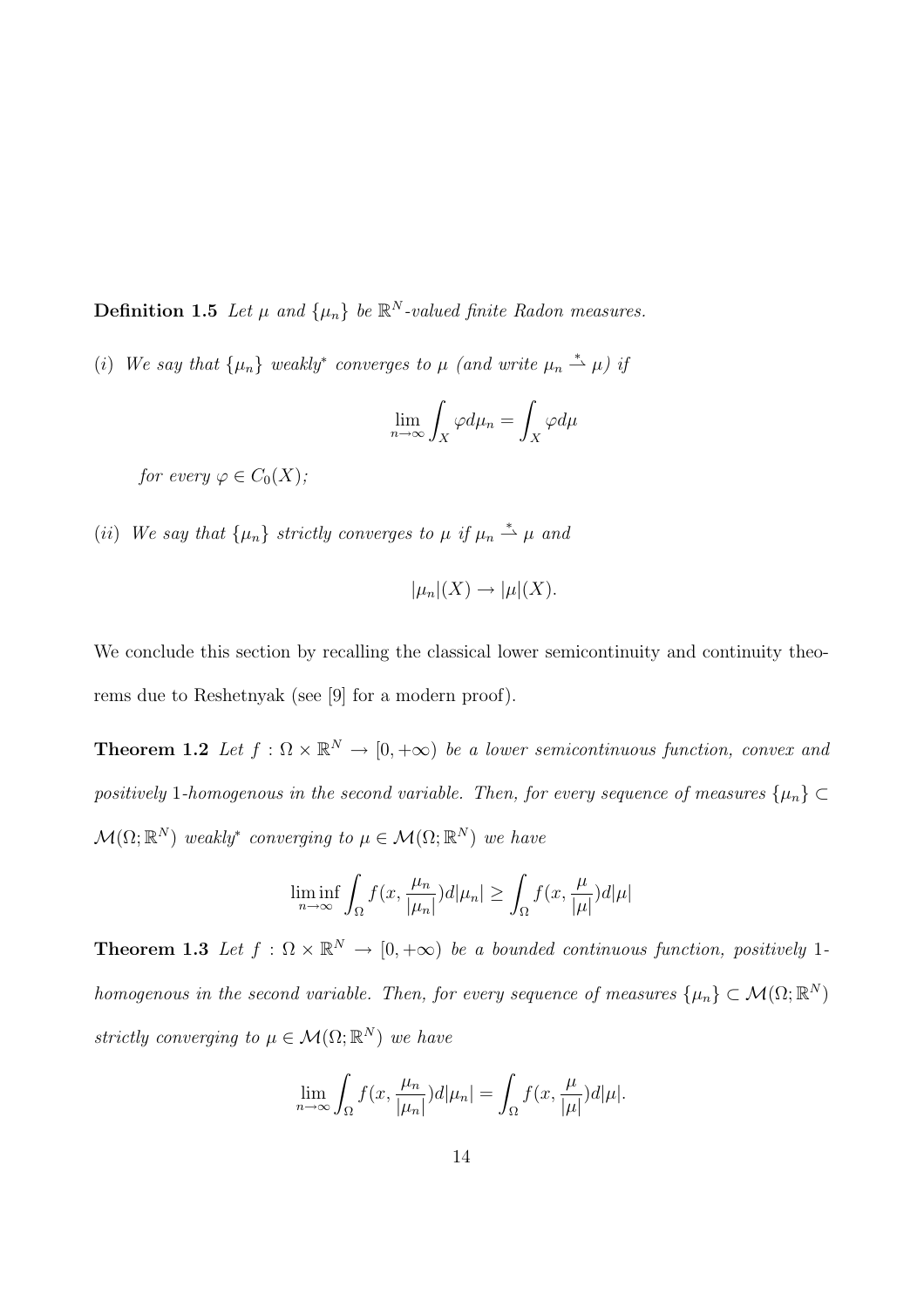## 1.2 BV-functions

In this section we recall some basic definitions and well known results on  $BV(\Omega)$ .

Let  $\Omega$  be an open bounded subset of  $\mathbb{R}^N$  and  $u \in L^1(\Omega)$ . We say that  $u \in BV(\Omega)$  if its distributional gradient  $Du$  is an  $\mathbb{R}^N$ -valued Radon measure with bounded total variation  $|Du|$  in  $\Omega$ . Let  $u \in L^1(\Omega;\mathbb{R}^M)$ ,  $M \geq 1$ ; we say that u belongs to the space  $BV(\Omega;\mathbb{R}^M)$  if its components  $u_i \in BV(\Omega)$  for every  $i = 1, ..., M$ .

The space  $BV(\Omega;\mathbb{R}^M)$  endowed with the following norm

$$
||u||_{BV(\Omega;\mathbb{R}^M)} := ||u||_1 + |Du|(\Omega)
$$

is a Banach space.

We recall the notion of weak<sup>\*</sup> and strict convergence on  $BV(\Omega)$ 

**Definition 1.6** Let  $u \in BV(\Omega;\mathbb{R}^M)$  and  $\{u_n\} \subset BV(\Omega;\mathbb{R}^M)$ . We say that the sequence  $\{u_n\}$ weakly<sup>\*</sup> converges to u if  $\{u_n\}$  converges to u in  $L^1(\Omega;\mathbb{R}^M)$  and the sequence of measures  ${D u_n}$  weakly<sup>\*</sup> converges to the measure Du.

**Definition 1.7** Let  $u \in BV(\Omega;\mathbb{R}^M)$  and  $\{u_n\} \subset BV(\Omega;\mathbb{R}^M)$ . We say that the sequence  ${u_n}$  strictly converges to u if  ${u_n}$  converges to u in  $L^1(\Omega;\mathbb{R}^M)$  and the sequence of total variations  $\{|Du_n|(\Omega)\}\)$  converges to  $|Du|(\Omega)$ .

A compactness property holds on the space  $BV(\Omega;\mathbb{R}^M)$  as stated by the following theorem.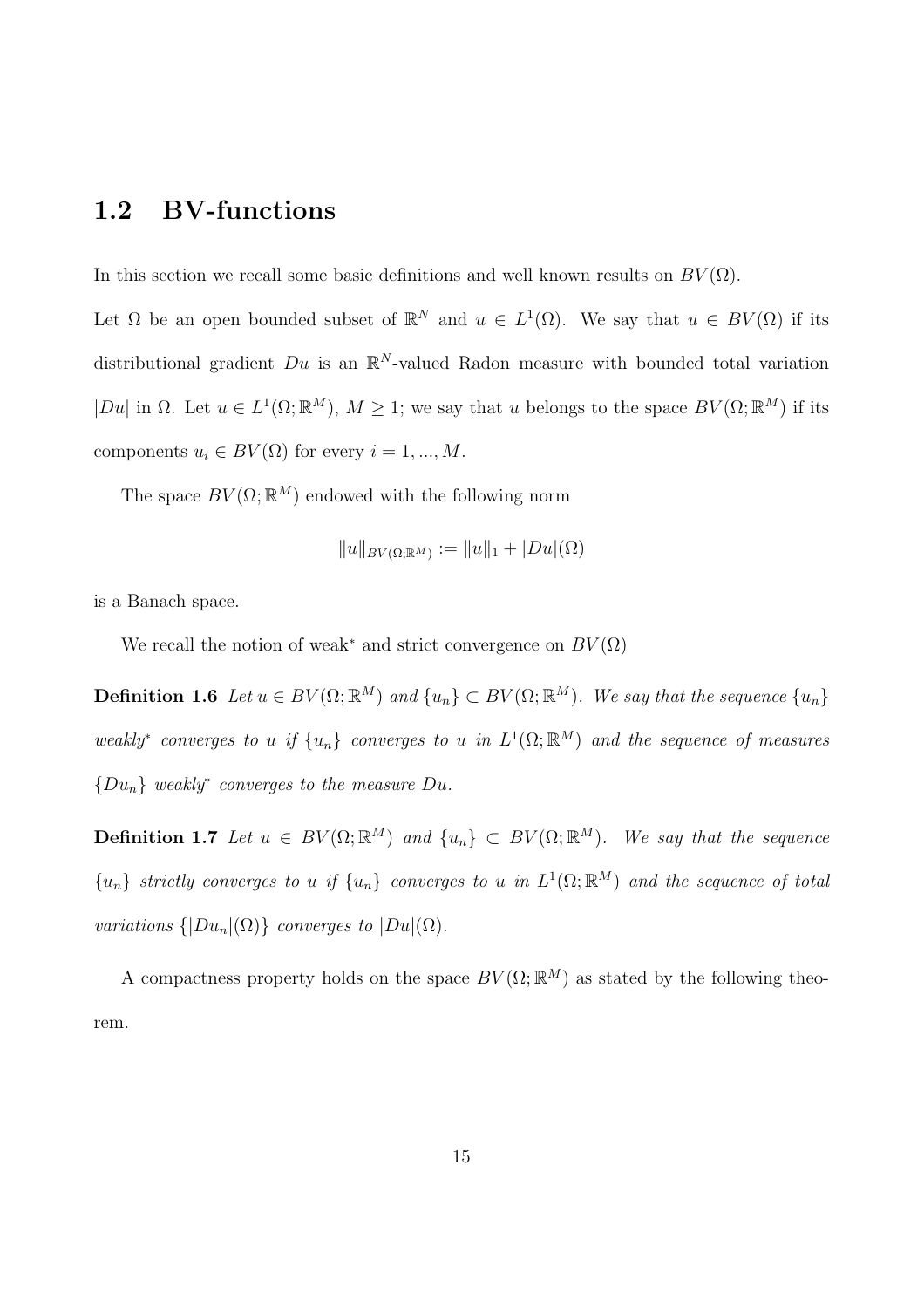**Theorem 1.4** Every sequence  $\{u_n\} \subset BV_{loc}(\Omega;\mathbb{R}^M)$  such that  $||u_n||_{BV(A;\mathbb{R}^M)} \leq M$  for every open  $A \subset\subset \Omega$  admits a subsequence  $\{u_{nk}\}$  converging in  $L_{loc}^1(\Omega;\mathbb{R}^M)$  to  $u \in BV_{loc}(\Omega;\mathbb{R}^M)$ . If  $\Omega$  has a Lipschitz boundary and  $||u_n||_{BV(\Omega;\mathbb{R}^M)} \leq M$ , then  $u \in BV(\Omega;\mathbb{R}^M)$  and the subsequence  ${u_{nk}}$  weakly<sup>\*</sup> converges to u.

In order to present the canonical decomposition of a BV -function, we give the definition of approximate continuity, approximate jump points and approximate differentiability.

Let  $u \in L^1_{loc}(\Omega;\mathbb{R}^M)$ . We say that u has an approximate limit in x if there exists  $\tilde{u}(x) \in \mathbb{R}^M$ such that

$$
\lim_{r \to 0} \int_{B_r(x)} |u(y) - \tilde{u}(x)| dy = 0.
$$

The set  $C_u$  of all points where u has an approximate limit is a Borel set.

The function  $\tilde{u}: C_u \to \mathbb{R}^M$ , called precise representative of u, is a Borel function. We say that u is approximately continuous at x if  $x \in C_u$  and  $\tilde{u}(x) = u(x)$ .

We say that a point  $x \notin C_u$  is an approximate jump point if there exist  $u^+(x), u^-(x) \in \mathbb{R}^M$ and  $\nu_u(x) \in \mathcal{S}^{N-1}$  such that

$$
\lim_{r \to 0} \int_{B_r^+(x; \nu_u(x))} |u(y) - u^+(x)| dy = 0, \quad \lim_{r \to 0} \int_{B_r^-(x; \nu_u(x))} |u(y) - u^-(x)| dy = 0,
$$

where  $B_r^+(x; \nu_u(x)) = \{y \in B_r(x) : \langle y - x, \nu_u(x) \rangle > 0\}$  and  $B_r^-(x; \nu_u(x)) = \{y \in B_r(x) :$  $\langle y - x, \nu_u(x) \rangle$  < 0}. Also the set  $J_u$  of all approximate jump points of u is a Borel set and the function  $(u^+(x), u^-(x), \nu_u(x)) : J_u \to \mathbb{R}^M \times \mathbb{R}^M \times S^{N-1}$  is a Borel function.

Let  $x \in C_u$ . We say that u is approximately differentiable at x if there exists a matrix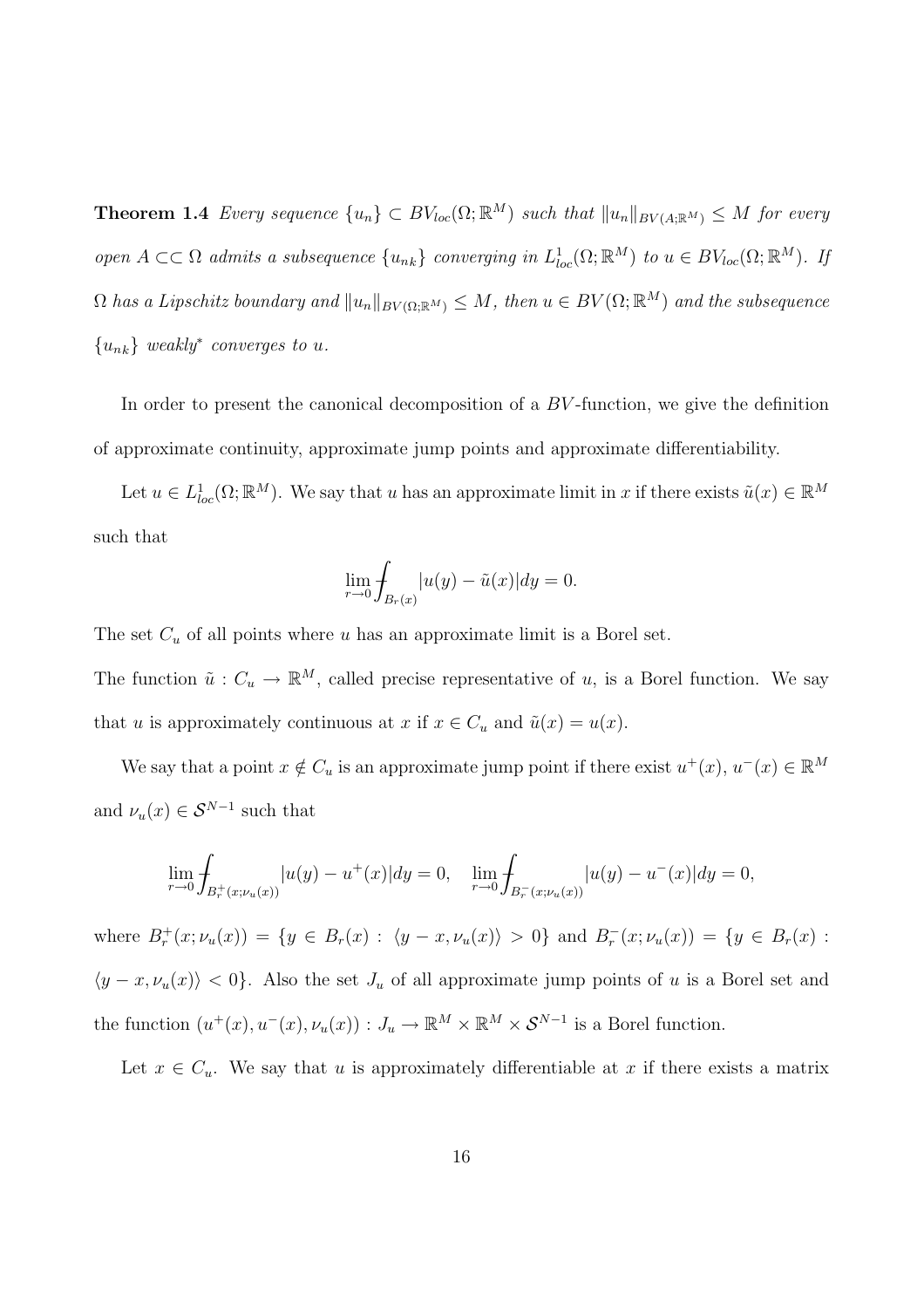$P \in \mathbb{R}^{M \times N}$  such that

$$
\lim_{r \to 0} \int_{B_r} |u(y) - \tilde{u}(x) - P(y - x)| dy = 0.
$$

The matrix P is called the approximate differential at x and it is denoted  $\nabla u(x)$ . The set  $\mathcal{D}_u$  of all points where u is approximately differentiable is a Borel set and the map  $\nabla u(x)$ :  $D_u \to \mathbb{R}^{M \times N}$  is a Borel map.

We recall that, if  $u \in BV(\Omega;\mathbb{R}^M)$ , we have  $\mathcal{H}^{N-1}(S_u) = 0$ , where  $S_u = \Omega \setminus (C_u \cup J_u)$  and we can split the measure  $Du$  in the following way

$$
Du = D^a u + D^s u = D^a u + D^c u + D^j u
$$

where

(1.1) 
$$
D^a u = \nabla u \mathcal{L}^N \big[ D_u, \ D^c u = D u \big[ (C_u \setminus D_u), \ D^j u = (u^+ - u^-) \otimes \nu_u \mathcal{H}^{N-1} \big] J_u,
$$

where  $\nabla u \in L^1(\Omega;\mathbb{R}^{M\times N}), \mathcal{H}^{N-1}$  denotes the  $(N-1)$ -dimensional Hausdorff measure in  $\mathbb{R}^N$ and  $\otimes$  denotes the tensor product. (see [9] Proposition 3.92).

We recall that, if  $S \subset \mathbb{R}^N$  is countably  $\mathcal{H}^{N-1}$ -rectificable, then there exist for  $\mathcal{H}^{N-1}$  a.e.  $x \in S$  the approximate tangent plane to S at x, denoted by  $\pi_x^S$  and a unit vector orthogonal to  $\pi_x^S$ , which is called an approximate normal to S  $\nu_S(x)$  (see [9], Theorem 2.83). Furthermore (see [9], Proposition 2.85), if  $S_i \subset \mathbb{R}^N$  are  $\mathcal{H}^{N-1}$ -rectificable for every  $i = 1, ..., M$  and  $S =$  $\overline{\mathcal{M}}$  $i=1$  $S_i$ , then

(1.2) 
$$
\pi_x^S = \pi_x^{S_i} \quad \mathcal{H}^{N-1} \text{ a.e. } i = 1, ... M.
$$

Finally we remark that if  $S = J_u$  for some function  $u \in BV(\Omega;\mathbb{R}^M)$ , then  $\nu^{J_u}(x) = \pm \nu_u(x)$ . This, together (1.2), yields the following result: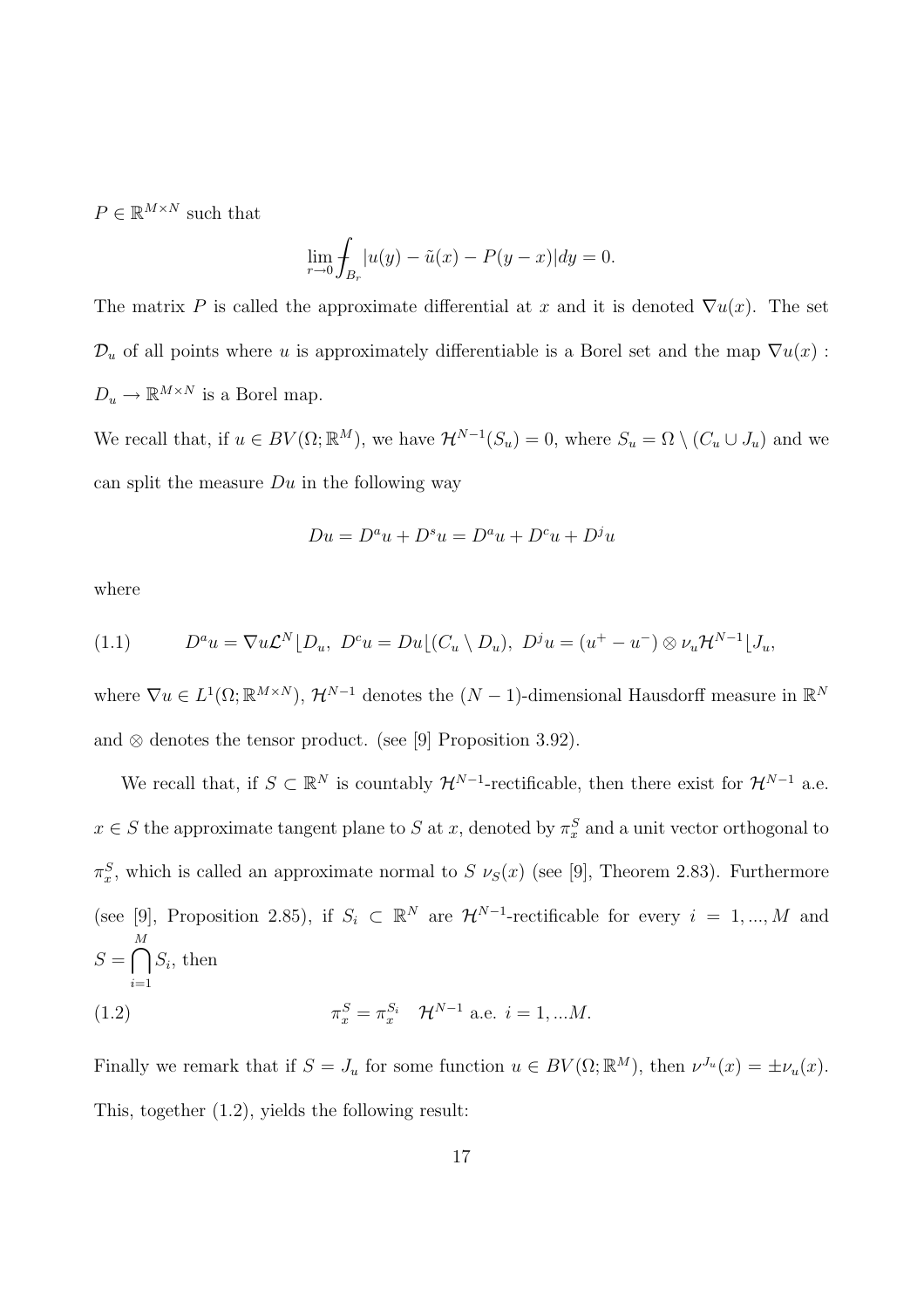**Lemma 1.3** Let  $u \in BV(\Omega;\mathbb{R}^M)$ . If  $x \in$  $\overline{\mathcal{L}}$  $i=1$  $J_{u_i}$ , then  $\nu_u(x) = \pm \nu_{u_i}(x)$   $\mathcal{H}^{N-1}$  a.e.  $i = 1, ...M$ .

In the last part of this section, we restrict our attention to the scalar case; i.e.  $M = 1$ .

For every  $u \in BV(\Omega)$  we can define the subgraph of u given by

(1.3) 
$$
S(u) = \{(x, s) \in \Omega \times \mathbb{R} : s < u^+(x)\}.
$$

We recall that  $S(u)$  is a set with locally finite perimeter in  $\Omega \times \mathbb{R}$ , i.e.  $\chi_{S(u)} \in BV_{loc}(\Omega \times \mathbb{R})$  (see [41] Theorem 3.2.23). We indicate by  $\alpha(u) = (\alpha_1(u), ..., \alpha_{n+1}(u))$  the distributional derivative of  $\chi_{S(u)}$ .

For later use we recall the following result.

**Proposition 1.1 (see [9], Proposition** 3.64) Let  $u : \mathbb{R}^N \to \mathbb{R}$  and  $\{\varphi_{\varepsilon}\}\$  be a mollifying sequence. Then, if u is approximately continuous at  $x \in \mathbb{R}^N$ ,

$$
(\varphi_{\varepsilon} * u)(x) \to u(x) \quad \text{for } \varepsilon \to 0.
$$

Moreover, also the following useful result holds true

**Proposition 1.2** (see Appendix of [15]) Let  $u \in BV(\Omega)$ . Let  $M \subset \mathbb{R}$  such that  $\mathcal{L}^1(M) =$ 0 and let  $E = C_u \cap (\tilde{u})^{-1}(M)$ . Then  $|Du|(E) = 0$ .

For a general survey on BV -functions see, among others, [9, 26, 27, 34, 46].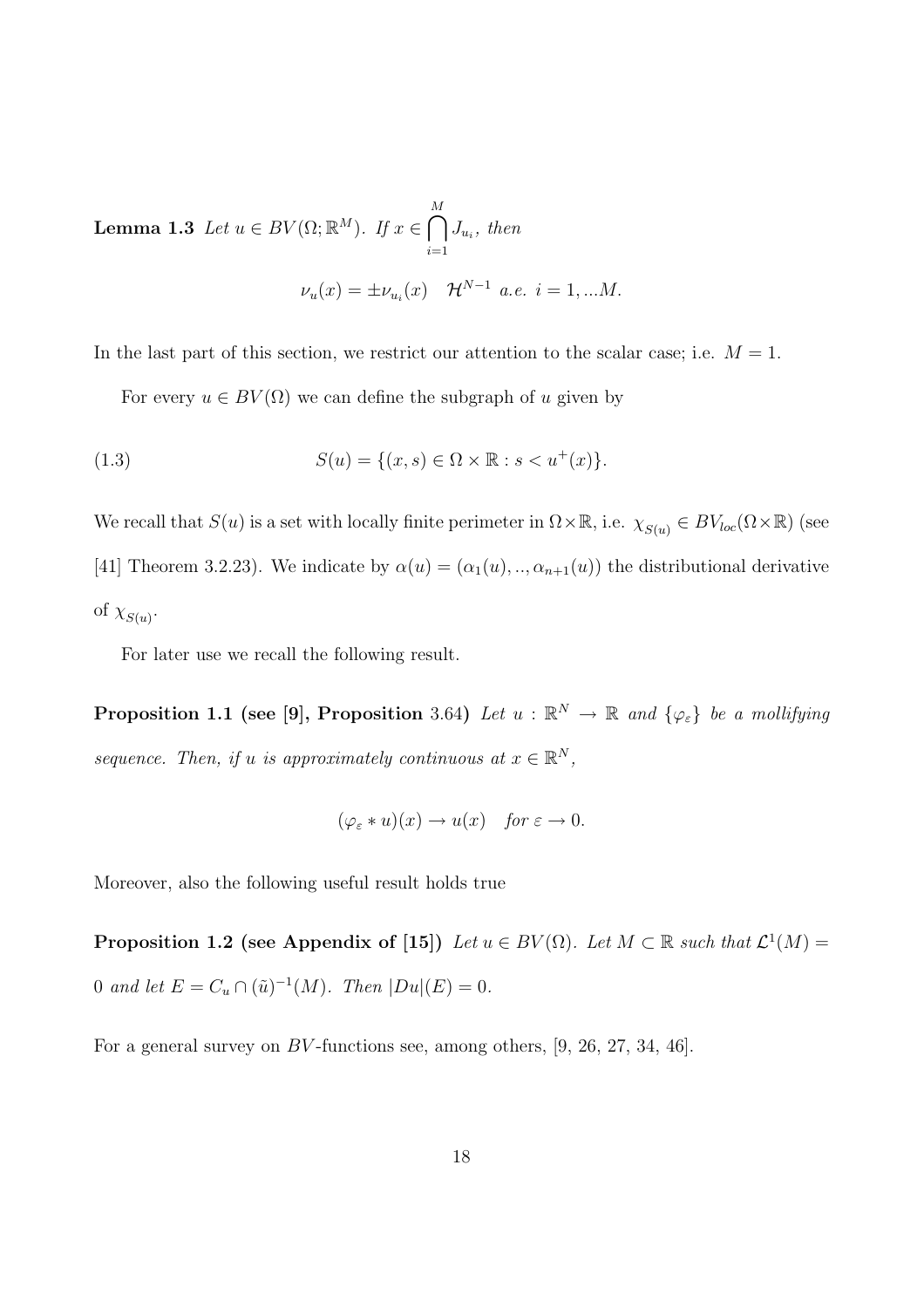#### 1.3 Preliminary Lemmas

This brief subsection is devoted to state some technical lemmas which will be used often in the following.

**Lemma 1.4 (see [20], Proposition** 2.5) Let E be an open subset of  $\mathbb{R}^N$  and G a Borel subset of  $\mathbb{R}^d$ . Let  $g: E \times G \to \mathbb{R}$  be a Borel function in  $L^{\infty}_{loc}(E \times G)$  such that for  $\mathcal{L}^N$ -almost every  $x \in E$  the function  $g(x, \cdot)$  is continuous in G. Then there exists a set  $M \subset \mathbb{R}^N$  with  $\mathcal{L}^N(M) = 0$  such that for every  $t \in G$  the function  $g(\cdot,t)$  is approximately continuous in  $E \setminus M$ .

We recall the following localization lemma due to De Giorgi, Buttazzo and Dal Maso.

Lemma 1.5 (see [23], Lemma 6) Let  $\mu : \mathcal{B}(X) \to [0,\infty]$  be a Radon measure defined on a locally compact Haussdorf space X. Consider a sequence  $\{\phi_k\}$  of Borel measurable functions such that for every  $k \in \mathbb{N}$   $\phi_k : X \to [0, \infty]$ . Then

$$
\int_X \sup_l \phi_l \ d\mu = \sup_{l \in \mathbb{N}} \Big\{ \sum_{k=1}^l \int_{A_k} \phi_k \ d\mu : A_k \subset X \text{ open and pairwise disjoint} \Big\}.
$$

In the same spirit we recall also this result due to De Cicco.

**Lemma 1.6 (see[17], Lemma** 7) Let  $\mu$  be a positive Radon measure on  $\Omega \times \mathbb{R}$  and let  $\{f_{\kappa}\}\$ be a sequence of nonnegative functions of  $L^1(\Omega \times \mathbb{R}; d\mu)$ . Set  $f := \sup$ κ∈N  $f_{\kappa} \geq 0$ . Then for every open subset A of  $\Omega \times \mathbb{R}$  we have

$$
\int_A f d\mu = \sup_{\mathcal{D}} \sum_{i \in I} \int_A f_{\kappa_i}(x, s) \varphi_i(x) \psi_i(s) d\mu,
$$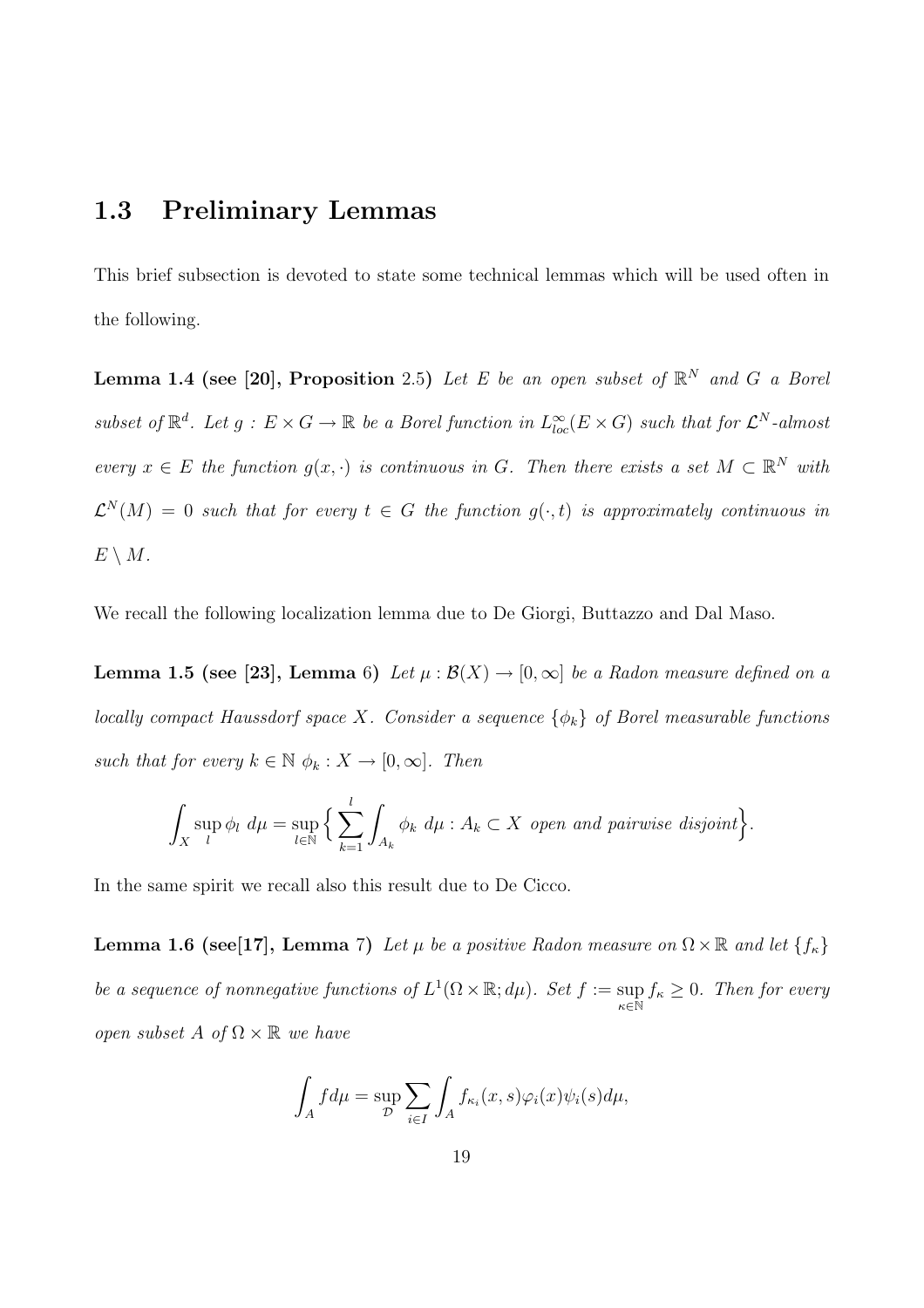where  $\mathcal D$  is the set of all families  $(\kappa_i, \varphi_i, \psi_i)_{i \in I}$  with I finite,  $\kappa_i \in \mathbb N$ ,  $\varphi_i \in C_0^{\infty}(\Omega)$ ,  $\psi_i \in C_0^{\infty}(\mathbb R)$ ,  $\varphi_i \geq 0, \psi_i \geq 0,$  $\overline{ }$  $i \in I \varphi_i \otimes \psi_i \leq 1$  and  $supp(\varphi_i) \times supp(\psi_i) \subset A$ .

#### 1.4 Functionals and their properties

In this section we introduce the functionals, whose properties will be studied in the following.

Let us assume first that f is defined on scalar valued functions. Let  $f: \Omega \times \mathbb{R} \times \mathbb{R}^N$  be a Borel function such that the map  $\xi \to f(x, s, \xi)$  is convex on  $\mathbb{R}^N$  for every  $(x, s) \in \Omega \times \mathbb{R}$ . For every  $u \in BV(\Omega)$  and for every  $A \in \mathcal{A}(\Omega)$ , we consider the following functionals :

(1.4) 
$$
F(u, A) = \begin{cases} \int_A f(x, u, \nabla u) dx & \text{if } u \in W^{1,1}(\Omega) \\ +\infty & \text{if } u \in BV(\Omega) \setminus W^{1,1}(\Omega); \end{cases}
$$

(1.5) 
$$
\mathcal{F}(u, A) = \int_A f(x, u, \nabla u) dx + \int_A f^{\infty}(x, \tilde{u}, \frac{D^c u}{|D^c(u)|}) d|D^c u| + \int_{J_u \cap A} \left[ \int_{u^-}^{u^+} f^{\infty}(x, s, \nu_u) ds \right] d\mathcal{H}^{N-1}
$$

where  $f^{\infty}(x, s, \xi)$  is the recession function, defined by

$$
f^{\infty}(x, s, \xi) = \lim_{t \to +\infty} \frac{f(x, s, t\xi)}{t} = \sup_{t > 0} \frac{f(x, s, t\xi) - f(x, s, 0)}{t}.
$$

We note that the previous limit exists for every  $(x, s, \xi) \in \Omega \times \mathbb{R} \times \mathbb{R}^N$ , since the convexity of f implies that the map  $t \mapsto \frac{f(x,s,t\xi)-f(x,s,0)}{t}$  is increasing. We recall that  $f^{\infty}$  is Borel function convex and positively homogenous of degree one with respect to  $\xi$ .

We define also

(1.6) 
$$
\hat{f}(x, s, \xi, t) = \begin{cases} f(x, s, \frac{\xi}{t})t & t > 0, \\ f^{\infty}(x, s, \xi) & t = 0. \end{cases}
$$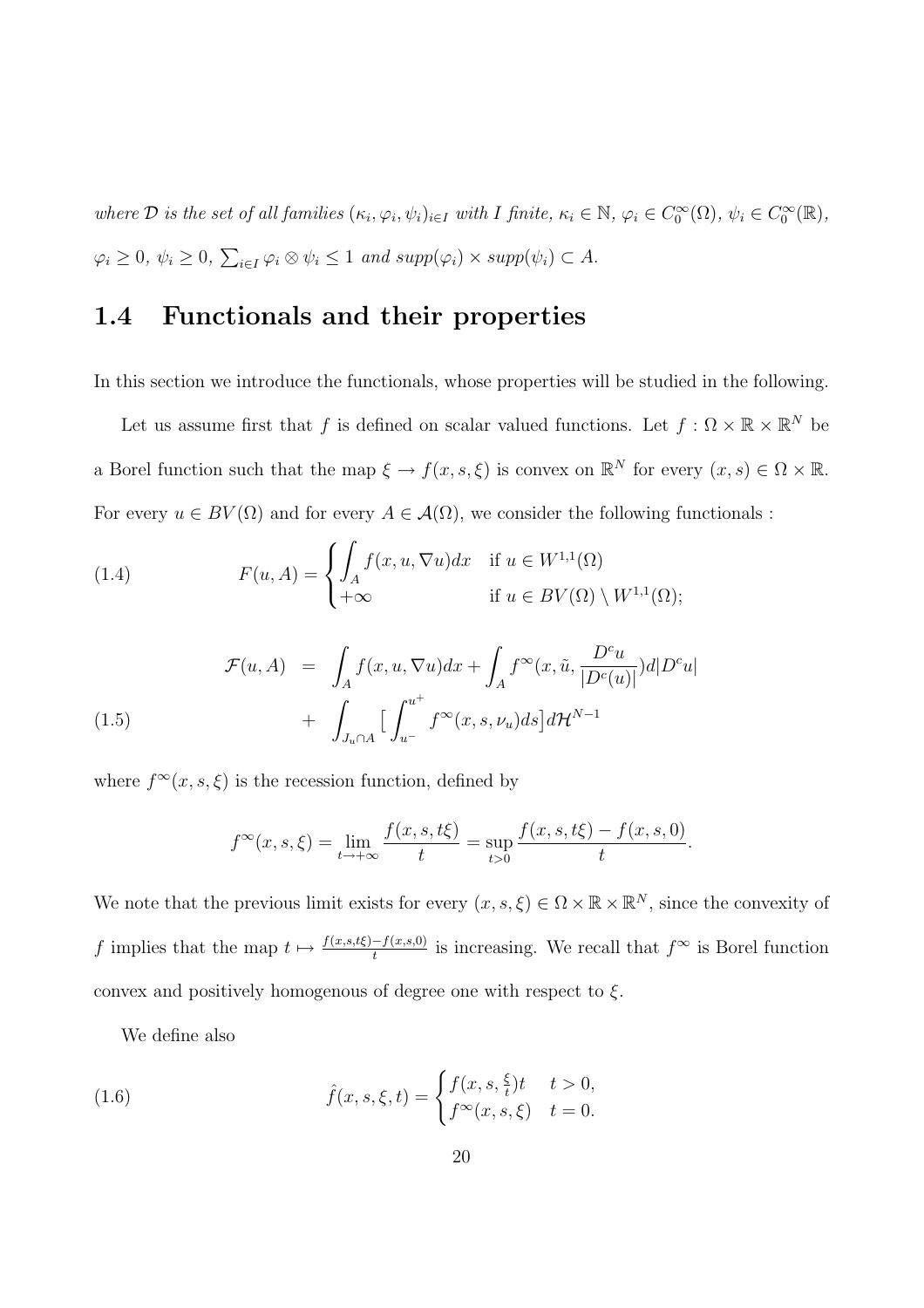It is easy to verify that  $\hat{f}$  is a Borel function and that for each  $(x, s) \in \Omega \times \mathbb{R}$  the map  $(\xi, t) \mapsto \hat{f}(x, s, \xi, t)$  is convex and positively homogeneous of degree one.

We assume, for any Borel function, the following convention:

(1.7) 
$$
\int_a^b h(t)dt = \begin{cases} \frac{1}{b-a} \int_a^b h(t)dt & a \neq b, \\ h(a) & a = b. \end{cases}
$$

We notice also that, taking into account  $(1.7)$ , the functional  $(1.5)$  can be rewritten as

(1.8) 
$$
\mathcal{F}(u, A) = \int_A f(x, u, \nabla u) dx + \int_A \Big[ \int_{u^-}^{u^+} f^{\infty}(x, s, \frac{D^s u}{|D^s(u)|}) ds \Big] d|D^s u|.
$$

Finally, let us recall the following lemma, due to Dal Maso, which states that functional  $\mathcal F$ can be written as an integral over the subgraph of its entry  $u$ .

**Lemma 1.7** ([13], Lemma 2.2) Let  $f : \Omega \times \mathbb{R} \times \mathbb{R}^N \to [0, \infty)$  be a Borel function such that, for each  $(x, s) \in \Omega \times \mathbb{R}$ , the map  $\xi \mapsto f(x, s, \xi)$  is convex on  $\mathbb{R}^N$ . Then

$$
\mathcal{F}(u,\Omega) = \int_{\Omega \times \mathbb{R}} \hat{f}(x,s,\frac{\alpha(u)}{|\alpha(u)|})d|\alpha(u)|(x,s).
$$

If f is defined on vector valued function, it does not depend on s, i.e.  $f : \Omega \times \mathbb{R}^{M \times N} \to [0, \infty)$ and is quasiconvex with respect to the second variable  $\xi$  we consider the following functionals

(1.9) 
$$
F(u, A) := \begin{cases} \int_A f(x, \nabla u) dx & \text{if } u \in W^{1,1}(\Omega; \mathbb{R}^M), \\ +\infty & \text{if } u \in BV(\Omega; \mathbb{R}^M) \setminus W^{1,1}(\Omega; \mathbb{R}^M), \end{cases}
$$

(1.10) 
$$
\mathcal{F}(u, A) = \int_A f(x, \nabla u) dx + \int_A f^{\infty}(x, \frac{D^c u}{|D^c(u)|}) |D^c u| + \int_{J_u \cap A} f^{\infty}(x, (u^+ - u^-) \otimes \nu_u) d\mathcal{H}^{N-1},
$$

for every  $u \in BV(\Omega;\mathbb{R}^M)$  and for every  $A \in \mathcal{A}(\Omega)$ .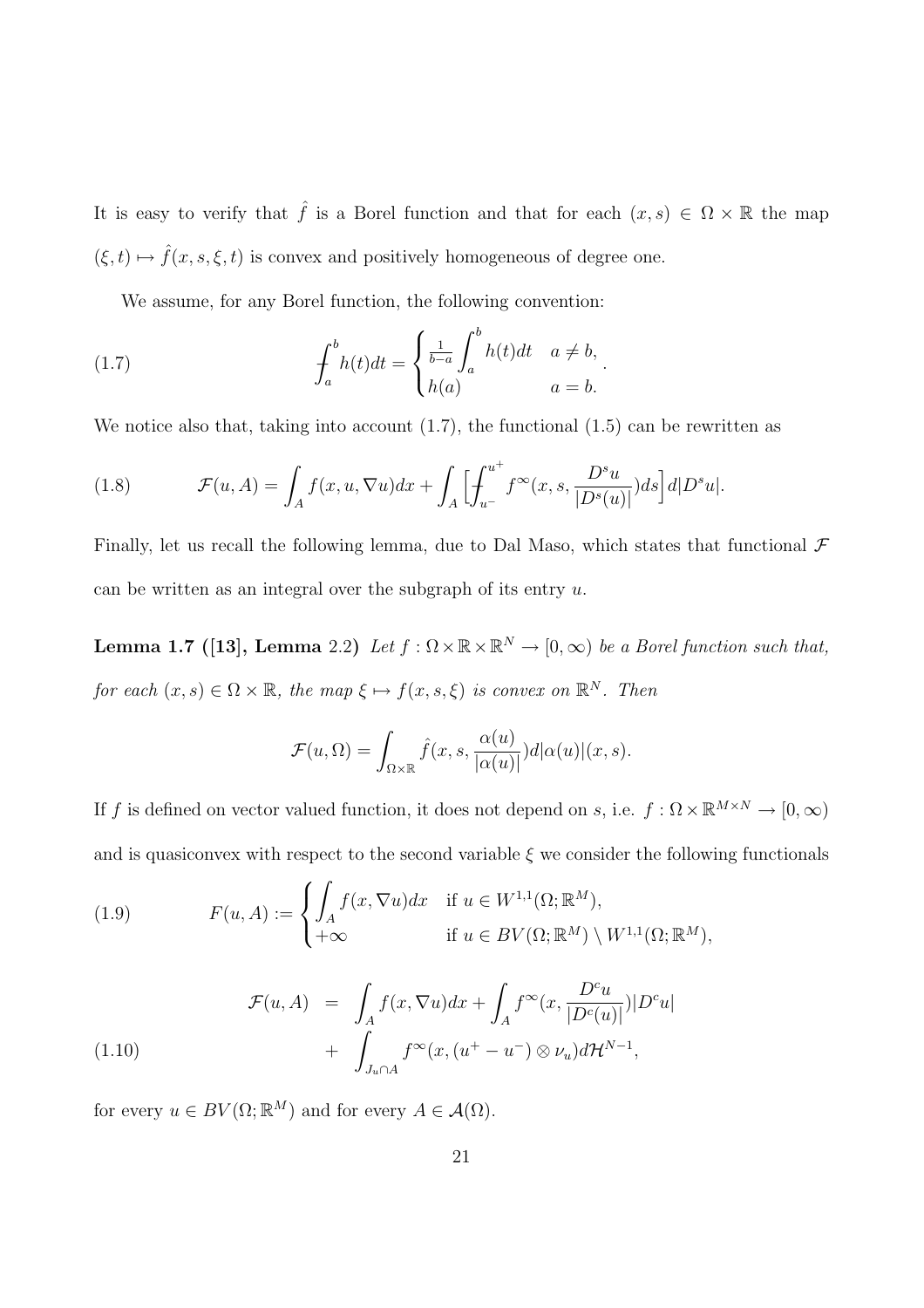If f is quasiconvex  $f^{\infty}$ , is defined in slightly different way:

$$
f^{\infty}(x,\xi) = \limsup_{t \to +\infty} \frac{f(x,\xi,t)}{t},
$$

and it turns out to be quasiconvex and positively homogenous of degree one.

Finally the recession function satisfies this useful property.

**Proposition 1.3** Let  $f : \Omega \times \mathbb{R}^{M \times N} \to [0, \infty]$  be a convex function. Then

$$
\frac{f(x,t\xi)}{t} \le f^\infty(x,\xi) + \frac{f(x,0)}{t}.
$$

#### 1.5 Approximation of convex functions

One of the main tool, used in the present thesis, in order to prove the lower semicontinuity of the functional in (1.5) is an approximation result for convex functions due to De Giorgi. This result states that any convex function  $f : \mathbb{R}^d \to \mathbb{R}$  can be approximated by mean of a sequence of affine functions  $a_{\alpha} + \langle b_{\alpha}, \xi \rangle$ , where

(1.11) 
$$
a_{\alpha} := \int_{\mathbb{R}^d} f(\xi) \big( (d+1) \alpha(\xi) + \langle \nabla \alpha(\xi), \xi \rangle \big) d\xi
$$

(1.12) 
$$
b_{\alpha} := - \int_{\mathbb{R}^d} f(\xi) \nabla \alpha(\xi) d\xi,
$$

with  $\alpha \in C_0^1(\mathbb{R}^d)$  a nonnegative function such that  $\int_{\mathbb{R}^d} \alpha(\xi) d\xi = 1$ . The main feature of this approximation is that the coefficients  $a_{\alpha}$  and  $b_{\alpha}$  explicitly depend on f. In particular, when f depends also on  $x, s$  the explicit formulas (1.11) and (1.12) permit to deduce regularity properties of De Giorgi's coefficients, from proper hypotheses satisfied by  $f$ . We recall therefore the De Giorgi's approximation theorem.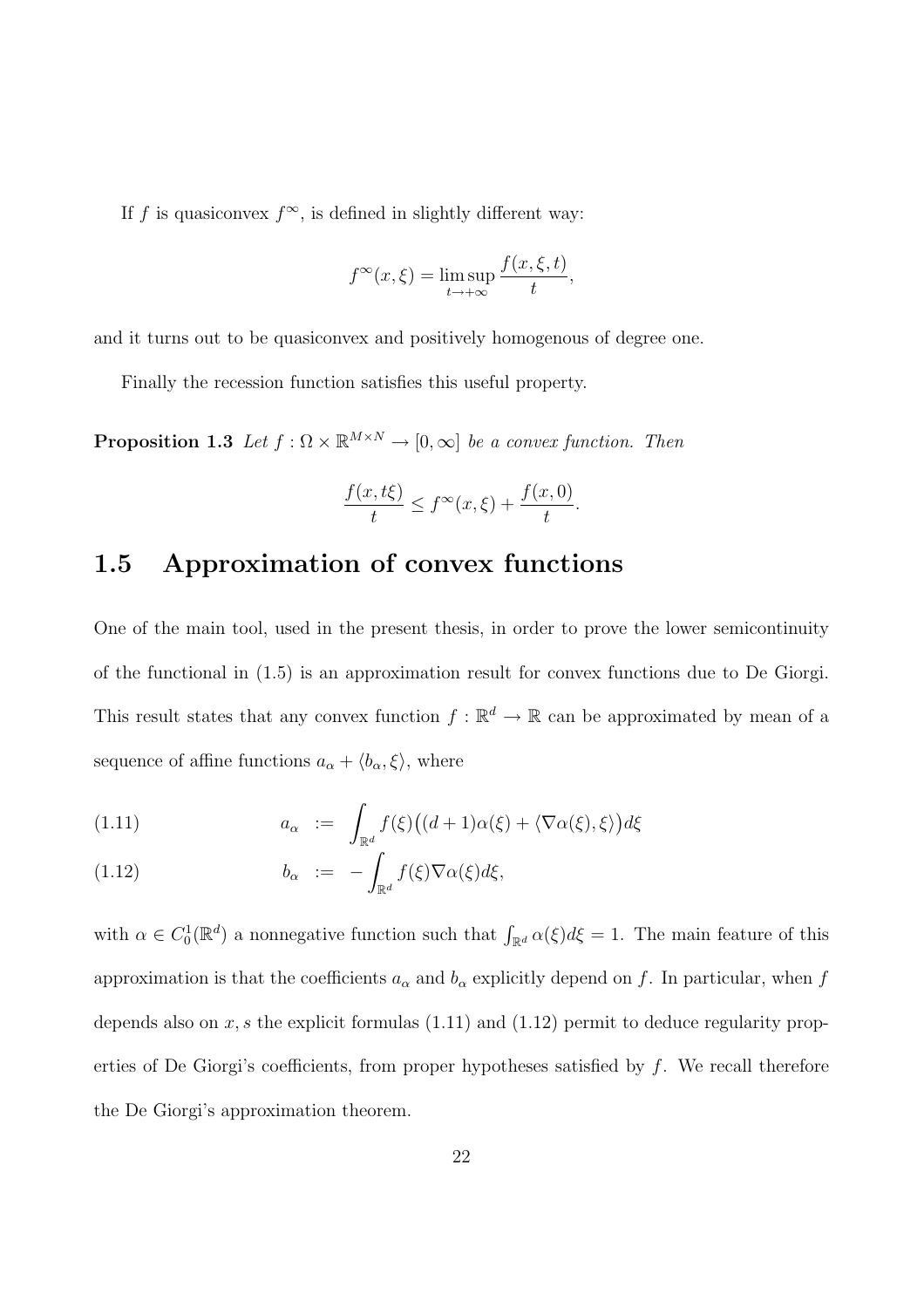**Theorem 1.5 (see [22], Theorem** 1) Let  $f : \mathbb{R}^d \to \mathbb{R}$  be a convex function and  $a_\alpha$ ,  $b_\alpha$  be defined as in  $(1.11)$  and  $(1.12)$ . Then the following properties hold:

- (i)  $f(\xi) \ge a_{\alpha} + \langle b_{\alpha}, \xi \rangle$  for any  $\xi \in \mathbb{R}^d$ ;
- $(ii) f(\xi) = \sup$ β∈B  $[a_{\beta} + \langle b_{\beta}, \xi \rangle]$  for  $\xi \in \mathbb{R}^d$ , where  $\mathcal{B} := \{ \beta : \beta(z) := \kappa^d \alpha(\kappa(q-z)), \kappa \in \mathbb{N}, q \in \mathbb{Q}^d \; z \in \mathbb{R}^d \};$
- (iii)  $f(\xi) = \lim_{j \to \infty} f_j(\xi)$  for any  $\xi \in \mathbb{R}^d$ , where  $f_j(\xi) := \sup_{i \leq j} \{a_{\beta_i} + \langle b_{\beta_i}, \xi \rangle\}$  for any  $\xi \in \mathbb{R}^d$ , where  $\beta_i$  is an ordering of the class **B**.

## 1.6 Relaxation and Γ-convergence

Let F be the functional defined in (1.4). For every  $u \in BV(\Omega;\mathbb{R}^M)$ , we can define the relaxed functional  $\overline{F}$  of F, with respect to the L<sup>1</sup>-topology, given by

(1.13) 
$$
\overline{F}(u,\Omega) = \inf \{ \liminf_{n \to \infty} F(u_n,\Omega) : u_n \in W^{1,1}(\Omega; \mathbb{R}^M), u_n \to u \text{ in } L^1(\Omega; \mathbb{R}^M) \}.
$$

We recall that  $\overline{F}$  is the greatest lower semicontinuous functional not greater than  $F$ . Moreover the following characterization holds:

for every  $u \in BV(\Omega;\mathbb{R}^M)$  and every  $\{u_n\} \in W^{1,1}(\Omega;\mathbb{R}^M)$ , such that  $u_n \to u$  strongly in  $L^1(\Omega;\mathbb{R}^M),$ 

(1.14) 
$$
\overline{F}(u,\Omega) \le \liminf_{h \to \infty} F(u_n,\Omega),
$$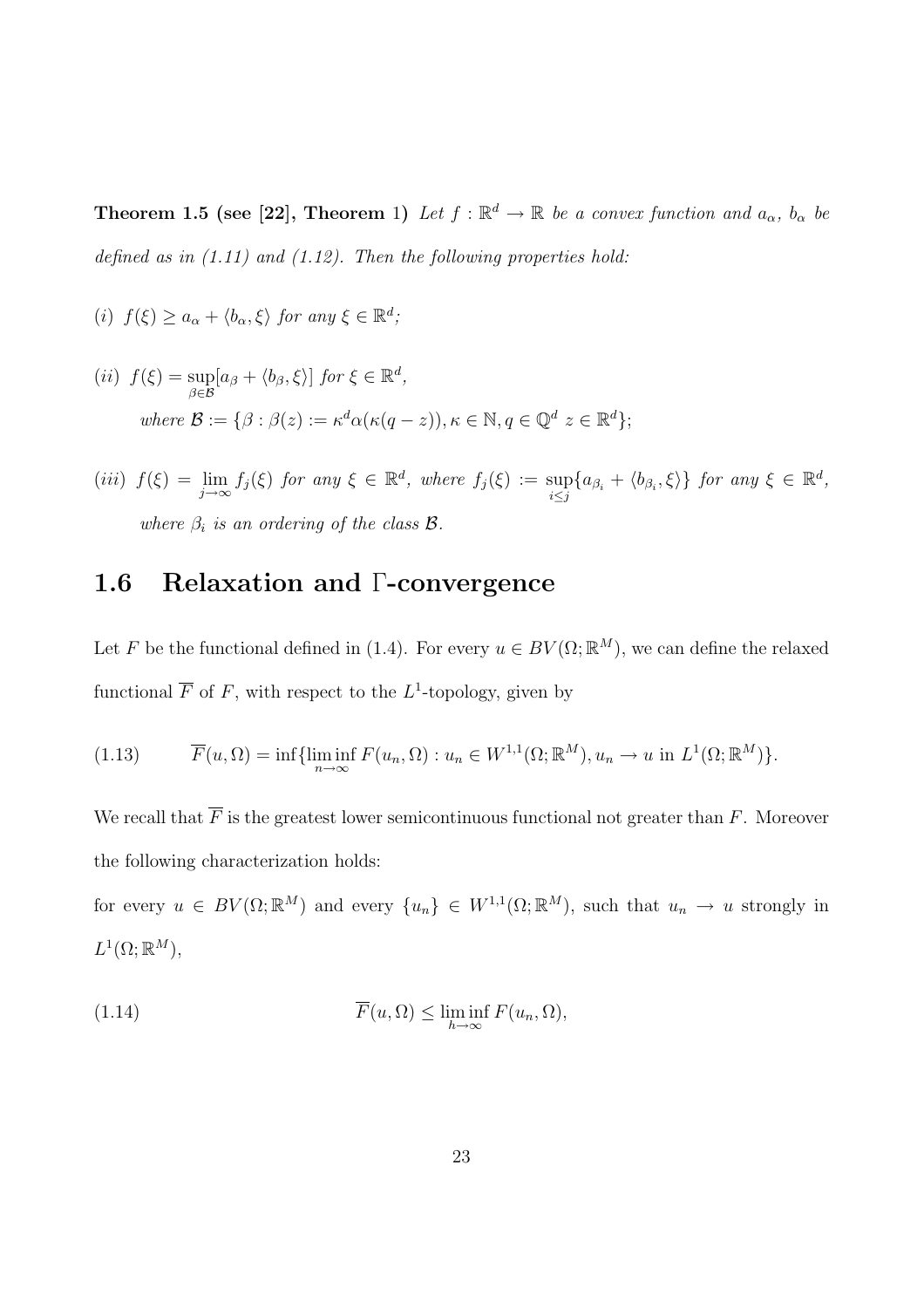for every  $u \in BV(\Omega;\mathbb{R}^M)$  there exists  $\{\overline{u}_n\} \in W^{1,1}(\Omega;\mathbb{R}^M)$ , such that  $\overline{u}_n \to u$  strongly in  $L^1(\Omega;\mathbb{R}^M)$ ,

(1.15) 
$$
\overline{F}(u,\Omega) = \lim_{h \to \infty} F(\overline{u}_n,\Omega).
$$

We recall also the definition of  $\Gamma$ −convergence. We say that a sequence  $\{F_n\}$  of the type (1.4) Γ-converges to a functional  $F^{\Gamma}$  (and we write  $F^{\Gamma} := \Gamma - \lim F_n$ ) with respect to the  $L^1(\Omega)$ -topology, if the following two properties hold:

for every  $u \in BV(\Omega;\mathbb{R}^M)$  and every  $\{u_n\} \in W^{1,1}(\Omega;\mathbb{R}^M)$ , such that  $u_n \to u$  strongly in  $L^1(\Omega;\mathbb{R}^M)$ ,

(1.16) 
$$
F^{\Gamma}(u,\Omega) \leq \liminf_{n \to \infty} F_n(u_n,\Omega),
$$

for every  $u \in BV(\Omega;\mathbb{R}^M)$  there exists  $\{\overline{u}_n\} \in W^{1,1}(\Omega;\mathbb{R}^M)$ , such that  $\overline{u}_n \to u$  strongly in  $L^1(\Omega;\mathbb{R}^M)$ ,

(1.17) 
$$
F^{\Gamma}(u,\Omega) = \lim_{n \to \infty} F_n(\overline{u}_n,\Omega).
$$

We recall that  $F^{\Gamma}$ , if it exists, is  $L^{1}$ -lower semicontinuous on  $BV(\Omega;\mathbb{R}^{M})$ . Moreover,  $\Gamma$ convergent is compact, i.e. from every sequence of functionals, it is possible to find a Γconvergent subsequence. Finally if  $F_n \equiv F$  for every  $n \in \mathbb{N}$ , then  $F^{\Gamma} = \overline{F}$ .

For further properties of the relaxation and Γ-convergence we refer to [11, 14, 24, 25].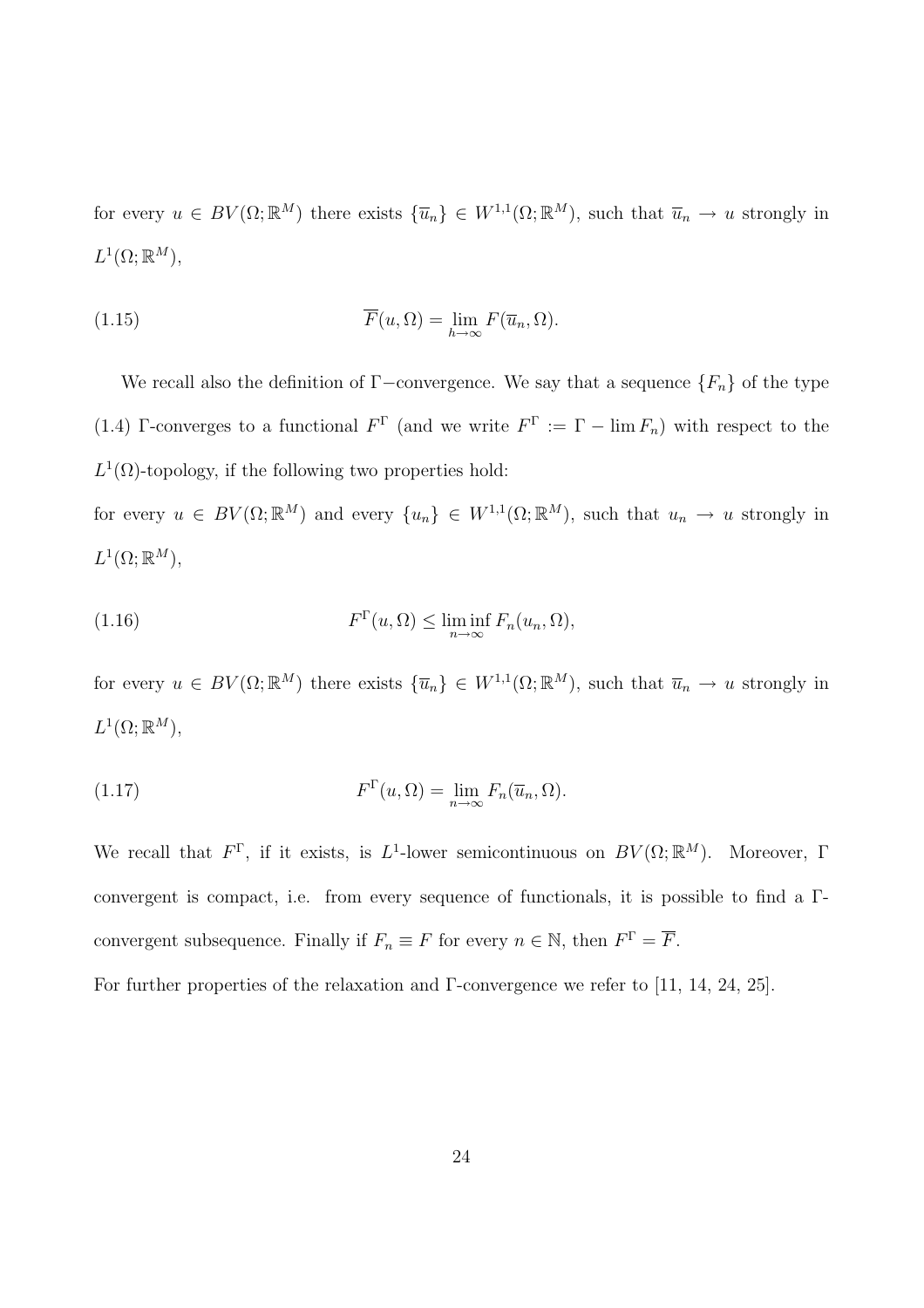# Chapter 2

# Classical and recent theory

This chapter is devoted to a brief history of classical and more recent theory of the  $L^1$ -lower semicontinuity and relaxation on  $BV(\Omega;\mathbb{R}^M)$ . In the following,  $\Omega$  will be an open bounded subset of  $\mathbb{R}^N$ ,  $M, N \geq 1$ .

#### 2.1 The scalar case

The main problems we will be interested in was inspired by the study of the classical functional of Calculus of Variations

(2.1) 
$$
F(u, \Omega) = \int_{\Omega} f(x, u, \nabla u) dx. \qquad u \in W^{1,1}(\Omega).
$$

One of the basic question is to find a suitable extension of this functional which permits to evaluate it also on singular functions, for instance, those having null gradient almost everywhere but are being not constant. For example we can consider the functional

$$
H(u,\Omega) = \int_{\Omega} \sqrt{1 + |\nabla u|^2} dx,
$$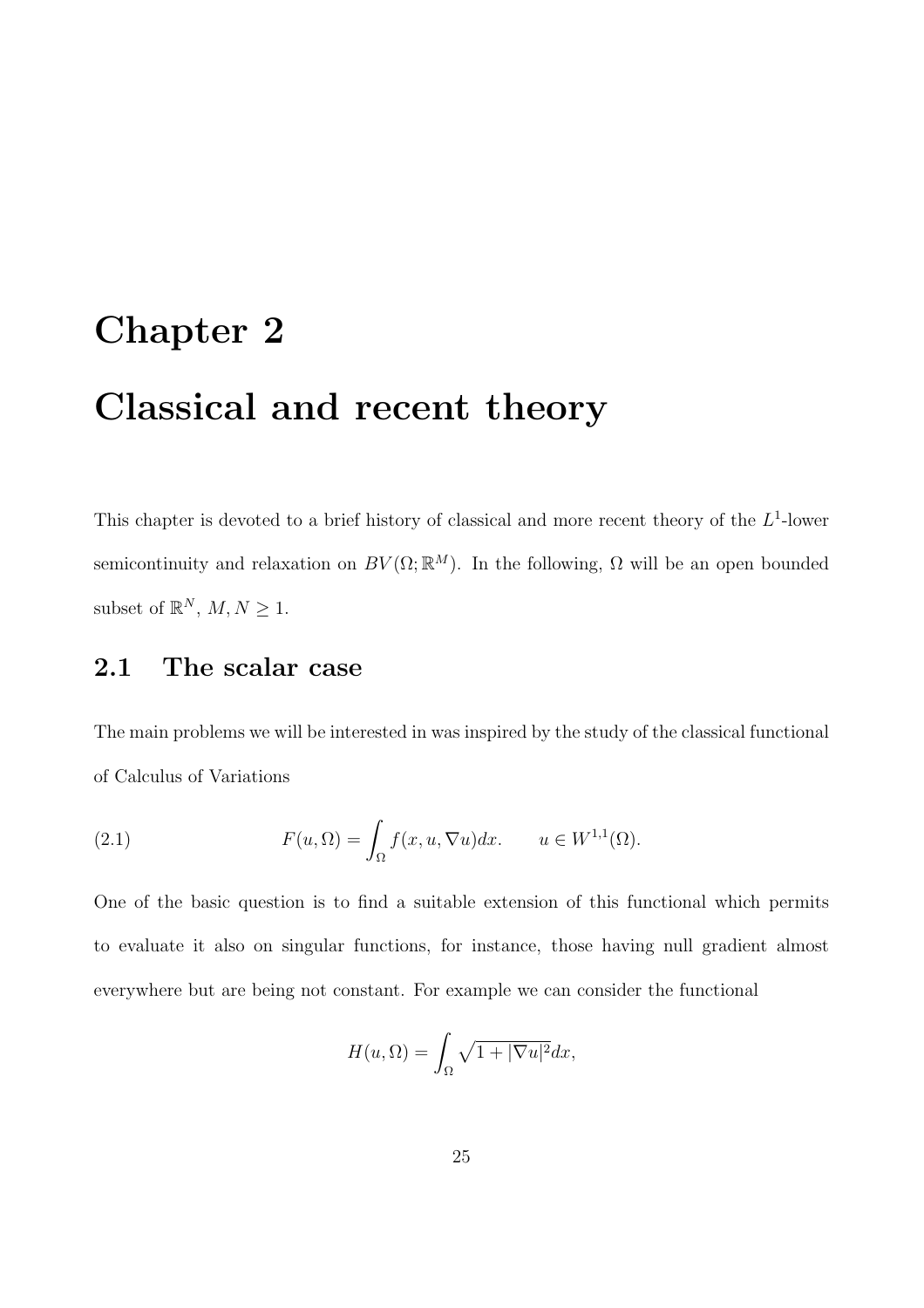that represents the area of the graph of a function  $u : \Omega \to \mathbb{R}$ . If we evaluate H on a piecewise constant function u, we obtain that the area of its graph of u is equals  $\mathcal{L}^N(\Omega)$ , which contradicts the fact that  $u$  is not constant.

A further difficulty in this kind of problem is the failure of the Direct Methods of the Calculus of Variations. Indeed, even if the functional (2.1) were lower semicontinuous with respect to the  $L^1$ -topology, i.e. the following inequality holds

(2.2) 
$$
F(u, \Omega) \le \liminf_{n \to \infty} F(u_n, \Omega) \quad \forall u_n, u \in W^{1,1}(\Omega), \quad u_n \to u \text{ in } L^1(\Omega),
$$

the lack of reflexivity of the space  $W^{1,1}(\Omega)$  (which does not ensure anymore the compactness of the minimizing sequence) does not permit to apply the Direct Methods of the Calculus of Variations in order to find the minima of the functional in  $(2.1)$ . Therefore it is necessary to extend the functional  $F$  to a proper larger space, in which we may have its meaningful definition and the compactness of minimizing sequences. In this context the natural candidate to play this role is the space  $BV(\Omega)$  of the functions of bounded variation. Indeed, as already seen in Theorem 1.4, from a bounded sequence in  $BV(\Omega)$  it is possible to extract a subsequence which converges, with respect to the  $L^1$ -topology, to a function still belonging to  $BV(\Omega)$ . This leads to extend the functional in  $(2.1)$  as in  $(1.4)$  so that

$$
\inf_{W^{1,1}(\Omega)} F(u,\Omega) = \inf_{BV(\Omega)} F(u,\Omega).
$$

Unfortunately, there is no hope that this new functional is  $L^1$ -lower semicontinuous, since  $W^{1,1}(\Omega)$  is dense in  $BV(\Omega)$  with respect to the  $L^1$ -topology.

In order to avoid this obstacle we can introduce the relaxed functional of (1.4), as defined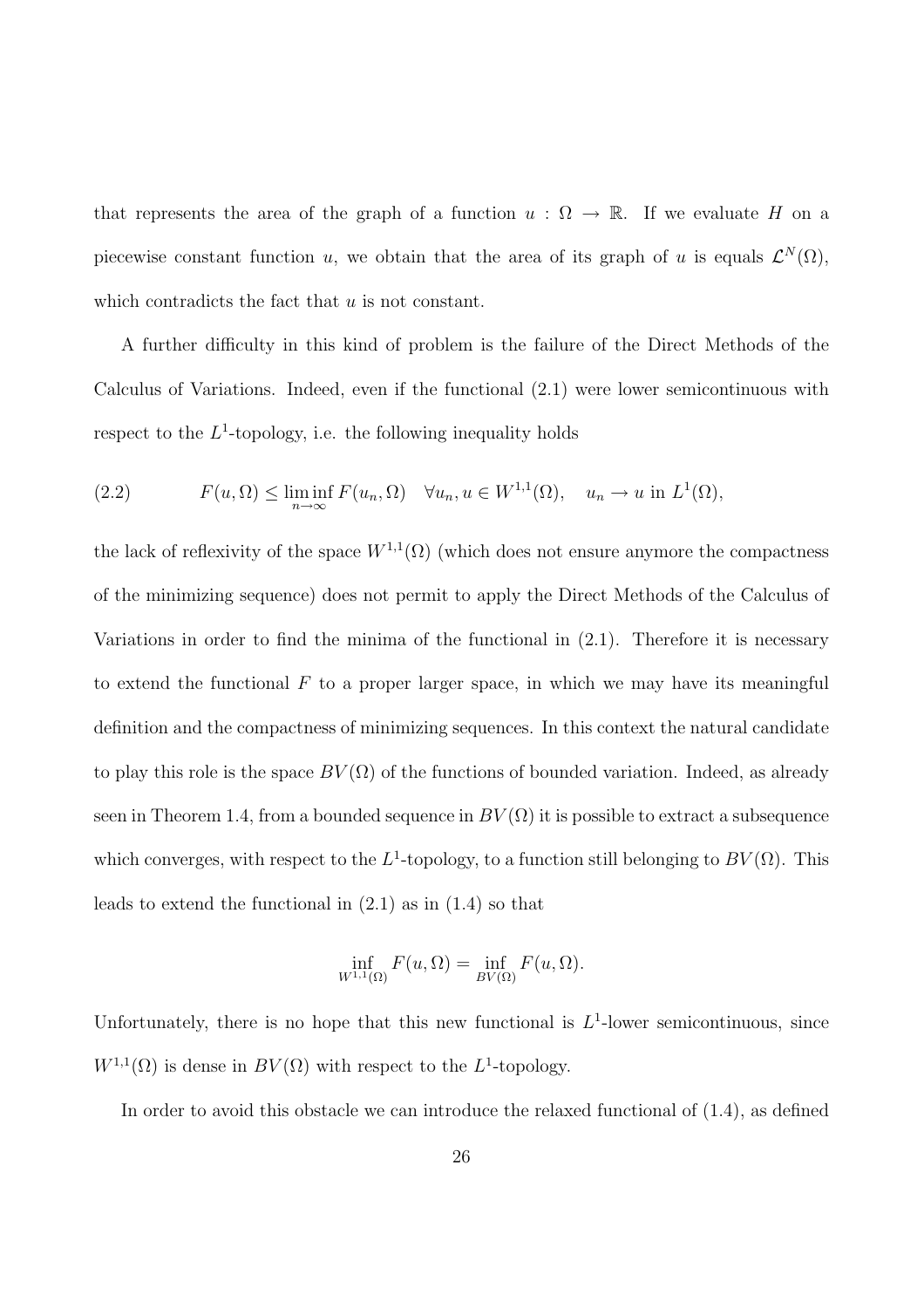in (1.13) with  $M = 1$ .

Firstly we would understand if this new functional is a "good extension" of  $F$ , namely if the following equality:

(2.3) 
$$
\overline{F}(u,\Omega) = F(u,\Omega) \quad \forall u \in W^{1,1}(\Omega)
$$

holds.

The validity of  $(2.3)$  is equivalent to prove the  $L^1$ -lower semicontinuity of the functional in  $(2.1)$ . Indeed, if it is lower semicontinuous,  $(2.3)$  follows immediately since, by recalling  $(1.15)$ , we get  $F \leq \overline{F}$  and the opposite inequality  $F \geq \overline{F}$  holds for every  $u \in W^{1,1}(\Omega)$ .

The problem of providing sufficient conditions to ensure  $L^1$ -lower semicontinuity of the functional in (2.1) is known in the literature as the Serrin's problem. We present here its classical formulation.

Let  $f : \Omega \times \mathbb{R} \times \mathbb{R}^N \to [0, \infty)$  be such that

(2.4) 
$$
\begin{cases} (i) & f(x, s, \cdot) \text{ is convex for all } (x, s) \in \Omega \times \mathbb{R}; \\ (ii) & f \in C^{0}(\Omega \times \mathbb{R} \times \mathbb{R}^{N}). \end{cases}
$$

Even if it could seem reasonable that, under hypothesis  $(2.4)$ , the functional F were lower semicontinuous with respect to the  $L^1$ -topology, it is well known that, under hypothesis  $(2.4)$ , this is not true, as shown by a celebrated counterexample due to Aronszaj'n ([44]).

Sufficient conditions so that (2.2) holds are provided by the following theorem due to Serrin.

**Theorem 2.1 (see [45], Theorem** 12) Let  $f : \Omega \times \mathbb{R} \times \mathbb{R}^N \to [0, \infty)$  be a function satisfying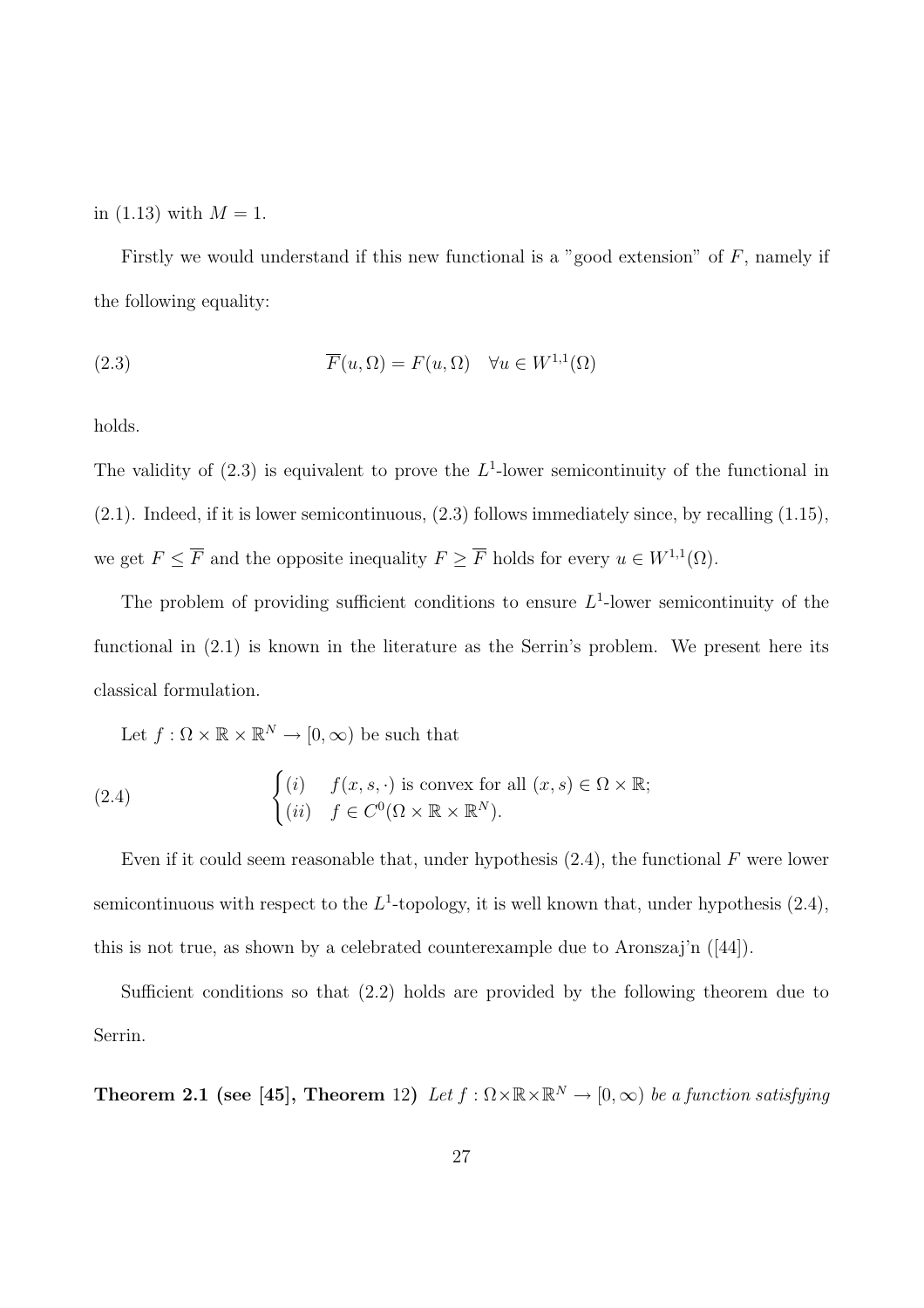$(2.4)$ . Assume also at least one of the following conditions holds:

$$
\begin{cases}\n(i) & f(x, s, \cdot) \text{ is strictly convex for all } (x, s) \in \Omega \times \mathbb{R}; \\
(ii) & \lim_{|\xi| \to \infty} f(x, s, \xi) = +\infty; \\
(iii) & the functions \nabla_x f, \nabla_{\xi} f, \nabla_x \nabla_{\xi} f \text{ exists and are continuous in } \Omega \times \mathbb{R} \times \mathbb{R}^N\n\end{cases}
$$

Then F is lower semicontinuous on  $W^{1,1}(\Omega)$  with respect to the  $L^1$ -topology.

However the problem of understanding if the relaxed functional admits on  $BV(\Omega)$  an integral representation is left open by the previous Theorem. The first result in this direction is due to Goffmann and Serrin .

**Theorem 2.2 (see [35], Theorem** 5) Let  $f : \mathbb{R}^N \to [0, \infty)$  be a convex function then

(2.5) 
$$
\overline{F}(u,\Omega) = \int_{\Omega} f(\nabla u) dx + \int_{\Omega} f^{\infty}(\frac{D^s u}{|D^s u|}) d|D^s u| \quad \forall u \in BV(\Omega),
$$

where, as usual,  $D^s u$  stands for the singular part of the measure  $Du$ , while  $f^{\infty}$  is the recession function of f given by  $f^{\infty}(\xi) := \lim_{t \to \infty} \frac{f(t\xi)}{t}$ t .

Previous result states that in order to extend the functional F to the space  $BV(\Omega)$ , it is necessary to take into account the vertical variations of  $u$ , represented by the singular part of the measure  $Du$ . It is, in some sense, not surprising that this process happens by means of the recession function  $f^{\infty}$ , which describes the behavior of f at  $\infty$ .

Concerning the general case, in which the integrand f depends also on s and  $\xi$ , we may conjecture that, under suitable hypotheses on  $f$ , we still have a representation formula of the type (2.5). Precisely the expected formula is

(2.6) 
$$
\overline{F}(u,\Omega) = \mathcal{F}(u,\Omega) \quad \forall u \in BV(\Omega),
$$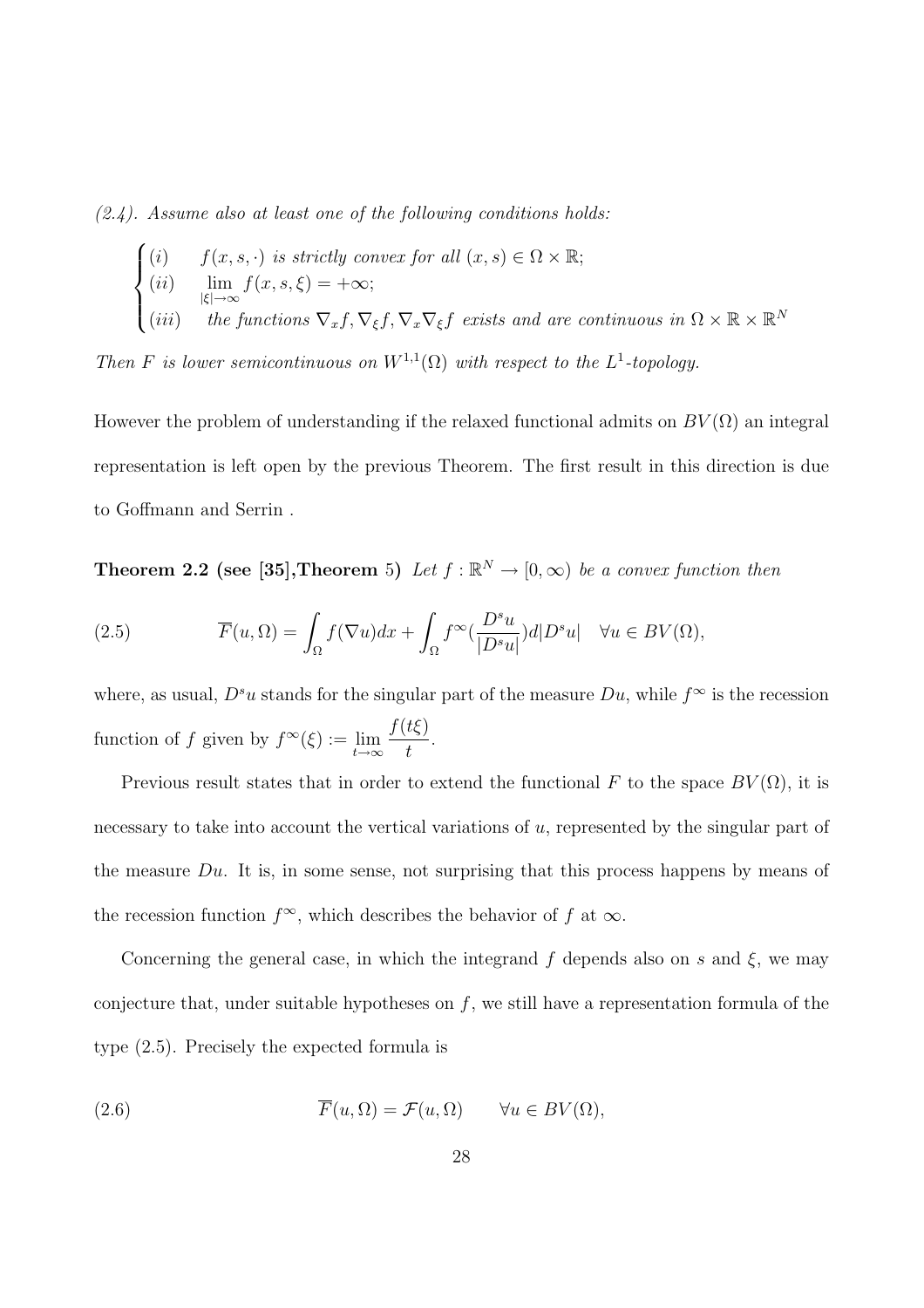where the functional  $\mathcal F$  is defined in (1.5).

Clearly, the validity of (2.6) implies that  $\mathcal F$  must be  $L^1$ -lower semicontinuous on  $BV(\Omega)$ . On the contrary, if F is L<sup>1</sup>-lower semicontinuous on  $BV(\Omega)$ , recalling that  $\overline{F}$  is the greatest L<sup>1</sup>-lower semicontinuous functional not greater than F, we get the inequality  $\mathcal{F} \leq \overline{F}$ .

A first result in this direction is due to Dal Maso (see [13]), who states the validity of this formula (2.6) by means of two theorems. In the first one the author provides the inequality  $\mathcal{F} \leq \overline{F}$ , by proving that the functional (1.5) is  $L^1$ -lower semicontinuous on  $BV(\Omega)$ . In the second one, the opposite inequality  $\mathcal{F} \geq \overline{F}$  is obtained.

**Theorem 2.3 (see [13], Theorem** 3.1) Let  $f : \Omega \times \mathbb{R} \times \mathbb{R}^N \to [0, \infty)$  be a locally bounded Borel function such that  $\overline{a}$ 

(2.7)  
\n
$$
\begin{cases}\n(i) & f(x, s, \cdot) \text{ is convex on } \mathbb{R}^N \text{ for every } (x, s) \in \Omega \times \mathbb{R}; \\
(ii) & there \text{ exists a Borel subset } B \subset \Omega \times \mathbb{R}, \text{ with } \mathcal{H}^N((\Omega \times \mathbb{R}) \setminus B) = 0, \\
such that f \text{ is lower semicontinuous on } B \times \mathbb{R}^N \\
(iii) & there \text{ exists a constant } \lambda > 0 \text{ such that} \\
f(x, s, \xi) \geq \lambda |\xi| \text{ for all } (x, s, \xi) \in \Omega \times \mathbb{R} \times \mathbb{R}^N.\n\end{cases}
$$

Then the functional (1.5) is lower semicontinuous on  $BV(\Omega)$  with respect to the L<sup>1</sup>-topology, i.e.

(2.8) 
$$
\mathcal{F}(u,\Omega) \leq \liminf_{n\to\infty} \mathcal{F}(u_n,\Omega) \quad \forall u, u_n \in BV(\Omega) \quad u_n \to u \text{ in } L^1(\Omega).
$$

#### Proof.

We give a sketch of the proof. For more details we remaind the interested reader to the original proof of Dal Maso.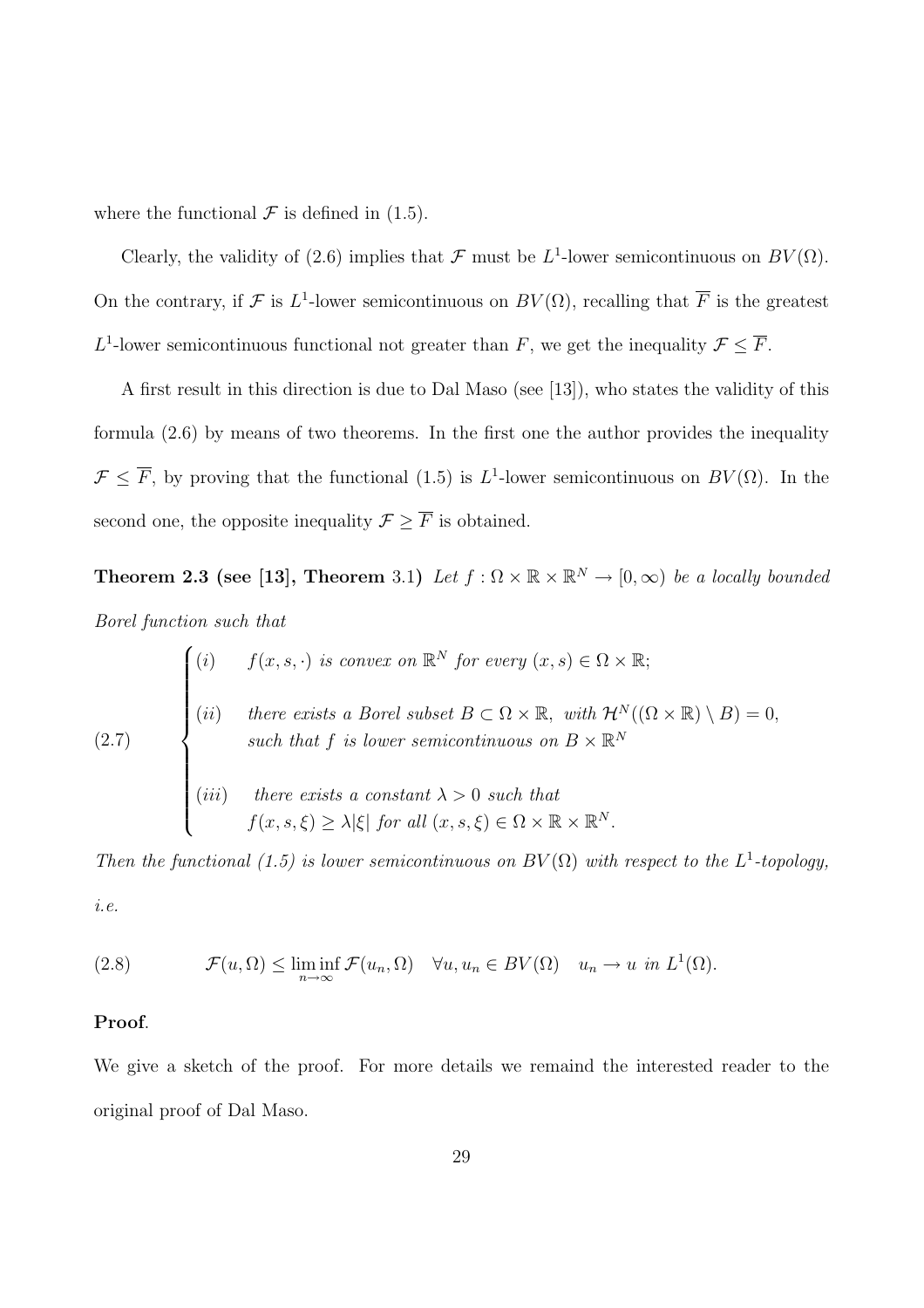It is possible to show, by (ii) and the local boundeness of  $f$ , that  $\hat{f}$  (defined in (1.6)) is lower semicontinuous on  $B \times \Omega \times \mathbb{R}^N$ . We want to prove (2.8), when

(2.9) 
$$
\liminf_{n \to +\infty} \mathcal{F}(u_n, \Omega) < +\infty,
$$

otherwise the conclusion is trivial. Suppose that  $\{u_n\}_{n\in\mathbb{N}} \subset BV(\Omega)$  and  $u \to u$  in  $L^1(\Omega)$ .

Thanks to (2.9) and (iii) one can show that the sequence  $\{\alpha(u_n)\}\$  of the derivative measures of the characteristic functions of the graphs of  $S(u_n)$  weakly<sup>\*</sup> converges in the sense measures to the derivative measure of the characteristic function  $\alpha(u)$  of  $S(u)$ . By (1.8) and Lemma 1.7 we have

$$
\mathcal{F}(u_n, \Omega) = \int_{\Omega \times \mathbb{R}} \hat{f}(x, s, \frac{\alpha(u_n)}{|\alpha(u_n)|}) d|\alpha(u_n)| (x, s),
$$

and

$$
\mathcal{F}(u,\Omega) = \int_{\Omega\times\mathbb{R}} \hat{f}(x,s,\frac{\alpha(u)}{|\alpha(u)|})d|\alpha(u)|(x,s).
$$

Then, since  $\hat{f}$  is lower semicontinuous, convex and positively 1-homogenous in the last variable, the thesis follows by Theorem 1.2.  $\blacksquare$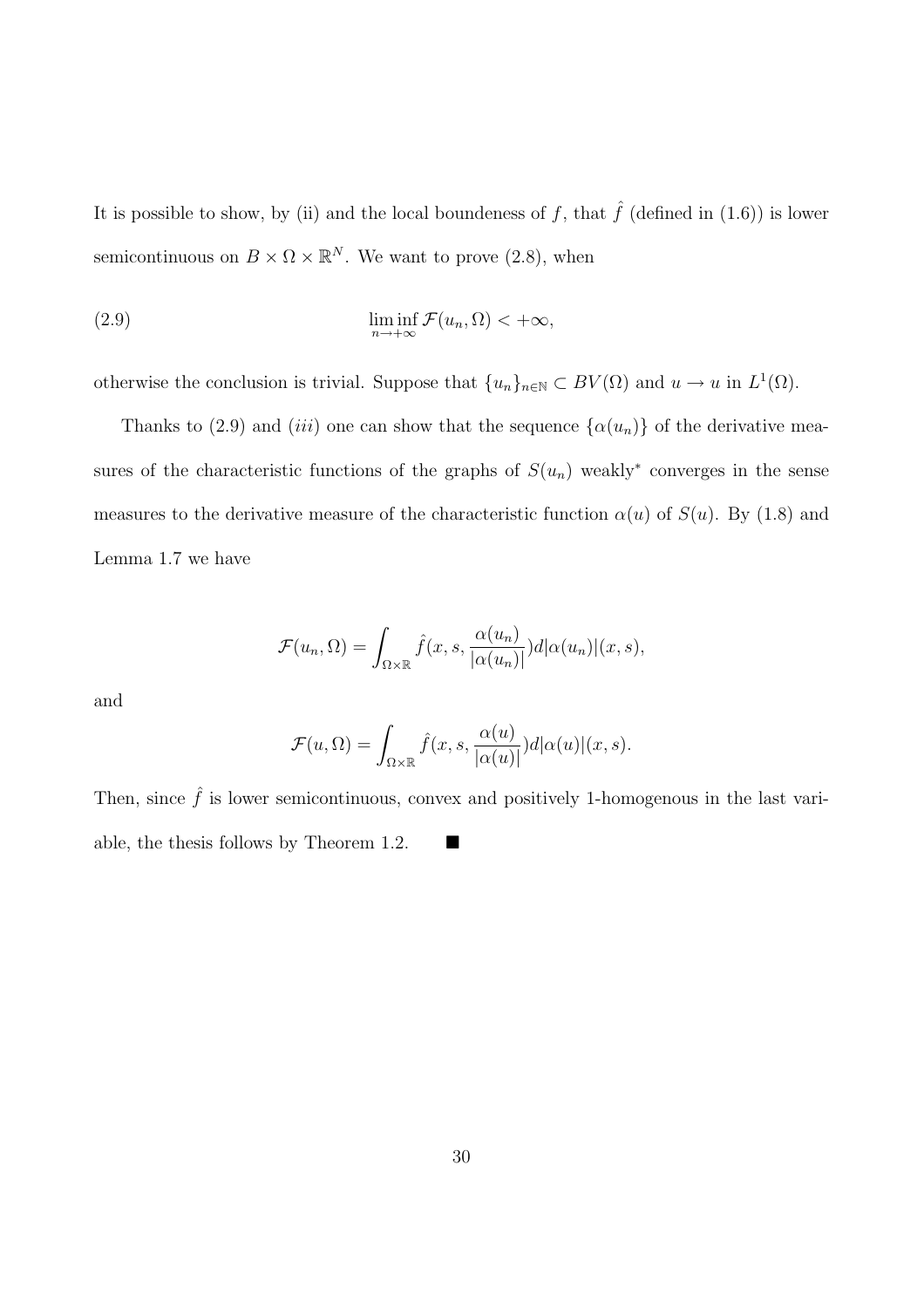**Theorem 2.4 (see [13], Theorem** 3.2) Let  $f : \Omega \times \mathbb{R} \times \mathbb{R}^N \to [0, \infty)$  be a Borel function such that

$$
(2.10)
$$
\n
$$
(1)
$$
\n
$$
(i)
$$
\n
$$
for \mathcal{H}^{N} - a.e. (x_{0}, s_{0}) and for every \varepsilon > 0 there exists \delta > 0 such that
$$
\n
$$
|f(x, s, \xi) - f(x_{0}, s_{0}, \xi)| \leq \varepsilon (1 + |\xi|)
$$
\n
$$
for all (x, s) \in \Omega \times \mathbb{R} with |x - x_{0}| + |s - s_{0}| < \delta and for all \xi \in \mathbb{R}^{N};
$$
\n
$$
(iii)
$$
\n
$$
there exists a constant \Lambda > 0 such that
$$
\n
$$
f(x, s, \xi) \leq \lambda (1 + |\xi|) for all (x, s, \xi) \in \Omega \times \mathbb{R} \times \mathbb{R}^{N}.
$$

Then

$$
\mathcal{F}(u,\Omega) \ge \overline{F}(u,\Omega) \qquad \forall u \in BV(\Omega).
$$

#### Proof.

The proof is based on an application of Theorem 1.3. We give a sketch. Firstly, one assume  $u \in BV(\Omega) \cap L^{\infty}(\Omega)$ . By a standard regularization argument one constructs a sequence  $\{u_n\} \subset$  $W^{1,1}(\Omega) \cap L^{\infty}(\Omega)$  converging to u such that  $||u_n||_{\infty} \le ||u||_{\infty}$ . Moreover, by standard measure theory arguments the sequence  $\{\alpha(u_n)\}\$  strictly converges on  $\Omega \times \mathbb{R}$  to  $\alpha(u)$ . The continuity requirement *(ii)* implies the continuity on  $\mathbb{R} \times \mathbb{R}^N$  of the map  $(x_0, s_0, \xi, t) \mapsto \hat{f}(x_0, s_0, \xi, t)$ , so that by using Lemma 1.7 and Theorem 1.3, we get

$$
(2.11) \ \overline{F}(u) \ge \liminf_{n \to \infty} F(u_n, \Omega) = \lim_{n \to \infty} \mathcal{F}(u_n, \Omega) = \int_{\Omega \times \mathbb{R}} \hat{f}(x, s, \frac{\alpha(u_n)}{|\alpha(u_n)|}) d|\alpha(u_n)|(x, s)
$$

$$
= \int_{\Omega \times \mathbb{R}} \hat{f}(x, s, \frac{\alpha(u)}{|\alpha(u)|}) d|\alpha(u)|(x, s) = \mathcal{F}(u, \Omega),
$$

for every  $u \in BV(\Omega) \cap L^{\infty}(\Omega)$ . Finally one obtain the inequality  $\mathcal{F} \geq \overline{F}$  on the whole space  $BV(\Omega)$  by a standard truncation argument.  $\blacksquare$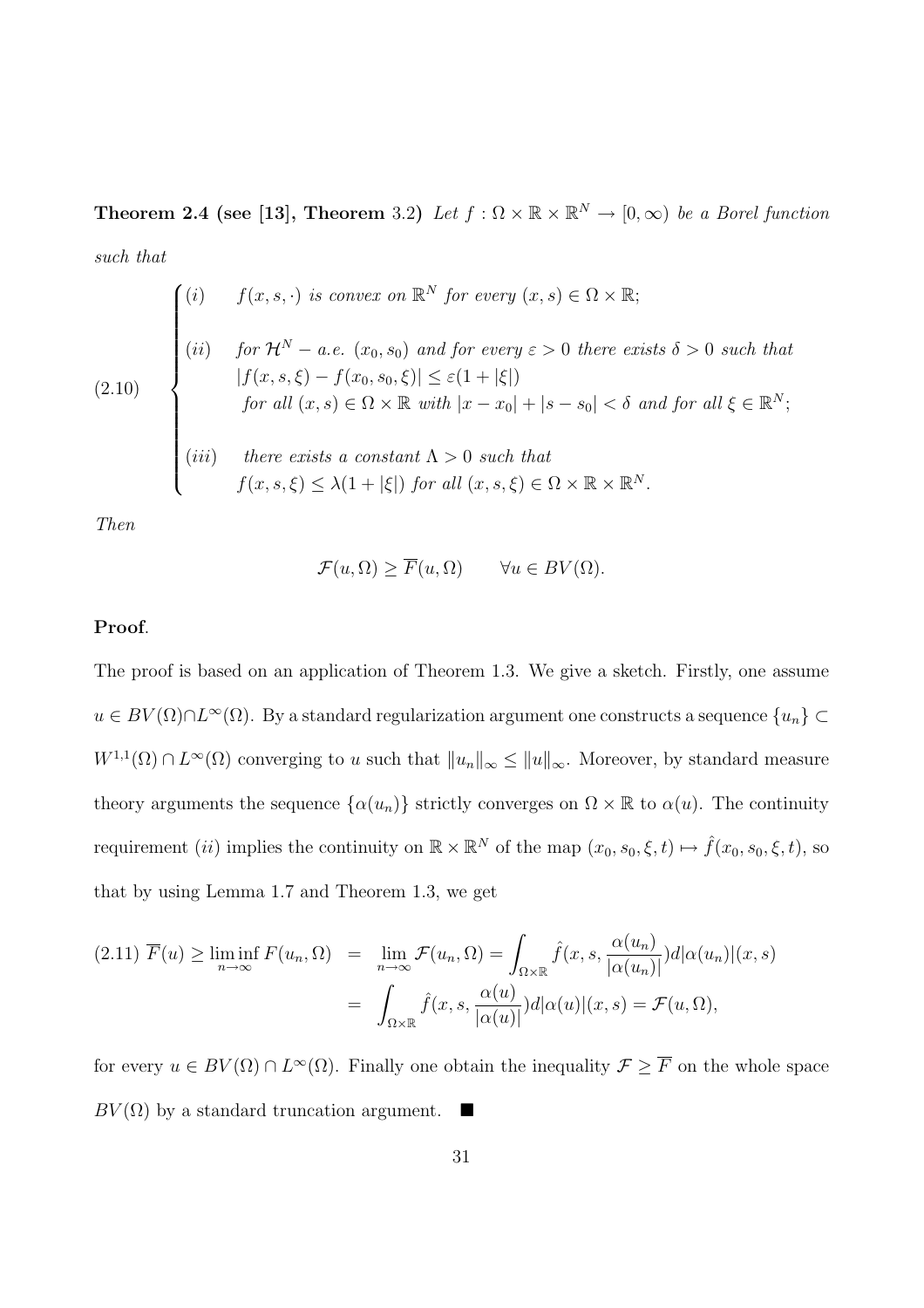#### 2.1.1 Lack of coercivity

It is worth while to notice that, in the Serrin's Theorem, the coercivity assumption seems not to be a necessary condition in order to obtain lower semicontinuity of the functional (2.1). Therefore one of the main purpose of recent studies on lower semicontinuity and relaxation on  $BV(\Omega)$  is to understand if, without coercivity assumption, the representation formula (2.6) still holds. In this direction, very recent developments are due to Fonseca and Leoni. In [29] they prove, by using a blow up method introduced by Fonseca and Muller (see [30, 31]), that, if one removes the coercivity assumption, formula (2.6) continues to hold under suitable uniform continuity (with respect to  $\xi$ ) of the integrand  $f(\cdot, \cdot, \xi)$ .

More precisely, in what follows  $f : \Omega \times \mathbb{R} \times \mathbb{R}^N \to [0, +\infty)$  is a Borel nonnegative function, convex with respect to the last variable satisfying the further following condition: for every  $(x_0, s_0) \in \Omega \times \mathbb{R}$  and  $\varepsilon > 0$  there exists  $\delta > 0$  such that

(2.12) 
$$
f(x_0, s_0, \xi) - f(x, s, \xi) \leq \varepsilon (1 + f(x, s, \xi))
$$

for every  $(x, s) \in \Omega \times \mathbb{R}$  such that  $|x - x_0| + |s - s_0| \leq \delta$  and for every  $\xi \in \mathbb{R}^N$ .

The goal is to get the lower bound  $\mathcal{F}(u, \Omega) \leq \overline{F}(u, \Omega)$  for every  $u \in BV(\Omega)$ . To this end, it is enough to show

$$
(2.13) \quad \mathcal{F}(u,\Omega) \le \liminf_{n\to\infty} F(u_n,\Omega) \quad \forall \{u_n\} \subset W^{1,1}(\Omega), \ \forall u \in BV(\Omega) \quad u_n \to u \text{ in } L^1(\Omega).
$$

The validity of (2.13) is stated by the next theorem.

**Theorem 2.5 (see [29], Theorem** 1.1) Let  $f : \Omega \times \mathbb{R} \times \mathbb{R}^N \to [0, \infty)$  be as stated before. Then  $(2.13)$  holds.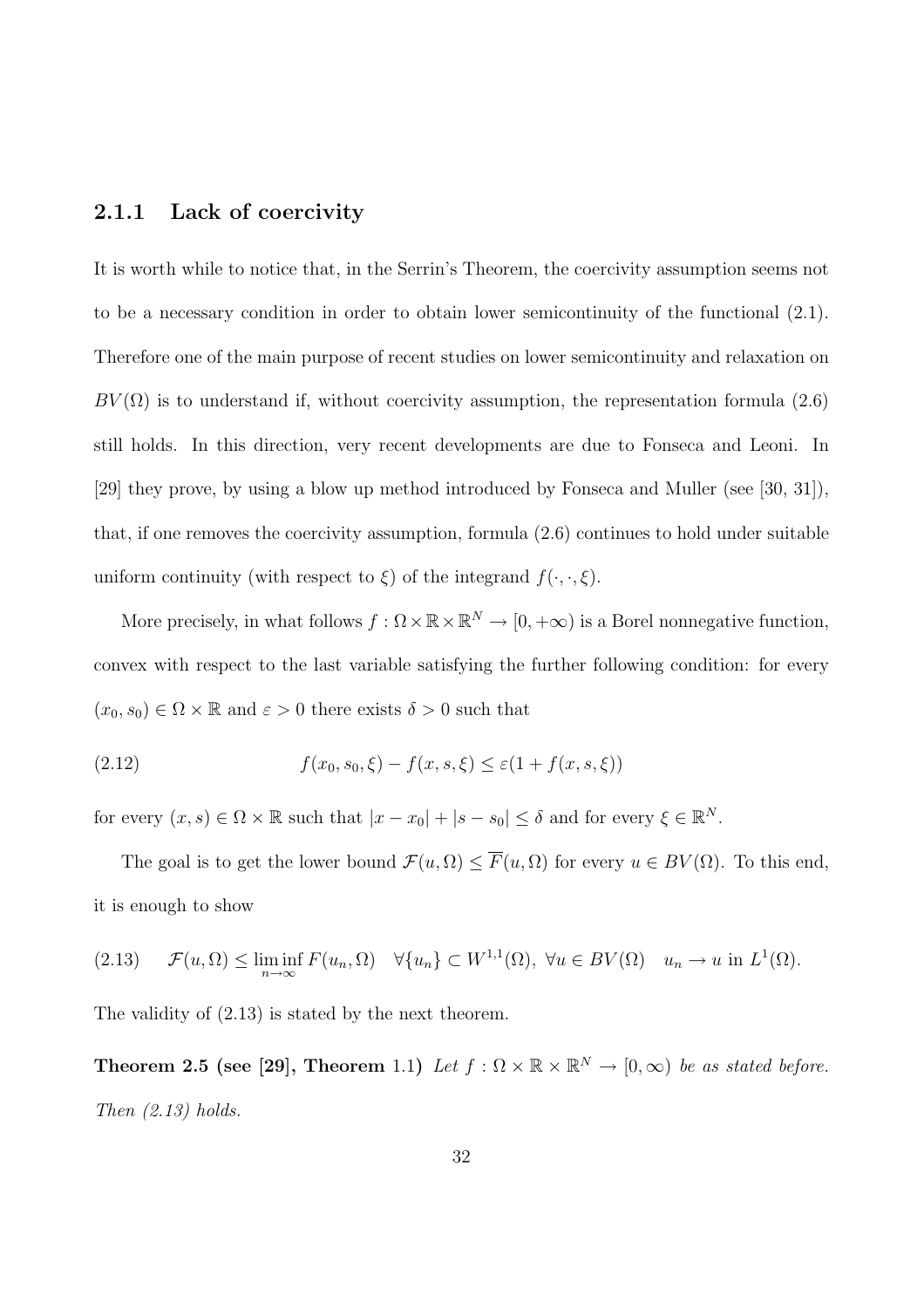To achieve the relaxation formula the next step is to state the upper bound:  $\overline{F}(u, \Omega) \leq \mathcal{F}(u, \Omega)$ for all  $u \in BV(\Omega)$ . This is proved in the next theorem still due to Fonseca and Leoni.

**Theorem 2.6 (see [29], Theorem** 1.3) Let  $f : \Omega \times \mathbb{R} \times \mathbb{R}^N \to [0, \infty)$  be a Borel function convex with respect to  $\xi$ . Let  $\Lambda > 0$  be such that

(2.14) 
$$
0 \le f(x, s, \xi) \le \Lambda(1 + |\xi|) \quad \forall (x, s, \xi) \in \Omega \times \mathbb{R} \times \mathbb{R}^N.
$$

Then the following properties hold

(i) if f is Carathèodory or  $f(\cdot,\cdot,\xi)$  is upper semicontinuous, then  $\overline{F}(u,\Omega \setminus (C_u))$ S  $J_u$ ))  $\leq$ Ω  $f(x, u, \nabla u)dx;$ 

(ii) if  $f^{\infty}(\cdot,\cdot,\xi)$  is upper semicontinuous then  $\overline{F}(u, C_u) \leq$ Ω  $f^{\infty}(x, u, \frac{D^c u}{\ln a})$  $\frac{D^{\prime}u}{|D^cu|})d|D^cu|$ 

(iii) if  $f^{\infty}(\cdot, s, \xi)$  is upper semicontinuous then  $\overline{F}(u, J_u) \leq$  $J_u\cap\Omega$  $\int u^+$  $u^$  $f^{\infty}(x, s, (u^+ - u^-)\nu_u)ds\big)d\mathcal{H}^{N-1}.$ 

#### 2.1.2 Lower semicontinuity and summability conditions

A different approach of the study of  $L^1$ -lower semicontinuity without coerciveness is introduced in the paper of Gori Maggi and Marcellini (see [36]). Roughly speaking, the authors show that, in order to prove  $L^1$ -lower semicontinuity of the functional F in (2.1), it is possible to replace the classical continuity and coerciveness assumption with the weak differentiability of f with respect to x (for further improvements see, among others, also [18, 20, 33]). The result of Gori, Maggi and Marcellini suggests that a similar  $L^1$ -lower semicontinuity result can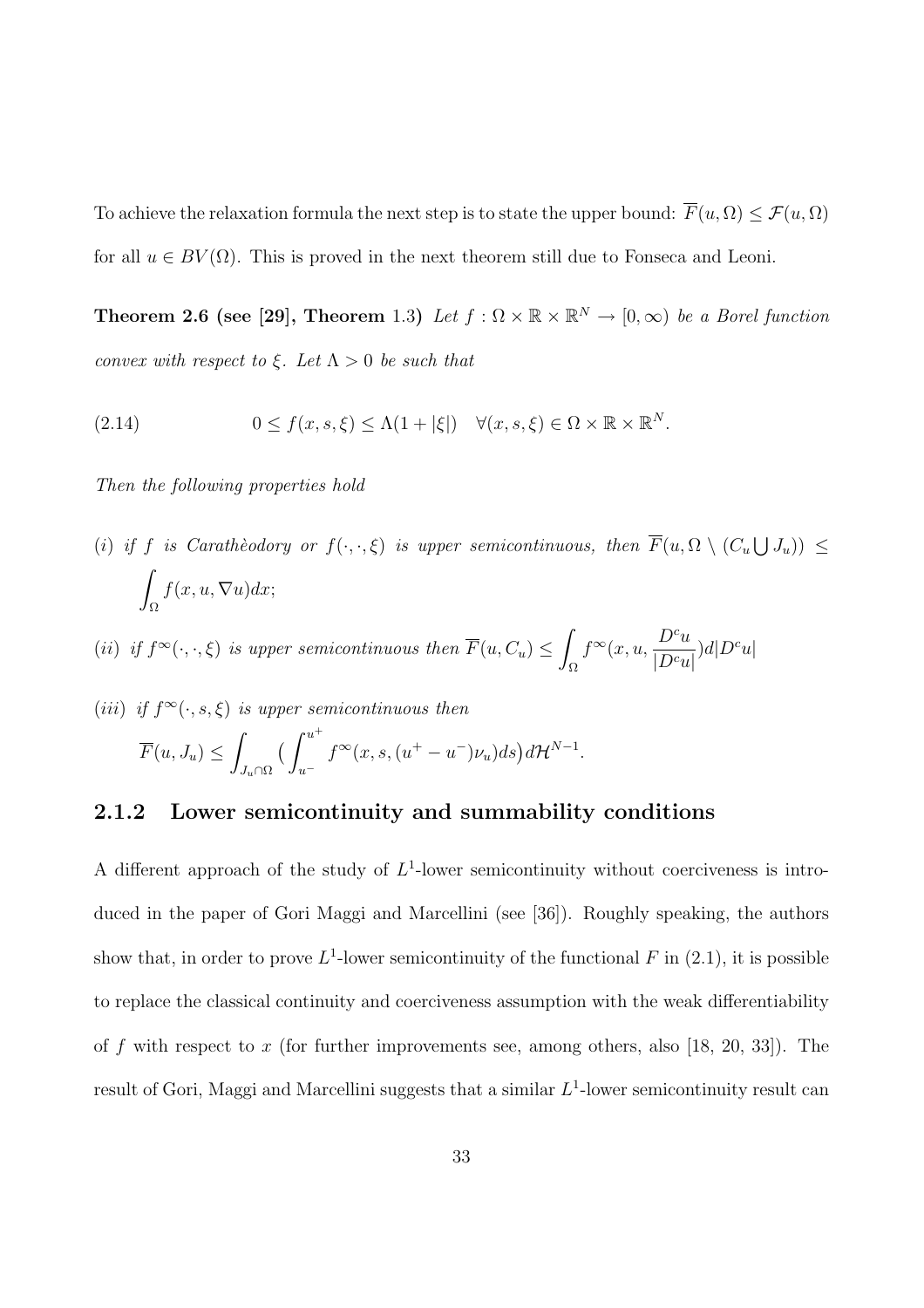be obtained also for the functional  $\mathcal F$  in (1.5), which is the BV-counterpart of the functional F in (2.1). As we have seen before, the  $L^1$ -lower semicontinuity of F implies the lower bound  $\mathcal{F} \leq \overline{F}$ , which is a crucial step in order to prove the integral representation of  $\overline{F}$ . A first result in this spirit is due to Fusco, Giannetti and Verde (see [32]). They prove the  $L^1$ -lower semicontinuity of  $\mathcal{F}$ , by assuming the continuity of the integrand f in all its variables and a weak differentiability condition of Gori-Maggi-Marcellini's type, i.e.

(2.15) 
$$
\begin{cases} (i) & f(\cdot, s, \xi) \in W^{1,1}(\Omega) \quad \forall (s, \xi) \in \mathbb{R} \times \mathbb{R}^N \text{ and} \\ (ii) & \text{for every bounded set } B \subset \mathbb{R} \times \mathbb{R}^N, \text{ there exists a constant } L(B) \\ \text{such that } \int_{\Omega} |\nabla_x f(x, s, \xi)| dx \le L(B) \quad \forall (s, \xi) \in B. \end{cases}
$$

More precisely, Fusco, Giannetti and Verde state the following result.

**Theorem 2.7 (see [32], Theorem** 1.1) Let  $f : \Omega \times \mathbb{R} \times \mathbb{R}^N \to [0, +\infty)$  be a continuous function, convex with respect to the last variable and and satisfying (2.15). Then the functional F is lower semicontinuous on  $BV(\Omega)$  with respect to the  $L^1$ -topology.

A crucial tool in the proof of the previous theorem is a chain rule formula.

**Proposition 2.1** (see [19], Lemma 2.4) Let  $b : \Omega \times \mathbb{R}^N \to \mathbb{R}$  be a continuous function with compact support satisfying the following properties:

- (i)  $b(\cdot, s) \in W^{1,1}(\Omega)$  for every  $s \in \mathbb{R}$ ,
- (ii) there exists a constant L, such that for every  $s \in \mathbb{R}$ ,

$$
\int_{\Omega} |\nabla_x b(x, s)| dx \le L.
$$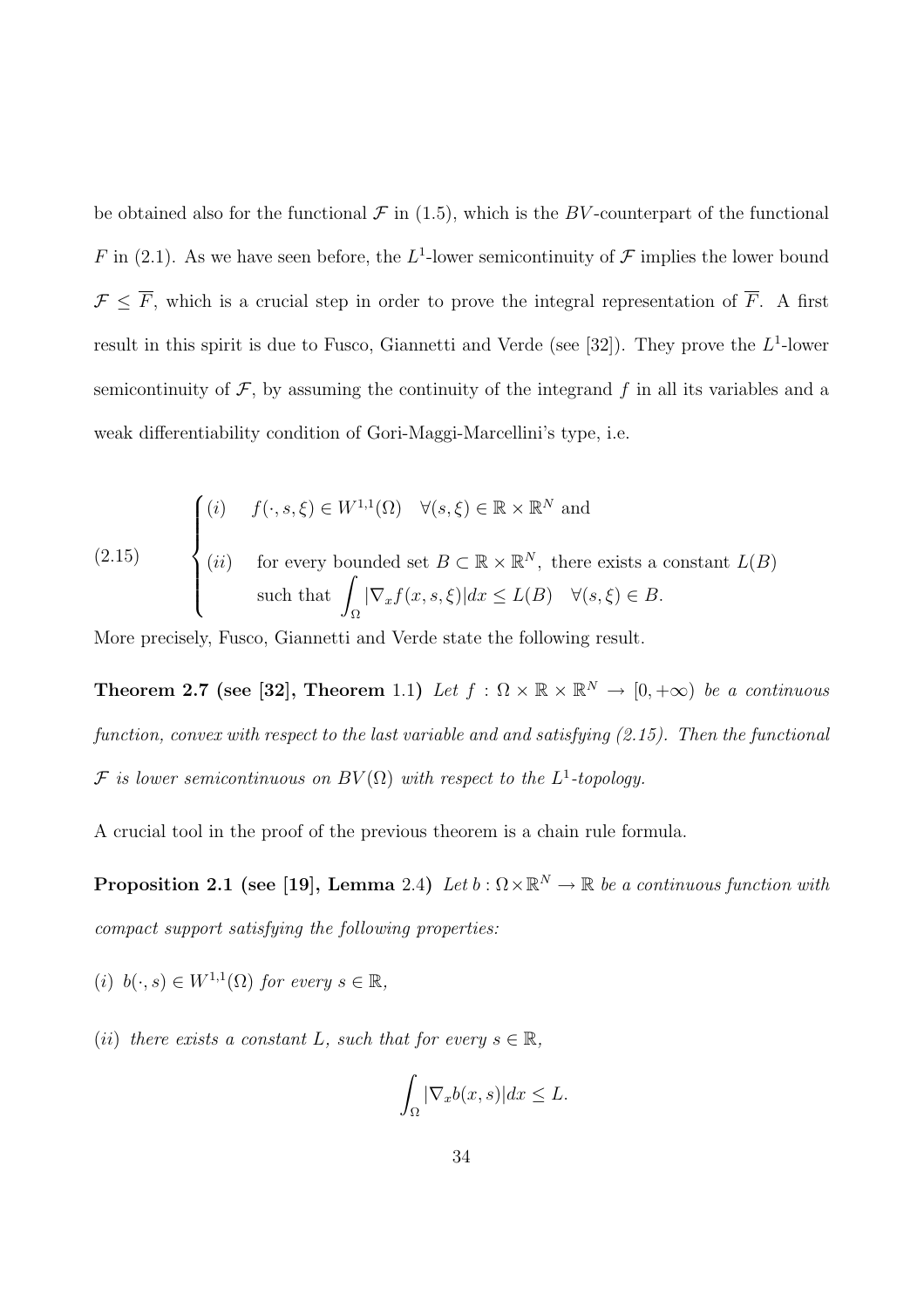Then for every  $\varphi \in C_0^1(\Omega)$  and for every  $u \in BV(\Omega) \cap L^{\infty}(\Omega)$  we have:

$$
- \int_{\Omega} \Big( \int_0^{u(x)} b(x,s)ds \Big) \nabla \varphi dx = \int_{\Omega} b(x,u) \varphi \nabla u dx
$$

(2.16)

$$
+ \int_{\Omega} \Bigl( \int_{u^-}^{u^+} b(x,s) ds \Bigr) \varphi dD^s u + \int_{\Omega} \Bigl( \int_{0}^{u(x)} \nabla_x b(x,s) ds \Bigr) \varphi dx.
$$

The use of this chain rule in the proof of Theorem 2.7 suggests that in order to improve Theorem 2.7 itself, an improvement of the chain rule is needed. This has been done by De Cicco, Fusco and Verde. In [18, 19] they prove the chain rule formula (2.16) by removing the continuity assumption with respect to  $x$ . This leads to obtain a better lower semicontinuity result, in which the continuity of the integrand  $f$  with respect to  $x$  is not required.

**Theorem 2.8 (see [19], Theorem** 1.1) Let  $f : \Omega \times \mathbb{R} \times \mathbb{R}^N \to [0, \infty)$  be a locally bounded Borel function. Assume that there exists a set  $Z \subset \Omega$  with  $\mathcal{L}^{N}(Z) = 0$  such that

- (i)  $f(x, s, \cdot)$  is convex in  $\mathbb{R}^N$  for every  $(x, s) \in (\Omega \setminus Z) \times \mathbb{R}$ ;
- (ii)  $f(x, \cdot, \xi)$  is continuous in  $\mathbb R$  for every  $(x, \xi) \in (\Omega \setminus Z) \times \mathbb R^N$ ;

(iii)  $f(\cdot, s, \xi) \in W^{1,1}(\Omega)$  for every  $(s, \xi) \in \mathbb{R} \times \mathbb{R}^N$  and the estimate (2.15) holds.

Then the functional  $\mathcal F$  is lower semicontinuous on  $BV(\Omega)$  with respect to the  $L^1$ -topology.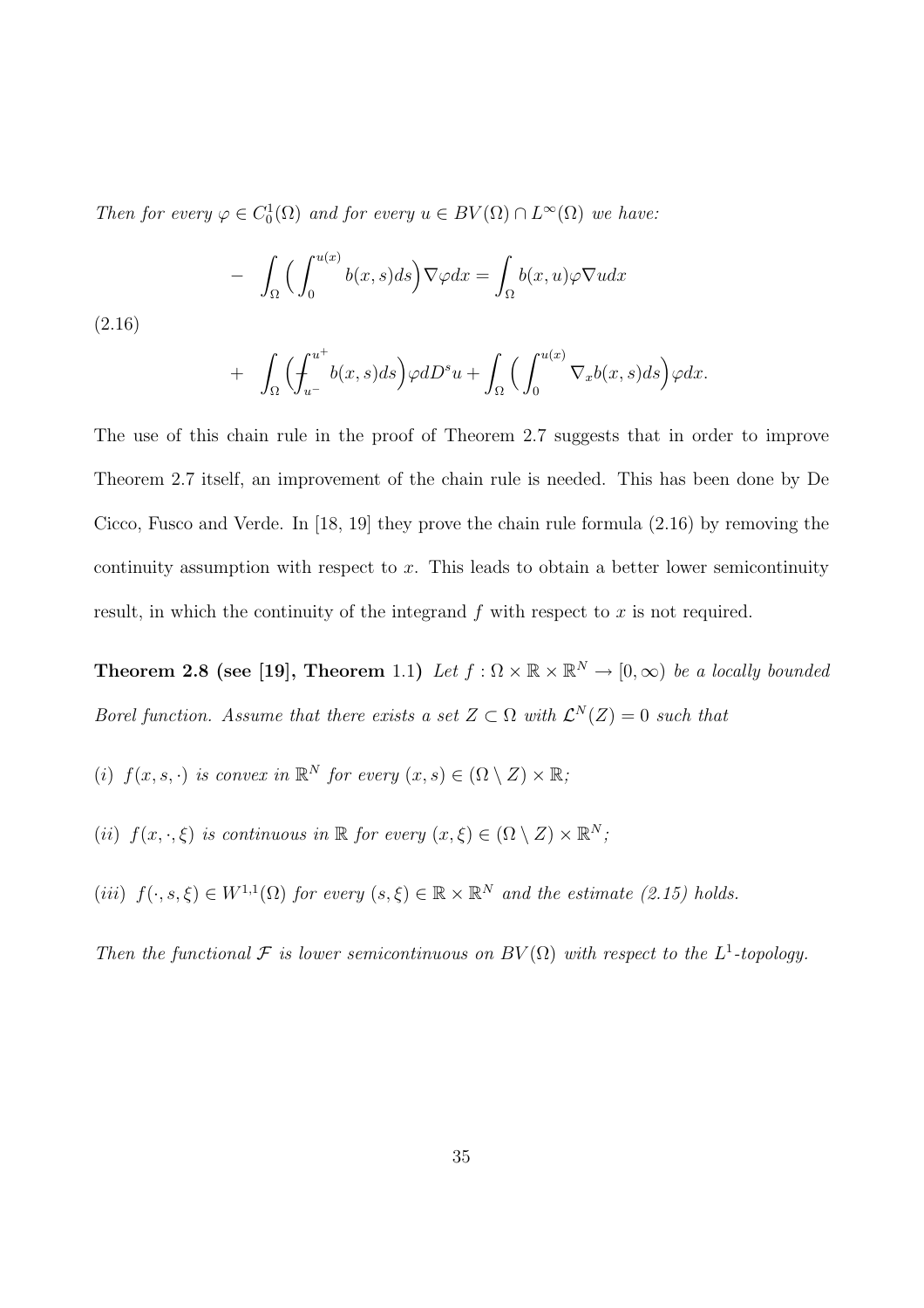## 2.2 The vectorial case

We now turn our attention to the vectorial case and consider the integrand  $f: \Omega \times \mathbb{R}^M \times$  $\mathbb{R}^{M \times N} \to [0, \infty)$  and the corresponding integral functional

(2.17) 
$$
F(u, \Omega) = \int_{\Omega} f(x, u, \nabla u) dx, \qquad u \in W^{1,1}(\Omega; \mathbb{R}^{M}).
$$

One of the main differences of the vectorial case with respect to the scalar one, is that the convexity assumption is not more the natural assumption in order to study the lower semicontinuity of the functional F defined in  $(2.17)$ . It is well known (see [12] on this argument) that the quasiconvexity introduced by Morrey (see [42, 43]) is the appropriate condition to deal with functionals defined on vector valued functions. This last fact implies that many of the techniques available in convex analysis for the scalar case, could not be easily extended to the vectorial case.

An important contribution in the quasiconvex setting is due to Acerbi and Fusco. In [1] the authors proved the lower semicontinuity, with respect to the  $W^{1,1}$ -weak topology, of the functional defined in  $(2.17)$ , by assuming that the integrand f is Carathéodory, quasiconvex with respect to  $\xi$  and growths at most linearly. Another crucial step in the history of the vectorial case is due to Ambrosio and Dal Maso ([8]). In that paper it was proven that, if the integrand f depends only on the variable  $\xi$ , is quasiconvex and growths at most linearly, then the relaxed functional of  $F$  with respect to the  $L^1$ -topology, is given by

$$
\overline{F}(u,\Omega) = \int_{\Omega} f(\nabla u) dx + \int_{\Omega} f^{\infty}(\frac{D^s u}{|D^s u|}) d|D^s u| \quad \forall u \in BV(\Omega; \mathbb{R}^M),
$$

according to the scalar case.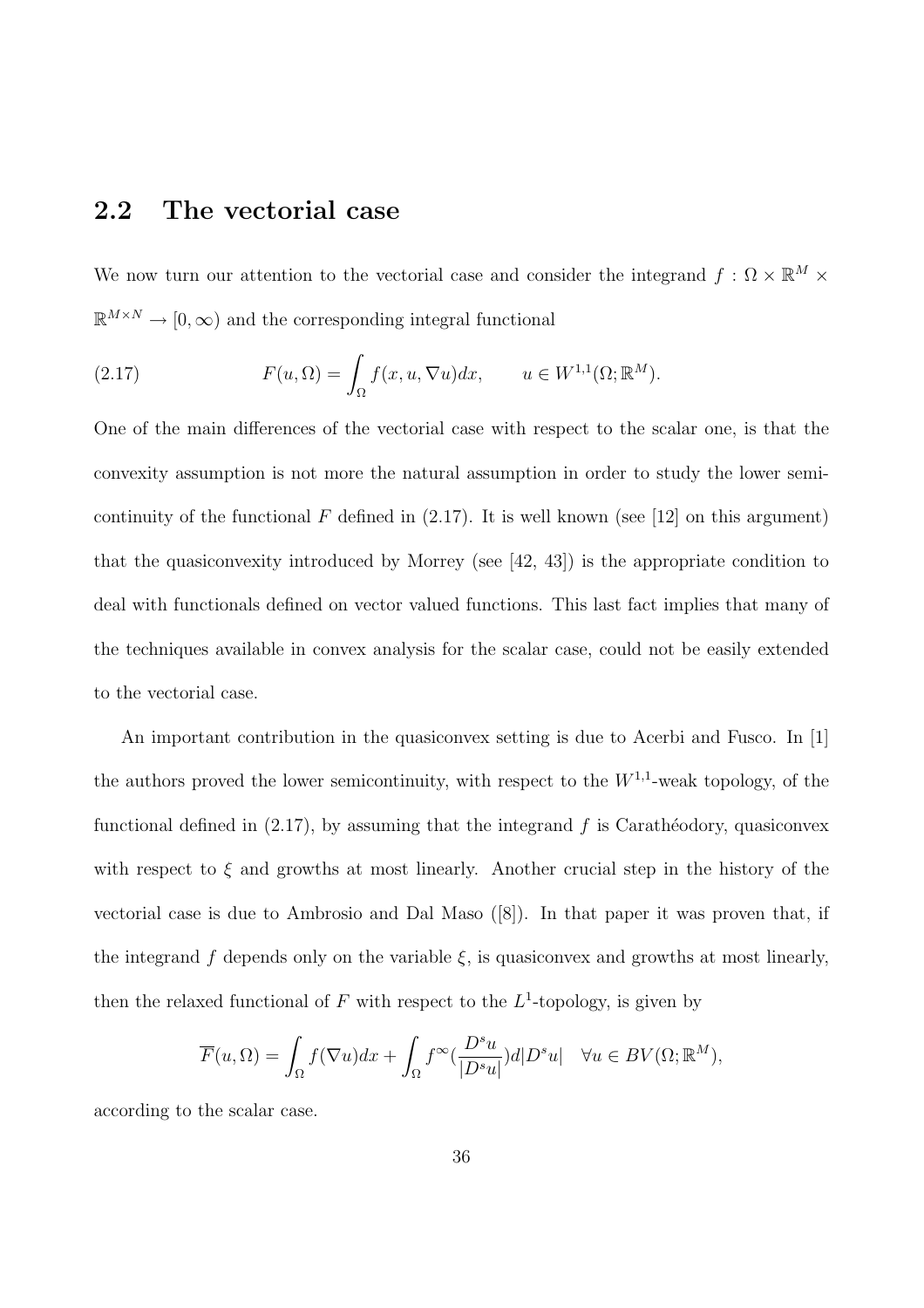A generalization of this result was provided by Amar and De Cicco, in [3], where they have considered functionals depending on higher order derivatives. Another generalization of the result of Ambrosio and Dal Maso was proved by Fonseca and Muller in [31], where the authors considered integrands depending on the full set of variables. More precisely their result, in the special case of integrand independent of s, is the following

**Theorem 2.9 (see [31], Theorem** 2.16) Let  $f : \Omega \times \mathbb{R}^{M \times N} \to [0, \infty)$  be a continuous function, quasiconvex in the last variable, satisfying the following hypotheses:

(i) there exist a constants  $\lambda, \Lambda > 0$  such that

$$
\lambda|\xi| \le f(x,\xi) \le \Lambda|\xi|
$$

for all  $(x,\xi) \in \Omega \times \mathbb{R}^{M \times N}$ ;

(ii) for every compact  $K \subset\subset \Omega$  there exists a continuous function  $\omega$  with  $\omega(0) = 0$  such that

$$
|f(x,\xi) - f(x',\xi)| \le \omega(|x - x'|)(1 + |\xi|)
$$

for all  $(x,\xi)$ ,  $(x',\xi) \in K \times \mathbb{R}^{M \times N}$ . In addition, for every  $x_0$  and for all  $\varepsilon \geq 0$  there exists  $\delta > 0$  such that if  $|x - x_0| \leq \delta$ , then

$$
f(x,\xi) - f(x_0,\xi) \ge -\varepsilon
$$

for every  $\xi \in \mathbb{R}^{M \times N}$ ;

(iii) there exist  $\Lambda'$ ,  $0 \leq m \leq 1$  such that

$$
|f^{\infty}(x,\xi) - f(x,\xi)| \le \Lambda'(1 + |\xi|^{1-m})
$$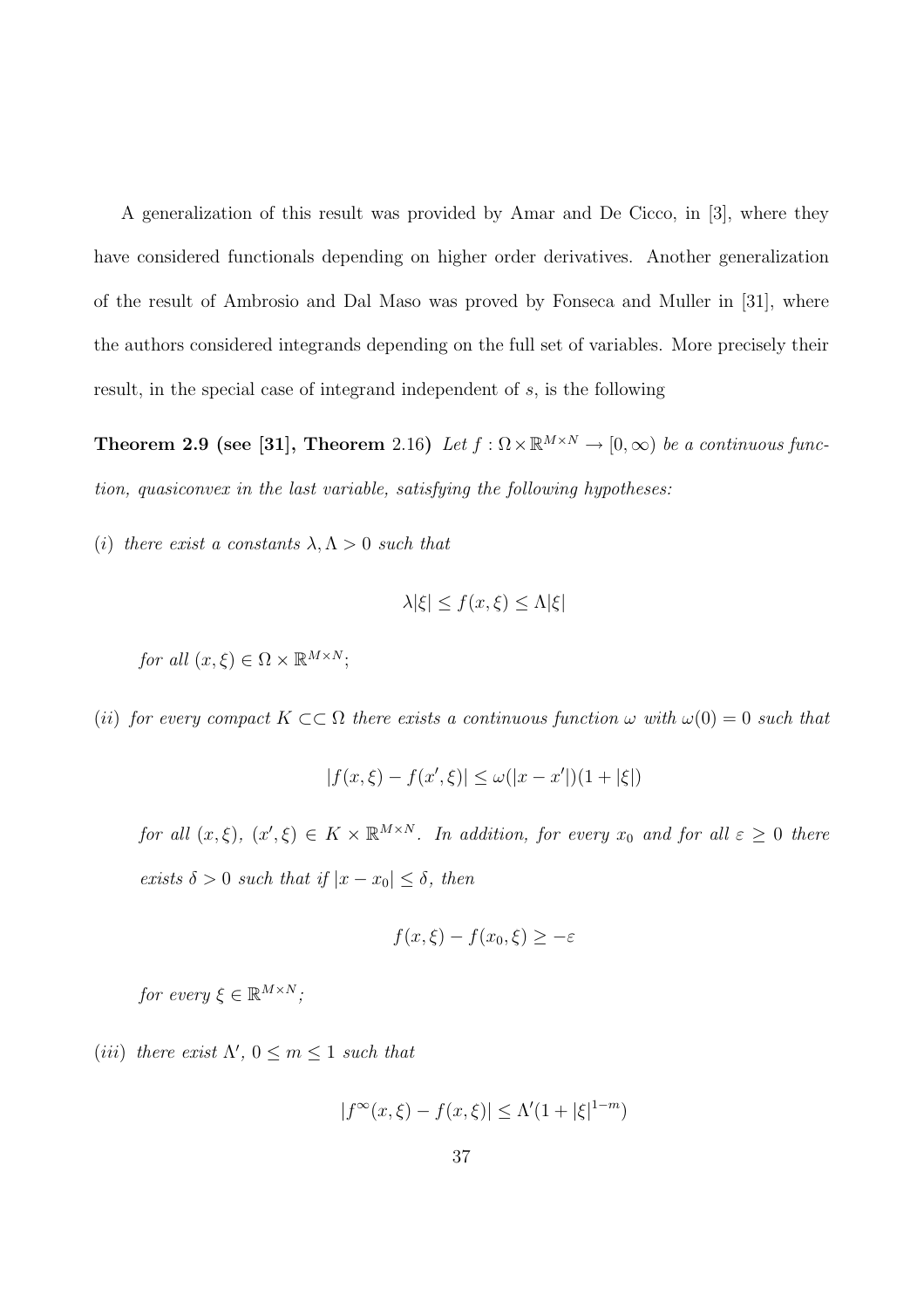for every  $(x,\xi) \in \Omega \times \mathbb{R}^{M \times N}$ .

Then

(2.18) 
$$
\overline{F}(u,\Omega) = \int_{\Omega} f(x,\nabla u)dx + \int_{\Omega} f^{\infty}(x,\frac{D^c u}{|D^c(u)|})d|D^c u| + \int_{J_u \cap \Omega} f^{\infty}(x,(u^+ - u^-) \otimes \nu_u)d\mathcal{H}^{N-1}.
$$

More recently Fonseca and Leoni proved that formula (2.18) holds without coerciveness. This is obtained by assuming a uniform (with respect to  $\xi$ ), continuity condition of the integrand  $f(\cdot,\xi)$ , as stated in the following theorem (see [29], Theorem 1.7 and 1.9).

**Theorem 2.10** Let  $f : \Omega \times \mathbb{R}^{M \times N} \to [0, \infty)$  be Borel function, quasiconvex in the second variable, such that:

(i) there exists a constant  $\Lambda > 0$  such that

$$
0 \le f(x,\xi) \le \Lambda(1+\xi);
$$

(ii) for all  $x_0 \in \Omega$  and  $\varepsilon > 0$  there exists a  $\delta > 0$ , such that

$$
f(x_0, \xi) - f(x, \xi) \le \varepsilon (1 + f(x, \xi))
$$

for all  $x \in \Omega$  with  $|x - x_0| \leq \delta$  and for all  $\xi \in \mathbb{R}^{M \times N}$ ;

(iii)  $f(\cdot,\xi)$ ,  $f^{\infty}(\cdot,\xi)$  are upper semicontinuous functions in  $\Omega$  for all  $\xi \in \mathbb{R}^{M \times N}$ .

Then, for all  $u \in BV(\Omega;\mathbb{R}^M)$ ,

$$
\overline{F}(u,\Omega) = \int_{\Omega} f(x,\nabla u)dx + \int_{\Omega} f^{\infty}(x,\frac{D^cu}{|D^c(u)|})d|D^cu| + \int_{J_u\cap\Omega} f^{\infty}(x,(u^+-u^-)\otimes\nu_u)d\mathcal{H}^{N-1}.
$$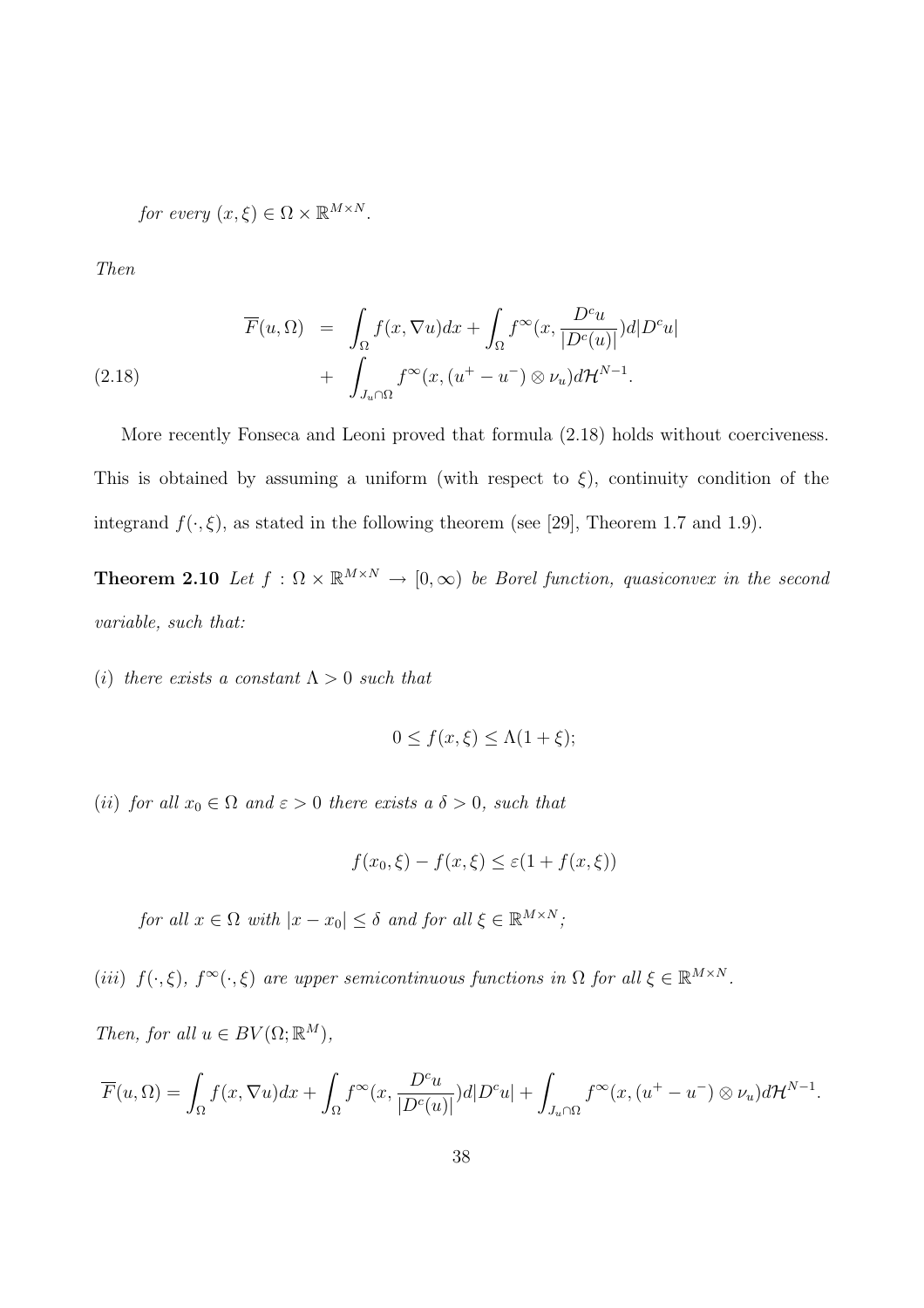An important tool which widely used in all the these relaxation results is the blow-up method introduced by Fonseca and Muller (see [30, 31]) and a result by Alberti (see [2]), showing that the density of the cantor part of  $BV$ -vector valued function is a rank one matrix.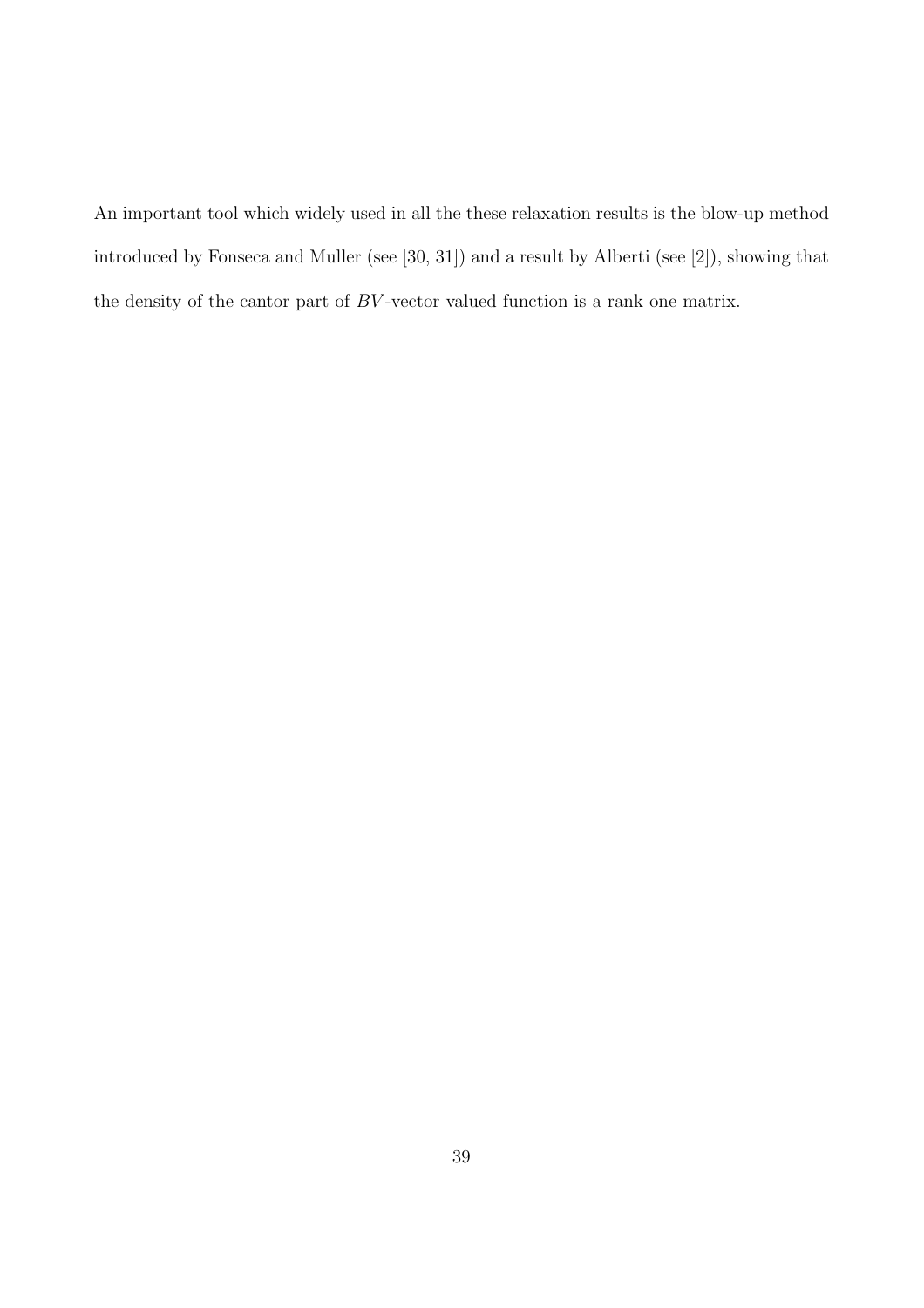# Chapter 3 The scalar case

In this chapter<sup>1</sup> we prove a new L<sup>1</sup>-lower semicontinuity result for the functional  $\mathcal{F}$  in (1.5), by weakening the regularity assumptions with respect to s, but assuming the continuity with respect to x.

As already pointed out in the introduction the main tools of the proof of the lower semicontinuity theorem are a new chain rule formula (see Theorem 3.1) together with De Giorgi approximation result (see Theorem 1.5).

As an application of this result, we obtain the relaxation formula (2.6) and a Γ-convergence theorem for a sequence of functionals whose integrals pointwise converge. In the following  $\Omega$ will be an open bounded subset of  $\mathbb{R}^N$ ,  $N \geq 1$ .

# 3.1 Chain rule

In this section we improve both the chain rule of [20] and of [32]. Indeed, with respect to [20] we replace the Sobolev space  $W^{1,1}(\Omega)$  with the space  $BV(\Omega)$ , while with respect to [32] we

<sup>&</sup>lt;sup>1</sup>All the results of this chapter are contained in [39]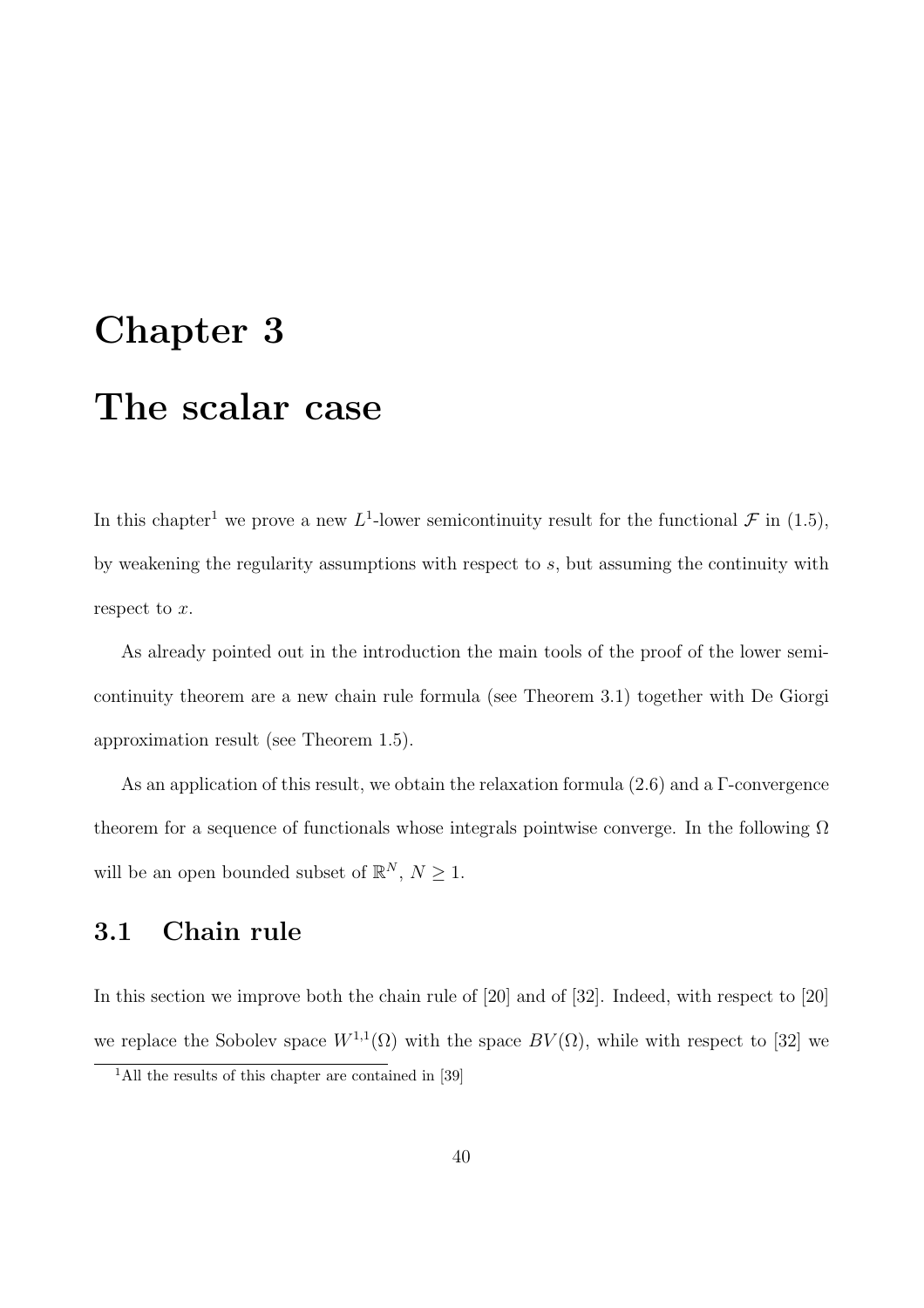do not require any continuity assumption with respect to s.

**Theorem 3.1** Let  $b : \Omega \times \mathbb{R} \to \mathbb{R}$  be a bounded Borel function with compact support in  $\Omega \times \mathbb{R}$ , satisfying the following properties

- (i)  $b(\cdot, s) \in W^{1,1}(\Omega) \cap C(\Omega)$  for almost every  $s \in \mathbb{R}$ ,
- (*ii*)  $\nabla_x b \in L^1(\Omega \times \mathbb{R})$ .

Then for every  $\varphi \in C_0^1(\Omega)$  and for every  $u \in BV(\Omega) \cap L^{\infty}(\Omega)$  we have:

$$
- \int_{\Omega} \Big( \int_0^{u(x)} b(x,s)ds \Big) \nabla \varphi dx = \int_{\Omega} b(x,u) \varphi \nabla u dx
$$
  
3.1)  

$$
+ \int_{\Omega} \Big( \int_{u^-}^{u^+} b(x,s)ds \Big) \varphi dD^s u + \int_{\Omega} \Big( \int_0^{u(x)} \nabla_x b(x,s)ds \Big) \varphi dx.
$$

#### Proof.

 $($ 

Let  $\{\psi_{\delta}\}_{{\delta} > 0}$  be a mollifying sequence in R. Let us define  $b_{\delta}(x, s) = \int_{\mathbb{R}} \psi_{\delta}(s - t) b(x, t) dt$ . We claim that, for every  $\delta > 0$ ,  $b_{\delta}(x, s)$  is a continuous function in  $\Omega \times \mathbb{R}$ . In order to prove this, we notice the following properties: for every  $\delta \in \mathbb{R}$ , the function  $\psi_{\delta}(\cdot - t)b(\cdot, t)$ is continuous in  $\Omega$  for almost every  $t \in \mathbb{R}$  thanks to the hypothesis (i) and to the regularity properties of mollifiers. Furthermore, since b has compact support, there exist two compact sets  $K \subset \Omega$  and  $\Lambda \subset \mathbb{R}$  such that the support of b is contained in  $K \times \Lambda$  and the support of the function  $b(x, \cdot)$  is contained in  $\Lambda$  for every  $x \in K$ . Hence we have that, for almost every  $s \in \mathbb{R}$ ,  $|\psi_{\delta}(s-t)b(x,t)| \leq ||b||_{\infty} ||\psi_{\delta}||_{\infty} \chi_{\Lambda}(t) \in L^{1}(\mathbb{R})$ . It follows, by the dominated convergence theorem, that  $b_{\delta}(x, s)$  is continuous in  $\Omega \times \mathbb{R}$ . Let us show that, for every  $\delta > 0$ ,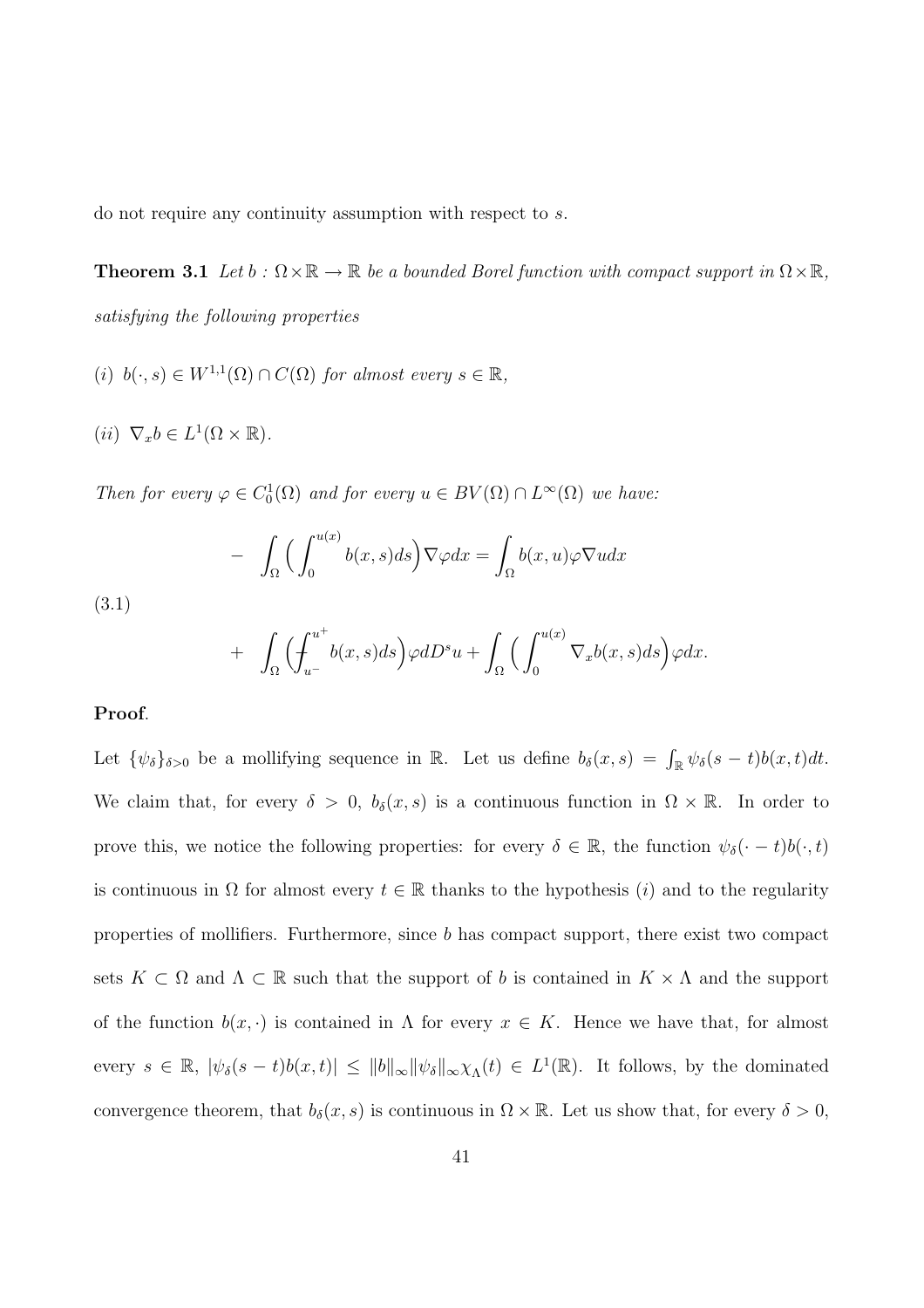$b_{\delta}(\cdot, s) \in W^{1,1}(\Omega)$  for every  $s \in \mathbb{R}$ . Indeed using Tonelli's theorem we get:

$$
\int_{\Omega} |b_{\delta}(x,s)| dx \leq \int_{\Omega} dx \int_{\mathbb{R}} |\psi_{\delta}(s-t)b(x,t)| dt = \int_{\Omega \times \mathbb{R}} |\psi_{\delta}(s-t)||b(x,t)| dx dt
$$
  
= 
$$
\int_{K \times \Lambda} |\psi_{\delta}(s-t)||b(x,t)| dx dt \leq \mathcal{L}^{N}(K) ||b||_{\infty} \int_{\mathbb{R}} |\psi_{\delta}(s-t)| dt \leq C,
$$

so that  $b_{\delta}(\cdot, s) \in L^{1}(\Omega)$  for every  $s \in \mathbb{R}$ . Furthermore the following equality holds in the weak sense for almost every  $x \in \Omega$  and for every  $s \in \mathbb{R}$ ,

(3.2) 
$$
\nabla_x \left( \int_{\mathbb{R}} \psi_{\delta}(s-t) b(x,t) dt \right) = \int_{\mathbb{R}} \psi_{\delta}(s-t) \nabla_x b(x,t) dt.
$$

In fact, let S be the set of  $t \in \mathbb{R}$  such that  $b(\cdot, t) \notin W^{1,1}(\Omega)$ . By hypothesis  $(i)$ ,  $\mathcal{L}^1(S) = 0$ . Multiplying by  $\varphi \in C_0^1(\Omega;\mathbb{R}^N)$  the righthand side of (3.2), integrating over  $\Omega$ , and applying Fubini's theorem (taking into account hypothesis  $(ii)$ ), we get

$$
\int_{\Omega} \varphi dx \int_{\mathbb{R}} \psi_{\delta}(s-t) \nabla_{x} b(x,t) dt = - \int_{\mathbb{R} \backslash S} \psi_{\delta}(s-t) dt \int_{\Omega} b(x,t) \text{div}_{x} \varphi
$$
\n
$$
= - \int_{\Omega} \text{div}_{x} \varphi dx \int_{\mathbb{R}} \psi_{\delta}(s-t) b(x,t) dt
$$

and (3.2) is proved.

It remains to show that  $\nabla_x b_\delta(\cdot, s) \in L^1(\Omega)$  uniformly with respect to  $s \in \mathbb{R}$ . From (3.2) and hypothesis  $(ii)$  we have:

$$
\int_{\Omega} |\nabla_x b_{\delta}(x,s)| dx \leq \int_{\Omega} dx \int_{\mathbb{R} \setminus S} |\psi_{\delta}(s-t)| |\nabla_x b(x,t)| dt \n= \int_{\mathbb{R} \setminus S} \psi_{\delta}(s-t) dt \int_{\Omega} |\nabla_x b(x,t)| dx \leq ||\psi_{\delta}||_{\infty} \int_{\Omega \times \mathbb{R}} |\nabla_x b(x,t)| dx dt \leq C.
$$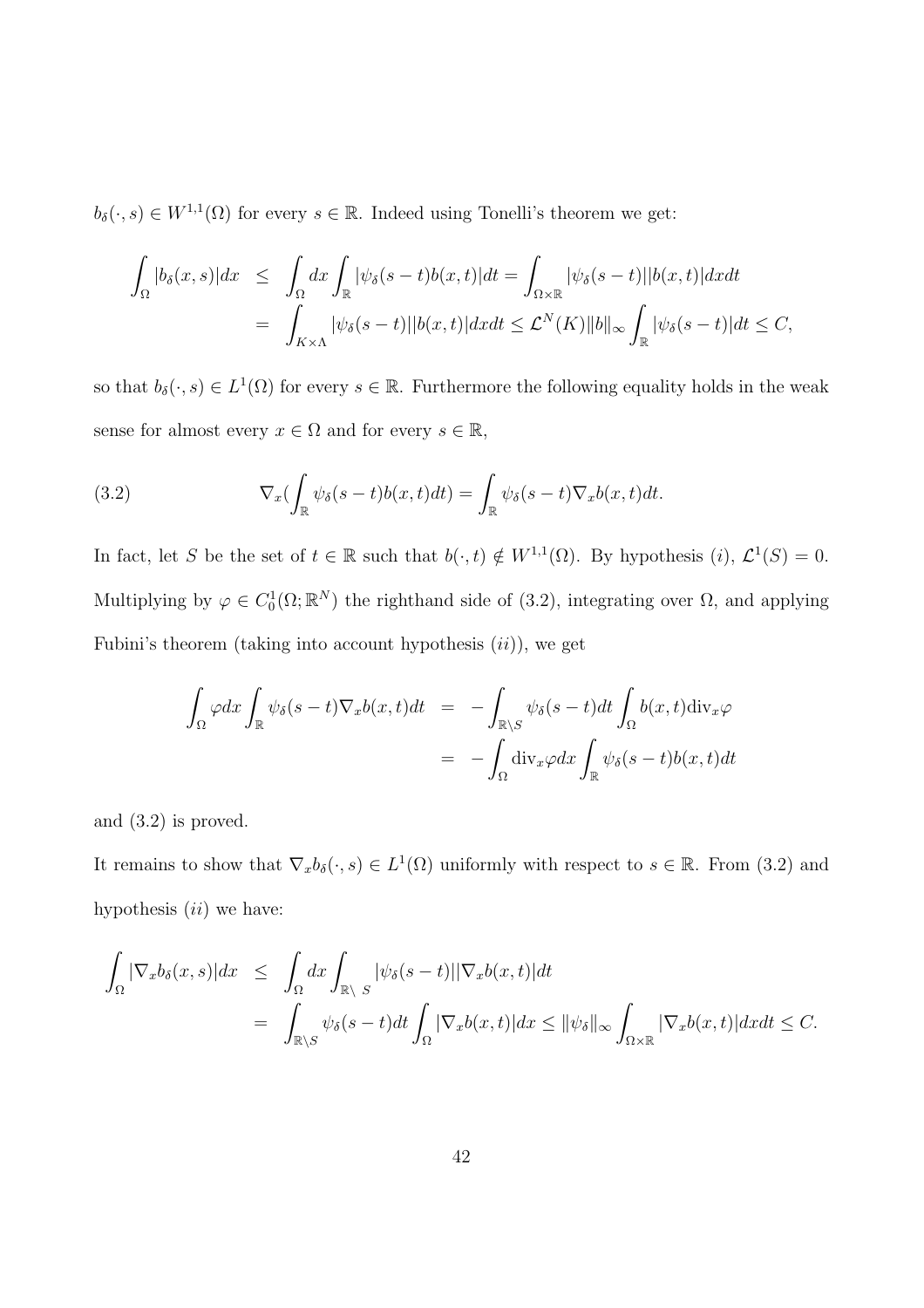This implies that  $b_{\delta}(x, s)$  satisfies all the hypotheses of Lemma 2.4 of [32] and so (3.1) holds for  $b_{\delta}(x, s)$ , i.e.

$$
- \int_{\Omega} \Big( \int_0^{u(x)} b_{\delta}(x, s) ds \Big) \nabla \varphi dx = \int_{\Omega} b_{\delta}(x, u) \varphi \nabla u dx
$$

(3.3)

$$
+ \int_{\Omega} \Bigl(\hskip-10pt\int_{u^-}^{u^+} \hskip-10pt b_\delta(x,s) ds\Bigr)\varphi dD^s u + \int_{\Omega} \Bigl(\int_{0}^{u(x)} \nabla_x b_\delta(x,s) ds\Bigr)\varphi dx,
$$

for every  $\varphi \in C_0^1(\Omega)$ . Now we pass to the limit as  $\delta \to 0$ .

Let us consider the first term in (3.3). We remark that  $b_{\delta}(x, s)$  is continuous in  $\Omega \times \mathbb{R}$ and there exists  $M \subset \mathbb{R}$  with  $\mathcal{L}^1(M) = 0$ , such that by Lemma 1.4,  $b(x, \cdot)$  is approximately continuous in  $\mathbb{R} \setminus M$  for every  $x \in \Omega$ . Then, by Proposition 1.1,  $b_{\delta}(x, s) \to b(x, s)$  for every  $x \in \Omega$  and every  $s \in \mathbb{R} \setminus M$ . It is not difficult to prove that

$$
\left| \int_{\Omega} \Big( \int_0^{u(x)} b_{\delta}(x,s) ds \Big) \nabla \varphi dx - \int_{\Omega} \Big( \int_0^{u(x)} b(x,s) ds \Big) \nabla \varphi dx \right|
$$
  

$$
\leq \int_{\Omega} \Big( \int_{\mathbb{R}\setminus M} \chi_{[0,u(x)]} |b_{\delta}(x,s) - b(x,s)| ds \Big) |\nabla \varphi| dx \to 0,
$$

since

$$
(3.4) \quad \chi_{[0,u]}|b_{\delta}(x,s) - b(x,s)||\nabla \varphi| \le (||b_{\delta}||_{\infty} + ||b||_{\infty})|\nabla \varphi|\chi_H \le 2||b||_{\infty}|\nabla \varphi|\chi_H \in L^1(\Omega \times \mathbb{R}),
$$

for a proper compact set  $H \subset \Omega \times \mathbb{R}$  and independent of  $\delta$ .

Let us consider the second term of (3.3). As we have already remarked  $b_{\delta}(x, s) \rightarrow b(x, s)$ for every  $x \in \Omega$  and every  $s \in \mathbb{R} \setminus M$ . Moreover, reasoning as in (3.4), it follows

(3.5) 
$$
|b_{\delta}(x,s) - b(x,s)||\varphi||\nabla u| \le 2||b||_{\infty}|\varphi||\nabla u| \in L^{1}(\Omega),
$$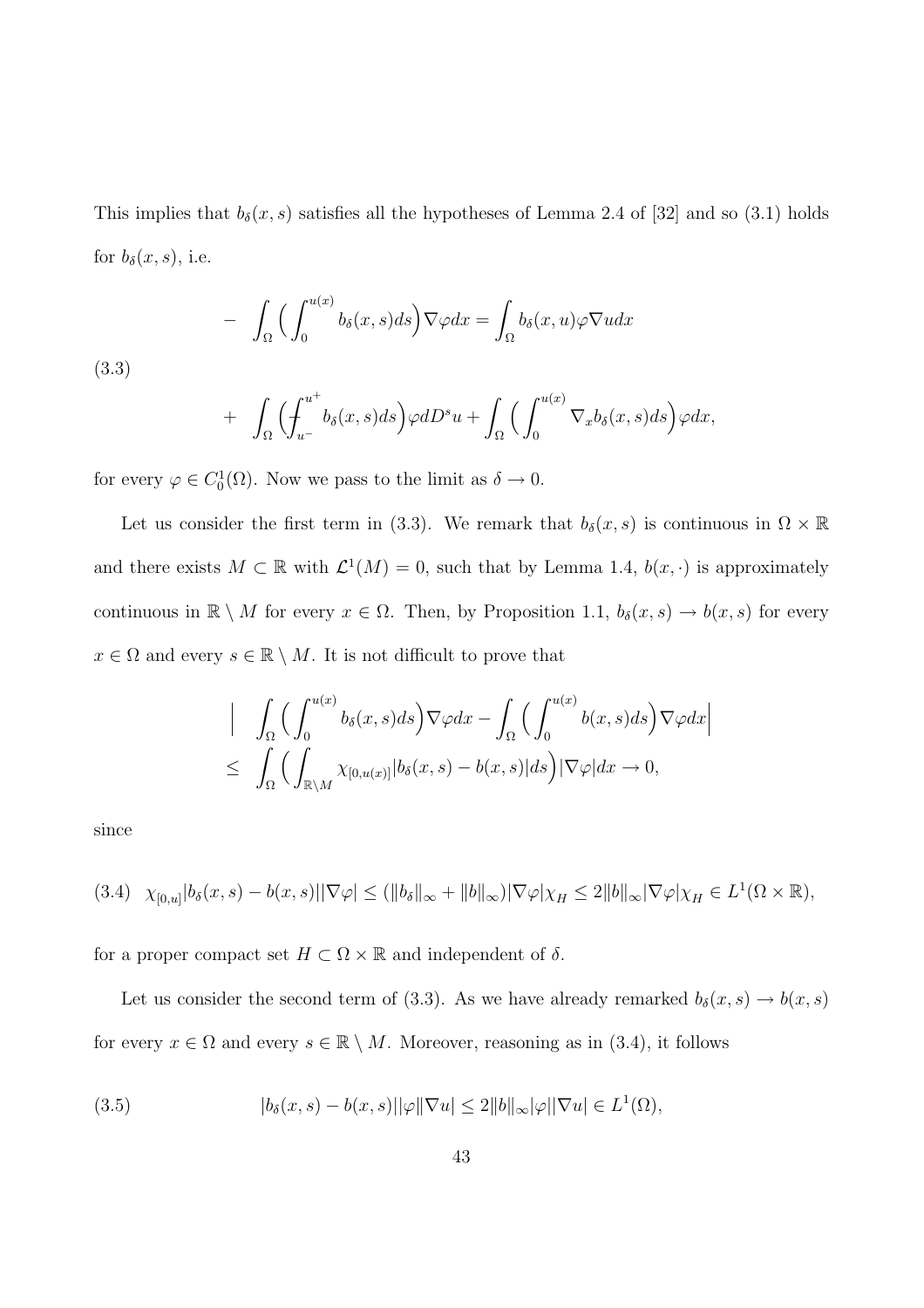for every  $\delta > 0$ .

Hence by Proposition 1.2, we get

$$
\Big|\int_\Omega b_\delta(x,u)\varphi \nabla u dx-\int_\Omega b(x,u)\varphi \nabla u dx\Big|=\Big|\int_{\Omega\backslash(\tilde{u})^{-1}(M)}b_\delta(x,u)\varphi \nabla u dx-\int_{\Omega\backslash(\tilde{u})^{-1}(M)}b(x,u)\varphi \nabla u dx\Big|,
$$

and, letting  $\delta \rightarrow 0,$ 

$$
\Big|\int_{\Omega\setminus(\tilde{u})^{-1}(M)}b_{\delta}(x,u)\varphi\nabla u dx-\int_{\Omega\setminus(\tilde{u})^{-1}(M)}b(x,u)\varphi\nabla u dx\Big|\to 0,
$$

as a consequence of (3.5) and the dominated convergence theorem.

Let us consider the third term of  $(3.3)$ . Thanks to  $(1.1)$  and  $(1.7)$ , we can rewrite this term as

(3.6) 
$$
\int_{J_u \cap \Omega} \left( \int_{u^-}^{u^+} b_{\delta}(x,s) ds \right) \varphi dD^j(u) + \int_{C_u \Omega} b_{\delta}(x,\tilde{u}(x)) \varphi dD^c u.
$$

Clearly for every  $x\in \Omega\cap J_u$  we have

$$
\int_{u^-}^{u^+} |b_{\delta}(x,s) - b(x,s)| ds \to 0, \text{ as } \delta \to 0.
$$

Furthermore, the function  $g_{\delta}(x) = |\varphi(x)| \text{f}^{u^{+}}$  $u^ |b_{\delta}(x, s) - b(x, s)|ds$  satisfies the following estimate

$$
0 \le g_\delta(x) \le 2||b||_{\infty} ||\varphi||_{\infty} \in L^1(J_u \cap \Omega, |D^j u|)
$$

so that, letting  $\delta \rightarrow 0,$  we get

$$
\Big|\int_{J_u\cap\Omega}\Big(\!\int_{u^-}^{u^+}\!\!b_\delta(x,s)ds\Big)\varphi dD^j(u)-\int_{J_u\cap\Omega}\Big(\!\int_{u^-}^{u^+}\!\!b(x,s)ds\Big)\varphi dD^j(u)\Big|\to 0.
$$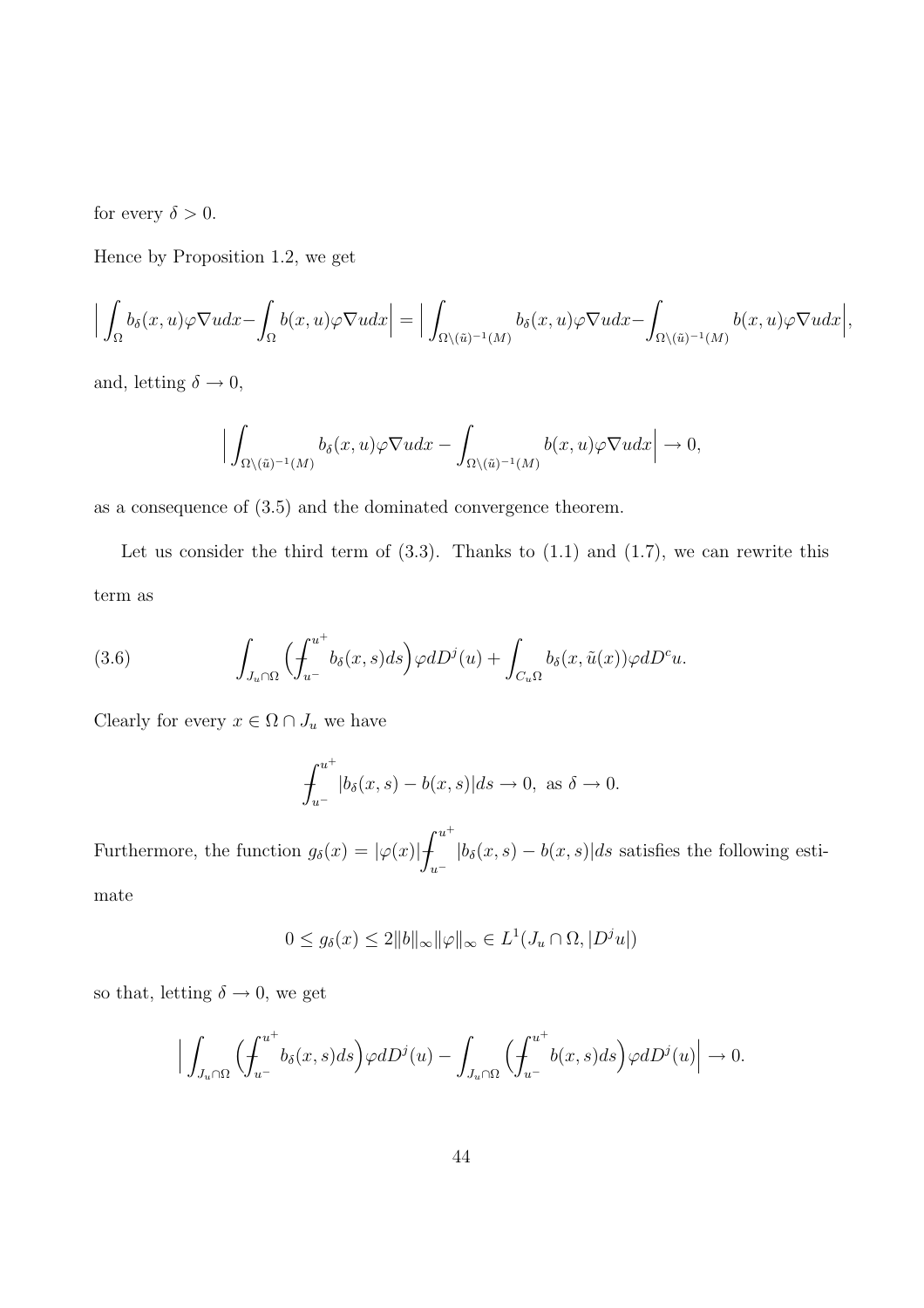As far as the second term of (3.6), for every  $t \in \mathbb{R}$  and for every  $x \in C_u \cap \Omega \setminus (\tilde{u})^{-1}(M)$ , we have

(3.7) 
$$
|b_{\delta}(x,s)-b(x,s)||\varphi|\leq 2||b||_{\infty}|\varphi|\in L^{1}(C_{u}\cap\Omega,|D^{c}u|),
$$

so that, by the dominated convergence theorem and Lemma 1.2, we obtain

$$
\int_{\Omega \cap C_u} b_{\delta}(x, \tilde{u}(x)) \varphi dD^c u \to \int_{\Omega \cap C_u} b(x, \tilde{u}(x)) \varphi dD^c u,
$$

so that

$$
\int_{\Omega} \Biggl(\int_{u^-}^{u^+} b_{\delta}(x,s) ds\Biggr) \varphi dD^s u \to \int_{\Omega} \Biggl(\int_{u^-}^{u^+} b(x,s) ds\Biggr) \varphi dD^s u.
$$

Let us consider the last term of  $(3.3)$ . Thanks to the hypothesis  $(ii)$ , we have that for  $\mathcal{L}^N$ -almost every  $x \in \Omega$  the function  $\nabla_x b(x, \cdot) \in L^1(\mathbb{R})$ . Therefore, from (3.2), it follows that for  $\mathcal{L}^N$ -almost every  $x \in \Omega$ ,

$$
\nabla_x b_\delta(x,\cdot) = \psi_\delta * \nabla_x b(x,\cdot) \to \nabla_x b(x,\cdot) \text{ in } L^1(\mathbb{R}),
$$

as  $\delta \to 0$ . This implies that, for  $\mathcal{L}^N$ -almost every  $x \in \Omega$ , we obtain

$$
\lim_{\delta \to 0} \int_0^{u(x)} |\nabla_x b_\delta(x, s) - \nabla_x b(x, s)| ds = 0.
$$

In order to conclude, we note that, thanks to the hypothesis  $(ii)$ ,

$$
\begin{array}{rcl}\n|\varphi(x)| \int_0^{u(x)} |\nabla_x b_\delta(x,s)| & \leq & \|\varphi\|_\infty \int_{\mathbb{R}} ds \int_{\mathbb{R}} \psi_\delta(s-t) |\nabla_x b(x,t)| dt \\
& = & \int_{\mathbb{R}} |\nabla_x b(x,t)| dt \int_{\mathbb{R}} \psi_\delta(s-t) ds = \int_{\mathbb{R}} |\nabla_x b(x,t)| dt \in L^1(\Omega),\n\end{array}
$$

for a.e.  $x \in \Omega$  and hence

$$
\int_{\Omega} \Big( \int_0^{u(x)} \nabla_x b_{\delta}(x, s) ds \Big) \varphi dx \to \int_{\Omega} \Big( \int_0^{u(x)} \nabla_x b(x, s) ds \Big) \varphi dx,
$$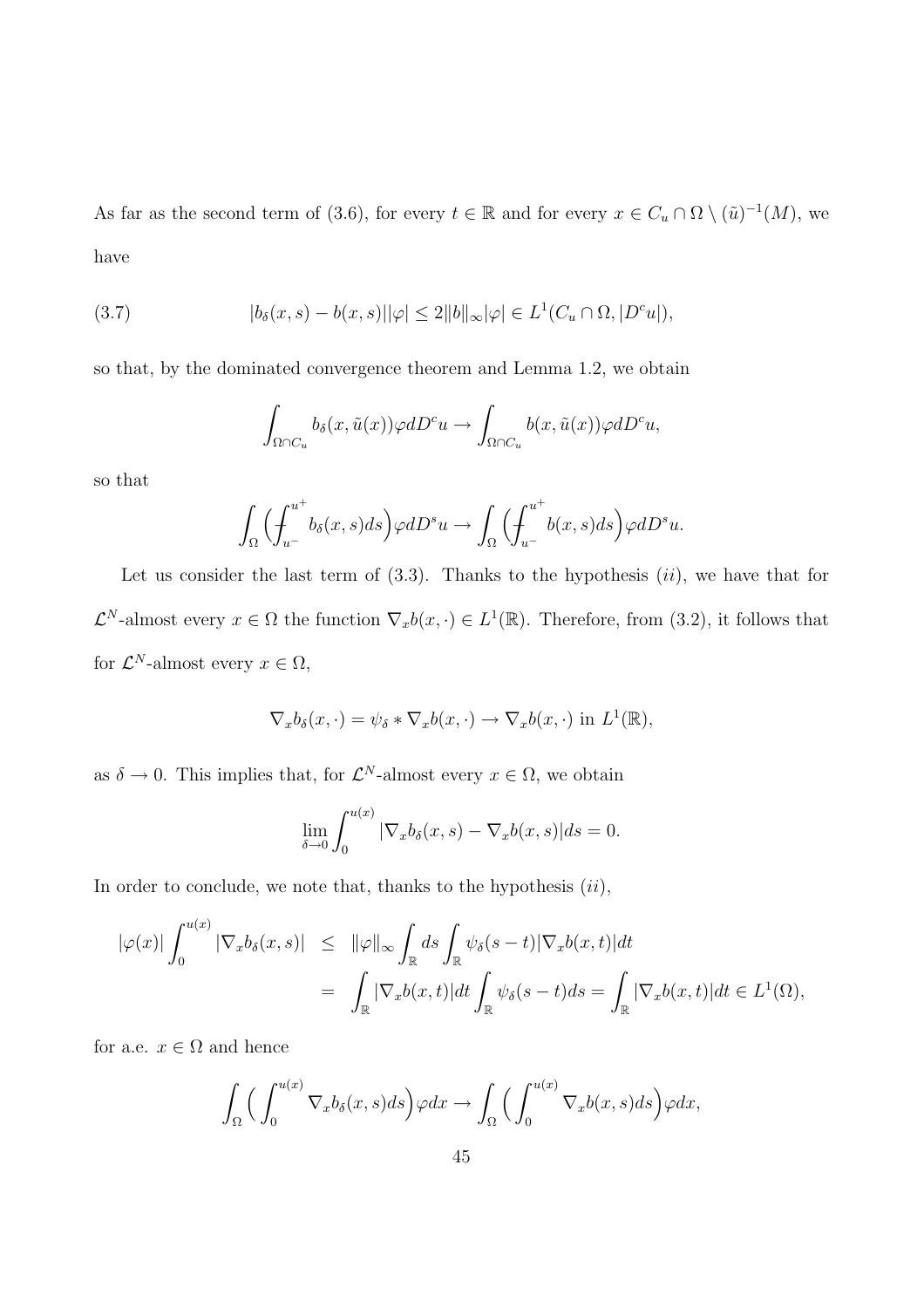as  $\delta \to 0$ . The proof is now complete.  $\blacksquare$ 

We prove a refinement of previous result, which will be useful in the next section.

**Theorem 3.2** Let  $\Omega \subset \mathbb{R}^N$  be a bounded open set. Let  $b: \Omega \times \mathbb{R} \to \mathbb{R}^N$  be a Borel function with a compact support in  $\Omega \times \mathbb{R}$  satisfying the following properties

- (i) there exists  $g \in L^1(\mathbb{R})$  such that  $|b(x, s)| \leq g(s)$  for every  $x \in \Omega$  and for every  $s \in \mathbb{R}$ ;
- (ii)  $b(\cdot,s) \in W^{1,1}(\Omega;\mathbb{R}^N) \cap C(\Omega;\mathbb{R}^N)$  for almost every  $s \in \mathbb{R}$ ,
- $(iii) \ \nabla_x b \in L^1(\Omega \times \mathbb{R}).$

Then for every  $u \in BV(\Omega) \cap L^{\infty}(\Omega)$  such that

$$
\int_{\Omega} \langle b(x, u), \nabla u \rangle^{+} dx < +\infty;
$$

$$
\int_{\Omega} \left( \int_{u^{-}}^{u^{+}} \langle b(x, s), \frac{D^{s} u}{|D^{s} u|} \rangle^{+} ds \right) d|D^{s} u| < +\infty.
$$

and for every  $\varphi \in C_0^1(\Omega)$  we have

$$
\int_{\Omega} \langle b(x, u), \nabla u \rangle \varphi dx + \int_{\Omega} \Big( \int_{u^{-}}^{u^{+}} \langle b(x, s), \frac{D^{s} u}{|D^{s} u|} \rangle ds \Big) \varphi d|D^{s} u|
$$

(3.8)

$$
= - \int_{\Omega} \langle \int_0^{u(x)} b(x,s)ds, \nabla \varphi \rangle dx - \int_{\Omega} \left( \int_0^{u(x)} \text{div}_x b(x,s)ds \right) \varphi dx.
$$

#### Proof.

Let us define

$$
b_h(x,s) = b(x,s)\chi_{A_h}(s) \quad \text{where } A_h = \{s \in \mathbb{R} : g(s) \le h\}.
$$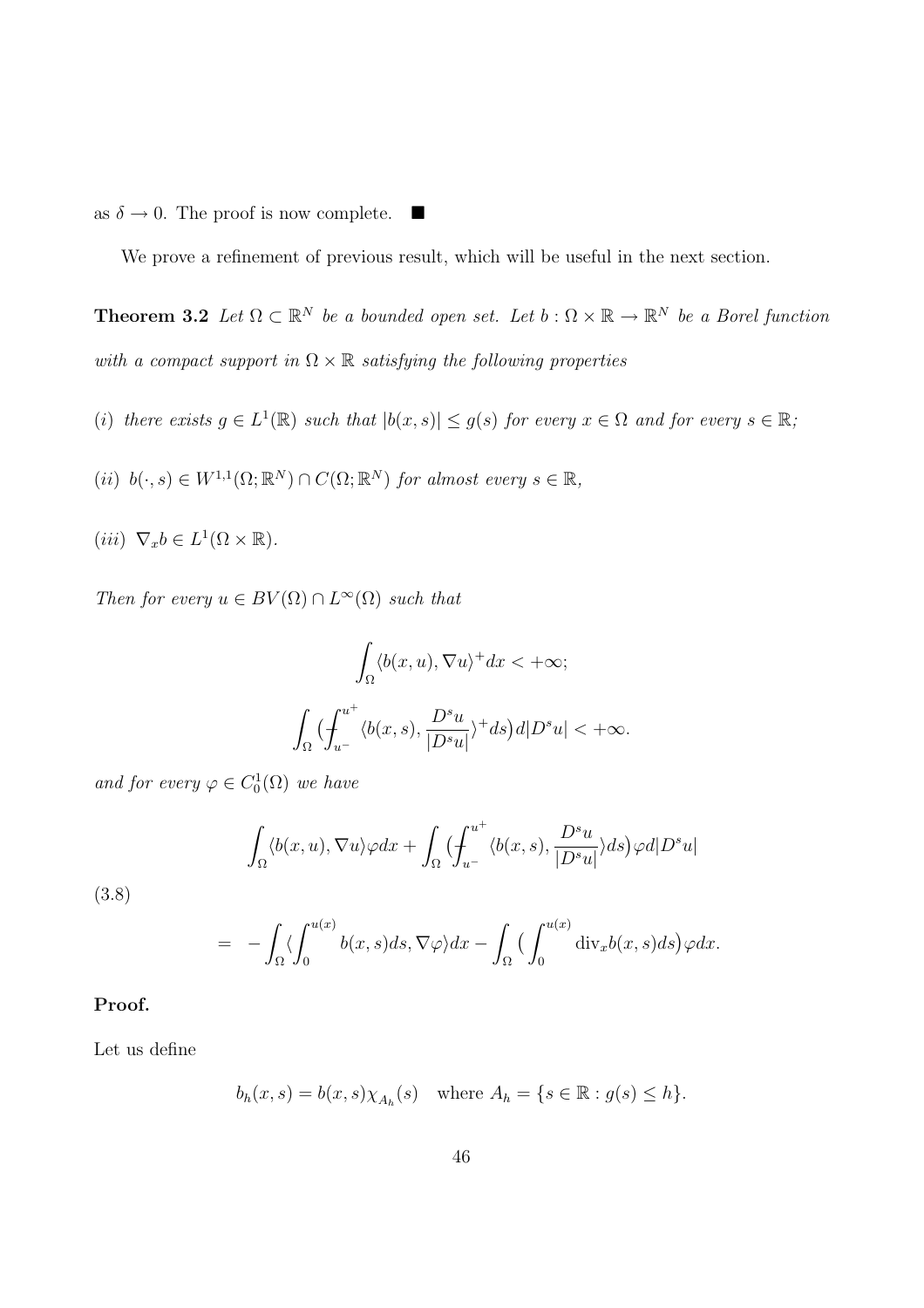Clearly  $b_h \in L^{\infty}(\Omega \times \mathbb{R})$  for every  $h \in \mathbb{N}$  and  $b_h(x, s) \to b(x, s)$  for a.e.  $x \in \Omega$  and for a.e.  $s \in \mathbb{R}$  Therefore (3.8) holds for  $b_h$ , i.e.

$$
\int_{\Omega} \langle b_h(x, u), \nabla u \rangle \varphi dx + \int_{\Omega} \Big( \int_{u^-}^{u^+} \langle b_h(x, s), \frac{D^s u}{|D^s u|} \rangle ds \Big) \varphi d|D^s u|
$$

(3.9)

$$
= - \int_{\Omega} \langle \int_0^{u(x)} b_h(x,s) ds, \nabla \varphi \rangle dx - \int_{\Omega} \Big( \int_0^{u(x)} \text{div}_x b_h(x,s) ds \Big) \varphi dx,
$$

for every  $\varphi \in C_0^1(\Omega)$  Moreover,  $\text{div}_x b_h(x, s) = \chi_{A_h}(s) \text{div}_x b(x, s) \to \text{div}_x b(x, s)$  for a.e.  $(x, s) \in$  $\Omega \times \mathbb{R}$ . Since  $|\text{div}_x b_h(x, s)| \leq |\nabla_x b(x, s)|$  for a.e.  $(x, s) \in \Omega \times \mathbb{R}$ , and, by  $(iii)$ ,  $|\nabla_x b(x, \cdot)| \in$  $L^1(\mathbb{R})$  for a.e.  $x \in \Omega$ , we get a.e.

$$
\varphi(x) \int_0^{u(x)} \text{div}_x b_h(x, s) ds \to \varphi(x) \int_0^{u(x)} \text{div}_x b(x, s) ds.
$$

Using again  $(iii)$ , it follows

$$
\left|\varphi \int_0^{u(x)} \mathrm{div}_x b_h(x,s) ds \right| \leq |\varphi| \int_{\mathbb{R}} |\nabla_x b(x,s)| ds \in L^1(\Omega),
$$

and hence

$$
\int_{\Omega} \Big( \int_0^{u(x)} \text{div}_x b_h(x, s) ds \Big) \varphi dx \to \int_{\Omega} \Big( \int_0^{u(x)} \text{div}_x b(x, s) ds \Big) \varphi dx.
$$

Let us consider the lefthand side of (3.9) Since  $\langle b_h(x, s), \xi \rangle^+$  and  $\langle b_h(x, s), \xi \rangle^-$  are increasing sequences which converge to  $\langle b(x, s), \xi \rangle^+$  and  $\langle b(x, s), \xi \rangle^-$  respectively, from Beppo Levi's theorem and hypothesis  $(ii)$ , we obtain that

$$
\lim_{h \to +\infty} \int_{\Omega} \langle b_h(x, u), \nabla u \rangle \varphi dx = \int_{\Omega} \langle b(x, u), \nabla u \rangle \varphi dx.
$$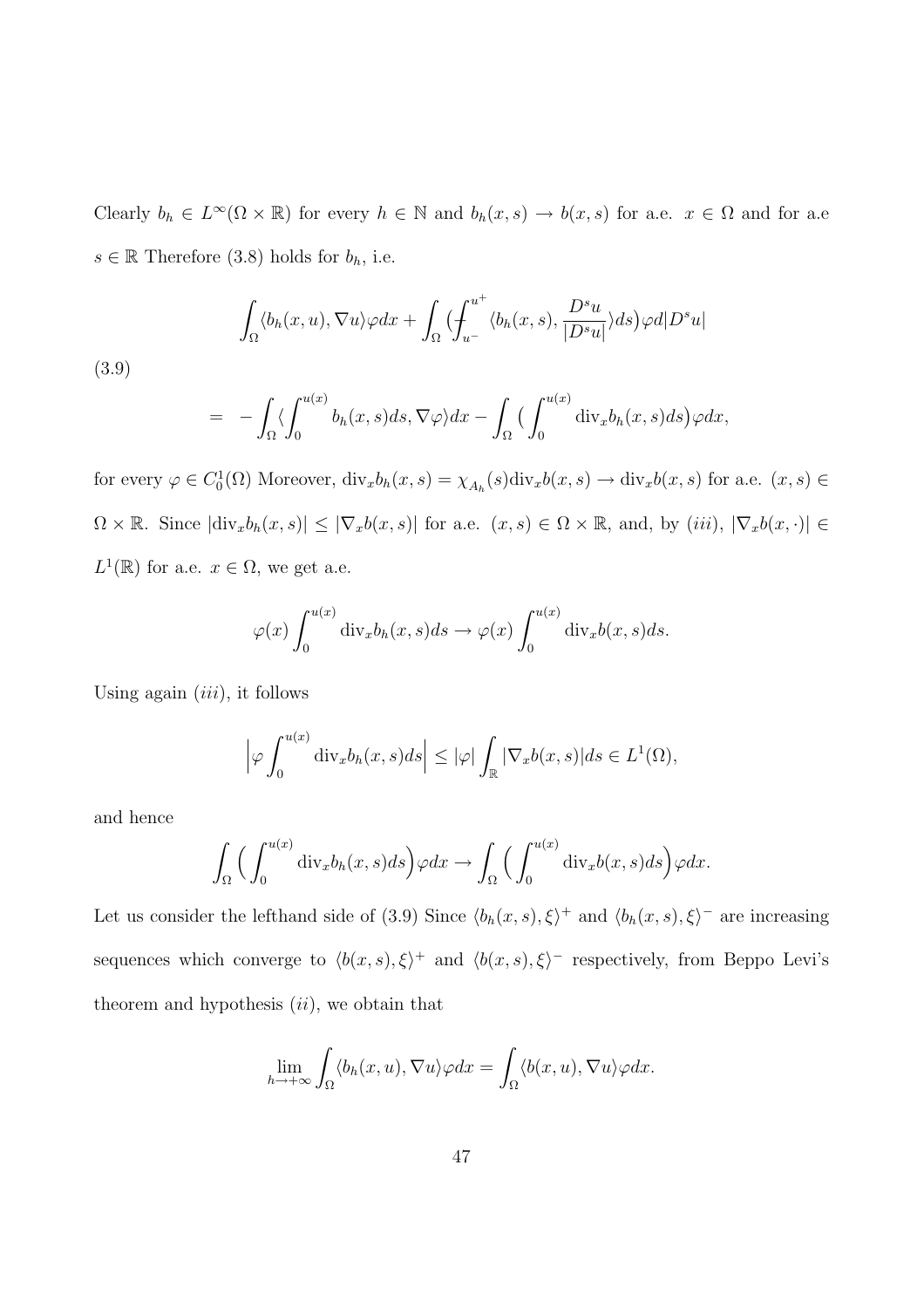Analogously, using again hypothesis  $(ii)$ , we get

$$
\lim_{h \to +\infty} \int_{\Omega} \left( \int_{u^-}^{u^+} \langle b_h(x,s), \frac{D^s u}{|D^s u|} \rangle ds \right) \varphi d|D^s u| = \int_{\Omega} \left( \int_{u^-}^{u^+} \langle b(x,s), \frac{D^s u}{|D^s u|} \rangle ds \right) \varphi d|D^s u|.
$$

Therefore passing to the limit, as  $h \to +\infty$ , in (3.9) we get (3.8). The thesis is achieved.  $\blacksquare$ 

## 3.2 Lower semicontinuity

By using Theorem 3.1, in the same spirit of [20] and [32], but on the space  $BV(\Omega)$  and without continuity with respect to the variable s, we obtain the lower semicontinuity result with respect to the  $L^1$ -topology, of the functional  $\mathcal F$  in (1.5).

Let  $f : \Omega \times \mathbb{R} \times \mathbb{R}^N \to [0, \infty)$  be a Borel function such that:

(3.10)  
\n
$$
\begin{cases}\n(i) & f(x, s, \cdot) \text{ is convex on } \mathbb{R}^N \text{ for every } (x, s) \in \Omega \times \mathbb{R}; \\
(ii) & f(\cdot, s, \xi) \in C(\Omega) \cap W_{loc}^{1,1}(\Omega) \text{ for almost every } s \in \mathbb{R} \text{ and for every } \xi \in \mathbb{R}^N; \\
(iii) & \text{for every bounded set } B \subset \mathbb{R} \times \mathbb{R}^N, \text{ there exists a constant } L(B) \\
\text{such that } \int_{\Omega} |\nabla_x f(x, s, \xi)| dx \le L(B) \text{ for every } (s, \xi) \in B.\n\end{cases}
$$

**Theorem 3.3** Let  $f : \Omega \times \mathbb{R} \times \mathbb{R}^N \to [0, \infty)$  be a locally bounded Borel function, satisfying  $(3.10)$  and that

(3.11) 
$$
f(x, s, 0) = 0 \quad \forall (x, s) \in \Omega \times \mathbb{R}.
$$

Then the functional (1.5) is lower semicontinuous on  $BV(\Omega)$  with respect to the L<sup>1</sup>-topology.

#### Proof.

By Theorem 1.5 there exists a sequence  $\{\alpha_{\kappa}\}\subset C_0^{\infty}(\Omega)$  with  $\alpha_{\kappa}\geq 0$  and  $\int_{\mathbb{R}^N} \alpha_{\kappa} dx = 1$  such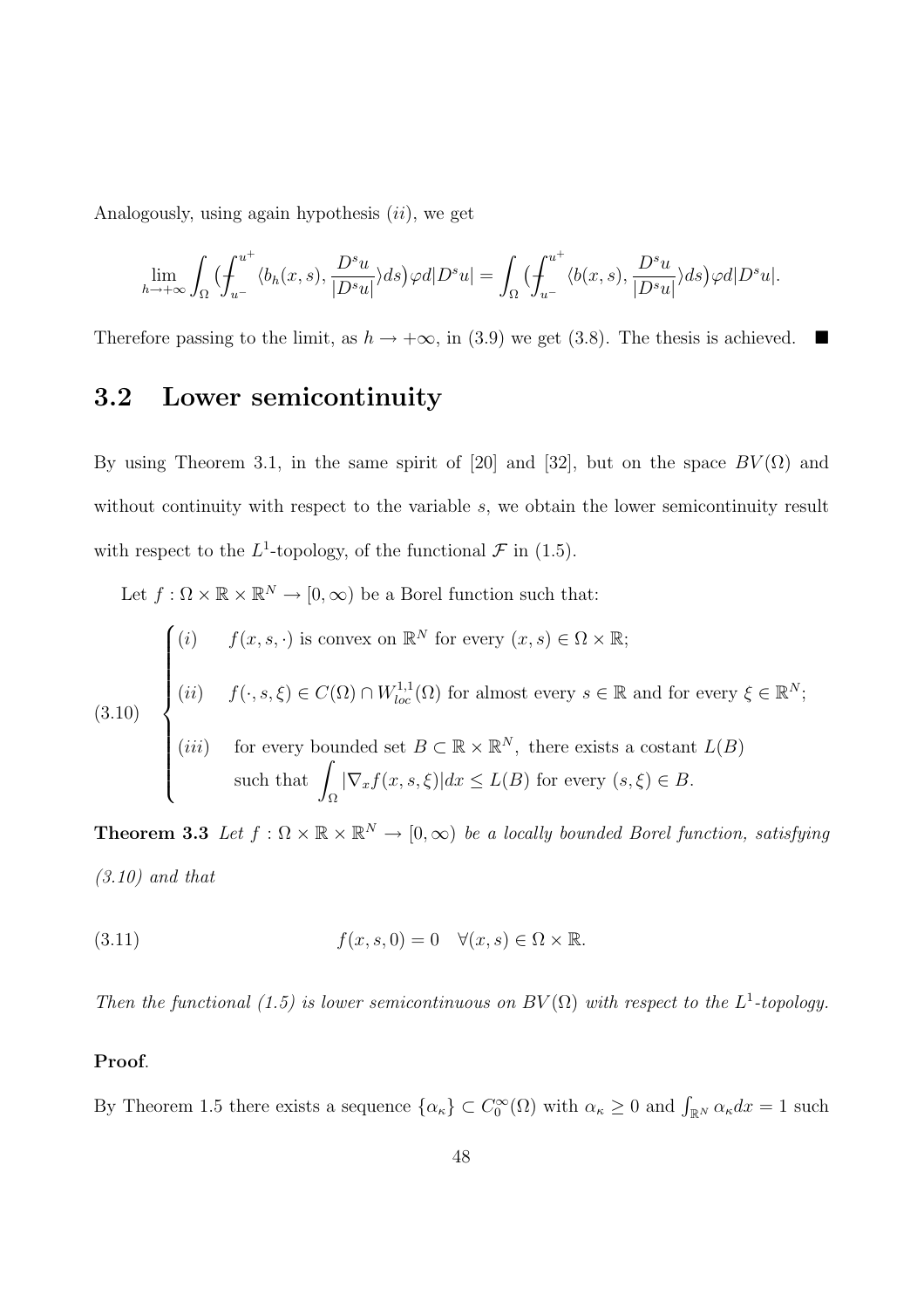that for any  $(x, s, \xi) \in \Omega \times \mathbb{R} \times \mathbb{R}^N$  we have

$$
f(x, s, \xi) = \sup_{\kappa \in \mathbb{N}} (a_{\kappa}(x, s) + \langle b_{\kappa}(x, s), \xi \rangle)^+
$$

and

$$
f^{\infty}(x, s, \xi) = \sup_{\kappa \in \mathbb{N}} \langle b_{\kappa}(x, s), \xi \rangle^{+},
$$

where, recalling  $(1.11)$  and  $(1.12)$ ,

$$
a_{\kappa}(x,s) = \int_{\mathbb{R}^N} f(x,s,\xi) \big( (N+1)\alpha_{\kappa}(\xi) + \langle \nabla \alpha_{\kappa}(\xi), \xi \rangle \big) d\xi
$$

(3.12)

$$
b_{\kappa}(x,s) = -\int_{\mathbb{R}^N} f(x,s,\xi) \nabla \alpha_{\kappa}(\xi) d\xi.
$$

Hence, if we set  $f_{\kappa}(x, s, \xi) = (a_{\kappa}(x, s) + \langle b_{\kappa}(x, s), \xi \rangle)^{+}$ , we obtain  $\hat{f}(x, s, \xi, t) = \sup$  $\sup_{\kappa} \hat{f}_{\kappa}(x, s, \xi, t).$ Therefore, applying Lemma 1.6 with f,  $f_k$  and  $\mu$  replaced by  $\hat{f}$ ,  $\hat{f}_k$  and  $|\alpha(u)|$  respectively, we obtain

$$
\mathcal{F}(u,\Omega) = \int_{\Omega\times\mathbb{R}} \hat{f}(x,s,\frac{\alpha(u)}{|\alpha(u)|})d|\alpha(u)|(x,s)
$$
  
\n
$$
= \sup_{\mathcal{D}} \sum_{i\in I} \int_{\Omega\times\mathbb{R}} \hat{f}_{\kappa_i}(x,s,\frac{\alpha(u)}{|\alpha(u)|})\varphi_i(x)\psi_i(u)d|\alpha(u)|(x,s)
$$
  
\n
$$
= \sup_{\mathcal{D}} \sum_{i\in I} \left\{ \int_{\Omega} \psi_i(u)(a_{\kappa_i}(x,u)) + \langle b_{\kappa_i}(x,u), \nabla u \rangle \right\}^+ \varphi_i(x)dx
$$
  
\n
$$
+ \int_{\Omega} \left( \int_{u^-}^{u^+} \psi_i(s)\langle b_{\kappa_i}(x,s),\frac{D^s u}{|D^s u|} \rangle^+ ds \right) \varphi_i(x) d|D^s u| \right\},
$$

where the first and the last equality are due to Lemma 1.7 and we used the notation in  $(1.8)$ .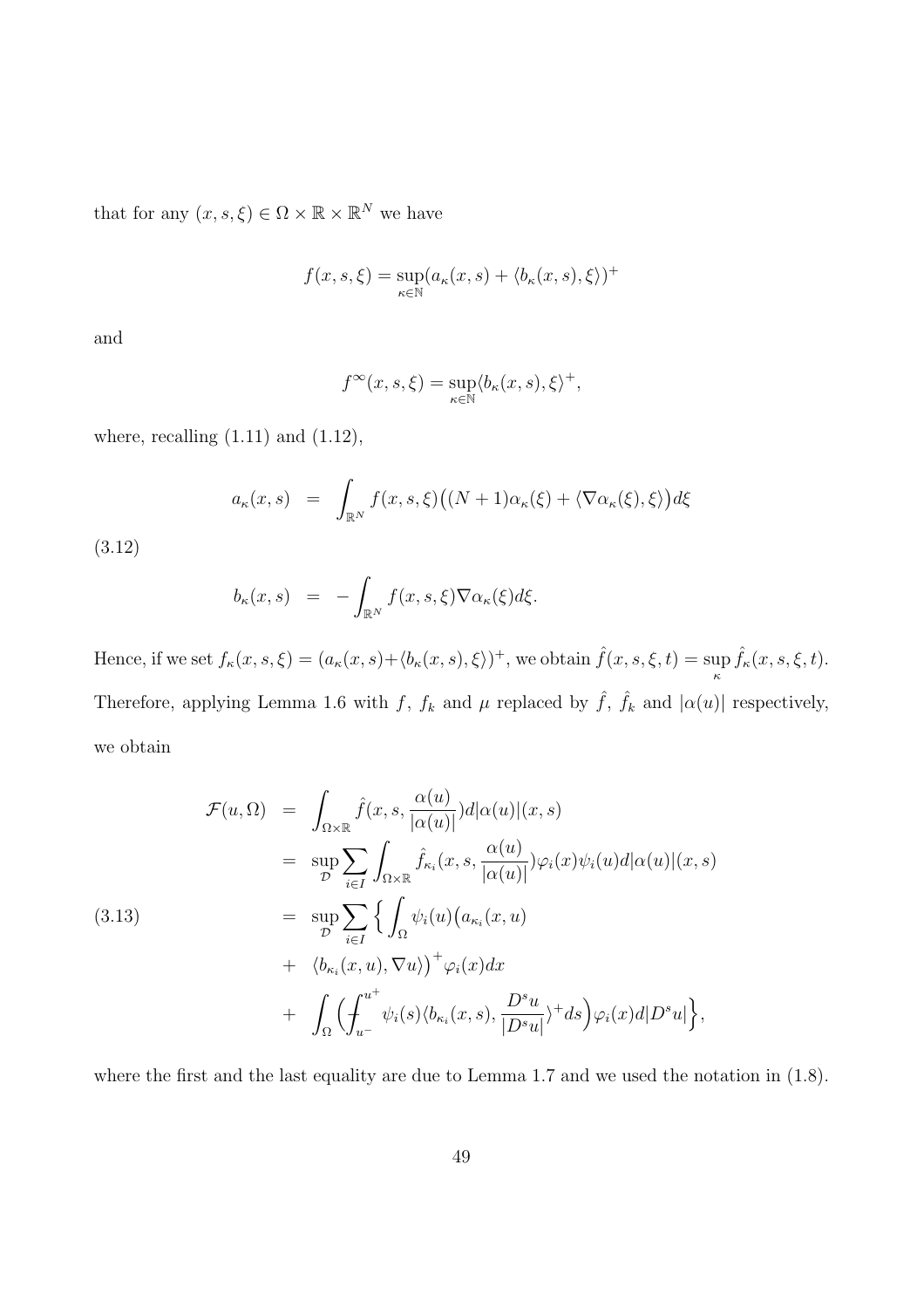Let us define

$$
G_i(u) := \int_{\Omega} \psi_i(u) \big( a_{\kappa_i}(x, u) + \langle b_{\kappa_i}(x, u), \nabla u \rangle \big)^+ \varphi_i(x) dx
$$

(3.14)

+ 
$$
\int_{\Omega} \Big( \int_{u^-}^{u^+} \psi_i(s) \langle b_{\kappa_i}(x, s), \frac{D^s u}{|D^s u|} \rangle^+ ds \Big) \varphi_i(x) d|D^s u|.
$$

We remark that, by (*ii*) of (3.10) and (3.12),  $a_{\kappa_i}(\cdot, s)$  is continuous for almost every  $s \in \mathbb{R}$ . By Scorza-Dragoni theorem it is possible to find an increasing sequence  $K_h$  of compact subsets of R such that, if we set  $E := \bigcup_{h \in \mathbb{N}} K_h$ ,  $\mathcal{L}^1(\mathbb{R} \setminus E) = 0$ , and for every  $\kappa_i \in \mathbb{N}$   $a_{\kappa_i} \in C^0(\Omega \times K_h)$ . We remark that, by hypothesis (3.11), we have  $a_{\kappa_i} \leq 0$ , hence, by Proposition 1.2 it follows that

$$
G_i(u) = \int_{\Omega} \chi_E(u)\psi_i(u) \big(a_{\kappa_i}(x, u) + \langle b_{\kappa_i}(x, u), \nabla u \rangle \big)^+ \varphi_i(x) dx
$$
  
+ 
$$
\int_{\Omega} \Big( \int_{u^-}^{u^+} \chi_E(s)\psi_i(s) \langle b_{\kappa_i}(x, s), \frac{D^s u}{|D^s u|} \rangle^+ ds \Big) \varphi_i(x) d|D^s u|
$$
  
= 
$$
\sup_{h \in \mathbb{N}} \Big\{ \int_{\Omega} \chi_{K_h}(u)\psi_i(u) \big(a_{\kappa_i}(x, u) + \langle b_{\kappa_i}(x, u), \nabla u \rangle \big)^+ \varphi_i(x) dx
$$
  
+ 
$$
\int_{\Omega} \Big( \int_{u^-}^{u^+} \chi_{K_h}(s)\psi_i(s) \langle b_{\kappa_i}(x, s), \frac{D^s u}{|D^s u|} \rangle^+ ds \Big) \varphi_i(x) d|D^s u| \Big\}.
$$

As  $\mathcal{L}^N$  and  $|D^s u|$  are mutually singular measures,

(3.15) 
$$
G_i(u) = \sup_{h \in \mathbb{N}} \sup_{0 \le \eta \le 1} \left\{ \int_{\Omega} \chi_{K_h}(u) \psi_i(u) (a_{\kappa_i}(x, u) \eta(x) \varphi_i(x) dx + \int_{\Omega} \chi_{K_h}(u) \langle \psi_i(u) b_{\kappa_i}(x, u), \nabla u \rangle \eta(x) \varphi_i(x) dx + \int_{\Omega} \left( \int_{u^-}^{u^+} \chi_{K_h}(s) \eta(x) \langle \psi_i(s) b_{\kappa_i}(x, s), \frac{D^s u}{|D^s u|} \rangle ds \right) \varphi_i(x) d|D^s u| \right\}
$$

where  $\eta \in C_0^{\infty}(\Omega)$ . Since  $a_{\kappa_i} \in C^0(\Omega \times K_h)$  and  $a_{\kappa_i} \leq 0$ , the function  $\chi_{K_h}(s)\psi_i(s)a_{\kappa_i}(x,s)$  is lower semicontinuous with respect to  $s \in \mathbb{R}$ . Therefore, as a consequence of Fatou's lemma,

;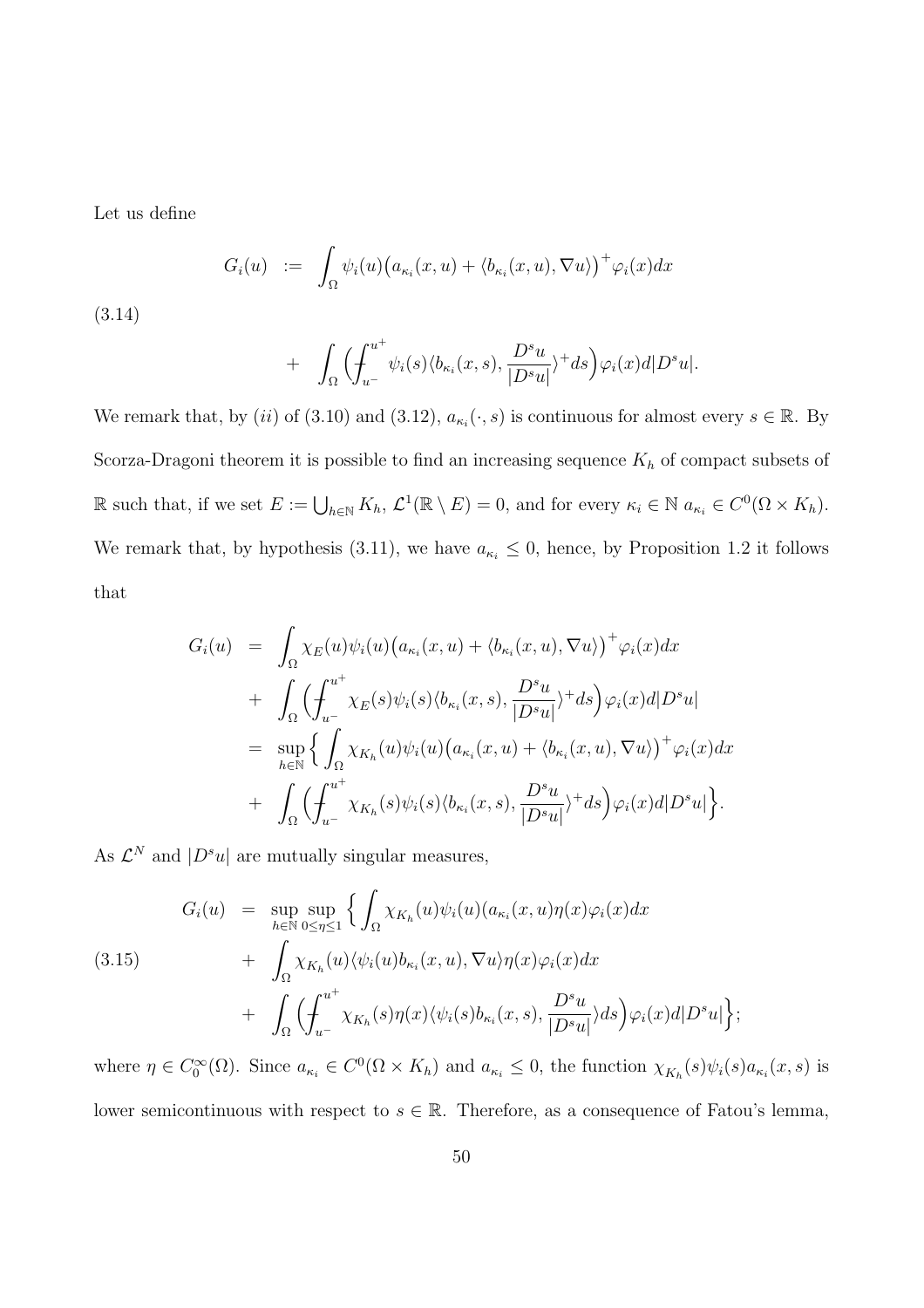the first term in (3.15) is lower semicontinuous with respect to the  $L^1$ -topology. Now we prove the lower semicontinuity with respect to the  $L^1$ -topology of the last two terms of (3.15). Since  $u_n \to u$  strongly in  $L^1(\Omega)$ , without loss of generality, we may assume that  $u_n \to u$  almost everywhere in  $\Omega$ . Let us define

$$
H(u_n) := \int_{\Omega} \chi_{K_h}(u_n) \langle \psi_i(u_n) b_{\kappa_i}(x, u_n), \nabla u_n \rangle \eta(x) \varphi_i(x) dx
$$
  
+ 
$$
\int_{\Omega} \Biggl( \int_{u_n^-}^{u_n^+} \chi_{K_h}(s) \eta(x) \langle \psi_i(s) b_{\kappa_i}(x, s), \frac{D^s u_n}{|D^s u_n|} \rangle ds \Biggr) \varphi_i(x) d|D^s u_n|.
$$

We claim that the scalar function  $\eta(x)\psi_i(s)b^j_{\kappa_i}(x,s)$  satisfies for  $1 \leq j \leq n$  all the hypotheses of Theorem 3.1. Indeed  $\eta(x)\psi_i(s)b^j_{\kappa_i}(x,s)$  has compact support in  $\Omega \times \mathbb{R}$  and it is bounded in  $\Omega \times \mathbb{R}$ , since  $f \in L^{\infty}_{loc}(\Omega \times \mathbb{R} \times \mathbb{R}^N)$ . Moreover, by *(ii)* of (3.10) and the dominated convergence theorem, it follows that  $\eta(\cdot)\psi_i(s)b^j_{\kappa_i}(\cdot,s)$  is continuous for almost every  $s \in \mathbb{R}$ . Finally by (ii) and (iii) of (3.10), we have that  $\eta(\cdot)\psi_i(s)b^j_{\kappa_i}(\cdot,s)$  belongs to  $W^{1,1}(\Omega)$  with  $\nabla_x$ ¡  $\eta(x)\psi_i(s)b^j_{\kappa_i}(x,s)$ ¢  $\in L^1(\Omega \times \mathbb{R})$ . Furthermore, thanks to the presence of the characteristic function  $\chi_{K_h}$  in the definition of the functional  $H(u_n)$ , we may assume, without loss of generality, for every  $n \in \mathbb{N}$   $u_n \in L^{\infty}(\Omega)$ .

Therefore, by applying Theorem 3.1, we get

$$
\liminf_{n \to +\infty} H(u_n) = \lim_{n \to +\infty} \left\{ -\int_{\Omega} \left( \int_0^{u_n(x)} \operatorname{div}_x(b_{k_i}(x, s) \chi_{K_h}(s) \psi_i(s) \eta(x)) ds \right) \varphi_i dx - \int_{\Omega} \left\langle \int_0^{u_n(x)} b_{\kappa_i}(x, s) \chi_{K_h}(s) \eta(x) \psi_i(s) ds, \nabla \varphi_i \right\rangle dx \right\}.
$$

From (iii) of (3.10) and from the absolute continuity of the integral it follows that as  $n \to +\infty$ 

$$
\lim_{n\to+\infty}\int_0^{u_n(x)}\mathrm{div}_x(b_{k_i}(x,s)\chi_{K_h}(s)\psi_i(s)\eta(x))ds=\int_0^{u(x)}\mathrm{div}_x(b_{k_i}(x,s)\chi_{K_h}(s)\psi_i(s)\eta(x))ds.
$$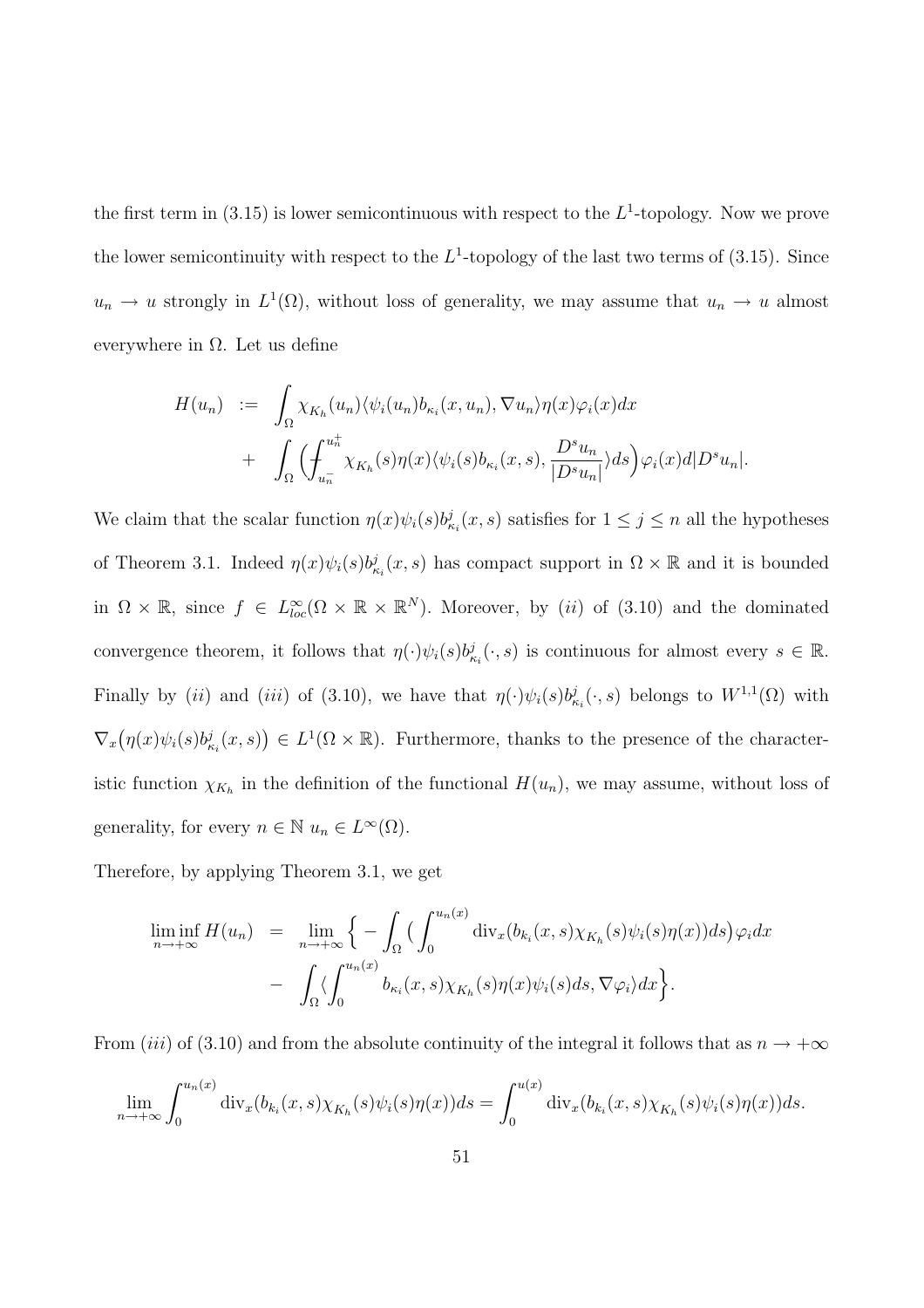Moreover,

$$
\left|\varphi_i(x)\int_0^{u_n(x)}\mathrm{div}_x(b_{k_i}(x,s)\chi_{K_h}(s)\psi_i(s)\eta(x))ds\right|
$$

(3.16)

$$
\leq \|\varphi_i\|_{\infty} \int_{\mathbb{R}} |\text{div}_x(b_{k_i}(x,s)\chi_{K_h}(s)\psi_i(s)\eta(x))| ds \in L^1(\Omega),
$$

so that

$$
\lim_{n\to\infty}\int_{\Omega}\varphi_i(x)\int_0^{u_n(x)}\mathrm{div}_x(b_{k_i}(x,s)\chi_{K_h}(s)\psi_i(s)\eta(x))ds=\varphi_i(x)\int_0^{u(x)}\mathrm{div}_x(b_{k_i}(x,s)\chi_{K_h}(s)\psi_i(s)\eta(x))ds.
$$

Analogously we get

$$
\lim_{n \to +\infty} \int_{\Omega} \langle \int_0^{u_n(x)} b_{\kappa_i}(x,s) \chi_{K_h}(s)\eta(x)\psi_i(s)ds, \nabla \varphi_i \rangle dx = \int_{\Omega} \langle \int_0^{u(x)} b_{\kappa_i}(x,s) \chi_{K_h}(s)\eta(x)\psi_i(s)ds, \nabla \varphi_i \rangle dx.
$$

Therefore letting  $n \to +\infty$  in (3.16) we obtain

$$
\liminf_{n \to +\infty} H(u_n) = -\int_{\Omega} \left( \int_0^{u(x)} \operatorname{div}_x(b_{k_i}(x, s) \chi_{K_h}(s) \psi_i(s) \eta(x)) ds \right) \varphi_i dx
$$

(3.17)

$$
- \int_{\Omega} \langle \int_0^{u(x)} b_{\kappa_i}(x,s) \chi_{K_h}(s) \eta(x) \psi_i(s) ds, \nabla \varphi_i \rangle dx.
$$

Hence, applying Theorem 3.1 to (3.17), we obtain the lower semicontinuity of the second and the third term of  $(3.15)$ . This implies that  $G_i$ , being the supremum of lower semicontinuous functions is lower semicontinuous itself, so that, by  $(3.13)$  and  $(3.14)$ ,  $\mathcal F$  is lower semicontinuous too.

The thesis is then achieved.  $\blacksquare$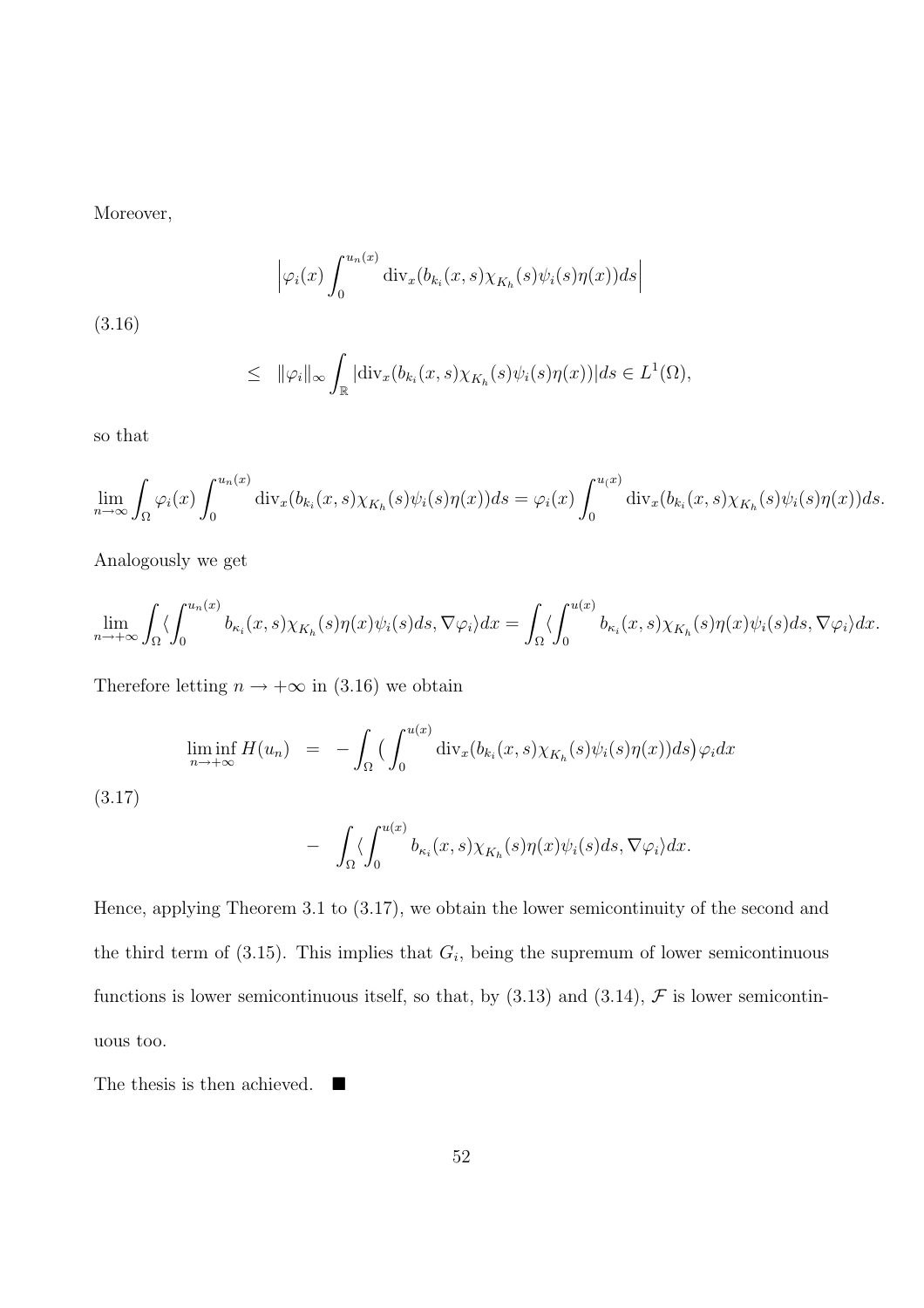Remark 3.1 It is not very difficult to verify that Theorem 3.3 continues to hold under a weaker assumption than (iii) of  $(3.10)$ , which is the following

(3.18) 
$$
\nabla_x f \in L^1_{loc}(\Omega \times \mathbb{R} \times \mathbb{R}^n).
$$

Indeed in the proof of the previous theorem we only need to know that  $\eta(\cdot)\psi_i(s)b^j_{\kappa_i}(\cdot,s)$  belongs to  $W^{1,1}(\Omega)$  with  $\nabla_x$ ¡  $\eta(x)\psi_i(s)b^j_{\kappa_i}(x,s)$ ¢  $\in L^1(\Omega\times\mathbb{R})$ , and it is guaranteed by hypothesis (3.18). In the same spirit of the papers of De Giorgi Buttazzo and Dal Maso (see [23]) and Ambrosio (see [7]) we give a further lower semicontinuity result, where assumption (3.11) is replaced by a weaker one.

**Theorem 3.4** Let  $f : \Omega \times \mathbb{R} \times \mathbb{R}^N \to [0, \infty)$  be a locally bounded Borel function satisfying  $(3.10)$  such that:

- (a)  $f(x, \cdot, 0)$  is lower semicontinuous on  $\mathbb R$  for  $\mathcal L^N$  a.e  $x \in \Omega$
- (b) there exists a Borel function

$$
\lambda:\Omega\times\mathbb{R}\to\mathbb{R}^N,
$$

with  $\lambda(x, s) \in \partial_{\xi} f(x, s, 0)$  for every  $(x, s) \in \Omega \times \mathbb{R}$ , such that

\n- (i) 
$$
g(s) = \sup_{x \in \Omega} |\lambda(x, s)| \in L_{loc}^1(\mathbb{R})
$$
\n- (ii)  $\lambda(\cdot, s) \in C(\Omega; \mathbb{R}^N)$  for  $\mathcal{L}^1$  a.e  $s \in \mathbb{R}$
\n- (iii)  $\lambda(\cdot, s) \in W_{loc}^{1,1}(\Omega; \mathbb{R}^N)$  for  $\mathcal{L}^1$  a.e  $s \in \mathbb{R}$  with  $\nabla_x \lambda \in L_{loc}^1(\Omega \times \mathbb{R})$ .
\n

Then the functional (1.5) is lower semicontinuous in  $BV(\Omega)$  with respect to the strong  $L^1$ topology.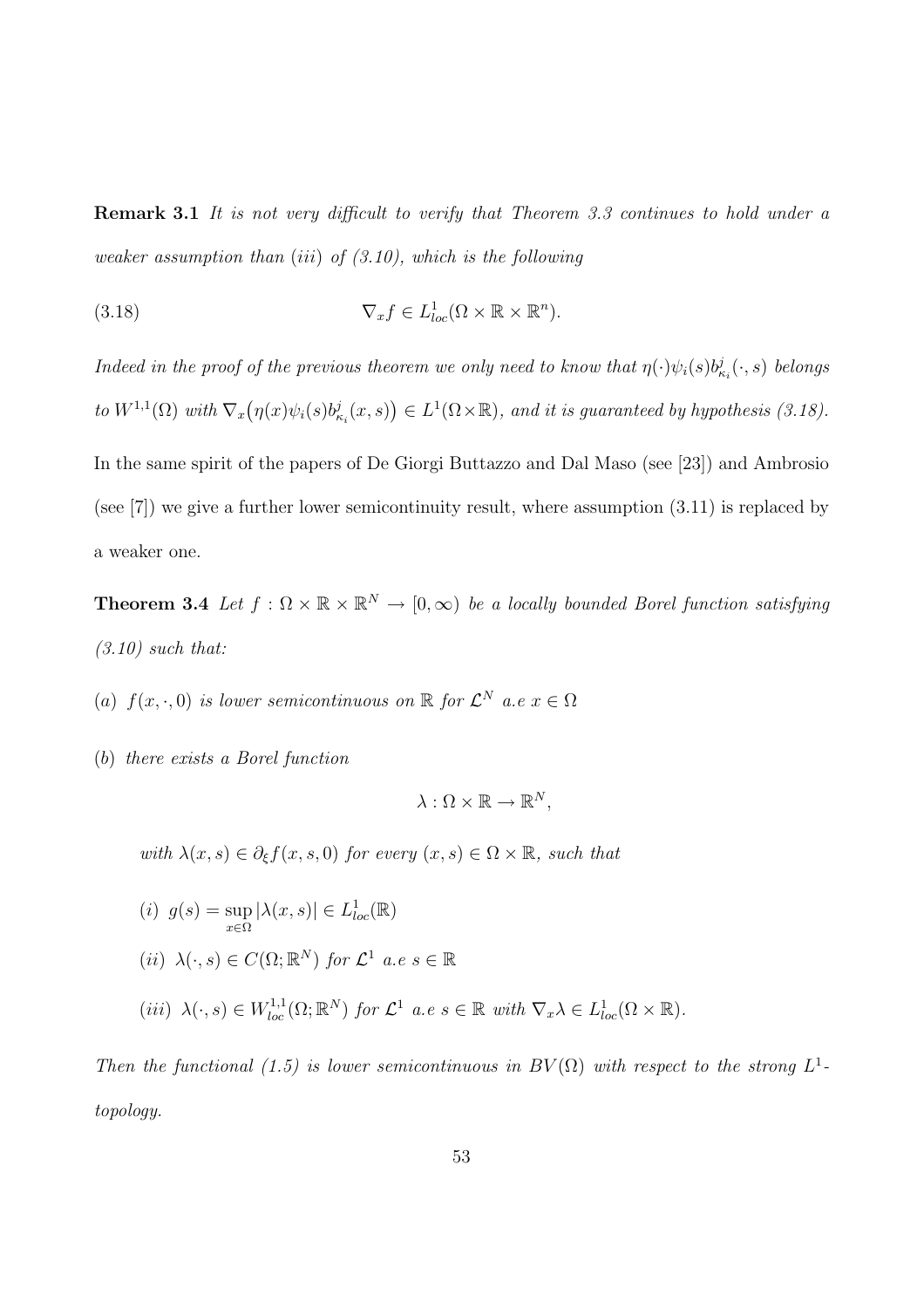#### Proof.

Without loss of generality, we may suppose that there exists a constant  $C > 0$  such that  $f(x, s, \xi) = 0$  for every  $(x, s, \xi) \in \Omega \times \mathbb{R} \times \mathbb{R}^N$ , with  $|s| \geq C$ . Indeed, in the general case, we can write

$$
f(x, s, \xi) = \sup_{k \in \mathbb{N}} f(x, s, \xi) \chi_{(-k, k)}(s).
$$

Moreover since  $\lambda(x,s) \in \partial_p f(x,s,0)$  and that  $f \geq 0$ , it follows that  $f(x,s,\xi) \geq \langle \lambda(x,s), \xi \rangle^+$ for every  $(x, s, \xi) \in \Omega \times \mathbb{R} \times \mathbb{R}^N$ . Hence we may assume that  $\lambda(x, s) = 0$  for every  $x \in \Omega$ and  $s \in \mathbb{R}$ , with  $|s| \geq C$ . Besides, since f is locally bounded,  $\lambda$  is locally bounded, too. Let  $g: \Omega \times \mathbb{R} \times \mathbb{R}^N \to [0, +\infty]$  be defined by

$$
g(x, s, \xi) = f(x, s, \xi) - f(x, s, 0) - \langle \lambda(x, s), \xi \rangle.
$$

Then for every  $\varphi \in C_0^{\infty}(\Omega)$  and for every open set  $A \subset\subset \Omega$  we have

(3.19) 
$$
\mathcal{F}_A(f, u, \varphi) = \mathcal{F}_A(g, u, \varphi) + G_A(f, u, \varphi) + H_A(\lambda, u, \varphi),
$$

where

$$
\mathcal{F}_A(f, u, \varphi) = \int_A f(x, u, \nabla u) \varphi dx + \int_A \Big[ \int_{u^-}^{u^+} f^{\infty}(x, s, \frac{D^s u}{|D^s(u)|}) ds \Big] \varphi d|D^s u|,
$$
  
\n
$$
G_A(f, u, \varphi) = \int_A f(x, u, 0) \varphi dx
$$
  
\n
$$
H_A(\lambda, u, \varphi) = \int_A \langle \lambda(x, u), \nabla u \rangle \varphi dx + \int_A \Big[ \int_{u^-}^{u^+} \langle \lambda(x, s), \frac{D^s u}{|D^s(u)|} \rangle ds \Big] \varphi d|D^s u|.
$$

Let  $u_n \to u \in BV(\Omega)$  strongly in  $L^1(\Omega)$ . Without loss of generality, we may suppose that  $u_n \to u$  almost everywhere in  $\Omega$  and that  $F(u_n) \leq M$ , for every  $n \in \mathbb{N}$ . Since the function  $g\varphi$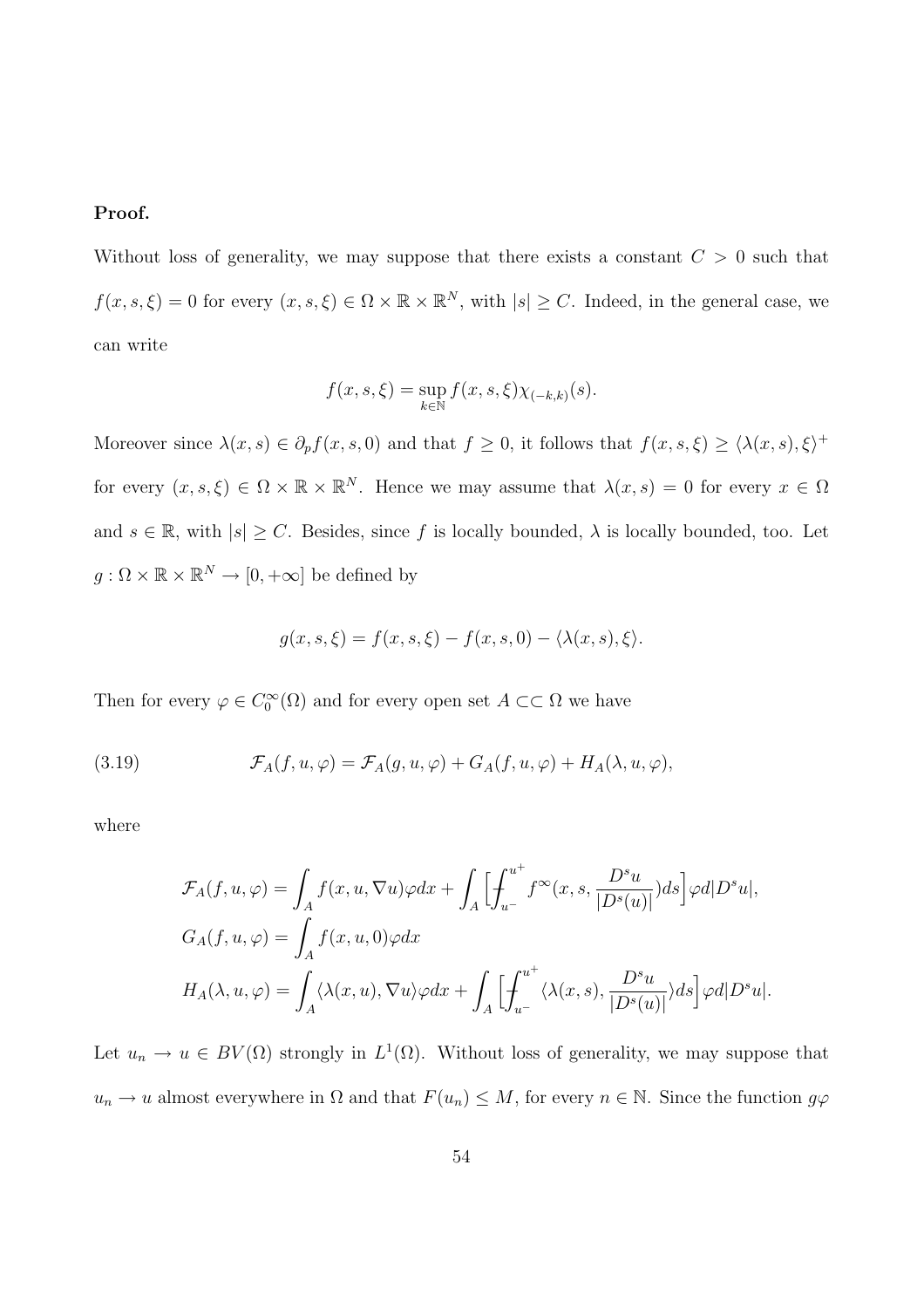satisfies all the hypotheses of Theorem 3.3 we obtain that

(3.20) 
$$
\mathcal{F}_A(g, u, \varphi) \leq \liminf_{n \to +\infty} \mathcal{F}_A(g, u_n, \varphi).
$$

Moreover, by hypothesis  $(a)$  and Fatou's lemma it follows that

(3.21) 
$$
G_A(f, u, \varphi) \leq \liminf_{n \to +\infty} G_A(f, u_n, \varphi).
$$

Since  $f(x, s, \xi) \ge \langle \lambda(x, s), \xi \rangle^+$  we have, for every  $n \in \mathbb{N}$ ,

(3.22) 
$$
\int_{A} \langle \lambda(x, u_n), \nabla u_n \rangle^+ dx \leq F(u_n) \leq M
$$

and

(3.23) 
$$
\int_A \Bigl[ \int_{u_n}^{u_n^+} \langle \lambda(x,s), \frac{D^s u_n}{|D^s u_n|} \rangle^+ ds \Bigr] d|D^s u_n| \le F(u_n) \le M.
$$

We remark that, since  $\lambda$  is locally bounded, we have

(3.24) 
$$
\int_{A} \langle \lambda(x, u), \nabla u \rangle^{+} dx \leq M
$$

and

(3.25) 
$$
\int_{A} \Bigl[ \int_{u^{-}}^{u^{+}} \langle \lambda(x, s), \frac{D^{s} u}{|D^{s} u|} \rangle^{+} ds \Bigr] d|D^{s} u| \leq M.
$$

Furthermore, if we define

(3.26) 
$$
\tilde{\lambda}(x,s) = \begin{cases} \lambda(x,s) & (x,s) \in supp \varphi \times [-C,C], \\ 0 & (x,s) \notin supp \varphi \times [-C,C]. \end{cases}
$$

The function  $\tilde{\lambda}$  satisfies all the hypotheses of Lemma 3.2. Then using, by (3.22) and (3.23), Lemma 3.2, we get

$$
\liminf_{n\to+\infty} H_A(\lambda, u_n, \varphi) = \lim_{n\to+\infty} \left\{ -\int_{\Omega} \langle \int_0^{u_n(x)} \lambda(x, s) ds, \nabla \varphi \rangle dx - \int_{\Omega} \Big( \int_0^{u_n(x)} \operatorname{div}_x \lambda(x, s) ds \Big) \varphi dx \right\};
$$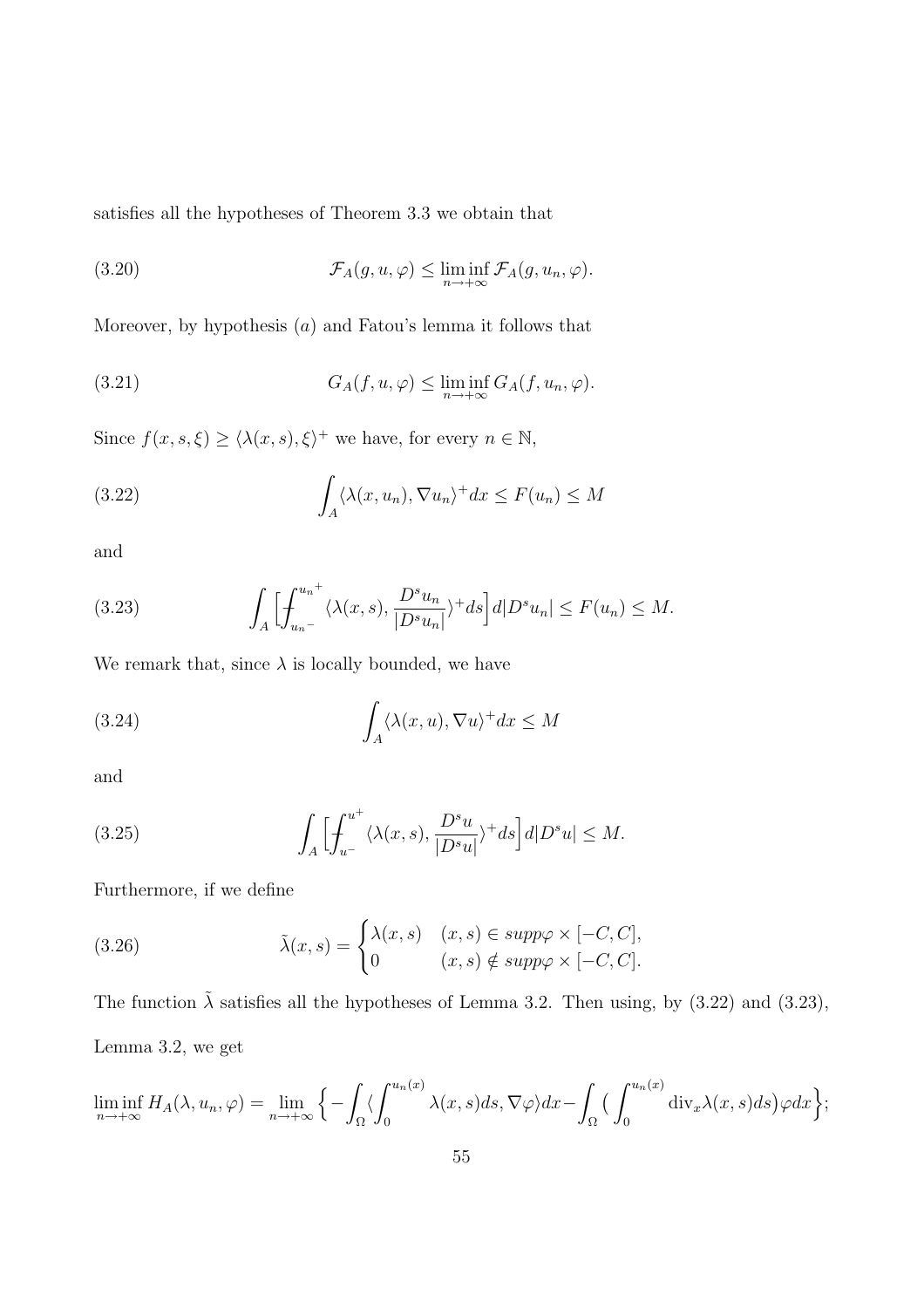so that, by  $(3.24)$  and  $(3.25)$ , using again Lemma 3.2

$$
\lim_{n \to +\infty} H_A(\lambda, u_n, \varphi) = -\int_{\Omega} \langle \int_0^{u(x)} \lambda(x, s) ds, \nabla \varphi \rangle dx - \int_{\Omega} \left( \int_0^{u(x)} \operatorname{div}_x \lambda(x, s) ds \right) \varphi dx
$$
\n(3.27)

$$
= H_A(\lambda, u, \varphi).
$$

Therefore from  $(3.19)$ ,  $(3.20)$ ,  $(3.21)$  and  $(3.27)$  we have

$$
\mathcal{F}_A(f, u, \varphi) \leq \liminf_{n \to +\infty} \mathcal{F}_A(f, u_n, \varphi) \leq \liminf_{n \to +\infty} \mathcal{F}_\Omega(f, u_n, \varphi).
$$

Then, since A is arbitrary, the functional  $u \to \mathcal{F}_{\Omega}(f, u, \varphi)$  is lower semicontinuous. The conclusion follows by

$$
\mathcal{F}(u,\Omega)=\sup\{\mathcal{F}_{\Omega}(f,u,\varphi):\varphi\in C_0^\infty(\Omega),\ 0\leq\varphi\leq 1\}.\quad \blacksquare
$$

## 3.3 Applications

In this section, as a consequence of our lower semicontinuity results, we firstly give an integral representation theorem for the relaxation functional of the functional in (1.13), then we prove a Γ-limit result for a sequence of functionals  $\{F_n\}$  of the same type.

#### 3.3.1 Relaxation

In this subsection, given  $F$  as in  $(1.4)$ , we will show that the following representation holds

(3.28) 
$$
\mathcal{F}(u,\Omega) = \overline{F}(u,\Omega) \quad \forall u \in BV(\Omega)
$$

where  $\overline{F}$  and  $\mathcal F$  are defined in (1.13) and(1.5), respectively. In order to get (3.28), we use a result due to Fonseca and Leoni. To this aim we assume that  $f: \Omega \times \mathbb{R} \times \mathbb{R}^N \to [0, +\infty)$  is a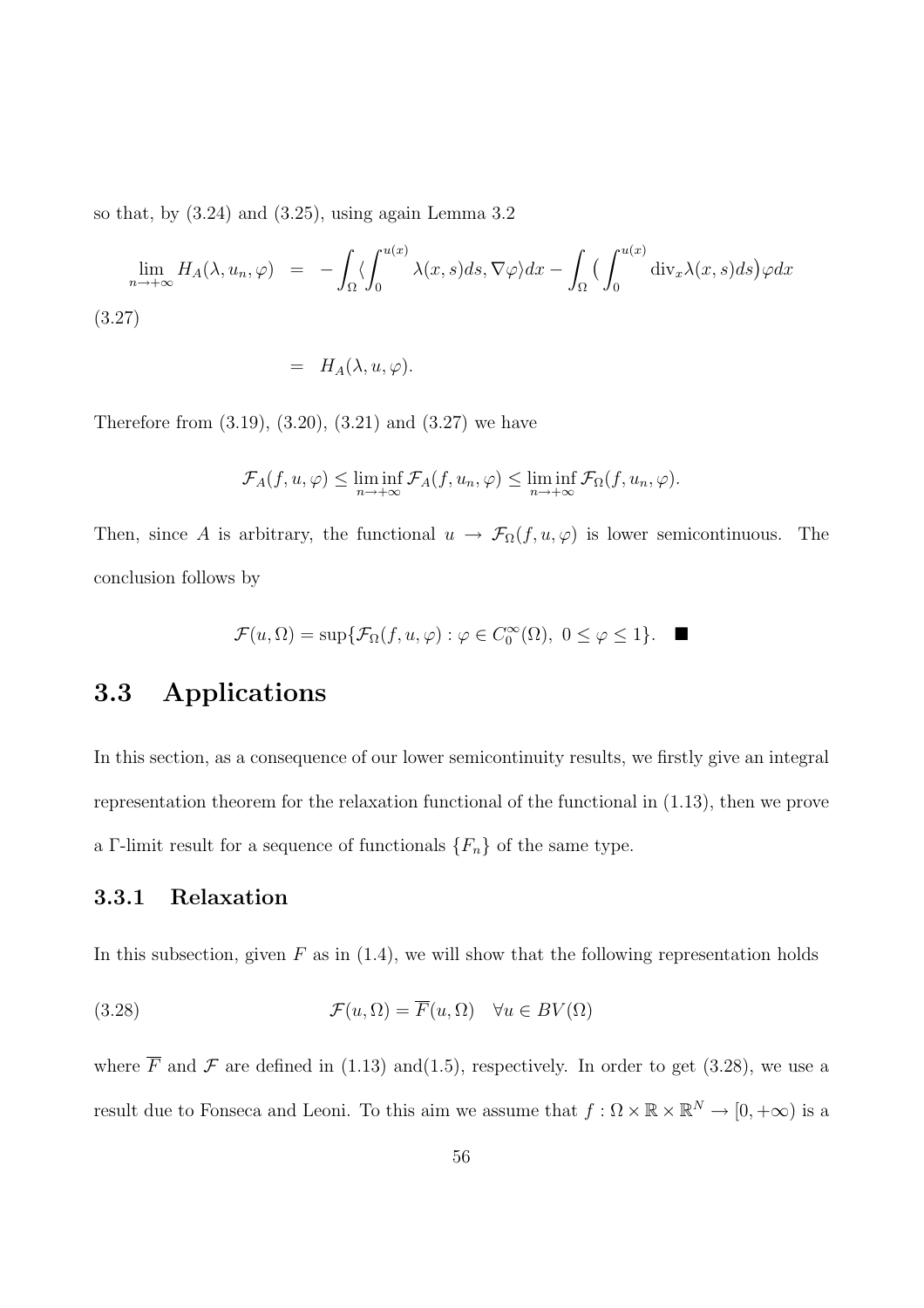Borel function such that

(3.29)  $0 \le f(x, s, \xi) \le C(1 + |\xi|)$  for all  $(x, s, \xi) \in \Omega \times \mathbb{R} \times \mathbb{R}^N$ .

**Theorem 3.5 (see [29], Theorem** 1.6) Let  $f : \Omega \times \mathbb{R} \times \mathbb{R}^N \to [0, \infty)$  be a Borel function convex with respect to  $\xi$  for every  $(x, s) \in \Omega \times \mathbb{R}$ , and continuous with respect to x for every  $(s,\xi) \in \mathbb{R} \times \mathbb{R}^N$ . Assume that f satisfies (3.29), and  $f^{\infty}(\cdot, s, \xi)$  is upper semicontinuous in  $\Omega$ for every  $(s,\xi) \in \mathbb{R} \times \mathbb{R}^N$ . Then

$$
\overline{F}(u,\Omega) \le \mathcal{F}(u,\Omega).
$$

Remark 3.2 Following the proof of Theorem 1.6 in [29], it is not difficult to see that the Theorem 3.5 holds even if the hypothesis that f is continuous with respect to x for every  $(s,\xi) \in \mathbb{R} \times \mathbb{R}^N$ , is replaced by

$$
|f(x, s_1, 0) - f(x, s_2, 0)| \le C\rho(s_1 - s_2),
$$

for every  $x \in \Omega$  and  $s_1, s_2 \in \mathbb{R}$ , where  $\rho$  is a modulus of continuity, i.e. a nonnegative, increasing and continuous function  $\rho$  such that  $\rho(0) = 0$ , or by the assumption that for every  $s \in \mathbb{R}$  exists  $N \subset \Omega$  such that  $\mathcal{H}^{N-1}(N) = 0$  and  $f(\cdot, s, 0)$  is approximately continuous in  $\Omega \setminus N$  (these conditions are in particular implied by  $f(x, s, 0) = 0$ ).

**Theorem 3.6** Let  $f : \Omega \times \mathbb{R} \times \mathbb{R}^N \to [0, \infty)$  be a Borel function, which satisfies hypotheses  $(3.10), (3.29)$  and (a), (b) of Theorem 3.4. Assume that  $f^{\infty}(\cdot, s, \xi)$  is upper semicontinuous in  $\Omega$  for every  $(s,\xi) \in \mathbb{R} \times \mathbb{R}^N$ . Then  $\mathcal{F}(u,\Omega) = \overline{F}(u,\Omega)$ .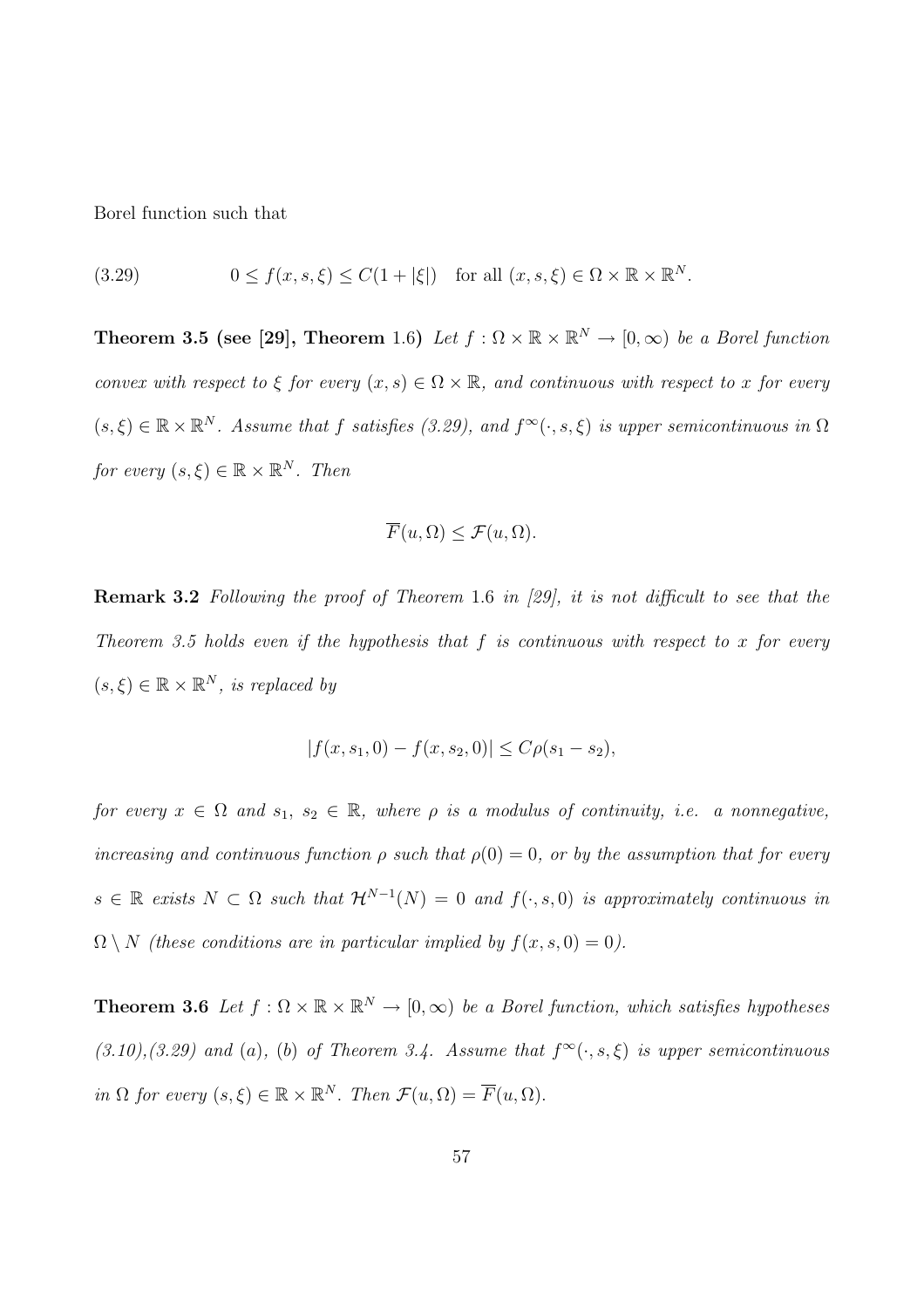## Proof.

Since  $\overline{F}$  is the greatest lower semicontinuous functional not greater than  $F, \mathcal{F} \leq F$  and, by Theorem 3.4,  $\mathcal F$  is  $L^1$ -lower semicontinuous, it follows that

$$
\mathcal{F}(u,\Omega) \leq \overline{F}(u,\Omega).
$$

The opposite inequality is stated in Theorem 3.5.

## 3.3.2 Γ-convergence

In this subsection, in the same spirit of [4, 13], we state a Γ-convergence result for a sequence of integral functionals of type  $(1.4)$ , whose integrands  $f_n$  pointwise converge to an integrand  $f$ , which is not necessarily continuous with respect to  $s$  nor coercive.

**Theorem 3.7** Let  $f_n : \Omega \times \mathbb{R} \times \mathbb{R}^N \to [0, +\infty)$  be a sequence of Borel functions such that

(3.30) 
$$
0 \le f_n(x, s, \xi) \le \Lambda(1 + |\xi|) \quad \text{for every } (x, s, \xi) \in \Omega \times \mathbb{R} \times \mathbb{R}^N,
$$

where  $0 < \Lambda < +\infty$  is a fixed constant. For every  $u \in BV(\Omega)$  we define

(3.31) 
$$
F_n(u,\Omega) = \begin{cases} \int_{\Omega} f_n(x,u,\nabla u)dx & \text{if } u \in W^{1,1}(\Omega) \\ +\infty & \text{if } u \in BV(\Omega) \setminus W^{1,1}(\Omega). \end{cases}
$$

Assume that  $\{f_n\}$  converges pointwise to a locally bounded Borel function  $f: \Omega \times \mathbb{R} \times \mathbb{R}^N \to$  $[0, +\infty)$  satisfying all the hypotheses of Theorem 3.6.

Finally, let  $\{\varepsilon_n\}$  be an infinitesimal sequence, such that

$$
(3.32) \qquad (1+\varepsilon_n)f_n(x,s,\xi) \ge f(x,s,\xi) - \varepsilon_n \quad \text{for every } (x,s,\xi) \in \Omega \times \mathbb{R} \times \mathbb{R}^N, \forall n \in \mathbb{N}.
$$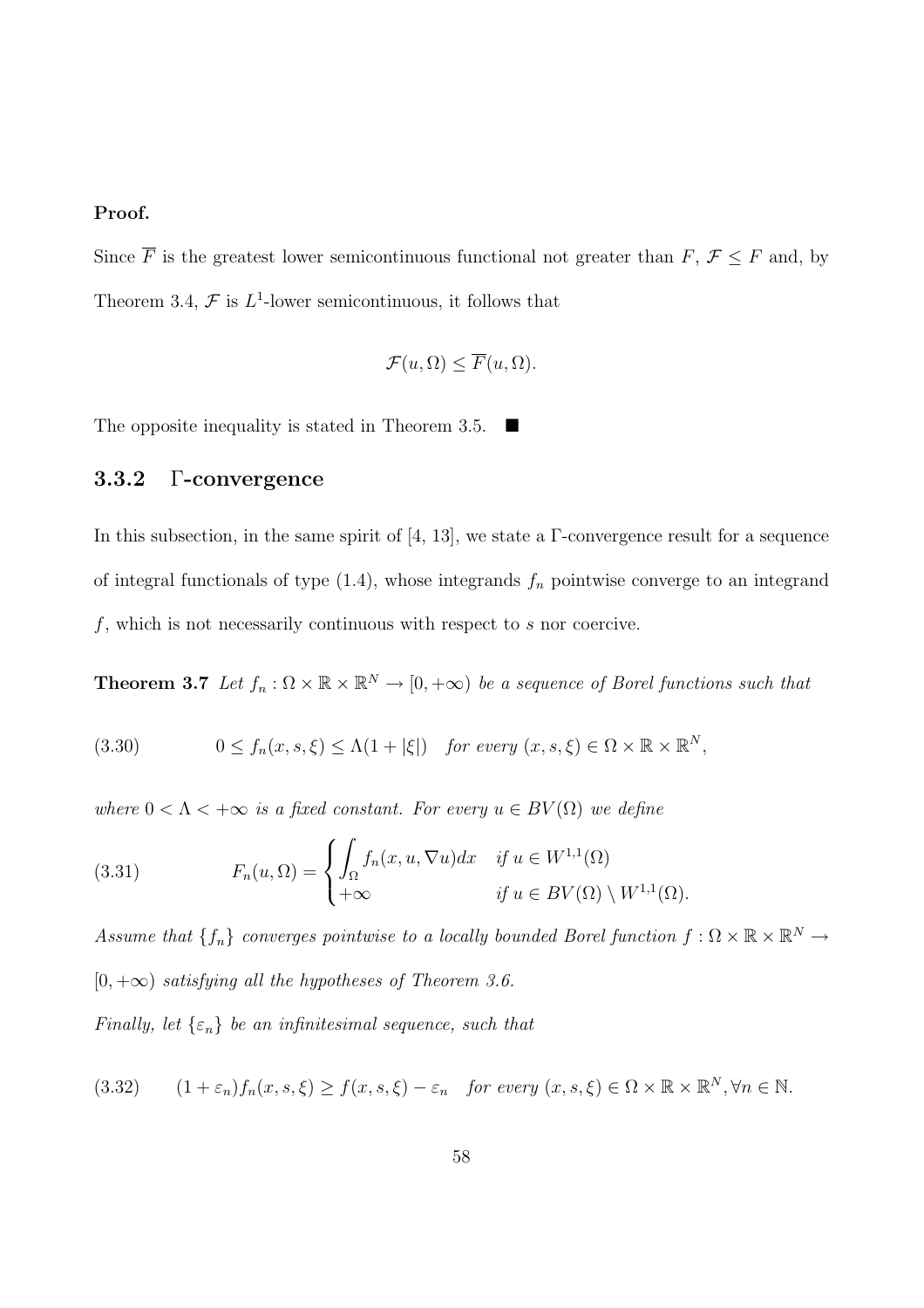Then for every  $u \in BV(\Omega)$ , we have

$$
F^{\Gamma}(u,\Omega) := \Gamma - \lim F_n(u,\Omega) = \mathcal{F}(u,\Omega).
$$

#### Proof.

By the compactness of Γ-convergence, we may assume that, up to a subsequence, there exists  $\Gamma$  – lim  $F_n$ . Firstly, we will prove that  $\Gamma$  – lim  $F_n \geq \mathcal{F}$ . Given  $u \in BV(\Omega)$ , by (3.32), for every  $n \in \mathbb{N}$  we obtain that  $F_n(u, \Omega) \geq F(u, \Omega) - \varepsilon_n[\mathcal{L}^N(\Omega) + F_n(u, \Omega)]$ , where F is defined in (1.4). By (1.17), we have that for every  $u \in BV(\Omega)$ , there exists  $\overline{u}_n \to u$  strongly in  $L^1(\Omega)$ , such that

$$
(\Gamma - \lim_{n \to \infty} F_n)(u, \Omega) = \lim_{n \to \infty} F_n(\overline{u}_n, \Omega).
$$

We may assume that the previous limit is finite (otherwise the conclusion is trivial). Therefore, taking into account Theorem 3.6, it follows

$$
(\Gamma - \lim_{n \to \infty} F_n)(u, \Omega) = \lim_{n \to \infty} F_n(\overline{u}_n, \Omega) \geq \liminf_{n \to \infty} F(\overline{u}_n, \Omega) - \lim_{n \to \infty} \varepsilon_n[\mathcal{L}^N(\Omega) + F_n(\overline{u}_n, \Omega)]
$$
  

$$
\geq \overline{F}(u, \Omega) = \mathcal{F}(u, \Omega).
$$

In order to prove the opposite inequality, we note that, by dominated convergence theorem, we have

$$
\lim_{n \to \infty} F_n(u, \Omega) = F(u, \Omega) \text{ for every } u \in W^{1,1}(\Omega).
$$

Hence, by (1.16)

$$
(\Gamma - \lim_{n \to \infty} F_n)(u, \Omega) \le F(u, \Omega) \quad \text{for every } u \in BV(\Omega).
$$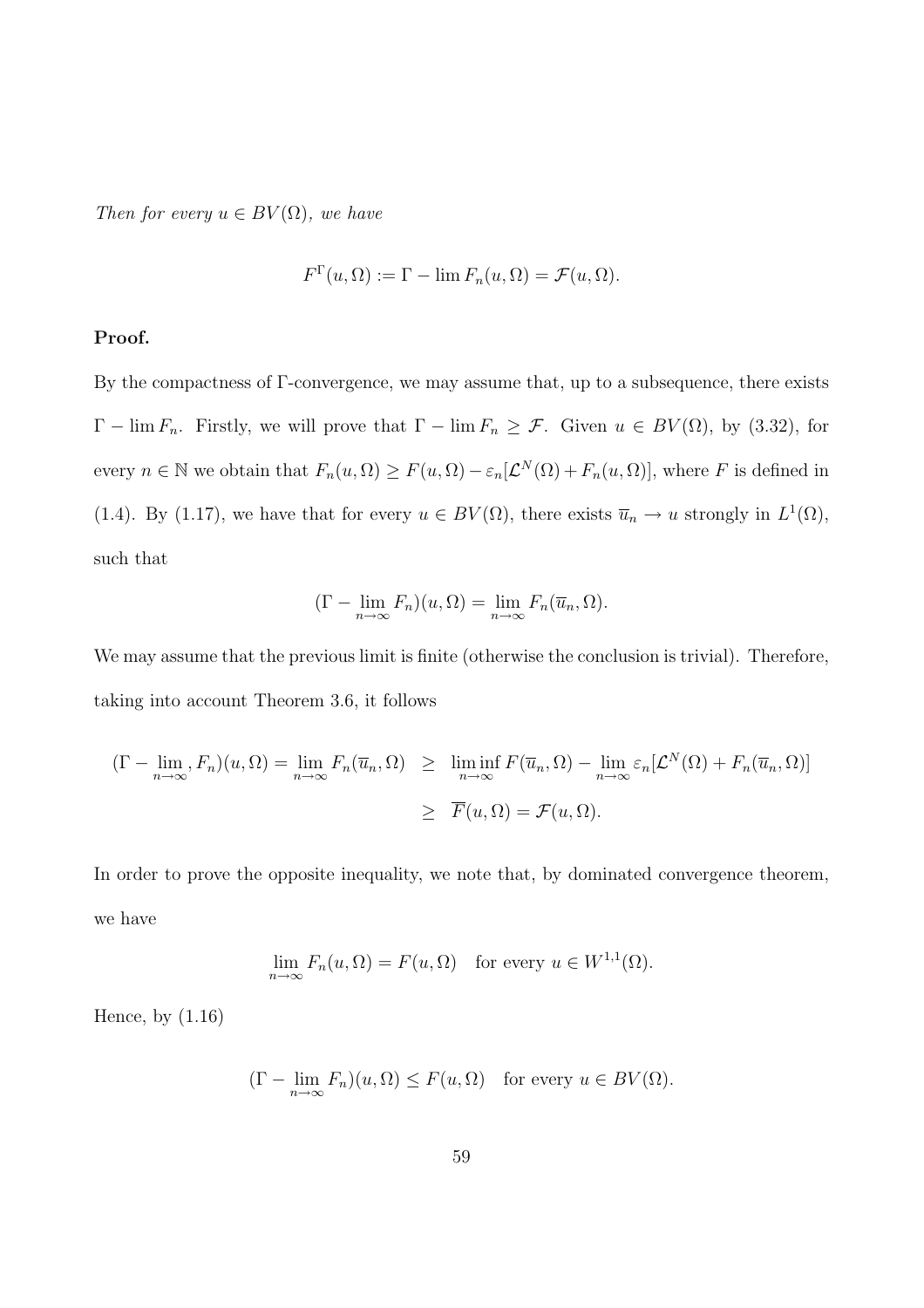So that, by the lower semicontinuity of the  $\Gamma$  – lim and Theorem 3.6, it follows

$$
(\Gamma - \lim_{n \to \infty} F_n)(u, \Omega) \le \overline{F}(u, \Omega) = \mathcal{F}(u, \Omega) \quad \text{for every } u \in BV(\Omega).
$$

Since this independent from the subsequence, we obtain that the whole sequence  $F_n$  Γ- converges to  $F$ . Then the thesis is achieved.  $\blacksquare$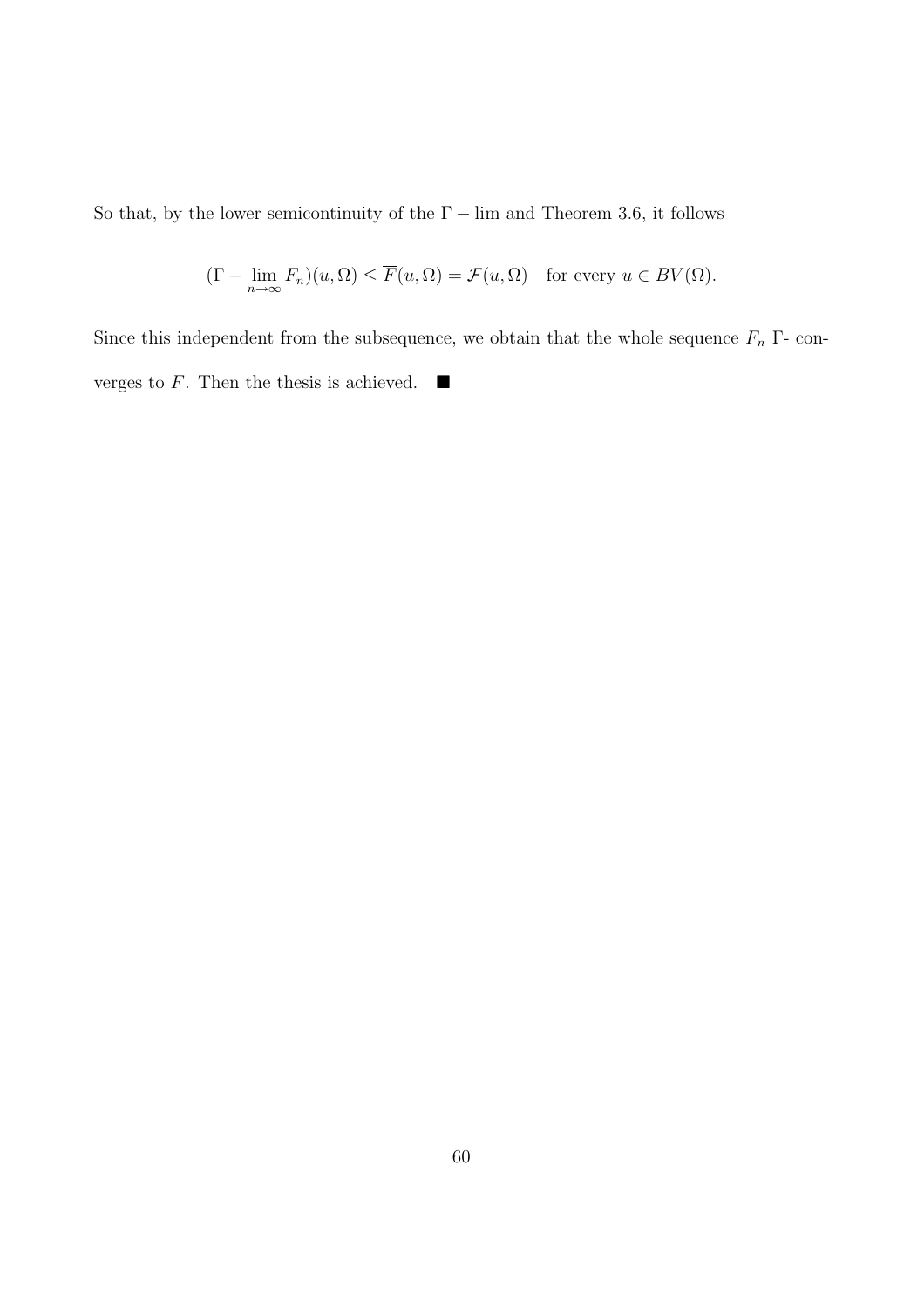# Chapter 4 Vectorial case

In this chapter we study  $L^1$ -lower semicontinuity and relaxation properties of the following functionals:

(4.1) 
$$
F(u, \Omega) = \int_{\Omega} f(x, \nabla u) dx; \qquad u \in W^{1,1}(\Omega; \mathbb{R}^{M}).
$$

and its natural extension to the larger space  $BV(\Omega;\mathbb{R}^M)$  given by

(4.2) 
$$
\mathcal{F}(u,\Omega) = \int_{\Omega} f(x,\nabla u)dx + \int_{\Omega} f^{\infty}(x,\frac{D^c u}{|D^c(u)|})d|D^c u| + \int_{J_u \cap \Omega} f^{\infty}(x,(u^+ - u^-) \otimes \nu_u)d\mathcal{H}^{N-1}.
$$

Here, as in the previous chapter,  $\Omega$  will be an open bounded subset of  $\mathbb{R}^N$ ,  $N \geq 1$ 

## 4.1 Mathematical tools

## 4.1.1 Euclidean structure of the matrix space  $\mathbb{R}^{M\times N}$

In the following we denote by  $\mathbb{R}^{M\times N}$  matrices which is isomorphically equivalent to the vectorial space  $\mathbb{R}^{MN}$  (the space  $\mathbb{R}^{MN}$  of MN-dimensional vectors).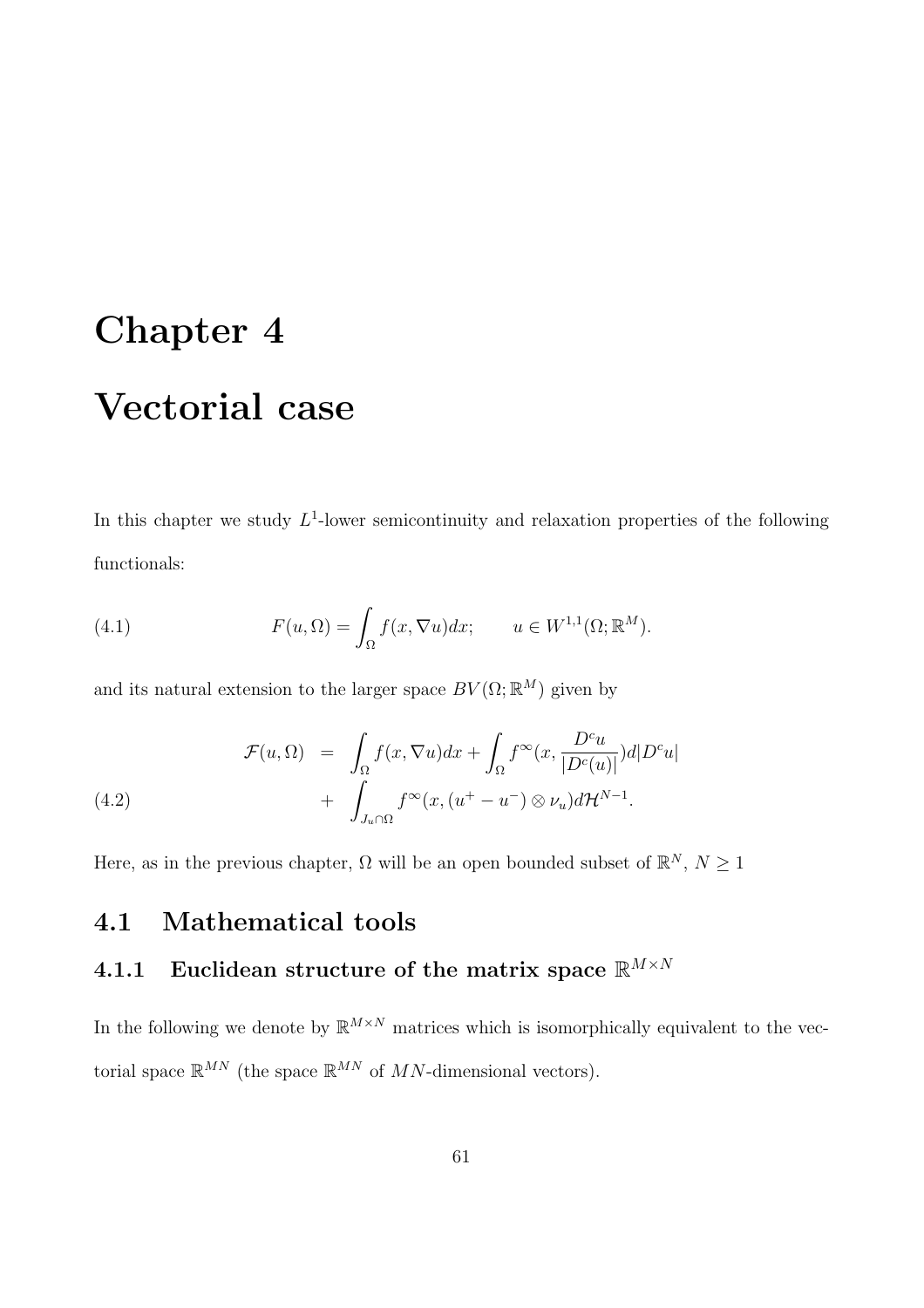Indeed, let  $A \in \mathbb{R}^{M \times N}$ ,  $M, N \ge 1$ . We define the linear operator  $T : \mathbb{R}^{M \times N} \to \mathbb{R}^{M N}$  by

(4.3) 
$$
T(A) = a = (a_1, ..., a_{MN}) = (A^{1,j}, ..., A^{M,j})_{j=1,...,N}.
$$

It is not difficult to see that  $T$  is an isomorphism and that his inverse is given by

(4.4) 
$$
T^{-1}(a) = A = (A^{i,j})_{j=1,\dots,N}^{i=1,\dots,M} \text{ with } A^{i,j} = a^{(i-1)N+j}
$$

By means the operator T we can define the scalar product and the norm on the space  $\mathbb{R}^{M\times N}$ . Precisely given  $A, B \in \mathbb{R}^{M \times N}$  we have

.

$$
\langle A, B \rangle_{\mathbb{R}^{M \times N}} := \langle T(A), T(B) \rangle_{\mathbb{R}^{M N}} = \langle a, b \rangle_{\mathbb{R}^{M N}} = \sum_{k=1}^{M N} a_k b_k
$$
  
= 
$$
\sum_{i=1}^{M} \sum_{j=1}^{N} A^{i,j} B^{i,j} = \sum_{i=1}^{M} \langle A^i, B^i \rangle_{\mathbb{R}^N};
$$

and

$$
||A||_{\mathbb{R}^{M\times N}} := ||T(A)||_{\mathbb{R}^{MN}} = \left(\sum_{k=1}^{MN} |a_k|^2\right)^{\frac{1}{2}} = \left(\sum_{i=1}^{M} \sum_{j=1}^{N} |A^{i,j}|^2\right)^{\frac{1}{2}};
$$

where

$$
A^{i} = (A^{i,1}, ..., A^{i,N})
$$
 and  $B^{i} = (B^{i,1}, ..., B^{i,N}).$ 

We recall the definition of the tensor product. If  $a \in \mathbb{R}^M$ ,  $b \in \mathbb{R}^N$ , then the tensor product  $a \otimes b$  is a  $M \times N$  matrix defined by  $(a \otimes b)^{i,j} = a_i b_j$ . We remark that if  $A \in \mathbb{R}^{M \times N}$ ,  $a \in \mathbb{R}^M$ and  $b \in \mathbb{R}^N$  then, by (4.5), the following property holds

(4.6) 
$$
\langle A, a \otimes b \rangle_{\mathbb{R}^{M \times N}} = \langle T(A), T(a \otimes b) \rangle_{\mathbb{R}^{M N}} = \sum_{i=1}^{M} \langle A^i, a_i b \rangle_{\mathbb{R}^N},
$$

where  $\langle \cdot, \cdot \rangle_X$  denotes the scalar product into the Euclidean space X.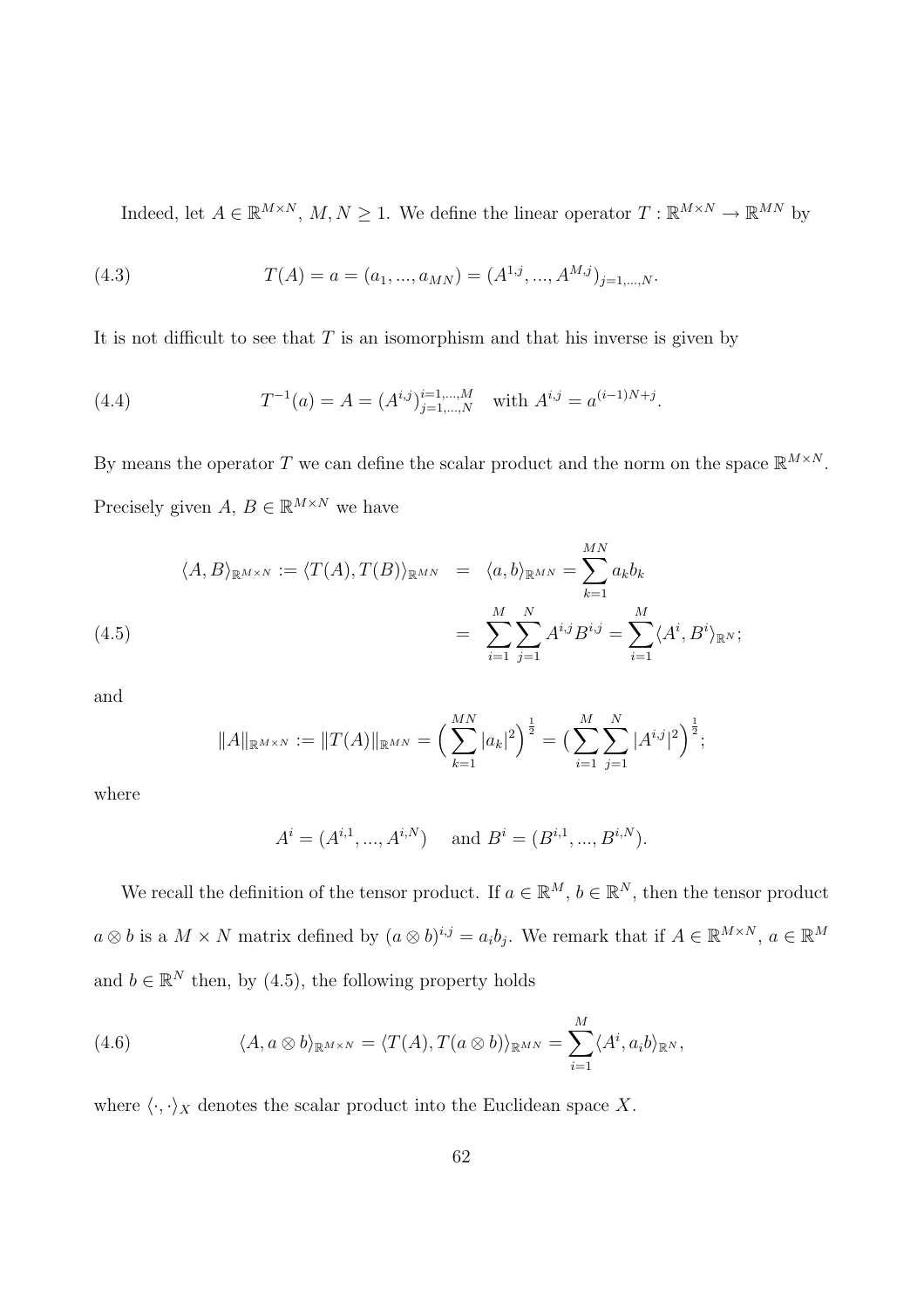## 4.1.2 Chain rule

In this subsection, we state a generalization of the Leibniz rule for the derivation of a product of two functions. This result can be obtained as a simplified version of the chain rule due to De Cicco, Fusco and Verde (see [19]), in which the functions involved depend only the spatial variable x.

**Lemma 4.1 (see [19], Theorem** 1.1) Let  $b : \mathbb{R}^N \to \mathbb{R}^N$  be a bounded function with compact support in  $\mathbb{R}^N$  such that

$$
(i) b \in W^{1,1}(\mathbb{R}^N; \mathbb{R}^N),
$$

(ii) b is approximately continuous  $\mathcal{H}^{N-1}$ -a.e. in  $\mathbb{R}^N$ .

Then for every  $u \in BV(\mathbb{R}^N) \cap L^{\infty}(\mathbb{R}^N)$  and for every  $\varphi \in C_0^1(\mathbb{R}^N)$ , the following formula holds

$$
\int_{\mathbb{R}^N} \langle b(x), \nabla \varphi(x) \rangle_{\mathbb{R}^N} u(x) dx = - \int_{\mathbb{R}^N} \text{div}(b(x)) u(x) \varphi(x) dx - \int_{\mathbb{R}^N} \langle b(x), \nabla u(x) \rangle_{\mathbb{R}^N} \varphi(x) dx \n- \int_{\mathbb{R}^N} \langle b(x), \frac{D^c u}{|D^c u|}(x) \rangle_{\mathbb{R}^N} \varphi(x) d|D^c(u)| - \int_{J_u} \langle b(x), (u^+ - u^-) \otimes \nu_u(x) \rangle_{\mathbb{R}^N} \varphi(x) d\mathcal{H}^{N-1}
$$

Remark 4.1 Note that hypothesis (ii) is needed in order to identify b with its precise representative  $\mathcal{H}^{N-1}$ -a.e. in  $\mathbb{R}^N$ , otherwise the previous formula is false.

# 4.2 Lower Semicontinuity

The aim of this section is to obtain  $L^1$ -lower semicontinuity for the functional in (4.2), by means of the chain rule formula, stated in Lemma 4.1, and De Giorgi's approximation Theorem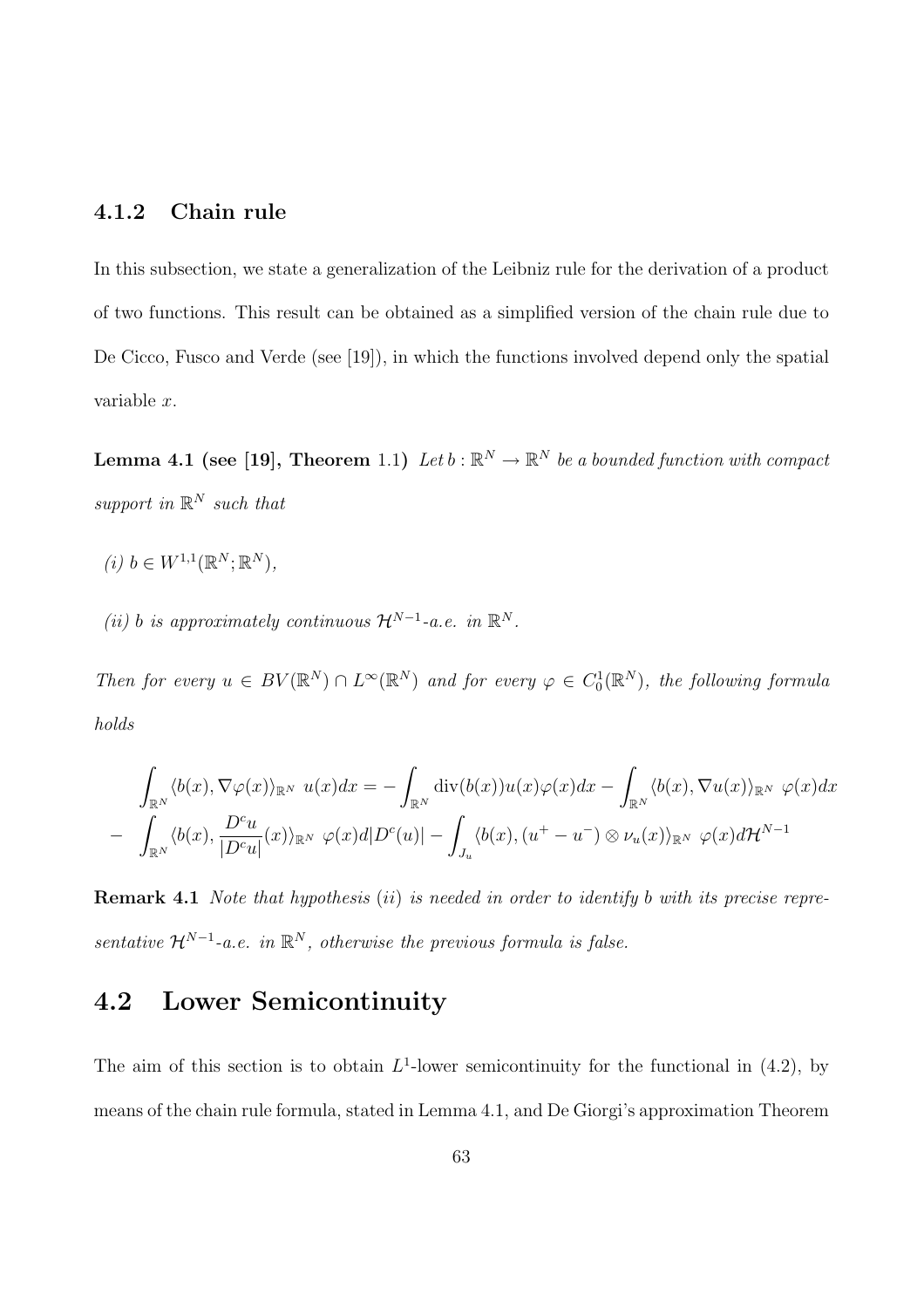(see Theorem 1.5). This strategy seems to be new in the vectorial setting. However, for its application, convexity of the integrand f with respect to  $\xi$  is crucial, whereas it is well known that this request is not optimal in the vectorial case (see, for instance, [12]). Nevertheless this approach allows us to weaken regularity hypothesis on the integrand  $f$ . Thus no continuity assumption with respect to the variable  $x$  is required. Furthermore our approach can be regarded as a first step in order to attack the polyconvex case.

We prove the following theorem, which states the lower semicontinuity of the functional  $\mathcal F$ along equibounded sequences of vectorial BV -functions. The proof is based on an argument introduced in [32].

Let  $f : \Omega \times \mathbb{R}^{M \times N} \to [0, \infty)$  be a locally bounded Borel function which satisfies the following conditions:

$$
(4.7)
$$
\n
$$
\begin{cases}\n(i) \quad f(\cdot,\xi) \in W_{loc}^{1,1}(\Omega;\mathbb{R}^M) \text{ for every } \xi \in \mathbb{R}^{M \times N}; \\
(ii) \quad \text{for every bounded set } B \subset \mathbb{R}^{M \times N}, \text{ there exists a constant } L(B) \text{ such that} \\
\int_{\Omega} |\nabla_x f(x,\xi)| dx \le L(B) \text{ for every } \xi \in B; \\
(iii) \quad \exists G \subset \Omega \text{ with } \mathcal{H}^{N-1}(G) = 0 \text{ such that } \forall \xi \in \mathbb{R}^{M \times N} \\
f(\cdot,\xi) \text{ is approximately continuous in } \Omega \setminus G.\n\end{cases}
$$

**Theorem 4.1** Sia  $f : \Omega \times \mathbb{R}^{M \times N} \to [0, \infty)$  be a locally bounded function, convex in the second variable and satisfying  $(4.7)$ . Then the functional  $(4.2)$  is lower semicontinuous on  $BV(\Omega;\mathbb R^M)$  with respect to the L<sup>1</sup>-topology along sequences  $\{u_n\} \subset BV(\Omega;\mathbb R^M)$  such that  $||u_n||_{\infty} \leq C.$ 

Proof.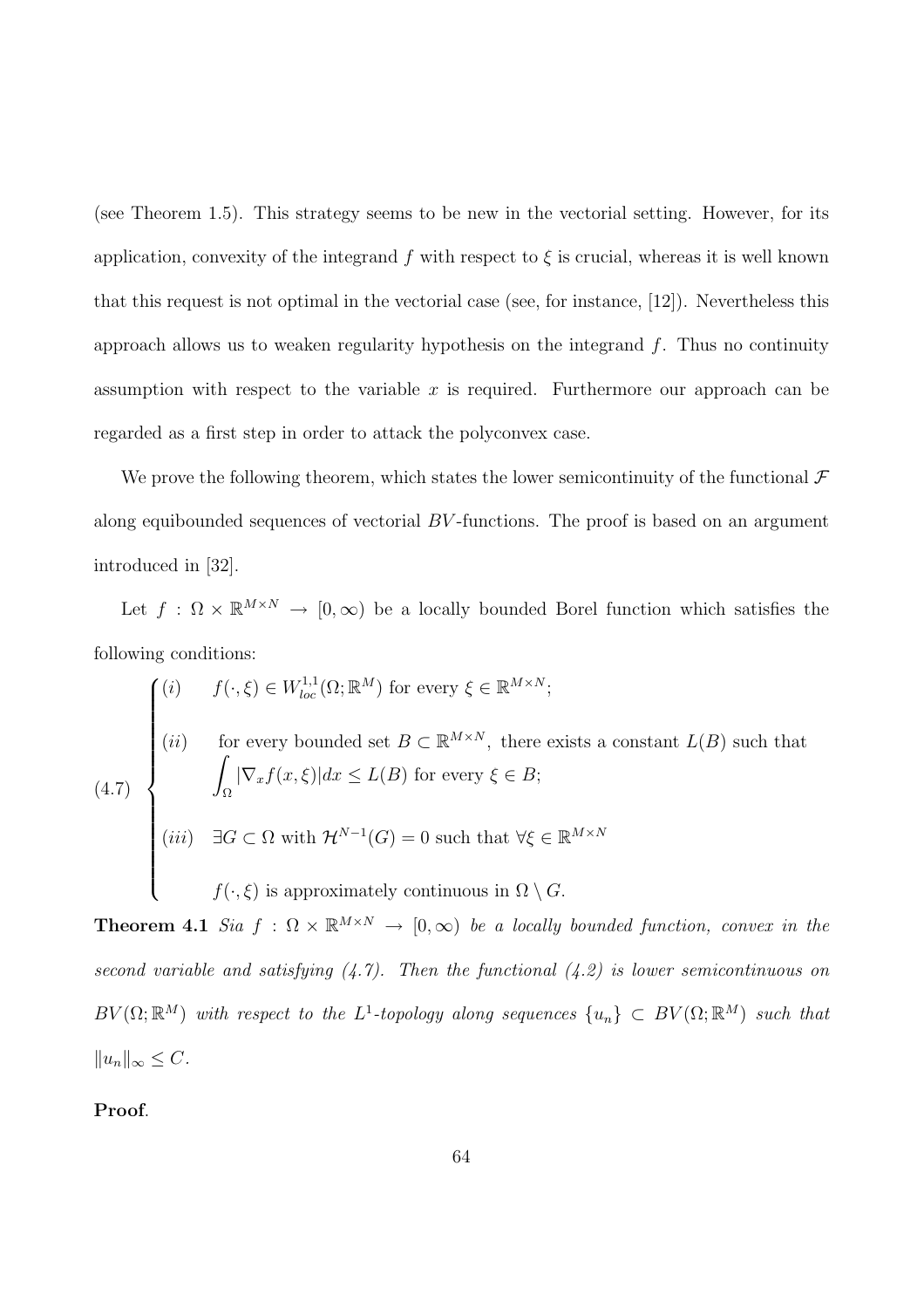Let be  $\Omega' \subset\subset \Omega$ . There exists two compact sets  $K_1$ ,  $K_2$  such that

(4.8) 
$$
K_1 \subset \Omega' \cap C_u, \quad K_2 \subset \Omega' \setminus C_u.
$$

By Hausdorff property we may find two disjoint open sets  $\Omega_1, \Omega_2 \subset \Omega'$  such that

$$
(4.9) \t K_1 \subset \Omega_1, \quad K_2 \subset \Omega_2.
$$

So that, if  $\{u_n\} \subset BV(\Omega;\mathbb{R}^M)$  is a sequence converging in  $L^1(\Omega;\mathbb{R}^M)$  to  $u \in BV(\Omega;\mathbb{R}^M)$ , then

(4.10) 
$$
\liminf_{n \to \infty} \mathcal{F}(u_n, \Omega) \geq \liminf_{n \to \infty} \mathcal{F}(u_n, \Omega_1) + \liminf_{n \to \infty} \mathcal{F}(u_n, \Omega_2).
$$

Therefore we will treat separately the two terms of the righthand side of the last inequality. Let us consider  $\liminf_{n\to\infty} \mathcal{F}(u_n,\Omega_1)$ .

We define  $g: \Omega \times \mathbb{R}^{MN} \to [0, \infty)$  and  $g^{\infty}: \Omega \times \mathbb{R}^{MN} \to [0, \infty)$  given by

$$
g(x,\xi) = f(x,T^{-1}(\xi)),
$$

and

$$
g^\infty(x,\underline{\xi})=f^\infty(x,T^{-1}(\underline{\xi})),
$$

where  $T^{-1}$  is the linear operator defined in (4.4), and  $f^{\infty}$  is the recession function of  $f(x, \cdot)$ . Since f is convex with respect to  $\xi$ , g is convex with respect to  $\xi$ . Therefore by Theorem 1.5 there exists a sequence  $\{\alpha_{\kappa}\}\subset C_0^{\infty}(\mathbb{R}^{MN})$  with  $\alpha_{\kappa}\geq 0$  and  $\int_{\mathbb{R}^{MN}}\alpha_{\kappa}dx=1$  such that for any  $(x,\xi) \in \Omega \times \mathbb{R}^{MN}$  we have

(4.11) 
$$
g(x,\underline{\xi}) = \sup_{\kappa \in \mathbb{N}} (a_{\kappa}(x) + \langle b_{\kappa}(x), \underline{\xi} \rangle_{\mathbb{R}^{MN}})^{+},
$$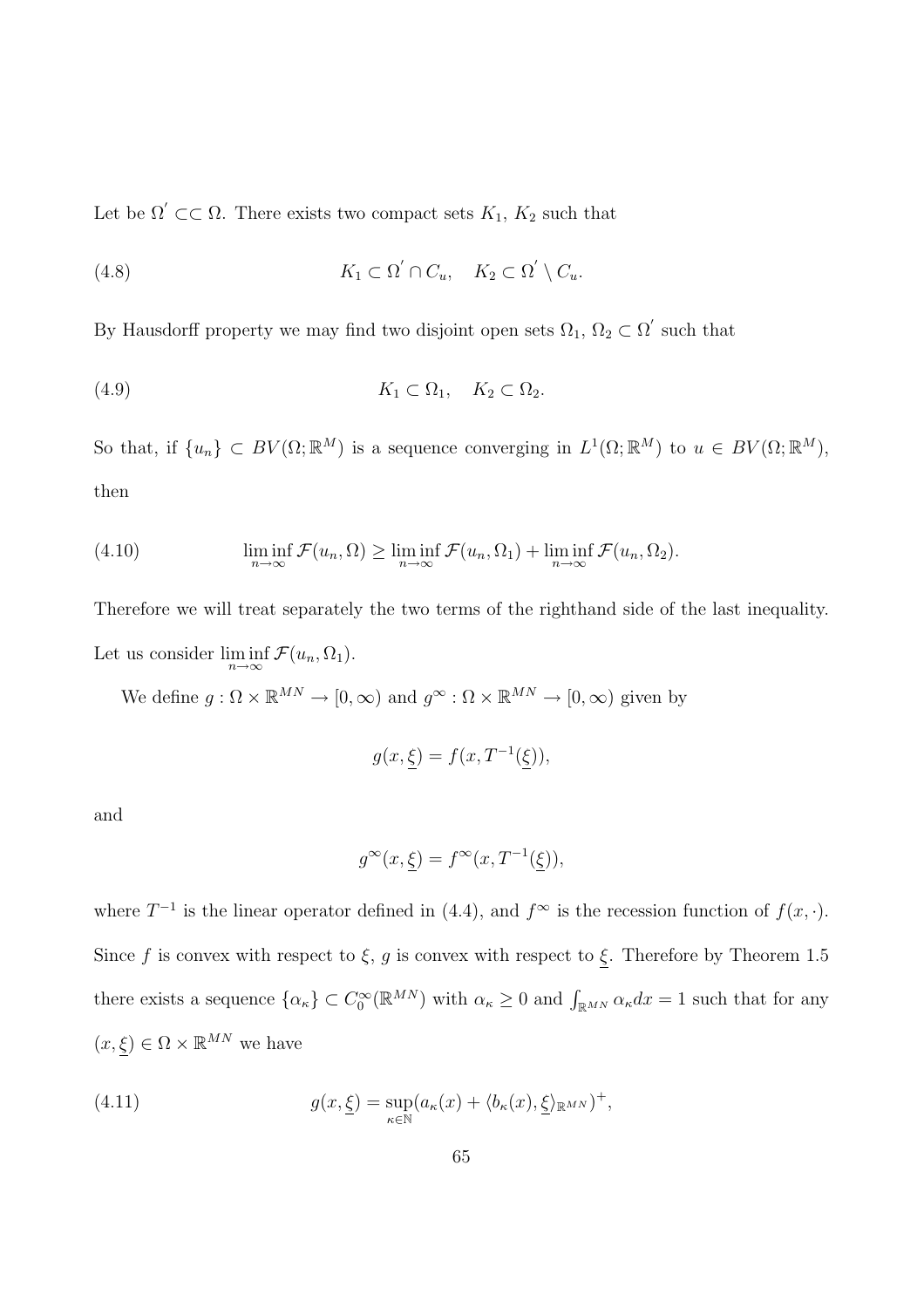and

(4.12) 
$$
g^{\infty}(x,\underline{\xi}) = \sup_{\kappa \in \mathbb{N}} (\langle b_{\kappa}(x),\underline{\xi} \rangle_{\mathbb{R}^{MN}})^{+},
$$

where recalling (1.11) and (1.12) with  $d = MN$ ,  $a_{\kappa}$ ,  $b_{\kappa}$  are defined by

(4.13) 
$$
a_{\kappa}(x) := \int_{\mathbb{R}^{MN}} g(x, \underline{\xi}) \big( (MN + 1) \alpha_{\kappa}(\underline{\xi}) + \langle \nabla \alpha_{\kappa}(\underline{\xi}), \underline{\xi} \rangle_{\mathbb{R}^{MN}} \big) d \underline{\xi},
$$

(4.14) 
$$
b_{\kappa}(x) := -\int_{\mathbb{R}^{MN}} g(x, \underline{\xi}) \nabla \alpha_{\kappa}(\underline{\xi}) d\underline{\xi}.
$$

By the definition of  $g$  and the assumption made on  $f$  we easily get that  $g$  is locally bounded and satisfies the following conditions:

$$
(4.15)
$$
\n
$$
\begin{cases}\n(i) & g(\cdot, \underline{\xi}) \in W_{loc}^{1,1}(\Omega) \text{ for every } \xi \in \mathbb{R}^{MN}; \\
(ii) & \text{for every bounded set } B \subset \mathbb{R}^{MN}, \text{ there exists a costant } L(B) \text{ such that} \\
\int_{\Omega} |\nabla_x g(x, \underline{\xi})| dx \le L(B) \text{ for every } \underline{\xi} \in B. \\
(iii) & \exists G \subset \Omega \text{ with } \mathcal{H}^{N-1}(G) = 0 \text{ such that } \forall \underline{\xi} \in \mathbb{R}^{MN} \\
g(\cdot, \underline{\xi}) \text{ is approximately continuous in } \Omega \setminus G.\n\end{cases}
$$

By the definition of g and T and using  $(4.11)$  and  $(4.12)$ , we obtain the following approximation for the functions f and  $f^{\infty}$ :

$$
(4.16) \qquad f(x,\xi) = \sup_{\kappa \in \mathbb{N}} (a_{\kappa}(x) + \langle b_{\kappa}(x), T(\xi) \rangle_{\mathbb{R}^{MN}})^{+} = \sup_{\kappa \in \mathbb{N}} (a_{\kappa}(x) + \langle T^{-1}(b_{\kappa}(x)), \xi \rangle_{\mathbb{R}^{M \times N}})^{+},
$$

(4.17) 
$$
f^{\infty}(x,\xi) = \sup_{\kappa \in \mathbb{N}} (\langle b_{\kappa}(x), T(\xi) \rangle_{\mathbb{R}^{MN}})^{+} = \sup_{\kappa \in \mathbb{N}} (\langle T^{-1}(b_{\kappa}(x)), \xi \rangle_{\mathbb{R}^{M \times N}})^{+}.
$$

Let K be a finite set of index. Let  $A_k$  be a finite family of disjoint open sets with the closure contained in  $\Omega_1$  and, for any  $k \in K$ ,  $\eta_{k,l}$  be a sequence in  $C_0^1(A_k)$ , with  $0 \leq \eta_{k,l} \leq 1$  for all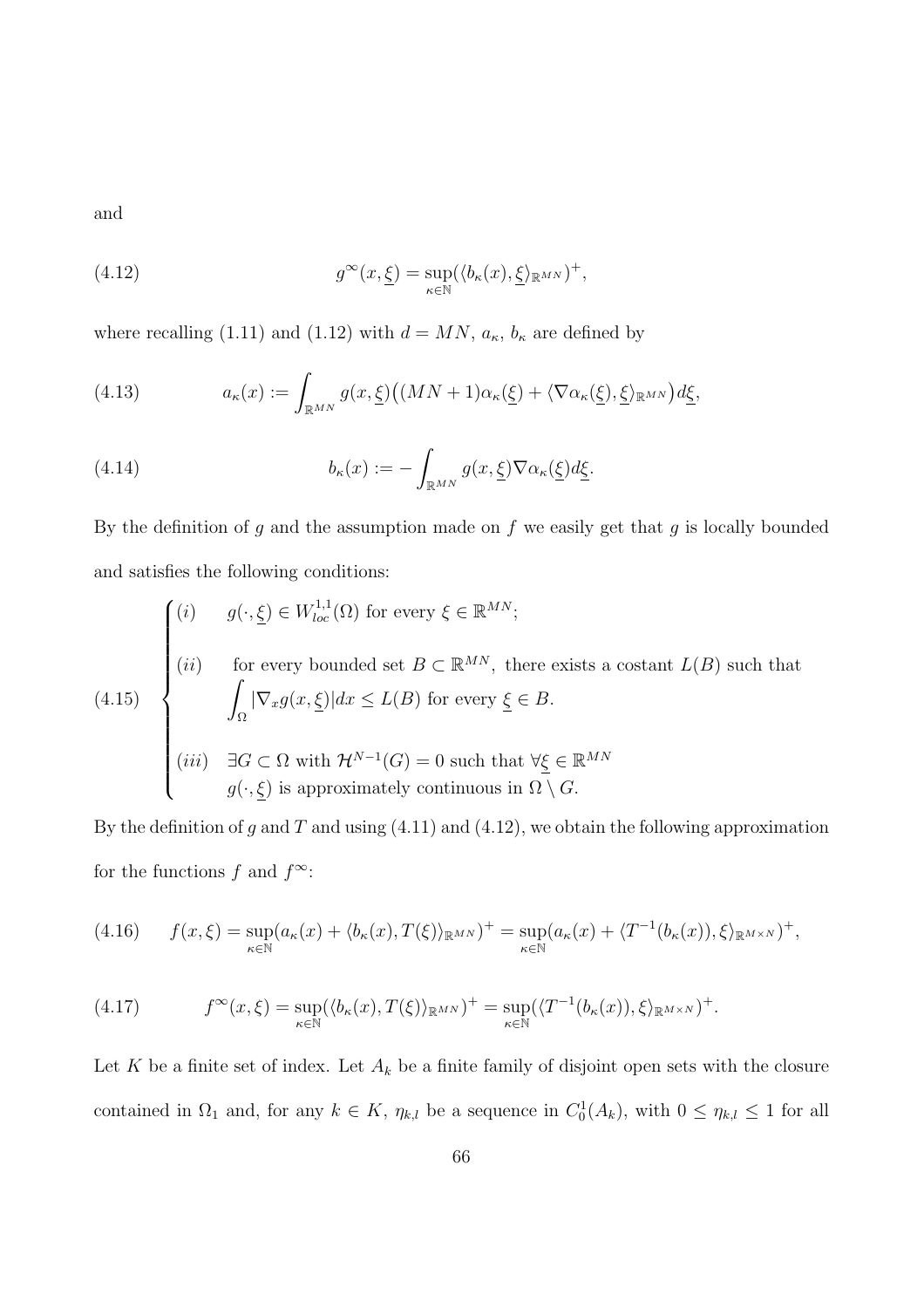k, l. Finally let  $\{\varphi_r\}$  be a sequence in  $C_0^1(\Omega_1)$  with  $0 \leq \varphi_r \leq 1$  for all r. By (4.16), and (4.17) we have

$$
\liminf_{n \to +\infty} \mathcal{F}(u_n, \Omega_1) \geq \sum_{k \in K} \liminf_{n \to +\infty} \int_{\Omega_1} a_k \eta_{k,l}(x) \varphi_r(x) dx \n+ \sum_{k \in K} \liminf_{n \to +\infty} \left\{ \int_{\Omega_1} \langle b_k(x) \eta_{k,l}(x), T(\nabla u_n(x)) \rangle_{\mathbb{R}^{MN}} \varphi_r(x) dx \n+ \int_{\Omega_1} \langle b_k(x) \eta_{k,l}(x), T(\frac{D^c u_n}{|D^c u_n|}(x)) \rangle_{\mathbb{R}^{MN}} \varphi_r(x) d|D^c u_n| \n+ \int_{J_{u_n}} \langle b_k(x) \eta_{k,l}(x), T((u_n^+(x) - u_n^-(x)) \otimes \nu_{u_n}(x)) \rangle_{\mathbb{R}^{MN}} \varphi_r(x) d\mathcal{H}^{N-1} \right\}.
$$

Now let us set  $B_k := T^{-1}(b_k)$ , so that, thanks to (4.5) and (4.6), we obtain

$$
\liminf_{n \to +\infty} \mathcal{F}(u_n, \Omega_1) \geq \sum_{k \in K} \liminf_{n \to +\infty} \int_{\Omega_1} a_k \eta_{k,l}(x) \varphi_r(x) dx \n+ \sum_{i=1}^M \sum_{k \in K} \liminf_{n \to +\infty} \left\{ \int_{\Omega_1} \langle B_k^i(x) \eta_{k,l}(x), \nabla u_n^i(x) \rangle_{\mathbb{R}^N} \varphi_r(x) dx \n+ \int_{\Omega_1} \langle B_k^i(x) \eta_{k,l}(x), \frac{D^c u_n^i}{|D^c u_n|}(x) \rangle_{\mathbb{R}^N} \varphi_r(x) d|D^c u_n| \n+ \int_{J_{u_n}} \langle B_k^i(x) \eta_{k,l}(x), (u_n^{i+} - u_n^{i-}) \nu_{u_n}(x) \rangle_{\mathbb{R}^N} \varphi_r(x) d\mathcal{H}^{N-1} \right\}.
$$

In order to apply Lemma 4.1 we notice that

$$
D^cu_n^i=\frac{D^cu_n^i}{|D^cu_n^i|}|D^cu_n^i|\quad\text{and}\quad |D^cu_n^i|=\frac{|D^cu_n^i|}{|D^cu_n|}|D^cu_n|.
$$

Therefore from Lemma 1.1 it follows that

(4.19) 
$$
\frac{D^c u_n^i}{|D^c u_n|} = \frac{D^c u_n^i}{|D^c u_n^i|} \frac{|D^c u_n^i|}{|D^c u_n|} |D^c u_n| \text{ a.e. in } \Omega.
$$

Furthermore, fixed  $i = 1, ..., M$ , since  $J_{u_n^i}$  is contained, up to the  $\mathcal{H}^{N-1}$ -negligible set  $\bigcup^M$  $i=1$  $S_{u_n^i} \setminus$  $J_{u_n^i}$ , in the disjoint union of  $J_{u_n^i} \setminus$  $\overline{a}$  $j\neq i$  $J_{u_n^j}$  and  $\bigcup$  $j\neq i$  $(J_{u_n^i} \cap J_{u_n^j})$ , we can choose  $\nu_{u_n} = \pm \nu_{u_n^i}$  on every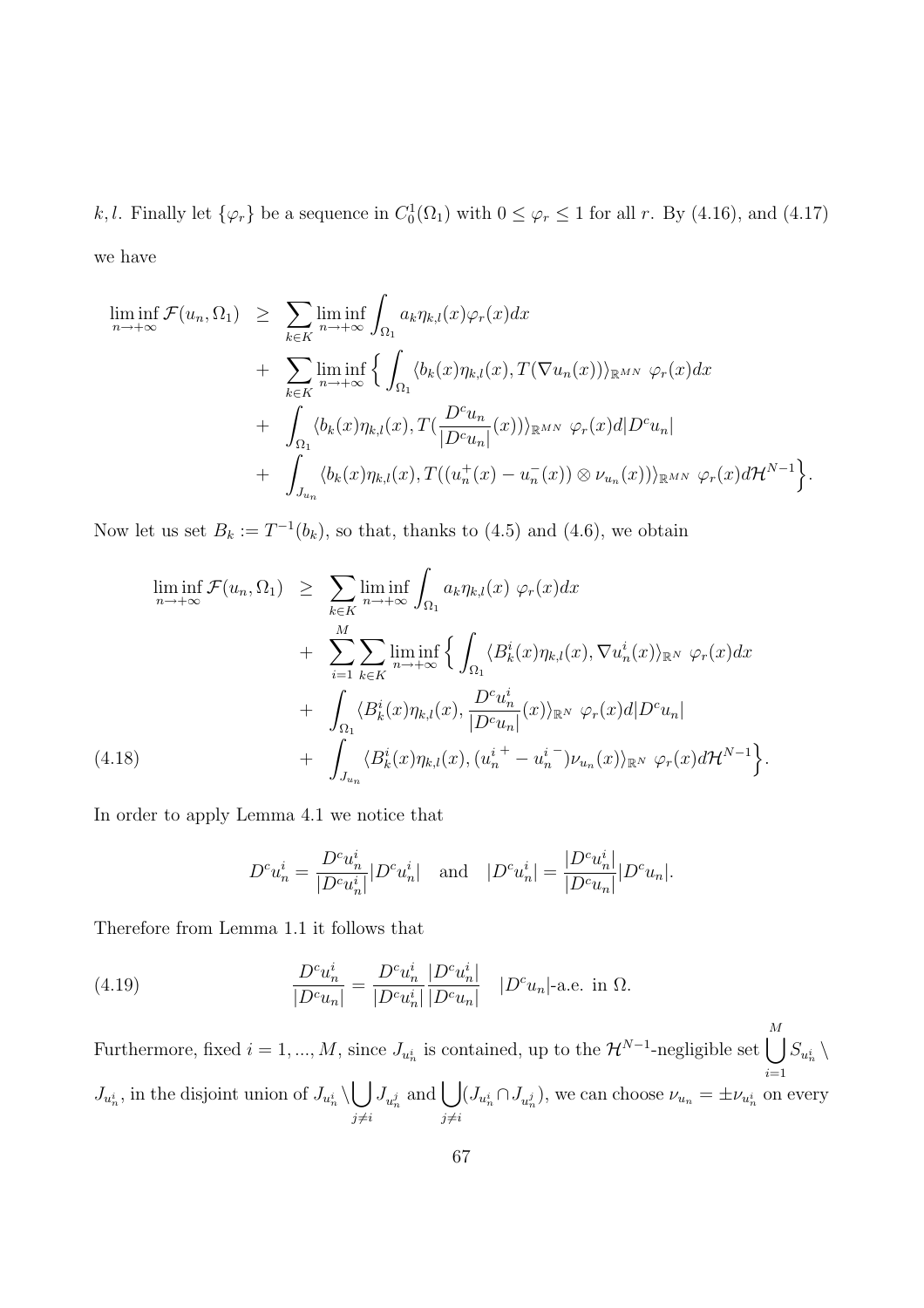set  $J_{u_n^i}\setminus$  $\overline{a}$  $j\neq i$  $J_{u_n^j}$ , and, thanks to Lemma 1.3,  $\nu_{u_n} = \pm \nu_{u_n^i}$  for  $\mathcal{H}^{N-1}$ -a.e  $x \in$  $\overline{a}$  $j\neq i$  $(J_{u_n^i} \cap J_{u_n^j})$ . Let us assume  $\nu_{u_n} = +\nu_{u_n}$  and  $(u_n^+)^i = (u_n^i)^+$  for  $i = 1, ..., M$ , otherwise it is enough to change the sign. From this fact and equality  $(4.19)$  we can rewrite  $(4.18)$  as

 $\liminf_{n\to+\infty} \mathcal{F}(u_n,\Omega_1) \geq$  $\overline{\phantom{a}}$ k∈K  $\Omega_1$  $a_k \eta_{k,l}(x) \varphi_r(x) dx$  $+$  $\frac{M}{\sqrt{M}}$  $i=1$  $\overline{\phantom{a}}$ k∈K  $\liminf_{n\to+\infty}$  $\overline{a}$  $\Omega_1$  $\langle B_k^i(x)\eta_{k,l}(x), \nabla u_n^i(x)\rangle_{\mathbb{R}^N}$   $\varphi_r(x)dx$  $+$  $\overline{\phantom{a}}$  $\Omega_1$  $\langle B_k^i(x)\eta_{k,l}\varphi_r(x),\rangle$  $D^c u_n^i$  $\frac{D^{\dagger}u_n}{|D^cu_n^i|}(x)\rangle_{\mathbb{R}^N}$   $d|D^cu_n^i|$  $+$  $\overline{J}$  $J_{u^i_{\tau}}$  $\langle B_k^i(x)\eta_{k,l}(x),\right.$ ¡  $(u_n^i)^+ - (u_n^i)^-\right)$  $\nu_{u_n^i}(x)\rangle_{\mathbb{R}^N}$   $\varphi_r(x)d\mathcal{H}^{N-1}$ (4.20)  $+ \int \langle B_k^i(x) \eta_{k,l}(x), ((u_n^i)^+ - (u_n^i)^-) \nu_{u_k^i}(x) \rangle_{\mathbb{R}^N} \varphi_r(x) d\mathcal{H}^{N-1} \rangle.$ 

n

We claim that the function  $x \mapsto B_k^i(x)\eta_{k,l}(x)$  satisfies, for all  $k \in K$  and  $i = 1, ..., M$ , the hypotheses of Lemma 4.1. Indeed, since g is locally bounded, it has compact support and it is bounded in  $\Omega_1$ . Moreover from (i) and (ii) of hypothesis (4.15), it follows that  $B_k^i \eta_{k,l}$ belongs to  $W^{1,1}(\Omega)$ . Finally from *(iii)* of hypothesis (4.15) and Fubini's Theorem it follows that  $B_k^i \eta_{k,l}$  satisfies hypothesis (*ii*) of Lemma 4.1. Therefore, by applying Lemma 4.1, we get

o

$$
\lim_{n \to \infty} \left\{ \int_{\Omega_1} \left\langle B_k^i(x) \eta_{k,l}(x), \nabla u_n^i(x) \rangle_{\mathbb{R}^N} \varphi_r(x) dx + \int_{\Omega_1} \langle B_k^i(x) \eta_{k,l}(x), \frac{D^c u_n^i}{|D^c u_n^i|}(x) \rangle_{\mathbb{R}^N} \varphi_r(x) d|D^c u_n^i| + \int_{J_{u_n^i}} \langle B_k^i(x) \eta_{k,l}(x), ((u_n^i)^+ - (u_n^i)^-) \nu_{u_n^i}(x) \rangle_{\mathbb{R}^N} \varphi_r(x) d\mathcal{H}^{N-1} \right\}
$$
\n
$$
= \lim_{n \to \infty} \left\{ - \int_{\Omega_1} \langle B_k^i(x) \eta_{k,l}(x), \nabla \varphi_r(x) \rangle_{\mathbb{R}^N} u_n^i(x) dx \right\}
$$
\n
$$
(4.21) - \int_{\Omega_1} \text{div}(B_k^i(x) \eta_{k,l}(x)) u_n^i(x) \varphi_r(x) dx \right\}.
$$

Thus, letting  $n \to +\infty$ , by using the dominated convergence theorem, the equiboundeness of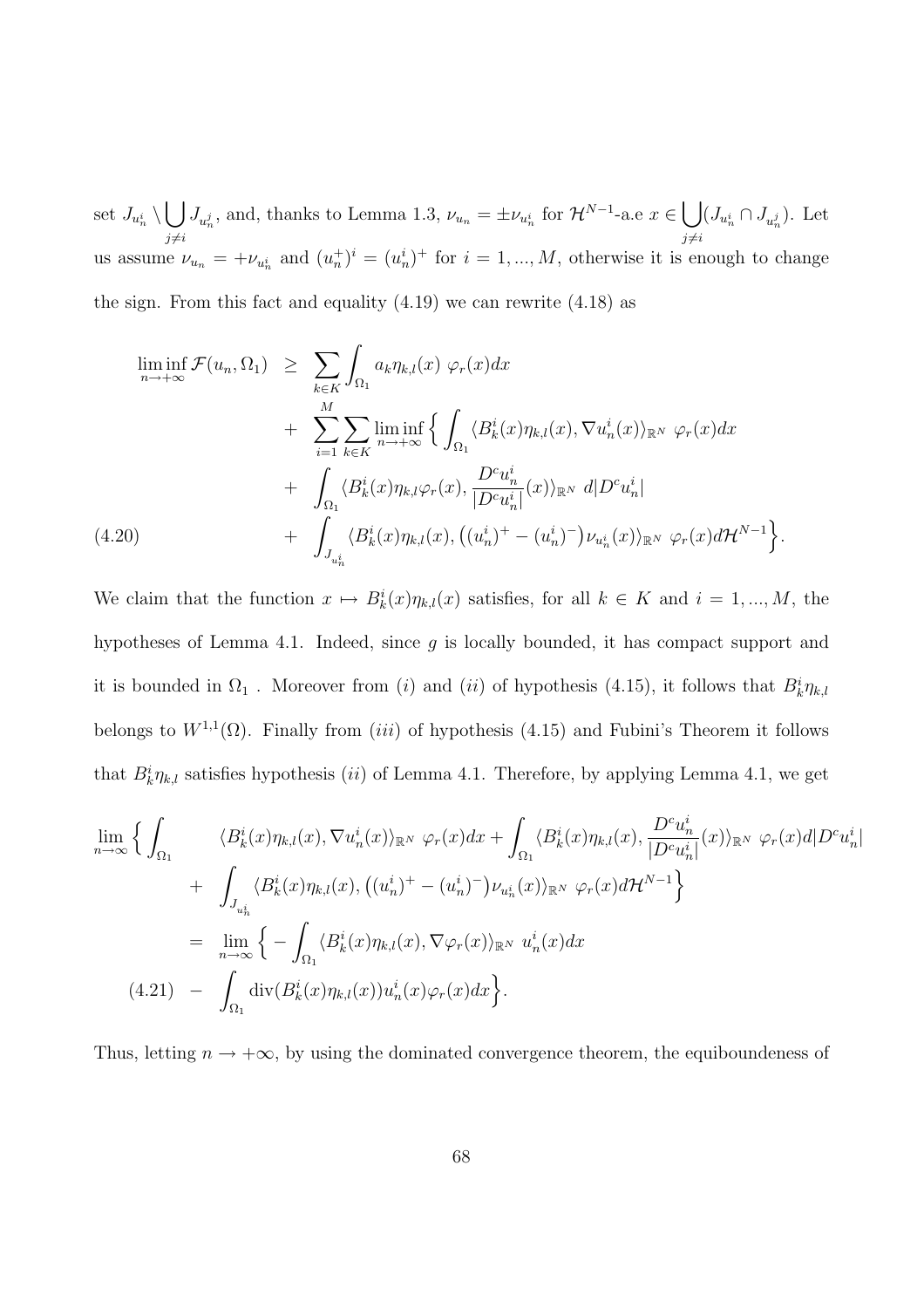sequence  ${u_n}$  and Lemma 4.1 again, we have, summing with respect to  $i, k$ ,

$$
\liminf_{n \to +\infty} \mathcal{F}(u_n, \Omega_1) \geq \sum_{k \in K} \int_{\Omega_1} [a_k \eta_{k,l}(x) dx + \sum_{i=1}^M \langle B_k^i(x) \eta_{k,l}(x), \nabla u^i(x) \rangle_{\mathbb{R}^N}] \varphi_r(x) dx + \sum_{k \in K} \sum_{i=1}^M \int_{\Omega_1} \langle B_k^i(x) \eta_{k,l}(x), \frac{D^c u^i}{|D^c u^i|}(x) \rangle_{\mathbb{R}^N} \varphi_r(x) d|D^c u^i| + \sum_{k \in K} \sum_{i=1}^M \int_{J_{u^i}} \langle B_k^i(x) \eta_{k,l}(x), ((u^i)^+ - (u^i)^-) \nu_{u^i}(x) \rangle_{\mathbb{R}^N} \varphi_r(x) d\mathcal{H}^{N-1} \Big\}.
$$

By Lemma 1.2 we may find a sequence  $\varphi_r \in C_0^1(\Omega_1)$  with  $0 \leq \varphi_r \leq 1$  such that  $\varphi_r(x) \to$  $\chi_{C_u \cap \Omega_1}(x)$  for  $|Du|$ -a.e.  $x \in \Omega_1$ . Hence, letting  $r \to \infty$  in (4.22), we get

$$
\liminf_{n \to +\infty} \mathcal{F}(u_n, \Omega_1) \geq \sum_{k \in K} \int_{\Omega_1} [a_k \eta_{k,l}(x) dx + \sum_{i=1}^M \langle B_k^i(x) \eta_{k,l}(x), \nabla u^i(x) \rangle_{\mathbb{R}^N}] dx + \sum_{k \in K} \sum_{i=1}^M \int_{\Omega_1} \langle B_k^i(x) \eta_{k,l}(x), \frac{D^c u^i}{|D^c u^i|}(x) \rangle_{\mathbb{R}^N} d|D^c u^i|.
$$

By using again the definition of the operator  $T$ ,  $(4.5)$  and  $(4.19)$  we have

$$
\liminf_{n \to +\infty} \mathcal{F}(u_n, \Omega_1) \geq \sum_{k \in K} \int_{\Omega_1} [a_k \eta_{k,l}(x) + \langle b_k(x) \eta_{k,l}(x), T(\nabla u(x)) \rangle_{\mathbb{R}^{MN}}] dx + \sum_{k \in K} \int_{\Omega_1} \langle b_k(x) \eta_{k,l}(x), T(\frac{D^c u}{|D^c u|}(x)) \rangle_{\mathbb{R}^{MN}} d|D^c u|.
$$

Now for, any  $k \in K$ , we take  $\eta_{k,l}(x)$  converging to  $\chi_{D_k}(x) + \chi_{C_k}(x)$  for  $|Du|$ -a.e.  $x \in A_k$ , where

$$
D_k = \{x \in A_k \cap \mathcal{D}_u : a_k(x) + \langle b_k(x), T(\nabla u(x)) \rangle_{\mathbb{R}^{MN}} > 0\},\
$$
  

$$
C_k = \{x \in A_k \cap (C_u \setminus \mathcal{D}_u) : \langle b_k(x), T(\frac{D^c u}{|D^c u|}(x)) \rangle_{\mathbb{R}^{MN}} > 0\}.
$$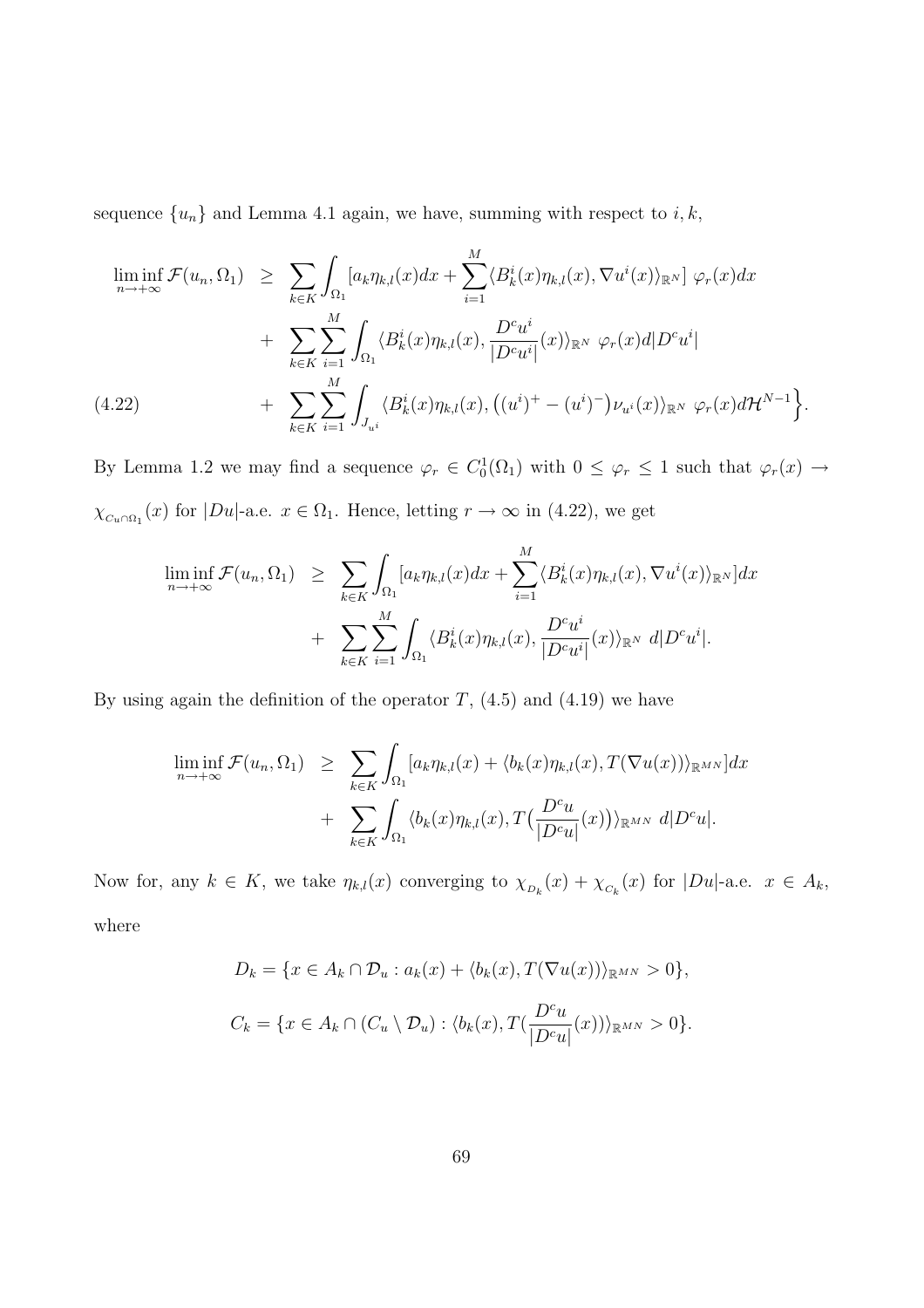So that, letting  $l \to \infty$ , we get

$$
\liminf_{n \to +\infty} \mathcal{F}(u_n, \Omega_1) \geq \sum_{k \in K} \int_{A_k} [a_k + \langle b_k(x), T(\nabla u(x)) \rangle_{\mathbb{R}^{MN}}]^+ dx + \sum_{k \in K} \int_{A_k} [\langle b_k(x), T(\frac{D^c u}{|D^c u|}(x)) \rangle_{\mathbb{R}^{MN}}]^+ d|D^c u|.
$$

Hence, by applying Lemma 1.5 with  $\mu = |Du|$  and

$$
\phi_k(x) = [a_k + \langle b_k(x), T(\nabla u(x)) \rangle_{\mathbb{R}^{MN}}]^+ \chi_{\mathcal{D}_u}(x) + [\langle b_k(x), T(\frac{D^c u}{|D^c u|}(x)) \rangle_{\mathbb{R}^{MN}}]^+ \chi_{\mathcal{C}_u \setminus \mathcal{D}_u}(x),
$$

we get from  $(4.16)$  and  $(4.17)$ 

(4.23) 
$$
\liminf_{n \to \infty} \mathcal{F}(u_n, \Omega_1) \ge \int_{\Omega_1} f(x, \nabla u) dx + \int_{\Omega_1} f^{\infty}(x, \frac{D^c u}{|D^c(u)|}) |D^c u|.
$$

Now let us consider  $\liminf_{n \to +\infty} \mathcal{F}(u_n, \Omega_2)$ .

As above we fix a finite family  $A_k$  of disjoint open sets with the closure contained in  $\Omega_2$ . For any  $k \in K$ , let  $\eta_{k,l}$  be a sequence in  $C_0^1(A_k)$ , with  $0 \leq \eta_{k,l} \leq 1$  for all  $k,l$ . Finally let  $\{\varphi_r\}$  be a sequence in  $C_0^1(\Omega_2)$  with  $0 \leq \varphi_r \leq 1$  for all  $r \in \mathbb{R}$ . In this case we let  $\varphi_r(x) \mapsto \chi_{J_u \cap \Omega_2}(x)$ |Du|-a.e. in  $\Omega_2$ . Thus, by using again (4.5), (4.6) and the choice of the normal  $\nu_u$ , we arrive to

$$
\liminf_{n\to\infty} \mathcal{F}(u_n,\Omega_2) \ge \sum_{k\in K} \int_{A_k} \langle b_k(x)\eta_{k,l}(x), T((u^+(x)-u^-(x))\otimes \nu_u(x))_{\mathbb{R}^{MN}}d\mathcal{H}^{N-1}.
$$

Let  $S_m$  be an increasing sequence of Borel sets such that  $+\infty$  $m=1$  $S_m = \mathbb{R}^N$  and  $\mathcal{H}^{N-1} \lfloor J_u(S_m) \right.$  $+\infty$  for any m. We can use again Lemma 1.2 to find, for any  $k \in K$  and  $m \in \mathbb{N}$ , a sequence  $\eta_{k,l}(x) \mapsto \chi_{_{U_k \cap S_m}}(x)$  for  $\mathcal{H}^{N-1}$ -a.e.  $x \in \Omega_2$ , where

$$
U_k = \{ x \in A_k \cap J_u : \langle b_k(x), T((u^+(x) - u^-(x)) \otimes \nu_u(x)) \rangle_{\mathbb{R}^{MN}} > 0 \}.
$$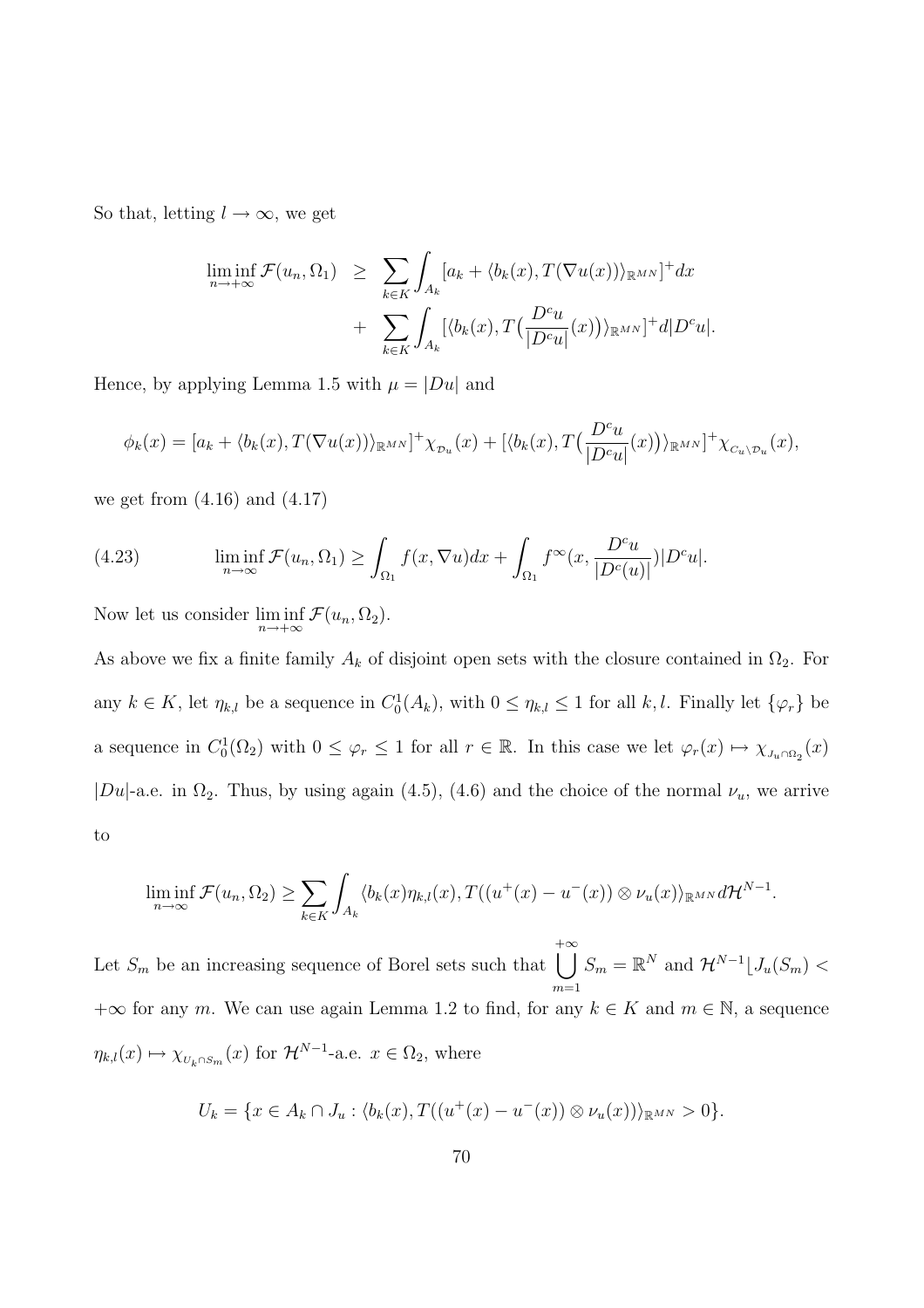Hence, letting  $k\to +\infty,$  we get

$$
\liminf_{n\to\infty} \mathcal{F}(u_n,\Omega_2) \ge \sum_{k\in K} \int_{A_k \cap S_m} [\langle b_k(x), T((u^+(x)-u^-(x)) \otimes \nu_u(x))\rangle_{\mathbb{R}^{MN}}]^+ d\mathcal{H}^{N-1}.
$$

Thus, letting  $m \to +\infty$ ,

$$
\liminf_{n\to\infty} \mathcal{F}(u_n,\Omega_2) \geq \sum_{k\in K} \int_{A_k} [\langle b_k(x),T((u^+(x)-u^-(x))\otimes \nu_u(x))\rangle_{\mathbb{R}^{MN}}]^+ d\mathcal{H}^{N-1},
$$

and then, by applying Lemma 1.5 with  $\mu = \mathcal{H}^{N-1} \bigcup J_u$ , we obtain

(4.24) 
$$
\liminf_{n \to \infty} \mathcal{F}(u_n, \Omega_2) \geq \int_{J_u \cap \Omega_2} f^{\infty}(x, (u^+(x) - u^-(x)) \otimes \nu_u(x)) d\mathcal{H}^{N-1}.
$$

Hence, from (4.9), (4.10), (4.23), (4.24) we conclude that

$$
\liminf_{n \to \infty} \mathcal{F}(u_n, \Omega) \geq \mathcal{F}(u, K_1) + \mathcal{F}(u, K_2)
$$
  
= 
$$
\int_{K_1} f(x, \nabla u) dx + \int_{K_1} f^{\infty}(x, \frac{D^c u}{|D^c(u)|}) d|D^c u|
$$
  
+ 
$$
\int_{J_u \cap K_2} f^{\infty}(x, (u^+ - u^-) \otimes \nu_u) d\mathcal{H}^{N-1}.
$$

Finally, taking into account (4.8), by letting  $K_1 \uparrow \Omega' \cap C_u$ ,  $K_2 \uparrow \Omega' \setminus C_u$ , and then  $\Omega' \uparrow \Omega$ , we get the result.  $\blacksquare$ 

In the next we prove the lower semicontinuity theorem of  $\mathcal F$  along sequences  $\{u_n\}$  ⊂  $BV(\Omega;\mathbb{R}^M)$  equibounded in  $L^{\frac{N}{N-1}}(\Omega;\mathbb{R}^M)$ .

**Theorem 4.2** Let  $f : \Omega \times \mathbb{R}^{M \times N} \to [0, \infty)$  be a locally bounded function, convex in the second variable and satisfying  $(i)$  and  $(iii)$  of  $(4.7)$ . Suppose that, in addition:

(4.25) 
$$
\forall B \subset \mathbb{R}^{M \times N} \text{ bounded } \exists L(B) \text{ such that } \int_{\Omega} |\nabla_x f(x, \xi)|^N dx \le L(B) \quad \forall \xi \in B.
$$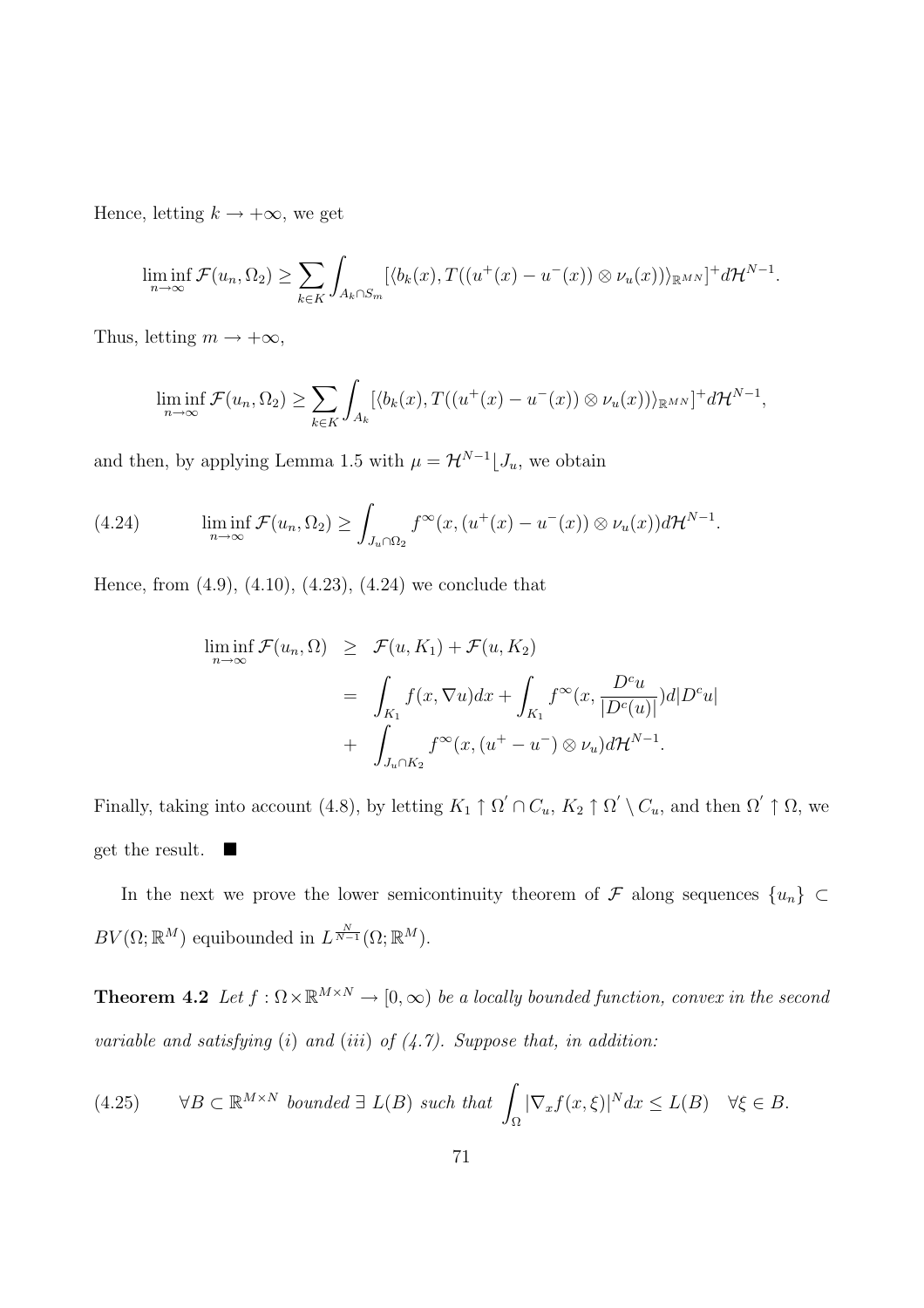Then the functional (4.2) is lower semicontinuous on  $BV(\Omega;\mathbb{R}^M)$  with respect to the  $L^1$ topology along sequences  $\{u_n\} \subset BV(\Omega;\mathbb{R}^M)$  such that  $||u_n||_{\frac{N}{N-1}} \leq C$ .

## Proof.

Firstly we notice that from (4.25) it follows that the function  $g = f \circ T^{-1}$  satisfies the following property:

(4.26) 
$$
\forall B \subset \mathbb{R}^{MN} \exists L(B) \text{ such that } \int_{\Omega} |\nabla_x g(x, \underline{\xi})|^N dx \le L(B) \quad \forall \underline{\xi} \in B.
$$

Then we proceed as in the proof of Theorem 4.1 till the equality (4.21); i.e.

$$
\lim_{n \to \infty} \Biggl\{ \int_{\Omega_1} \frac{\langle B_k^i(x)\eta_{k,l}(x), \nabla u_n^i(x)\rangle_{\mathbb{R}^N} \varphi_r(x) dx}{\int_{\Omega_1} \langle B_k^i(x)\eta_{k,l}(x), \frac{D^c u_n^i}{|D^c u_n^i|}(x)\rangle_{\mathbb{R}^N} \varphi_r(x) d|D^c u_n^i| + \int_{J_{u_n^i}} \langle B_k^i(x)\eta_{k,l}(x), ((u_n^i)^+ - (u_n^i)^-) \nu_{u_n^i}\rangle_{\mathbb{R}^N} \varphi_r(x) d\mathcal{H}^{N-1} \Biggr\}
$$
\n
$$
= \lim_{n \to \infty} \Biggl\{ -\int_{\Omega_1} \langle B_k^i(x)\eta_{k,l}(x), \nabla \varphi_r(x)\rangle_{\mathbb{R}^N} u_n^i(x) dx \Biggr\}
$$
\n(4.27)\n
$$
- \int_{\Omega_1} \text{div}(B_k^i(x)\eta_{k,l}(x)) u_n^i(x) \varphi_r(x) dx \Biggr\}.
$$

We claim that for every  $i = 1, ..., M$  the function  $\text{div} B_k^i \in L^N(\Omega)$ . Let  $\varphi \in C_0^1(\Omega)$ :

$$
\int_{\Omega} \text{div} B_k^i \varphi dx = -\int_{\Omega} \langle \nabla \varphi, B_k^i \rangle_{\mathbb{R}^N} dx = -\int_{\Omega} \langle \nabla \varphi, (T^{-1}(b_k))^i \rangle_{\mathbb{R}^N} dx \n= -\int_{\Omega} \langle \nabla \varphi, (T^{-1}(-\int_{\mathbb{R}^{MN}} g(x, \underline{\xi}) \nabla_{\underline{\xi}} \alpha_k(\underline{\xi}) d\underline{\xi}) \rangle^i)_{\mathbb{R}^N} dx \n= -\int_{\Omega} \langle \nabla \varphi, \int_{\mathbb{R}^{MN}} g(x, \underline{\xi}) (T^{-1}(\nabla_{\underline{\xi}} \alpha_k(\underline{\xi})))^i d\underline{\xi})_{\mathbb{R}^N} dx \n= -\int_{\Omega} \langle \nabla \varphi, \int_{\mathbb{R}^{MN}} g(x, \underline{\xi}) \nabla_{\xi} i \alpha_k(\underline{\xi}) d\underline{\xi})_{\mathbb{R}^N} dx \n= \int_{\Omega} \varphi \int_{\mathbb{R}^{MN}} \langle \nabla_x g(x, \underline{\xi}), \nabla_{\xi} i \alpha_k(\underline{\xi}) \rangle_{\mathbb{R}^N} d\underline{\xi} dx.
$$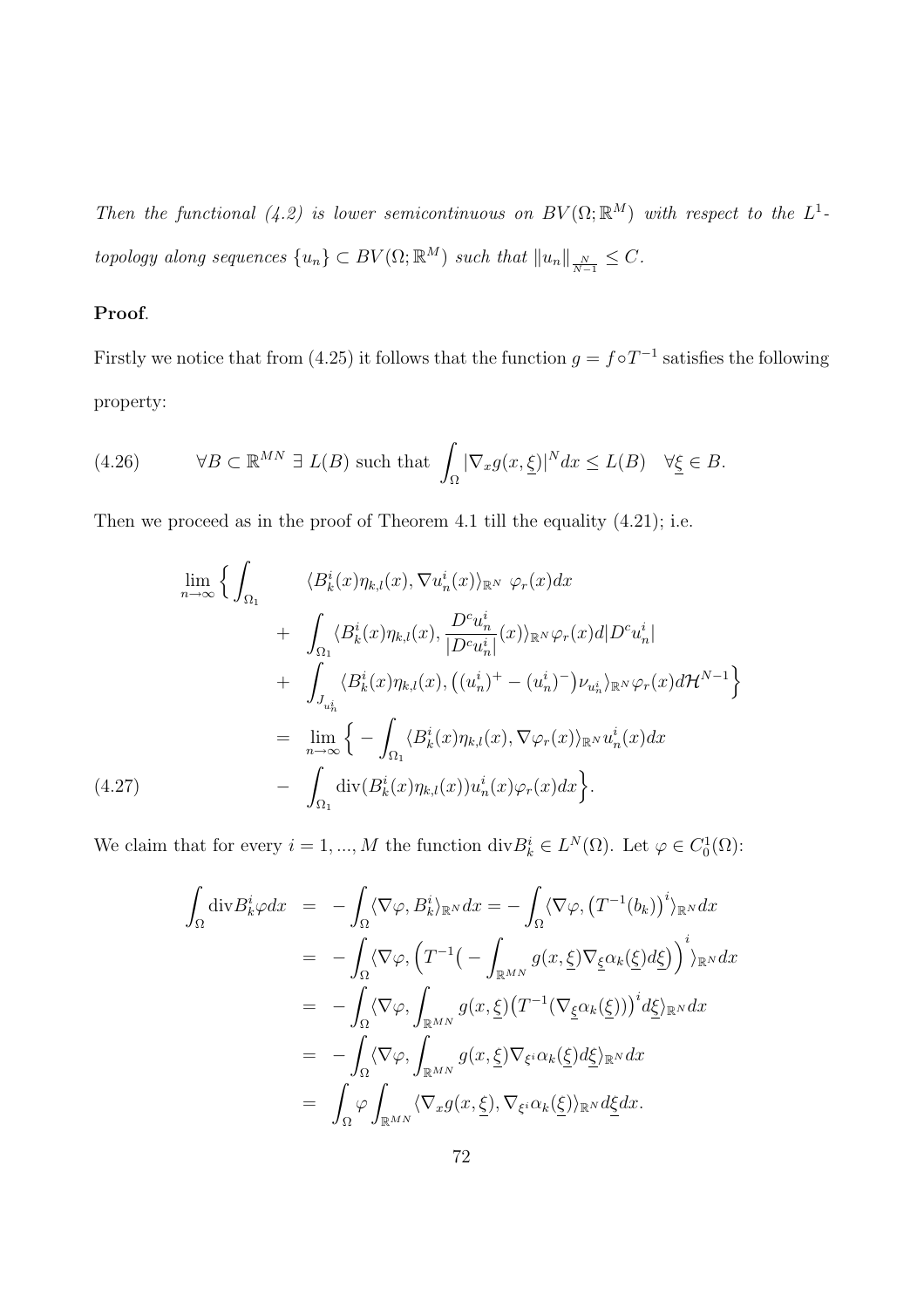Therefore we have the following representation formula for the distributional divergence of  $B_k^i$ :

(4.28) 
$$
\operatorname{div} B_k^i = \int_{\mathbb{R}^{MN}} \langle \nabla_x g(x, \underline{\xi}), \nabla_{\xi^i} \alpha_k(\underline{\xi}) \rangle_{\mathbb{R}^N} d\underline{\xi} \quad \text{in } \mathcal{D}'(\Omega).
$$

By applying Hölder's inequality to the equation $(4.28)$ , we obtain

$$
|\text{div} B_k^i|^N \le (\mathcal{L}^{MN} (supp \alpha_k))^{N-1} \int_{supp \alpha_k} |\nabla_x g(x, \underline{\xi})|^N d\underline{\xi}
$$

and and, by Tonelli's Theorem, taking into account also (4.26), with  $B = \text{supp} \alpha_k$ , we get

$$
\|\text{div} B_k^i\|_{L^N} \leq (\mathcal{L}^{MN}(\text{supp}\alpha_k))^{\frac{N}{N-1}} \Big(\int_{\text{supp}\alpha_k} d\xi \int_{\Omega} |\nabla_x g(x,\xi)|^N dx\Big)^{\frac{1}{N}} \leq (\mathcal{L}^{MN}(\text{supp}\alpha_k))^{\frac{N-1}{N}} L^{\frac{1}{N}}(\mathcal{L}^{MN}(\text{supp}\alpha_k))^{\frac{1}{N}}(\mathcal{L}^{N}(\Omega))^{\frac{1}{N}} < +\infty.
$$

Therefore, for every  $i = 1, ..., M$  the function  $\text{div} B_k^i \in L^N(\Omega)$ . Furthermore, by the equiboundeness of  $\{u_n\}$  in  $L^{\frac{N}{N-1}}$ , it follows that, up to a subsequence,  $u_n \rightharpoonup u$  weakly in  $L^{\frac{N}{N-1}}$ . Hence passing to the limit in (4.27) and using again Lemma 4.1, we get

$$
\liminf_{n \to +\infty} \mathcal{F}(u_n, \Omega_1) \geq \sum_{k \in K} \int_{\Omega_1} [a_k \eta_{k,l}(x) dx + \sum_{i=1}^M \langle B_k^i(x) \eta_{k,l}(x), \nabla u^i(x) \rangle_{\mathbb{R}^N}] \varphi_r(x) dx + \sum_{k \in K} \sum_{i=1}^M \int_{\Omega_1} \langle B_k^i(x) \eta_{k,l}(x), \frac{D^c u^i}{|D^c u^i|}(x) \rangle_{\mathbb{R}^N} \varphi_r(x) d|D^c u^i| + \sum_{k \in K} \sum_{i=1}^M \int_{J_{u^i}} \langle B_k^i(x) \eta_{k,l}(x), ((u^i)^+ - (u^i)^-) \nu_{u^i}(x) \rangle_{\mathbb{R}^N} \varphi_r(x) d\mathcal{H}^{N-1} \Big\}.
$$

The thesis is achieved, by proceeding exactly as in the proof of Theorem 4.1.  $\blacksquare$ 

It is possible to remove the constraint  $||u_n||_{\frac{N}{N-1}} \leq C$ , by dealing with an open bounded set  $\Omega$  with Lipschitz boundary and assuming the coercivity of the integrand f, as stated in the next result.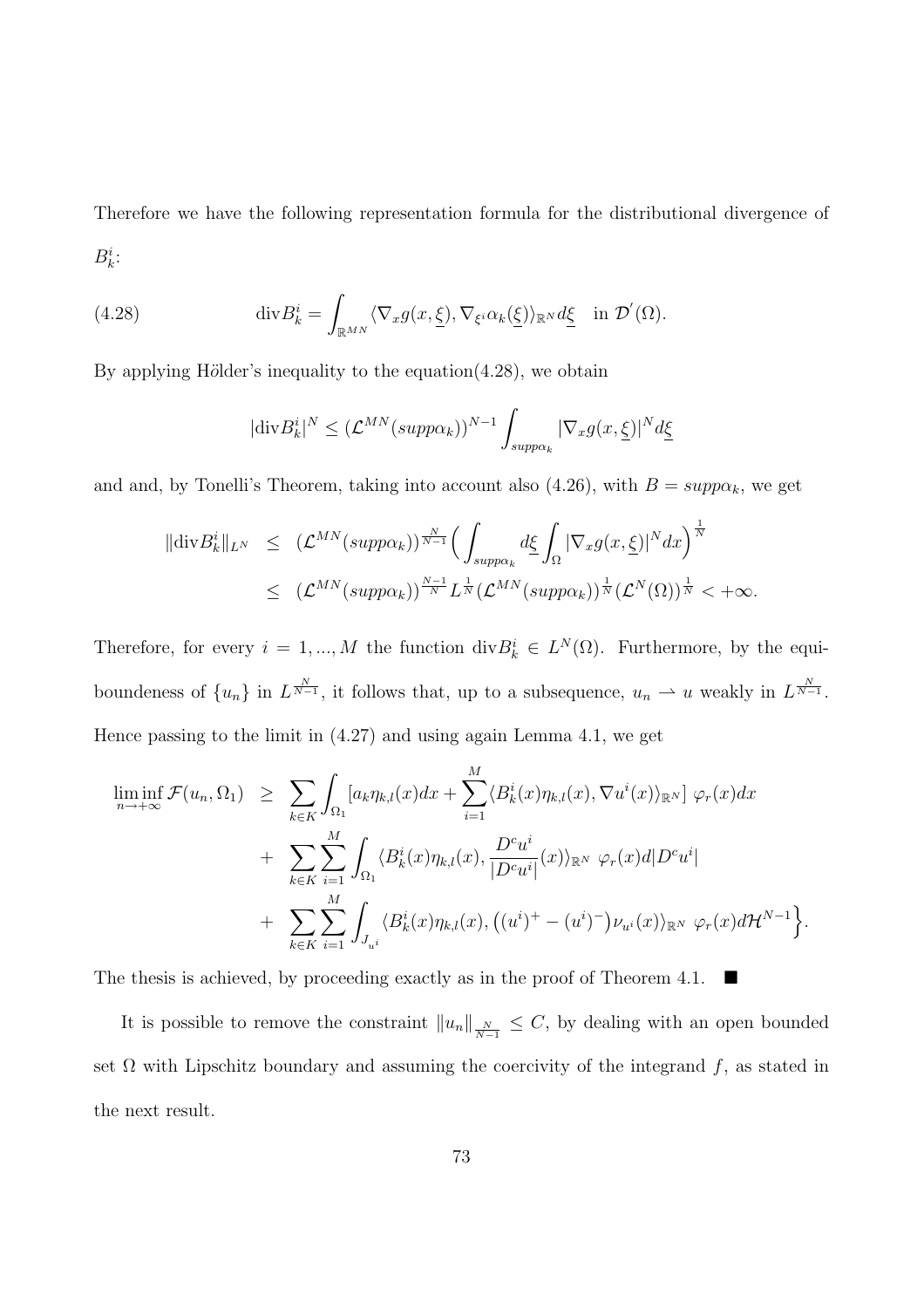**Corollary 4.1** Let  $\Omega \subset \mathbb{R}^N$  be an open bounded set with Lipschitz boundary. Let  $f : \Omega \times$  $\mathbb{R}^{M\times N} \to [0,\infty)$  be a locally bounded function, convex in the second variable, satisfying (i) and (iii) of (4.7)and (4.25). Suppose that there exists a constant  $\lambda > 0$  such that:

(4.29) 
$$
f(x,\xi) \ge \lambda |\xi| \quad \text{for all } x \in \Omega.
$$

Then the functional (4.2) is lower semicontinuous on  $BV(\Omega;\mathbb{R}^M)$  with respect to the  $L^1$ topology.

#### Proof.

Let  $\{u_n\} \subset BV(\Omega;\mathbb{R}^M)$  converging in  $L^1$  to  $u \in BV(\Omega;\mathbb{R}^M)$ , with respect to the  $L^1$ topology. Let us suppose that there exists a constant L such that  $\liminf_{n\to+\infty} \mathcal{F}(u_n,\Omega) \leq L$ otherwise the conclusion is trivial.

By the continuous imbedding of  $BV(\Omega;\mathbb{R}^M)$  in  $L^{\frac{N}{N-1}}(\Omega;\mathbb{R}^M)$  and by (4.29) we get:

$$
L \geq \liminf_{n \to \infty} \mathcal{F}(u_n, \Omega) \geq \lambda |Du_n| \geq C ||u_n||_{\frac{N}{N-1}} - \lambda ||u_n||_1,
$$

so that, recalling that  $u_n \to u$  strongly in  $L^1(\Omega;\mathbb{R}^M)$ , we have

$$
||u_n||_{\frac{N}{N-1}} \le \frac{L + \lambda ||u_n||_1}{C} = C_1,
$$

where the constant  $C_1$  does not depend on n. Hence the result follows from Theorem 4.2.  $\blacksquare$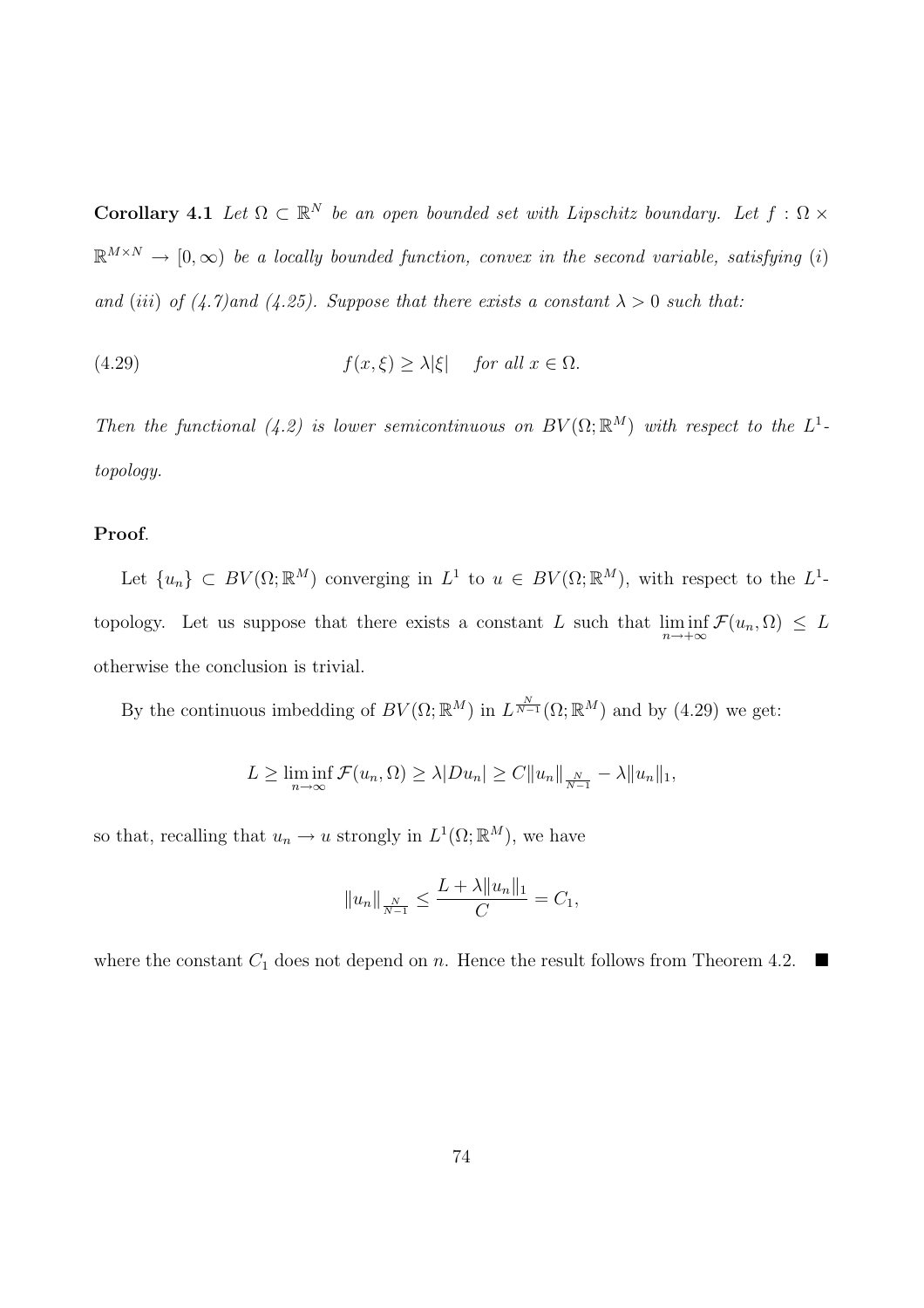# 4.3 Relaxation

The aim of this section is to give an integral representation formula for the lower semicontinuous envelope of the functional

(4.30) 
$$
F(u, \Omega) := \begin{cases} \int_{\Omega} f(x, \nabla u) dx & \text{if } u \in W^{1,1}(\Omega; \mathbb{R}^{M}), \\ +\infty & \text{if } u \in BV(\Omega; \mathbb{R}^{M}) \setminus W^{1,1}(\Omega; \mathbb{R}^{M}), \end{cases}
$$

defined by

(4.31) 
$$
\overline{F}(u,\Omega) = \inf \{ \liminf_{n \to \infty} F(u_n,\Omega) : u_n \in W^{1,1}(\Omega; \mathbb{R}^M), u_n \to u \text{ in } L^1(\Omega; \mathbb{R}^M) \}.
$$

More precisely, our purpose is to state the following equality:

(4.32) 
$$
\overline{F}(u,\Omega) = \mathcal{F}(u,\Omega) \quad \text{for every } u \in BV(\Omega;\mathbb{R}^M);
$$

where  $\mathcal F$  is defined in (4.2).

We precise that this result will be obtained on the one hand by using the lower semicontinuity Theorems proven in the previous section, on the other hand by adapting some known techniques (see [5, 28, 29]).

The first step is the inequality:  $\mathcal{F} \leq \overline{F}$ . A first result in this direction is an immediate consequence of Corollary 4.1.

**Proposition 4.1** Let  $\Omega \subset \mathbb{R}^N$  be a bounded domain with Lipschitz boundary. Let  $f : \Omega \times$  $\mathbb{R}^{M\times N} \to [0,\infty)$  be a locally bounded function convex in the second variable satisfying (i) and (*iii*) of  $(4.7)$ , $(4.25)$  and  $(4.29)$ . Then

 $\mathcal{F}(u,\Omega) \leq \overline{F}(u,\Omega)$  for every  $u \in BV(\Omega;\mathbb{R}^M)$ .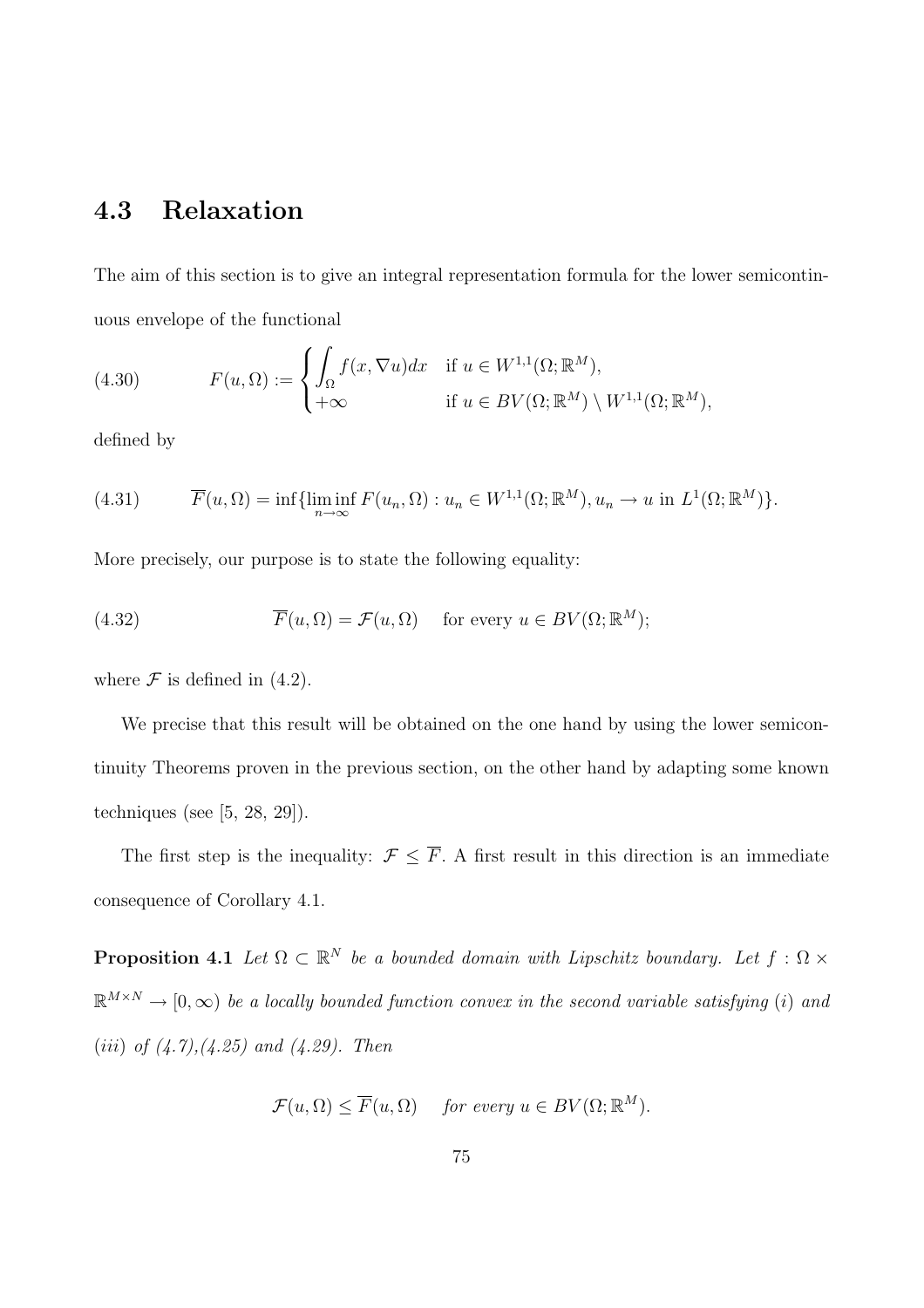## Proof.

By Corollary 4.1,  $\mathcal F$  is lower semicontinuous and, by definition,  $\mathcal F(u,\Omega) \leq F(u,\Omega)$  for every  $u \in BV(\Omega;\mathbb{R}^M)$ . Then the thesis follows by recalling that  $\overline{F}$  is the greatest lower semicontinuous functional not greater than  $F$ .

Actually, the inequality stated in Proposition 4.1 above can be obtained in  $BV(\Omega;\mathbb{R}^M) \cap$  $L^{\infty}(\Omega;\mathbb{R}^M)$ , also without assuming (4.25). To this purpose, let f be a function satisfying the following linear growth conditions:

(4.33) 
$$
f(x,\xi) \ge \lambda |\xi| \text{ for a.e. } x \in \Omega \text{ and for all } \xi \in \mathbb{R}^{M \times N},
$$

with  $\lambda > 0$ ;

(4.34) 
$$
f(x,\xi) \le \Lambda(1+|\xi|) \text{ for a.e. } x \in \Omega \text{ and for all } \xi \in \mathbb{R}^{M \times N},
$$

with  $\Lambda > 0$ .

To our purpose we define, in the spirit of [28], the following functional:

$$
\overline{F}_{\infty}(u,\Omega) :=
$$
\n
$$
(4.35) = \inf\{\liminf_{n\to\infty} F(u_n) : u_n \in W^{1,1}(\Omega; \mathbb{R}^M), u_n \to u \text{ in } L^1(\Omega; \mathbb{R}^M), ||u_n||_{\infty} \le C\}.
$$

The following lemma holds. We adapt a truncation argument introduced in [28].

**Lemma 4.2** Let  $\Omega \subset \mathbb{R}^N$  an open bounded set with Lipschitz boundary. Let  $f : \Omega \times \mathbb{R}^{M \times N} \to$  $[0, \infty)$  be a Borel function satisfying (4.33). Then

$$
\overline{F}_{\infty}(u,\Omega) = \overline{F}(u,\Omega) \quad \forall u \in BV(\Omega;\mathbb{R}^M) \cap L^{\infty}(\Omega;\mathbb{R}^M).
$$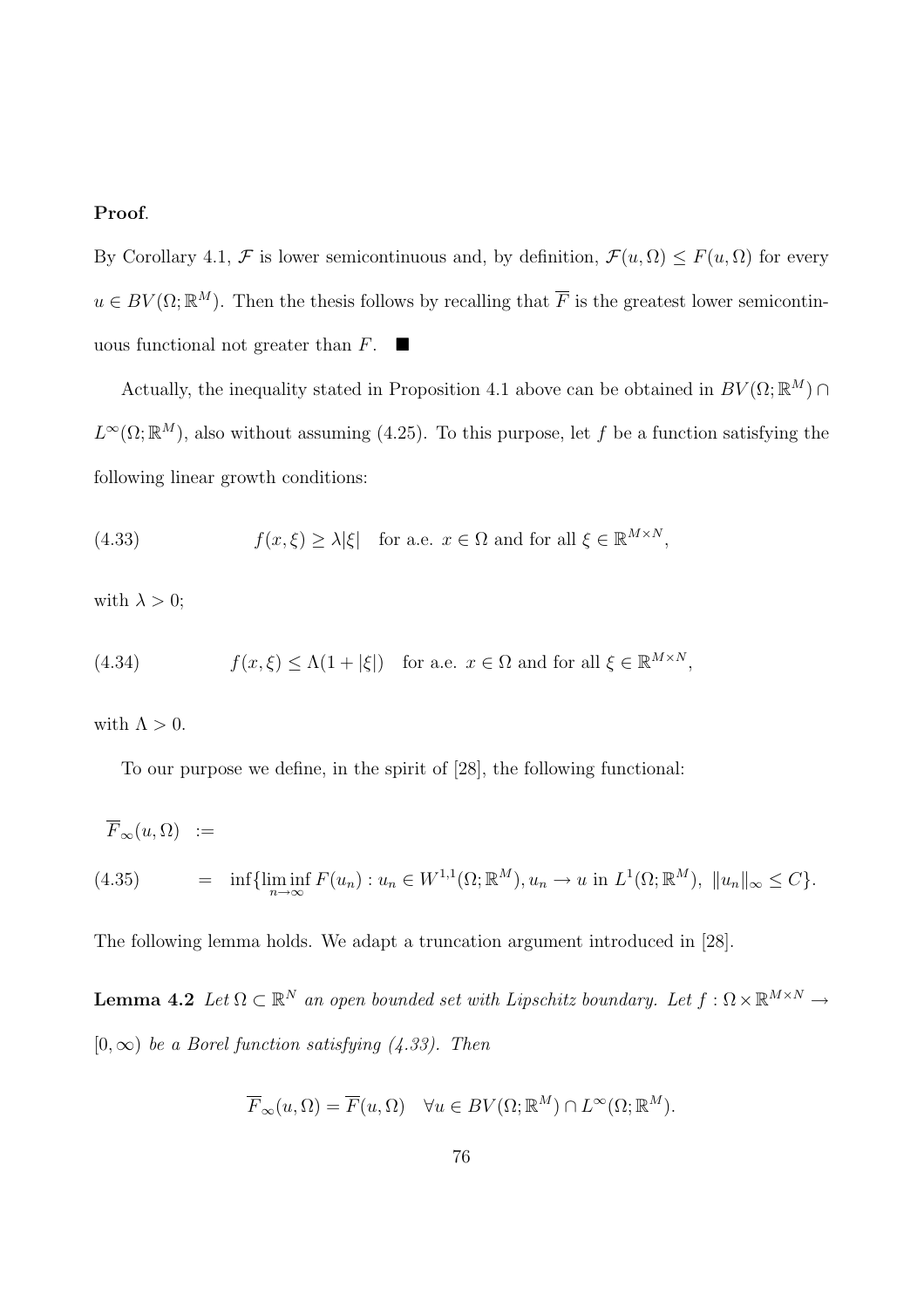# Proof.

It is enough to show  $\overline{F} \geq \overline{F}_{\infty}$ . for all  $u \in BV(\Omega;\mathbb{R}^M) \cap L^{\infty}(\Omega;\mathbb{R}^M)$ . If  $\overline{F}(u,\Omega) = +\infty$  the result is obvious, thus there is no loss of generality in assuming  $\overline{F}(u, \Omega) \leq L < +\infty$ . Then, by the properties of relaxation (see 1.12), there exists  $\{u_n\} \subset W^{1,1}(\Omega;\mathbb{R}^M)$  such that

(4.36) 
$$
\overline{F}(u,\Omega) = \lim_{n \to \infty} F(u_n,\Omega) \le L < +\infty.
$$

Let  $i \in \mathbb{N}$ . Let us define a smooth truncation function  $\varphi_i \in C_0^1(\Omega;\mathbb{R}^M)$  given by:

(4.37) 
$$
\varphi_i(z) := \begin{cases} z & \text{if } |z| < e^i \\ 0 & \text{if } |z| \ge e^{i+1}, \end{cases} \quad |\nabla \varphi_i(z)| \le 1.
$$

Let us set  $w_n^i := \varphi_i(u_n)$ . We have  $w_n^i \subset W^{1,1}(\Omega;\mathbb{R}^M)$  and

(4.38) 
$$
\begin{cases} ||w_n^i||_{\infty} \le e^i \\ \nabla w_n^i(x) = \nabla \varphi_i(u_n(x)) \nabla u_n(x). \end{cases}
$$

Since  $u \in L^{\infty}(\Omega; \mathbb{R}^M)$  it is possible to choose i large enough so that  $u = \varphi_i(u)$ . Then by (4.37) we have, for such any  $i$ , that

(4.39) 
$$
||w_n^i - u||_1 = ||\varphi_i(u_n) - \varphi_i(u)||_1 \le ||u_n - u||_1.
$$

By (4.34), (4.37) and (4.38) we have

$$
\int_{\Omega} f(x, \nabla w_n^i) \leq \int_{\{|u_n| < e^i\}} f(x, \nabla u_n) dx + \Lambda \int_{\{e^i \leq |u_n| < e^{i+1}\}} (1 + |\nabla u_n|) dx + \Lambda \mathcal{L}^N \{|u_n| \geq e^{i+1}\}.
$$

By Chebyshev's inequality we get

$$
\int_{\Omega} f(x, \nabla w_n^i) \leq \int_{\{|u_n| < e^i\}} f(x, \nabla u_n) dx + \Lambda \int_{\{e^i \leq |u_n| < e^{i+1}\}} \left(1 + |\nabla u_n|\right) dx + \frac{\Lambda}{e^i} \|u_n\|_1.
$$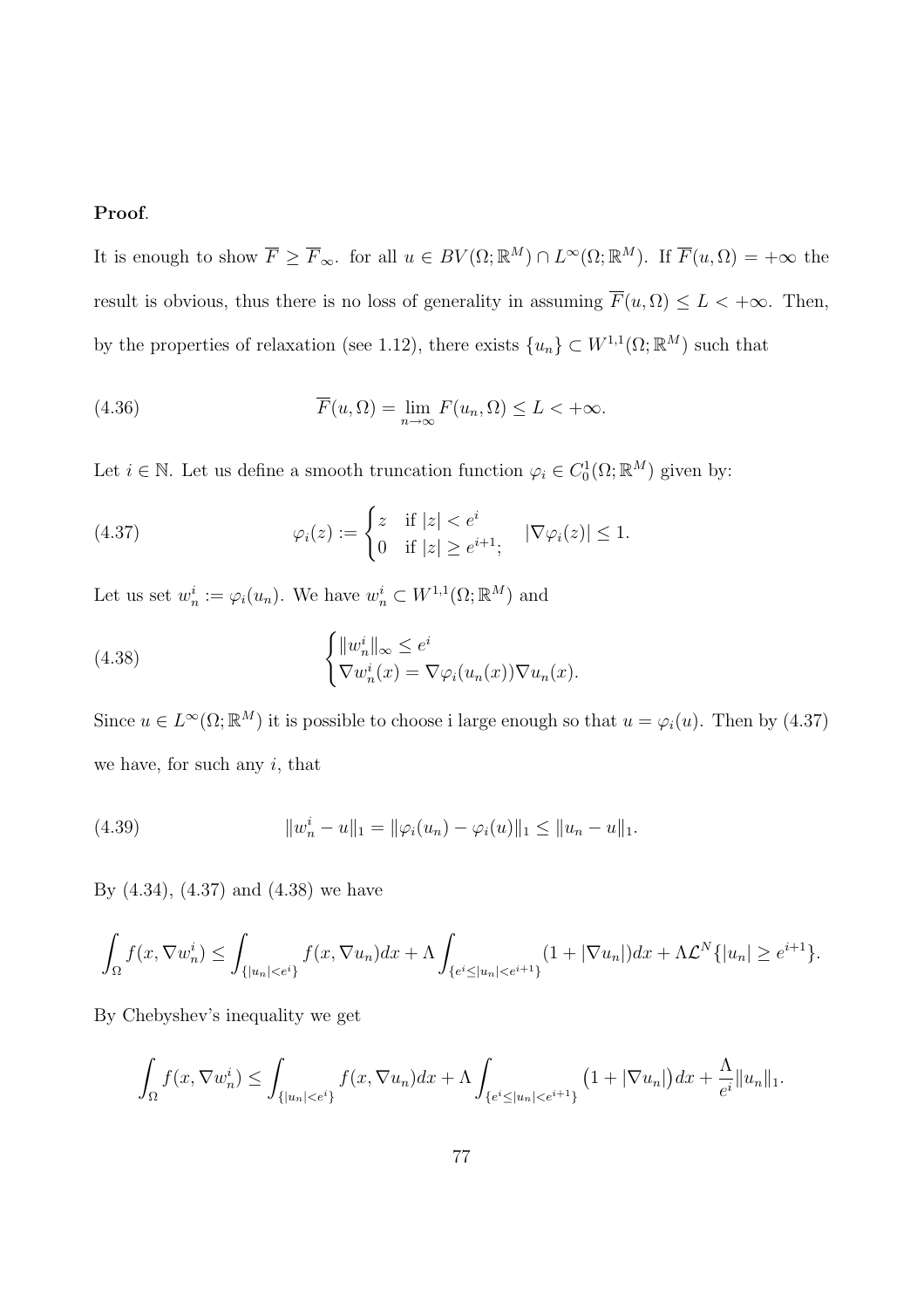Now let  $l \in \mathbb{N}$ . By summing for  $i = 1, 2..., l$ , we obtain

$$
\frac{1}{l} \sum_{i=1}^{l} \int_{\Omega} f(x, \nabla w_n^i) dx \le \int_{\Omega} f(x, \nabla u_n) dx + \Lambda \frac{\|u_n\|_1}{l} \sum_{i=1}^{l} \frac{1}{e^i} + \frac{\Lambda}{l} \sum_{i=1}^{l} \int_{\{e^i \le |u_n| < e^{i+1}\}} (1 + |\nabla u_n|) dx
$$

Notice that, if we define  $E_i := \{e^i \le |u_n| < e^{i+1}\}$ , then  $E_i$  are disjoint set; therefore by (4.33) and (4.36), we get

;

$$
(4.40) \qquad \sum_{i=1}^{l} \int_{E_i} (1 + |\nabla u_n|) dx = \int_{\bigcup_{i}^{l} E_i} (1 + |\nabla u_n|) dx \le \int_{\Omega} (1 + |\nabla u_n|) dx \le L < +\infty.
$$

Then

$$
\frac{1}{l} \sum_{i=1}^{l} \int_{\Omega} f(x, \nabla w_n^i) dx \le \int_{\Omega} f(x, \nabla u_n) dx + \frac{K(n, l)}{l}
$$
  
with  $K(n, l) := \Lambda \Big( ||u_n||_1 \sum_{i=1}^{l} \frac{1}{e^i} + L \Big)$  and  $\lim_{l \to \infty} \lim_{n \to \infty} \frac{K(n, l)}{l} = 0.$ 

Furthermore we may find some  $i_n \in \{1, ..., l\}$  such that

(4.41) 
$$
\int_{\Omega} f(x, \nabla w_n^{i_n}) dx \leq \int_{\Omega} f(x, \nabla u_n) dx + \frac{K(n, l)}{l}.
$$

Let us recall that by (4.39)  $w_n^{i_n} \to u$  in  $L^1(\Omega;\mathbb{R}^M)$  and by (4.38)  $||w_n^{i_n}||_{\infty} \le e^l$ . Then by (4.36) and (4.41)

$$
\overline{F}(u) + \lim_{n \to \infty} \frac{K(n, l)}{l} \ge \liminf_{n \to \infty} F(u_n, \Omega) + \lim_{n \to \infty} \frac{K(n, l)}{l} \ge \liminf_{n \to \infty} F(w_n^{i_n}) \ge \overline{F}_{\infty}(u, \Omega).
$$

The conclusion follows letting l tend to  $+\infty$ .  $\blacksquare$ 

As a consequence of the previous lemma we have the following theorem.

**Theorem 4.3** Let  $\Omega \subset \mathbb{R}^N$  be an open bounded set with Lipschitz boundary. Let  $f : \Omega \times$  $\mathbb{R}^{M\times N} \to [0,\infty)$  be a Borel function, convex in the second variable and satisfying (4.7) and (4.33). Then

$$
\mathcal{F}(u,\Omega) \leq \overline{F}(u,\Omega) \quad \text{ for every } u \in BV(\Omega;\mathbb{R}^M) \cap L^{\infty}(\Omega;\mathbb{R}^M).
$$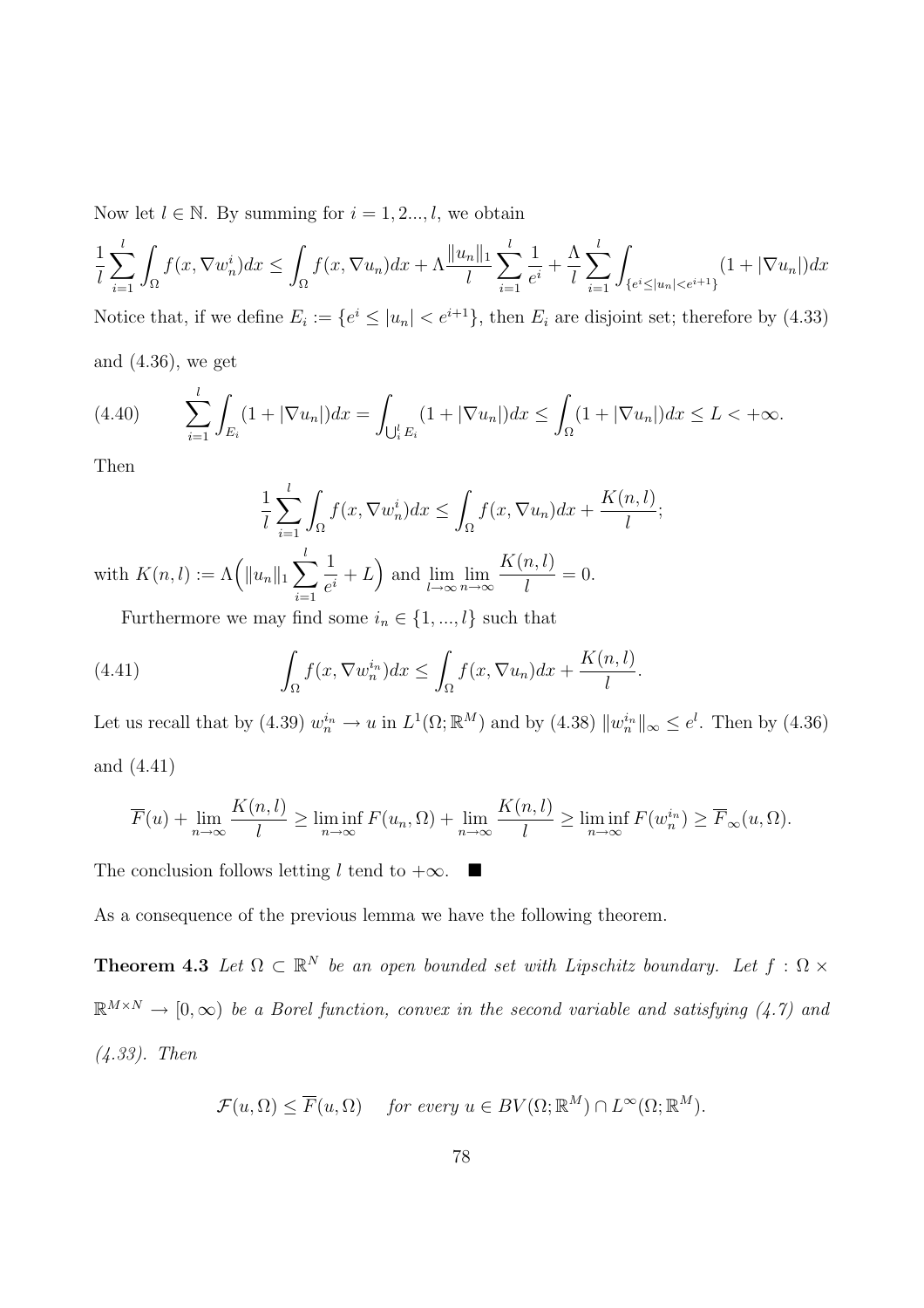# Proof.

Let  $u \in BV(\Omega;\mathbb{R}^M) \cap L^{\infty}(\Omega;\mathbb{R}^M)$ . By Theorem 4.1 for every sequence  $\{u_n\} \subset W^{1,1}(\Omega;\mathbb{R}^M)$ such that  $u_n \to u$  in  $L^1(\Omega; \mathbb{R}^M)$  with  $||u_n||_{\infty} \leq C$ , we get

$$
\mathcal{F}(u,\Omega) \le \liminf_{n\to\infty} \mathcal{F}(u_n,\Omega) = \liminf_{n\to\infty} F(u_n,\Omega),
$$

so that

$$
\mathcal{F}(u,\Omega) \leq \overline{F}_{\infty}(u,\Omega).
$$

Hence the thesis follows by Lemma 4.2.  $\blacksquare$ 

The second step is the lim sup inequality:  $\overline{F} \leq \mathcal{F}$ . In what follows  $\mathcal{A}(\Omega)$  denotes the family of all open subset of  $\Omega$  and, in the spirit of [5], we will assume the following conditions:

$$
\exists G \subset \Omega \text{ with } \mathcal{H}^{N-1}(G) = 0 \text{ such that } \forall \xi \in \mathbb{R}^{M \times N}
$$

(4.42)  $f^{\infty}(\cdot,\xi)$  is approximately continuous in  $\Omega \setminus G$ .

**Theorem 4.4** Let  $f : \Omega \times \mathbb{R}^{M \times N} \to [0, \infty)$  be a Borel function convex in the second variable, satisfying (4.33) and (4.34). Then  $\overline{F}(u, \cdot)$  is the trace of a finite Radon measure on  $\mathcal{A}(\Omega)$  and for every  $u \in BV(\Omega;\mathbb{R}^M)$ ; we have

(i)

$$
\overline{F}(u, \Omega \setminus (C_u \cup J_u)) \le \int_{\Omega} f(x, \nabla u) dx
$$

(*ii*) if  $(4.42)$  holds, then

$$
\overline{F}(u, C_u) \le \int_{\Omega} f^{\infty}(x, \frac{D^c u}{|D^c u|}) d|D^c u|;
$$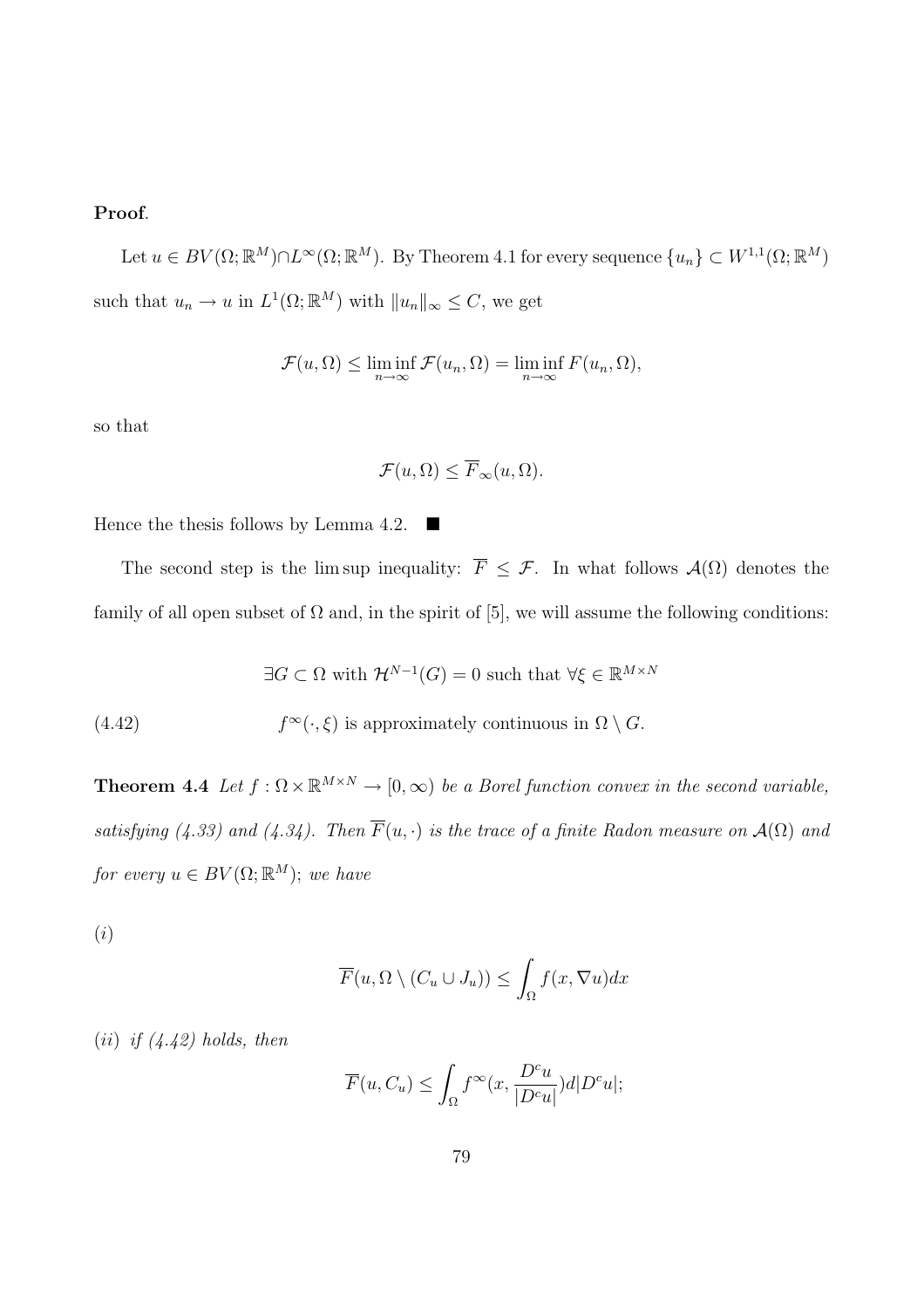(*iii*) if  $f^{\infty}(\cdot,\xi)$  is upper semicontinous, then

$$
\overline{F}(u, J_u) \le \int_{J_u \cap \Omega} f^{\infty}(x, (u^+ - u^-) \otimes \nu_u) d\mathcal{H}^{N-1}.
$$

## Proof.

It is known (see Theorem 4.1.2 of [10]) that  $\overline{F}(u, \cdot)$  is the restriction to  $\mathcal{A}(\Omega)$  of a Radon Measure and

$$
0 \le \mathcal{F}(u, A) \le C(\mathcal{L}^N(A) + |Du|(A)). \quad \forall A \in \mathcal{A}(\Omega).
$$

Therefore, following [29] (Theorem 1.3), it is enough to prove:

(i) 
$$
\frac{d\overline{F}(u, \cdot)}{d\mathcal{L}^N}(x_0) \le f(x_0, \nabla u(x_0)) \text{ for } \mathcal{L}^N-\text{almost every } x_0 \in \Omega,
$$

$$
(ii) \quad \frac{d\overline{F}(u,\cdot)}{d|D^c u|}(x_0) \le f^{\infty}(x_0,\frac{D^c u}{|D^c u|}(x_0)) \quad \text{for } |D^c u| - \text{almost every } x_0 \in \Omega,
$$

$$
(iii) \quad \frac{d\overline{F}(u,\cdot)}{d\mathcal{H}^{N-1}}(x_0) \le f^{\infty}(x_0,(u^+(x_0)-u^-(x_0)) \otimes \nu_u(x_0)) \quad \text{for } \mathcal{H}^{N-1}-\text{almost every } x_0 \in J_u.
$$

The proof of  $(i)$  follows, with minor modifications, the proof of  $(i)$  in Theorem 1.3 of [29]. Consider the coercive functional associated to  $\overline{F}$  defined by  $\overline{F}_1(u, A) = \overline{F}(u, A) + |Du|(A)$ . By Theorem 3.7 of [10] we have that

$$
\frac{d\overline{F_1}(u,\cdot)}{d\mathcal{L}^N}(x_0) = \frac{d\overline{F}(u,\cdot)}{d\mathcal{L}^N}(x_0) + |\nabla u(x_0)| = f_1(x_0, \nabla u(x_0))
$$
 for  $\mathcal{L}^N$  – almost every  $x_0 \in \Omega$ ,

where

$$
f_1(x_0, \xi) := \limsup_{\varepsilon \to 0} \frac{1}{\varepsilon^N} \inf \{ \overline{F}_1(v, Q(x_0, \varepsilon)) : v \in BV(Q(x_0, \varepsilon); \mathbb{R}^M), v = \xi(x - x_0) \text{ on } \partial Q(x_0, \varepsilon) \},
$$
  
where  $Q(x_0, \varepsilon) := x_0 + \varepsilon Q$  with  $Q = (-\frac{1}{2}, \frac{1}{2})^N$ . Thus, to complete the proof of *(i)* it is enough  
to show that

 $f_1(x_0, \xi) \leq f(x_0, \xi) + |\xi|$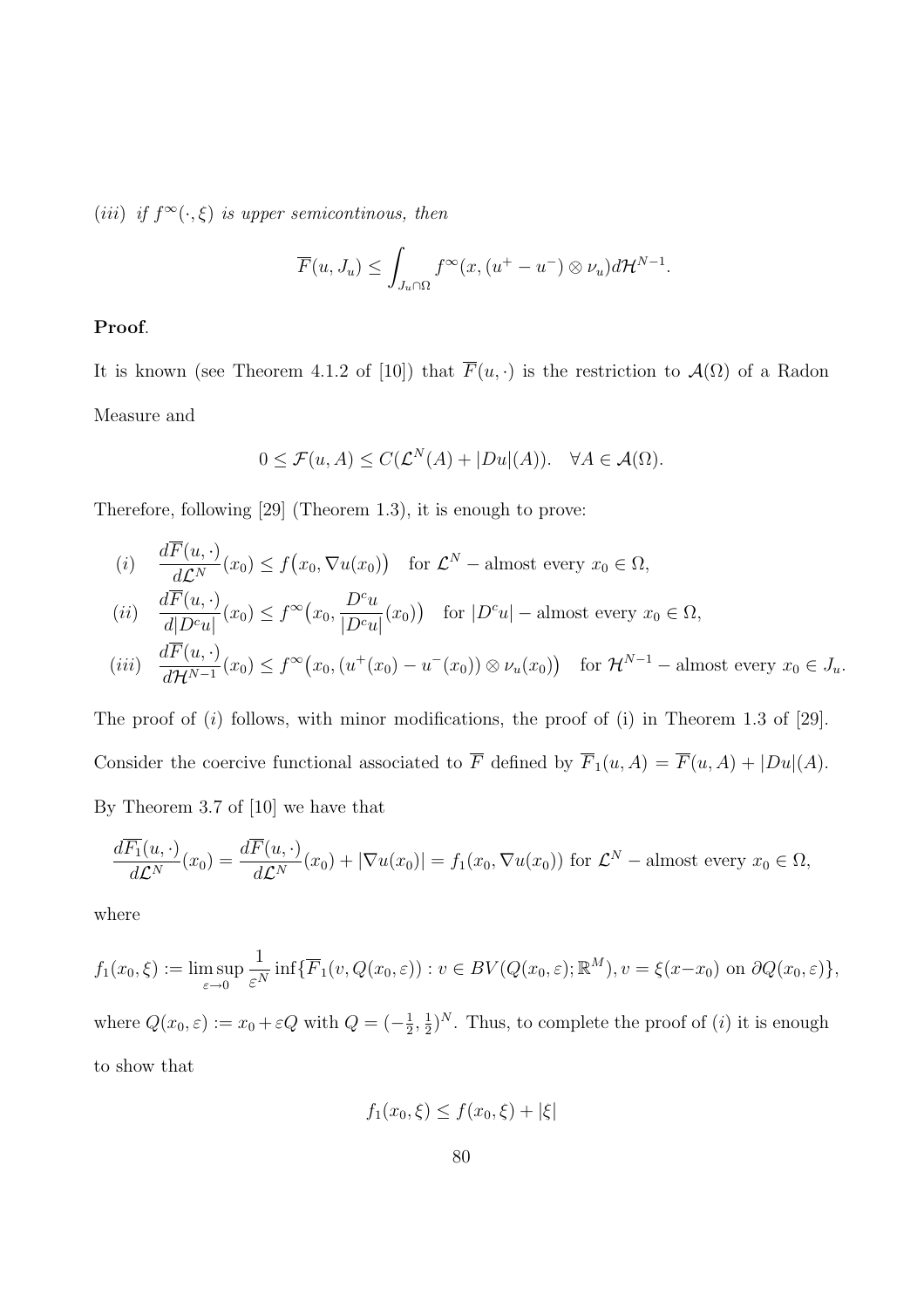for  $\mathcal{L}^N$  a.e  $x_0 \in \Omega$  and for every  $\xi \in \mathbb{R}^{M \times N}$ .

Since f is convex, then the function  $f(x, \cdot)$  is continuous for  $\mathcal{L}^N$  a.e.  $x \in \Omega$ . Therefore, by applying Lemma 1.4 to the function  $g: \Omega \times \mathbb{R}^{MN} \to [0, \infty)$  defined by  $g(x, \xi) = f(x, T^{-1}(\xi)),$ we may find a  $\mathcal{L}^N$ -null set  $N_0$  independent of  $\xi$  such that  $g(\cdot,\xi)$  is approximately continuous in  $\Omega \setminus N_0$ . This implies that  $f(\cdot, \xi)$  is approximately continuous in  $\Omega \setminus N_0$  uniformly with respect to  $\xi$ . Therefore we may assume that  $f(\cdot,\xi)$  is approximately continuous in  $x_0$ . By choosing as a test function  $v = \xi(x - x_0)$  we get

$$
f_1(x_0,\xi)-|\xi| \leq \limsup_{\varepsilon \to 0} \frac{1}{\varepsilon^N} \overline{F}(\xi(x-x_0),Q(x_0,\varepsilon)) \leq \limsup_{\varepsilon \to 0} \frac{1}{\varepsilon^N} \int_{Q(x_0,\varepsilon)} f(x,\xi) dx = f(x_0,\xi).
$$

The proof of (ii) follows, with minor modifications, the proof of (ii) in Theorem 1.3 of [29]. By Lemma 3.9 of [10], for  $|D^c u|$ -a.e  $x_0 \in \Omega$  there exists a sequence  $\{t_{\varepsilon}^{(k)}\}$  such that

(4.43) 
$$
t_{\varepsilon}^{(k)} \to \infty, \quad \varepsilon t_{\varepsilon}^{(k)} \to 0^+ \quad \text{as } \varepsilon \to 0^+
$$

and

$$
\frac{d\overline{F_1}(u, \cdot)}{d|D^c u|}(x_0) = \frac{d\overline{F}(u, \cdot)}{d|D^c(u)|}(x_0) + |a|
$$
\n
$$
= \lim_{k \to \infty} \lim_{\varepsilon \to 0^+} \frac{\inf \{ \overline{F}_1(v, Q_{\nu}^{(k)}(x_0, \varepsilon)), v = t_{\varepsilon}^{(k)} a \otimes \nu(x - x_0) \text{ on } \partial Q_{\nu}^{(k)}(x_0, \varepsilon) \}}{k^{N-1} \varepsilon t_{\varepsilon}^{(k)}} ,
$$
\nwhere\n
$$
\frac{D^c u}{|D^c u|}(x_0) = a \otimes \nu, a = a_u(x_0), \nu = \nu_u(x_0), Q_{\nu}^{(k)}(x_0, \varepsilon) := x_0 + \varepsilon Q_{\nu}^{(k)}
$$
\nwith\n
$$
Q_{\nu}^{(k)} = R_{\nu} \left( (-\frac{k}{2}, \frac{k}{2})^{N-1} \times (-\frac{1}{2}, \frac{1}{2}) \right),
$$

where  $R_{\nu}$  denotes a rotation such that  $R_{\nu}e_N = \nu$ . Take  $x_0 \in \Omega \setminus G$  so that all the limit above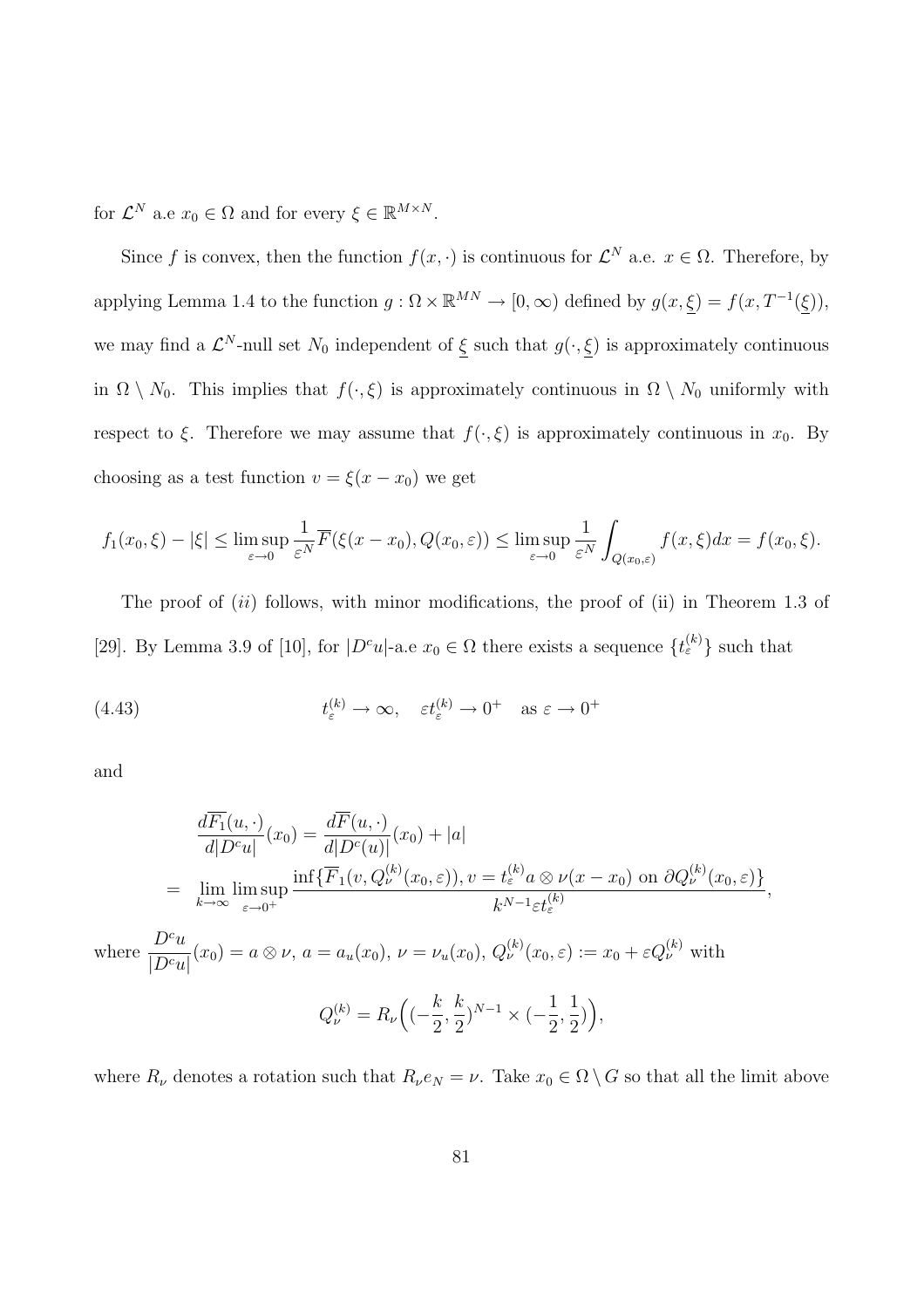exist and are finite. Choose as a test function  $v(x) = t_{\varepsilon}^{(k)} a \otimes v(x - x_0)$ . Then

$$
\frac{d\overline{F}(u,\cdot)}{d|D^c(u)|} + |a| \leq \lim_{k \to \infty} \limsup_{\varepsilon \to 0^+} \frac{\overline{F}_1(t_\varepsilon^{(k)} a \otimes \nu(x - x_0), Q_\nu^{(k)}(x_0, \varepsilon))}{k^{N-1} \varepsilon^N t_\varepsilon^{(k)}},
$$
\n
$$
\leq \lim_{k \to \infty} \limsup_{\varepsilon \to 0^+} \frac{1}{k^{N-1} \varepsilon^N t_\varepsilon^{(k)}} \int_{Q_\nu^{(k)}(x_0, \varepsilon)} f(x, t_\varepsilon^{(k)} a \otimes \nu) dx + |a|.
$$

Then by Proposition 1.3 and the right inequality of (4.33), we get

$$
\frac{f(x,t_{\varepsilon}^{(k)}a\otimes\nu)}{t_{\varepsilon}^{(k)}}\leq f^{\infty}(x,a\otimes\nu)+\frac{\Lambda}{t_{\varepsilon}^{(k)}}.
$$

Hence, by (4.42), (4.44) and (4.43)

$$
\frac{d\overline{F}(u,\cdot)}{d|D^c u|}(x_0) \le \lim_{k \to \infty} \limsup_{\varepsilon \to 0^+} \left[ \frac{1}{k^{N-1} \varepsilon^N} \int_{Q_{\nu}^{(k)}(x_0,\varepsilon)} f^{\infty}(x, a \otimes \nu) dx + \frac{\Lambda}{t_{\varepsilon}^{(k)}} \right] = f^{\infty}(x_0, a \otimes \nu)
$$
  
=  $f^{\infty}(x_0, \frac{D^c u}{|D^c u|}(x_0));$ 

(*iii*) is proved in part (*iii*) of the proof of Theorem 1.3 of [29].

By combining the previous theorem with Corollary 4.1 we obtain a relaxation result on  $BV(\Omega;\mathbb{R}^M)$  for discontinuous integrand.

**Theorem 4.5** Let  $\Omega \subset \mathbb{R}^N$  be a bounded set with Lipschitz boundary. Let  $f : \Omega \times \mathbb{R}^{M \times N} \to$  $[0, \infty)$  be a Borel function convex in the second variable satisfying (i) and (iii) of  $(4.7)$ ,  $(4.25)$ ,  $(4.33), (4.34), (4.42)$  and such that  $f^{\infty}(\cdot,\xi)$  is upper semicontinous. Then

$$
\mathcal{F}(u,\Omega) = \overline{F}(u,\Omega) \quad \text{ for every } u \in BV(\Omega;\mathbb{R}^M).
$$

While, by dealing with the space  $BV(\Omega;\mathbb{R}^M) \cap L^{\infty}(\Omega;\mathbb{R}^M)$ , we have, as a consequence of Theorems 4.3 and 4.4, the following result.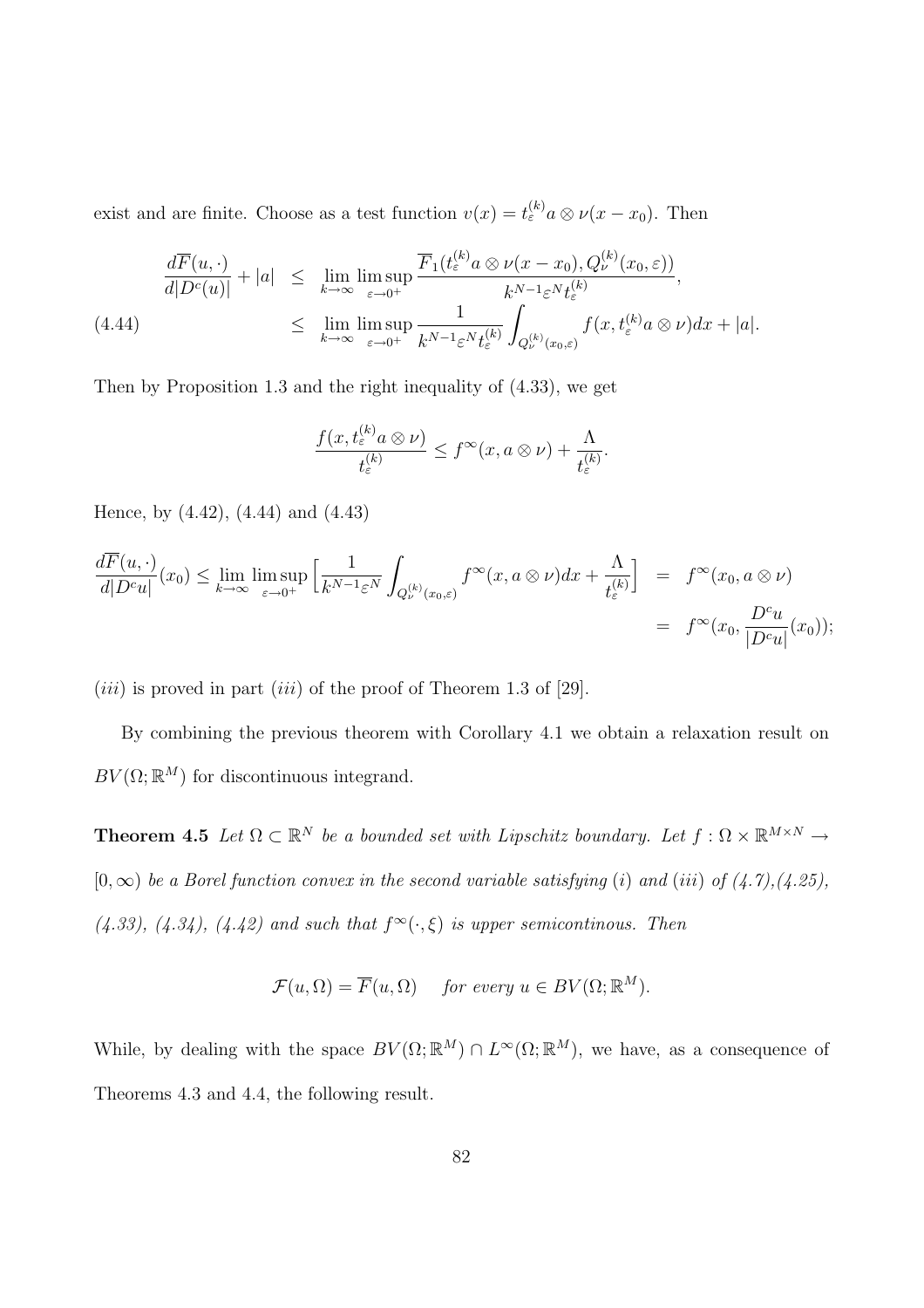**Theorem 4.6** Let  $\Omega \subset \mathbb{R}^N$  be a bounded set with Lipschitz Boundary. Let  $f : \Omega \times \mathbb{R}^{M \times N} \to$  $[0, \infty)$  be a Borel function convex in the second variable satisfying  $(4.7)$ ,  $(4.33)$ ,  $(4.34)$ ,  $(4.42)$ and such that  $f^{\infty}(\cdot,\xi)$  is upper semicontinous. Then

$$
\mathcal{F}(u,\Omega) = \overline{F}(u,\Omega) \quad \text{ for every } u \in BV(\Omega;\mathbb{R}^M) \cap L^{\infty}(\Omega;\mathbb{R}^M).
$$

**Remark 4.2** Note that, even if only about the regularity in the spatial variable x, Theorems 4.3 and 4.4 improve the relaxation result of [29], since no continuity assumptions with respect to x are assumed. Furthermore, we emphasize that the convexity assumption, which is not natural in the case  $M, N > 1$ , becomes realistic in the case  $N = 1$ , where we deal with  $\Omega = (a, b)$  and  $u \in BV((a, b); \mathbb{R}^M)$ , even if  $M > 1$ , since in this special case convexity and quasiconvexity are equivalent. This is also true if the function f has the following form:

$$
f(x,\xi) = h(x, \|\xi\|)
$$
 with  $h : \Omega \times (0, +\infty) \to (0, +\infty)$  convex with respect to  $\xi$ .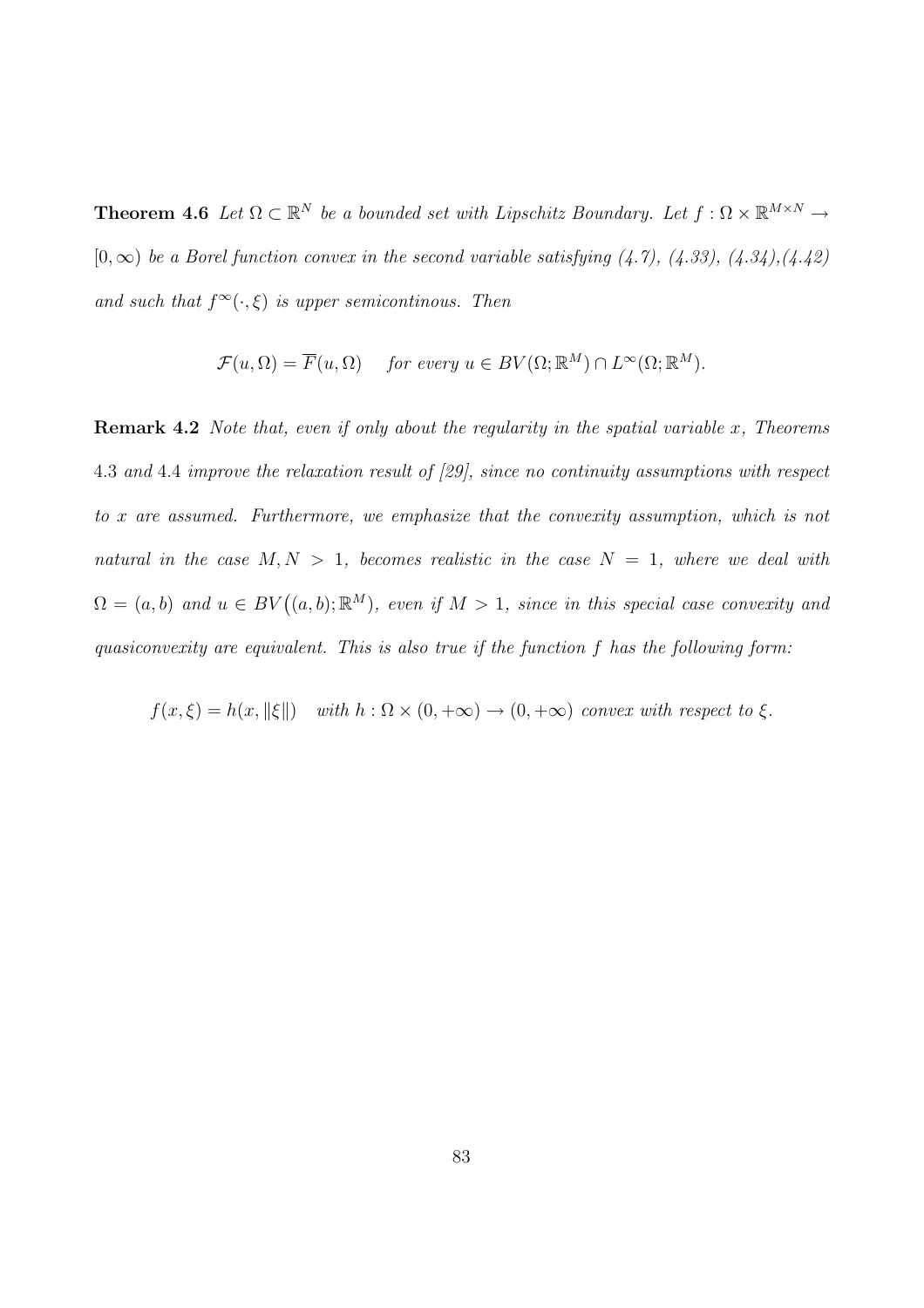# Bibliography

- [1] A.Acerbi, N.Fusco. Semicontinuity problems in calculus of variations. Arch. Rational Mech. Anal. 86 (1984), 125-145.
- [2] G.Alberti. Rank one properties for derivatives of functions with bounded variation. Proc. R. Soc. Edim., Sect. A, Math. 123 A (1993), 239-274.
- [3] M.Amar, V.De Cicco. Relaxation of quasi-convex integrand of arbitrary order. Proc. R. Soc. Edim., Sect. A, Math. 124 (1994), 927-946.
- [4] M.Amar, V.De Cicco. A continuity result for integral functionals defined on  $BV(\Omega)$ . To appear on NoDEA Nonlinear Differential Equations Appl.
- [5] M.Amar, V.De Cicco, N.Fusco. A relaxation result in BV for integral functional with discontinuous integrand. To appear on ESAIM: Control Optimization and Calculus of Variation.
- [6] M.Amar, V.De Cicco, N.Fusco. Lower semicontinuity and relaxation result in BV for integral functionals with BV integrand. Preprint Me.Mo.Mat. (2006)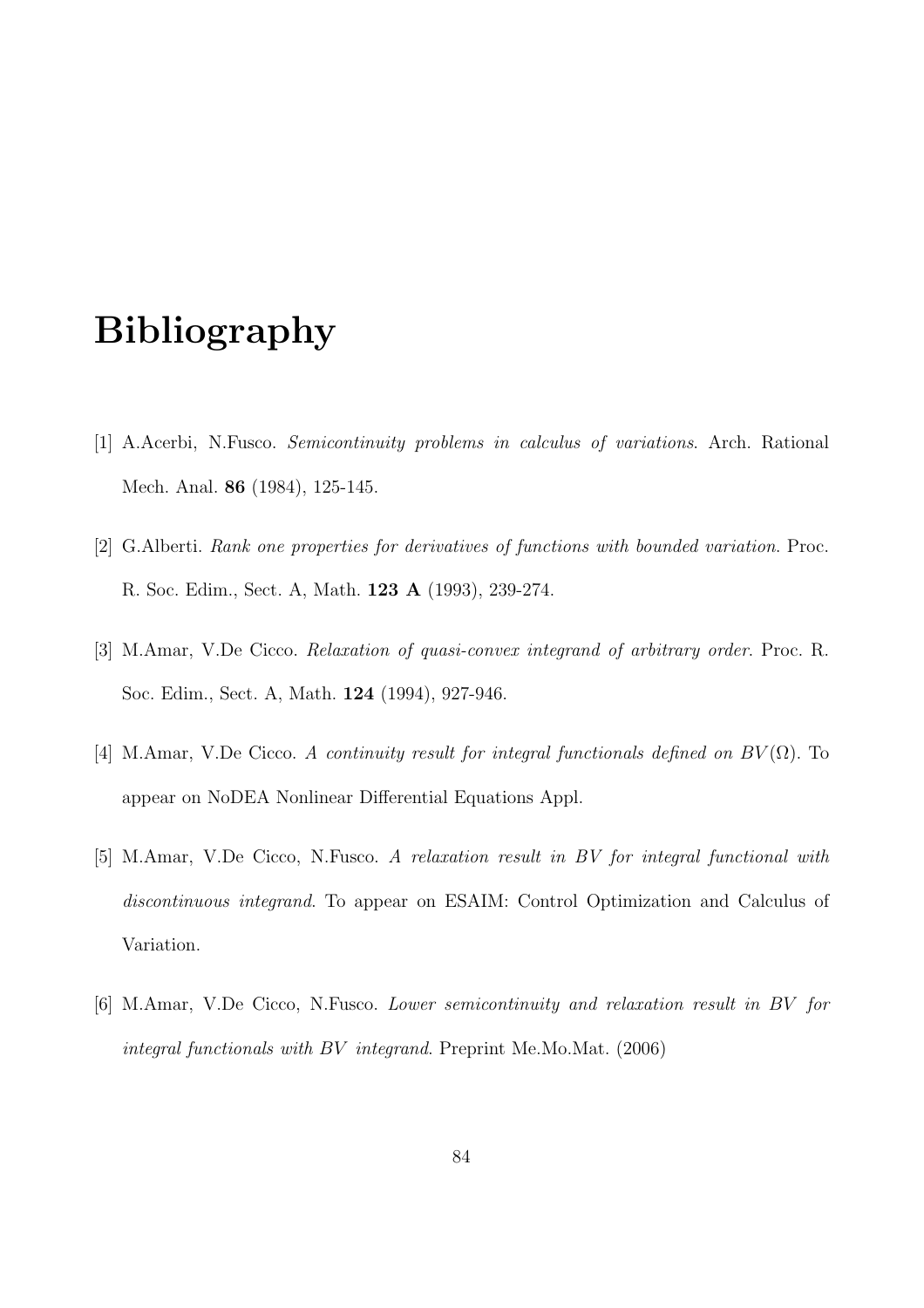- [7] L.Ambrosio. New lower semicontinuity result for integral functionals Rend. Accad. Naz. Sci. XL Mem. Mat. (5) 11(1987), no. 1, 1-42.
- [8] L.Ambrosio, G.Dal Maso. On the relaxation in  $BV(\Omega;\mathbb{R}^m)$  of quasi-convex integrals. J. Funct. Anal. 109 (1992), 76-97.
- [9] L.Ambrosio, N.Fusco, D.Pallara. Functions of bounded variation and free discontinuity problems. Oxford University Press (2000).
- [10] E.Bouchitté, I.Fonseca, L.Mascarenhas. A global method for relaxation. Arch. Rat. Mech. Anal. 145 (1998), n.1 51-98.
- [11] A.Braides. Γ-convergence for beginners. Oxford University Press, New york (2000).
- [12] B.Dacorogna. Direct Methods in the Calculus of Variations. Springer, Verlag, Berlin (1989).
- [13] G.Dal Maso. Integral representation on  $BV(\Omega)$  of Γ-limit of variational integrals. Manuscripta Math. 30 (1980), 387-416.
- [14] G.Dal Maso. *Introduction to* Γ-convergence. Birkhäuser, Boston(1993).
- [15] G.Dal Maso, P.G.Le Floch, F.Murat. Definition and weak stability of nonconservative product. J. Math. Pures Appl., 74 (1995), 483-548.
- [16] V.De Cicco. A lower semicontinuity result for functionals defined on  $BV(\Omega)$ . Ricerche di Mat. 39 (1990), 293-325.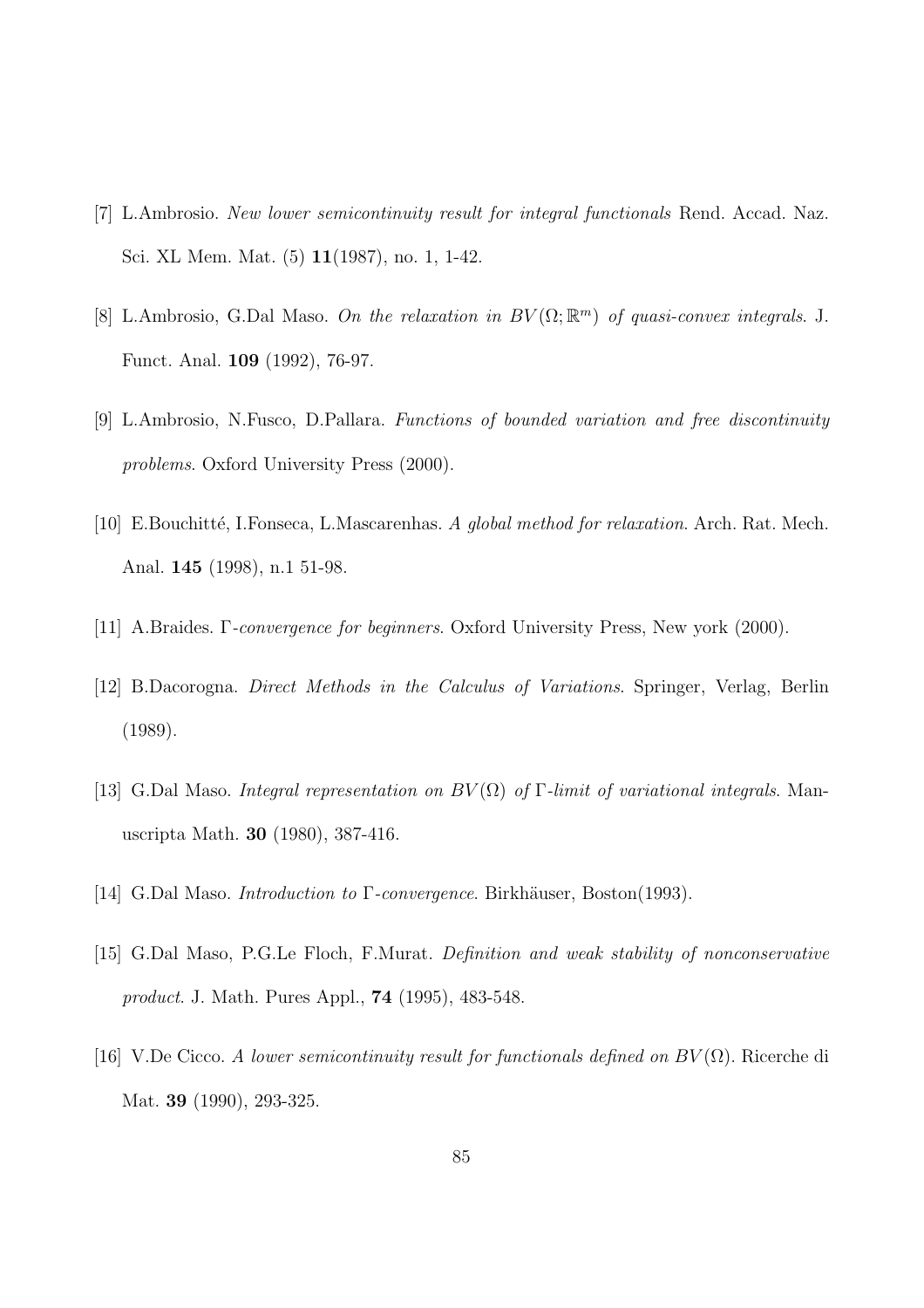- [17] V.De Cicco. Lower semicontinuity result for certain functionals defined on  $BV(\Omega)$ . Boll. U.M.I 5-B (1991), 291-313.
- [18] V.De Cicco, N.Fusco, A.Verde. A chain rule formula in  $BV(\Omega)$  and application to lower semicontinuity. To appear on Calc. Var. Partial Diff. Eqn.
- [19] V.De Cicco, N.Fusco, A.Verde. On  $L^1$ -lower semicontinuity on  $BV(\Omega)$ . J. on Convex Analysis 12 (2005), n.1 173-185.
- [20] V.De Cicco, G.Leoni. A chain rule in  $L^1(\text{div};\Omega)$  and its applications to lower semicontinuity. Calc. Var. Partial Diff. Eqn. **19** (2004), 23-51.
- [21] E.De Giorgi. Su una teoria generale della misura r − 1-dimensionale in uno spazio a r dimensioni. Ann. Mat. Pura Appl. 36 (1954), 191-213.
- [22] E.De Giorgi. Teoremi di semicontinuità nel Calcolo Delle Variazioni. Istituto Nazionale di Alta Matematica, 1968-1969.
- [23] E.De Giorgi, G.Buttazzo, G.Dal Maso. On the lower semicontinuity of certain integral functionals. Atti Accad. Naz. Lincei Rend. Cl. Sci. Fis. Mat. Natur. 74 (1983), 274-282.
- [24] E.De Giorgi, T.Franzoni. Su un tipo di convergenza variazionale. Atti Accad. Naz. Lincei Rend. Cl. Sci. Mat. Natur. 58 (1975), 842-850.
- [25] E.De Giorgi, T.Franzoni. Su un tipo di convergenza variazionale. Rend. Sem. Mat. Brescia 3 (1979), 63-101.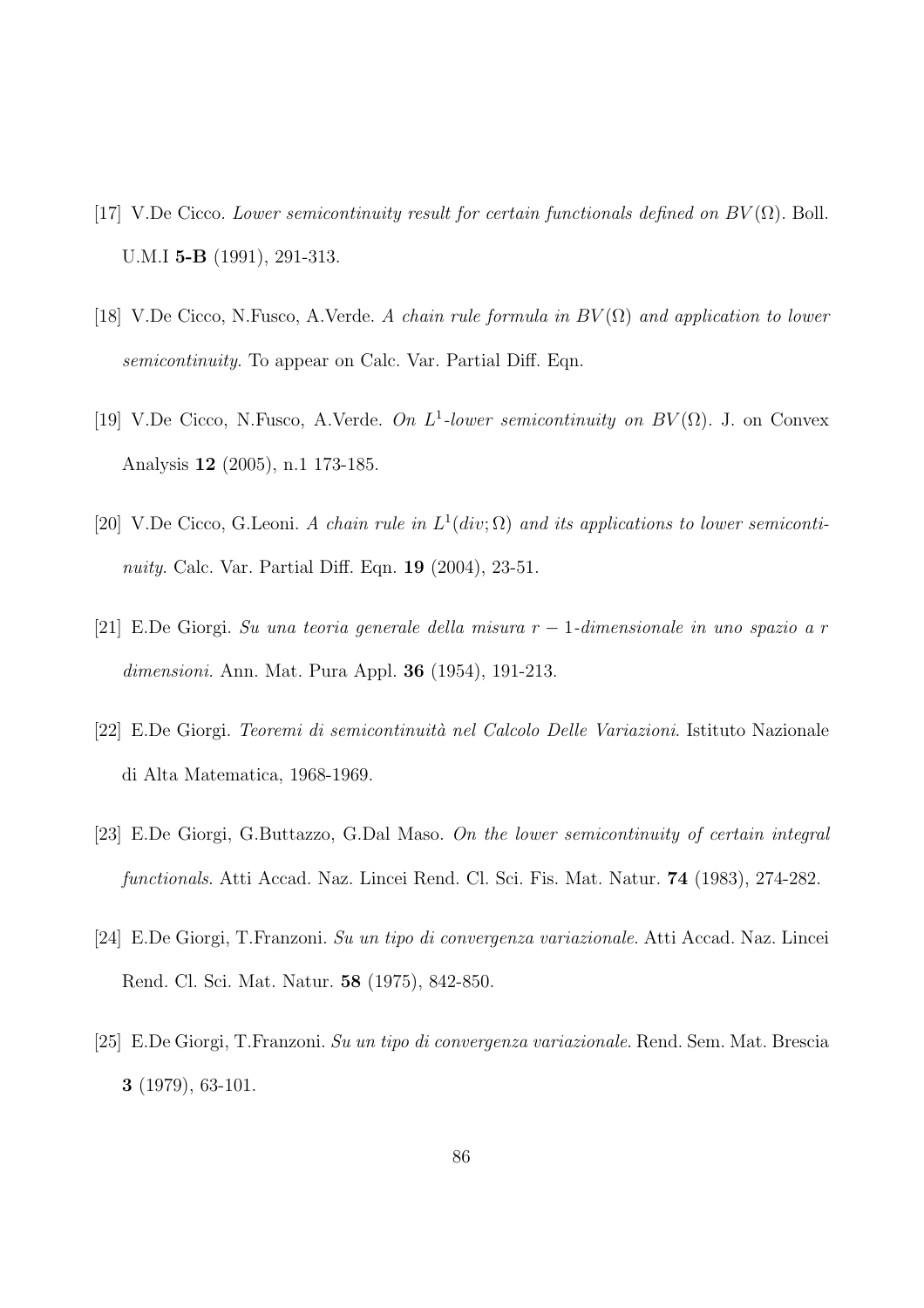- [26] L.C.Evans, R.F.Gariepy. Lecture Notes on Measure Theory and Fine Properties of Functions. C.R.C. Press, Boca Raton (1992).
- [27] H.Federer. Geometric measure theory. Springer, Verlag, Berlin (1969).
- [28] I.Fonseca, G.A.Francfort. Relaxation in BV versus quasiconvexification in  $W^{1,p}$ ; a model for the interaction between fracture and damage. Calc. Var. Partial Diff. Eqn. 3 (1995), 407-446.
- [29] I.Fonseca, G.Leoni. On lower semicontinuity and relaxation. Proc. R. Soc. Edim., Sect. A, Math. 131 (2001), 519-565.
- [30] I.Fonseca, S.Muller. *Quasi-convex integrands and lower semicontinuity in*  $L^1$ . Siam J. Math. Anal. 23 (1992), 1081-1098.
- [31] I.Fonseca, S.Muller. Relaxation of quasi convex functionals in  $BV(\Omega;\mathbb{R}^p)$ -lower semicontinuity for integrands  $f(x, u(x), \nabla u(x))$ . Arch. Ration. Mech. Analysis 123 (1993), 1-49.
- [32] N.Fusco, F.Giannetti, A.Verde. A remark on the  $L^1$ -lower semicontinuity for integral functionals in  $BV(\Omega)$ . Manuscripta Math. 112 (2003), 313-323.
- [33] N.Fusco, M.Gori, F.Maggi. A remark on the Serrin's theorem. To appear on NoDEA Nonlinear Differential Equations Appl.
- [34] E.Giusti. Minimal Surface and Functions of Bounded Variation. Birkhäuser, Boston(1984).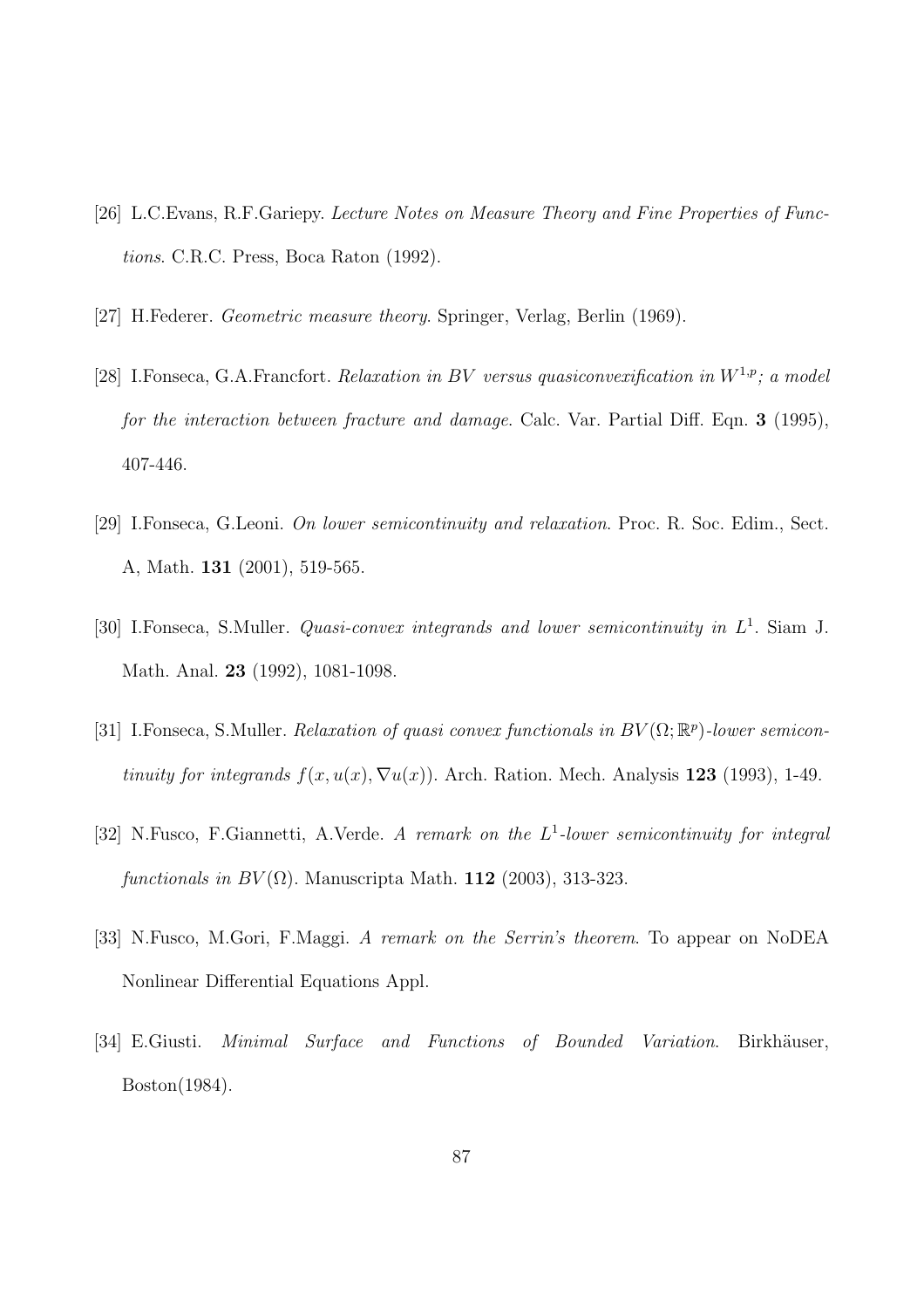- [35] C.Goffmann, J.Serrin. Sublinear functions of measures and variation integrals. Duke Math J. 31 (1964), 159-178.
- [36] M.Gori, F.Maggi, P.Marcellini. Some sharp condition for lower semicontinuity in  $L^1$ . Diff. Int. Equations 16 (2003), 51-76.
- [37] M.Gori, P.Marcellini. An extension of the Serrin's lower semicontinuity theorem. J. on Convex Analysis 9 (2002).
- [38] E.Hewitt, K.Stromberg. Real and Abstract Analysis. Springer-Verlag, New York (1965).
- [39] D.Graziani. A new  $L^1$ -lower semicontinuity result. To appear on Boll. U.M.I.
- [40] N.G. Meyers Quasiconvexity and lower semicontinuity of multiple variational integrals of any order. Trans. Amer. Math. Soc. 119 (1965), 125-149.
- [41] M.Miranda. Superfici cartesiane generalizzate ed insiemi aperti di perimetro localmente finito sui prodotti cartesiani. Ann. Scuola Norm. Sup. Pisa 18 (1964), 515-542.
- [42] C.B. Morrey. Quasiconvexity and the semicontinuity of the multiple integrals. Pacific. J. Math. 2 (1952), 25-53.
- [43] C.B. Morrey. Multiple Integrals in the Calculus of Variations. Springer-Verlag, Berlin (1966).
- [44] C.Y.Pauc. La mèthode mètrique en calcul des variations. Hermann, Paris, (1941).